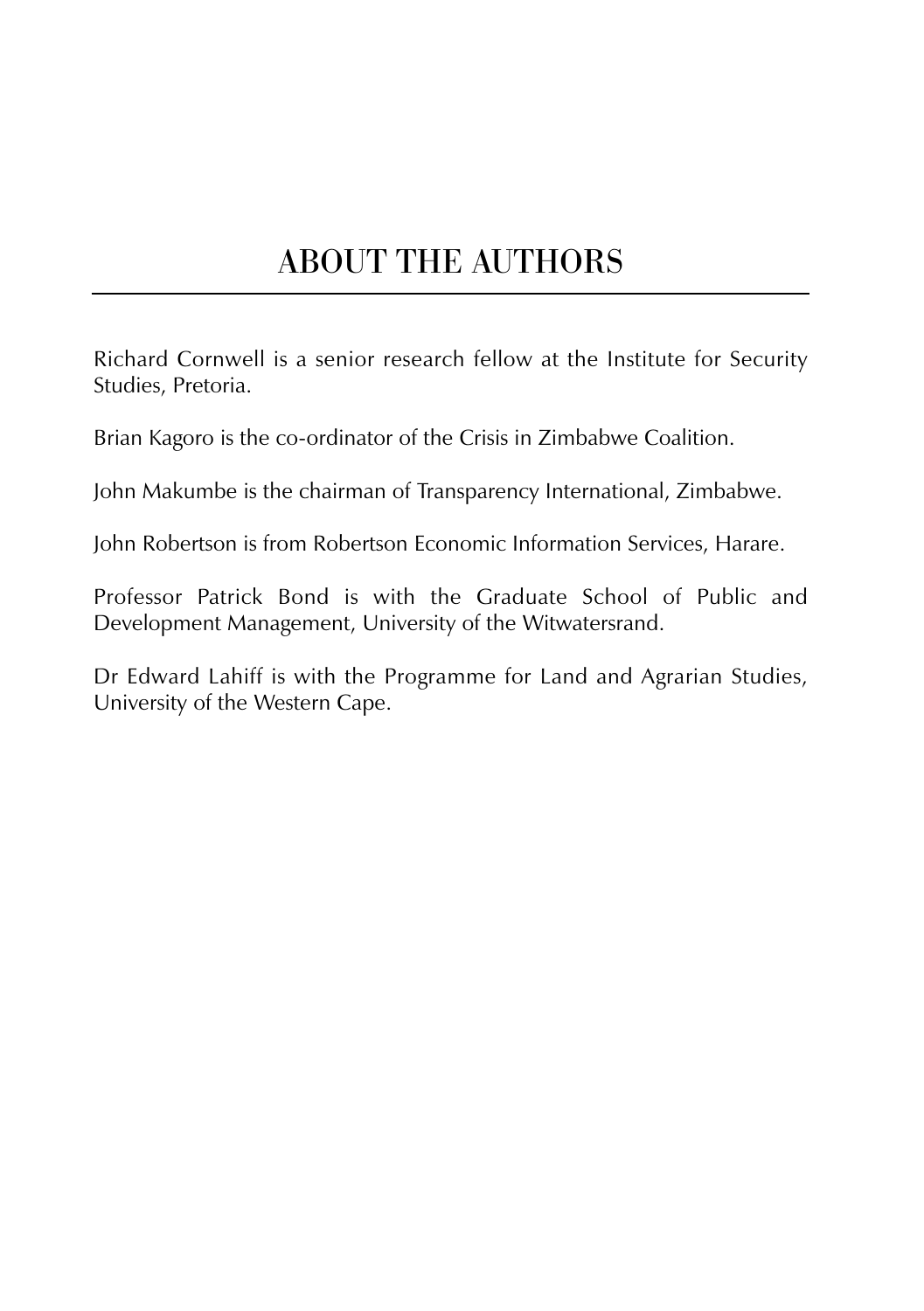# EXECUTIVE SUMMARY

On 27 November 2002 the African Security Analysis Programme hosted a day-long seminar entitled 'Zimbabwe in turmoil'. The principal idea was to tap into expertise from within that country itself, and a number of prominent Zimbabweans were kind enough to fly south to share their insights, hopes and fears. Since then, unfortunately, an already grave situation has deteriorated further, and expectations raised at the beginning of 2003 of the possibility of a managed or negotiated transition to a new and more tolerant political dispensation paving the way towards economic revival seem to have been overoptimistic.

To recapitulate: between December 2002 and January 2003, stories began to circulate about approaches by leading elements within ZANU-PF to Morgan Tsvangirai, leader of the Movement for Democratic Change (MDC), offering a form of transitional government in exchange for the parliamentary opposition's cooperation in amending the constitution to permit a managed presidential succession and delayed elections following the retirement of Robert Mugabe. Such an arrangement, it was felt, would open the way for a resumption of relations between the international financial institutions and Zimbabwe, paving the way for donor support to eventual economic recovery.

Whether these talks about talks had the blessing of President Mugabe himself remains uncertain. Although he shortly went on record with indications that ZANU-PF should begin discussions about the succession, it is not impossible that he sought in this way to entice pretenders to the presidency to reveal their hands before it was prudent to do so. Part of the deal under discussion, the so-called "exit strategy", was to afford President Mugabe and members of his immediate family and followers with guarantees that they would enjoy immunity from prosecution for alleged misdeeds committed in office. Yet Tsvangirai's refusal to accede to Mugabe's precondition for talks by withdrawing a legal challenge to the presidential election result of 2002, and the apparent reluctance on the part of his supporters to consider amnesty to regime which continued to commit the grossest violations of human rights seem to have blocked this avenue.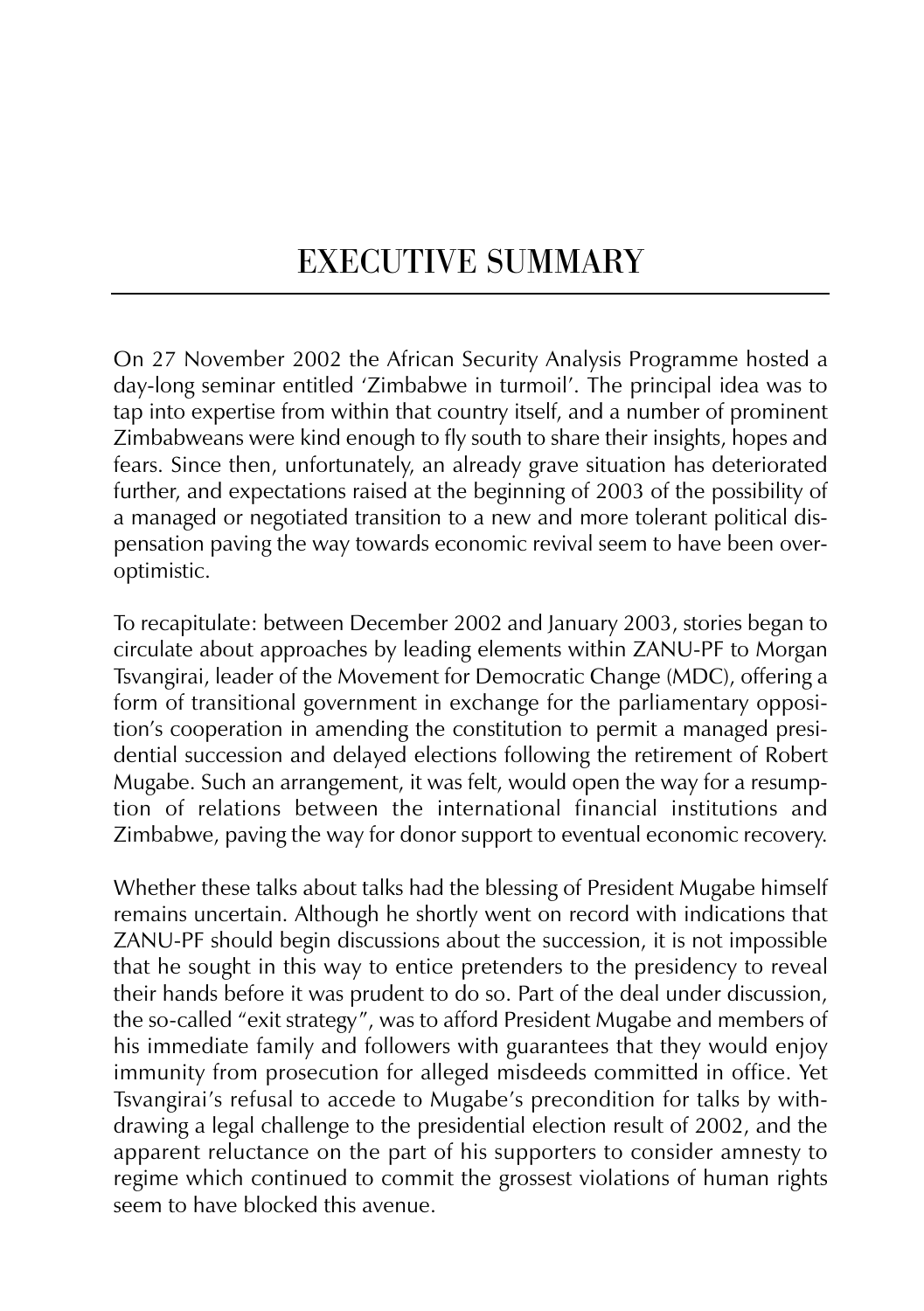Faced with growing evidence of popular disfavour and the willingness of large numbers of people to defy the wrath of the authorities by participating in strikes and stayaways, the government resorted to ever more severe repression. The authorities showed their desperation by having Tsvangirai arraigned on a second treason charge.

At the time of writing it is uncertain how matters will develop from here. Certainly within the ruling party there are those who wish to see President Mugabe stay on at virtually any cost, so much are their own political and personal fortunes contingent upon his survival. Yet there are other who have managed to acquire considerable capital at little cost in the economic maelstrom, and who now desire a return to some sort of normality in order to enjoy their riches. How long can the fractures in the edifice of the ruling party be papered over and, by the same token, what would the MDC look like in a post-Mugabe dispensation?

These are only some of the questions addressed in this monograph.

We have been fortunate that several of the participants at the seminar were willing to update their contributions to accommodate the rapidly changing economic and political scene. In addition, Patrick Bond kindly provided us with a piece looking at some of the problems inherent in an eventual economic recovery.

Chapter 1 by Brian Kagoro analyses the emergence of effective opposition politics within Zimbabwe against a background of deepening crisis. He identifies the continuity of the themes of violence and fraud that have been endemic to the country's political life since the 19th century, and shows how ZANU-PF's failure to transform the repressive colonial state led directly to its inability to deliver on the promises of independence. He also points to the contradictions inherent in the World Bank/IMF prescriptions of austerity and their simultaneous advocacy of neo-liberal democracy. Patronage politics and the emergence of a self-seeking authoritarian political elite have been the partial consequence of the confluence of these phenomena. After describing the antecedents and emergence of the MDC he speculates on the challenges currently facing a broad-based political movement.

In Chapter 2 John Makumbe looks at the prospects for a transition within ZANU-PF itself. He identifies tensions within the party between Mugabe's authoritarian inclinations and a majority of ZANU-PF supporters. Many of the centralist and commandist elements of the ruling party's style can be traced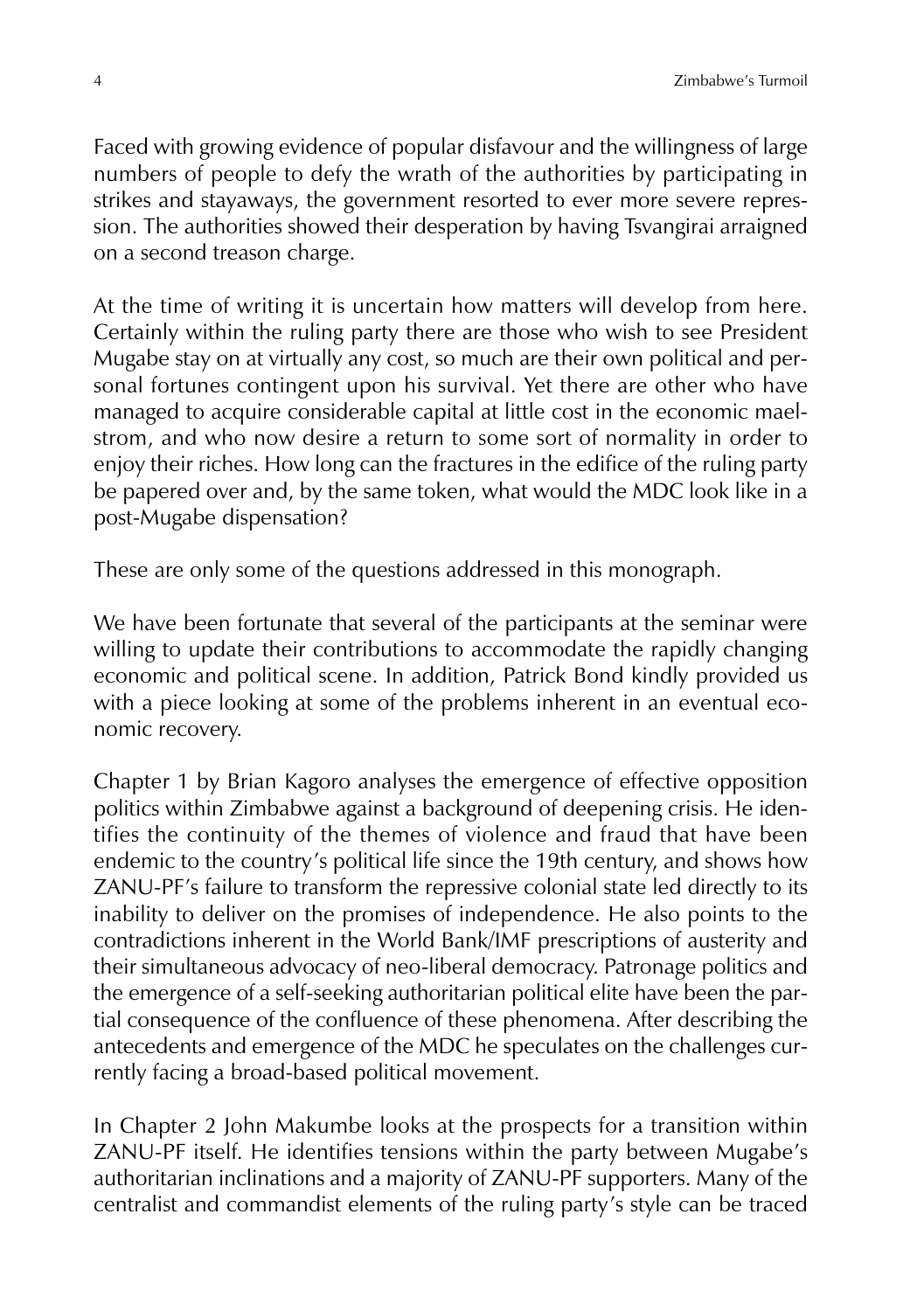to its history as a liberation movement with Eastern bloc backing. Other aspects of political intolerance are more correctly associated with the incumbent leadership's determination to brook no effective opposition to its dominance, as has been shown on various occasions since independence.

The economic consequences of this situation are addressed in Chapter 3 by John Robertson. After isolating some of the salient manifestations of Zimbabwe's crisis, this chapter goes on to analyse some of government's attempted responses, and shows how inadequate and even counter-productive these have been. Debt and shortages of foreign exchange interrelate at the heart of the economic meltdown. Fuel and electricity shortages and a wholesale assault on the commercial farming sector have had massive influences on the ability of the economy as a whole to continue performing. This dire situation notwithstanding, the author concludes that Zimbabwe could return to a recovery and growth path fairly quickly, though the window of opportunity for this to happen is closing rapidly. He believes that the co-operation of the international financial institutions would be an essential prerequisite, however, and this would necessitate a fairly radical change in the political leadership and the nature of the regime.

In Chapter 4 Patrick Bond presents an alternative view on Zimbabwe's economic future, arguing that the present crisis may present opportunities to break with unsuccessful strategies pursued in the past. He contends that neither the exhausted nationalism of ZANU-PF nor the globally oriented neo-liberalism of the MDC provide adequate bases for the construction of a just and equitable society in Zimbabwe. The author presents an outline of radical policy alternatives that would meet the broader needs of society rather than serving the interests, internal and external, of those seeking a deal between elites.

The final contribution, in Chapter 5 by Edward Lahiff presents a broader perspective on the land debate, which in the case of Zimbabwe seems to have focussed on the plight of white commercial farmers and (to a degree) their labourers. He stresses the importance of addressing the fraught issue of land reform throughout the southern African region on the grounds of equity and efficiency, which, he argues, are not always at odds with one another. He questions many of the myths perpetuated in self-interest by large-scale commercial farming, and argues that for rural poverty to be addressed, access to land has to be provided. Many of the misperceptions about the rural economy, he opines, are the consequence of a "colonial" mindset. There are also a number of myths about the relationship of freehold land tenure to commercial success in farming. In conclusion, he argues, there is a misperception that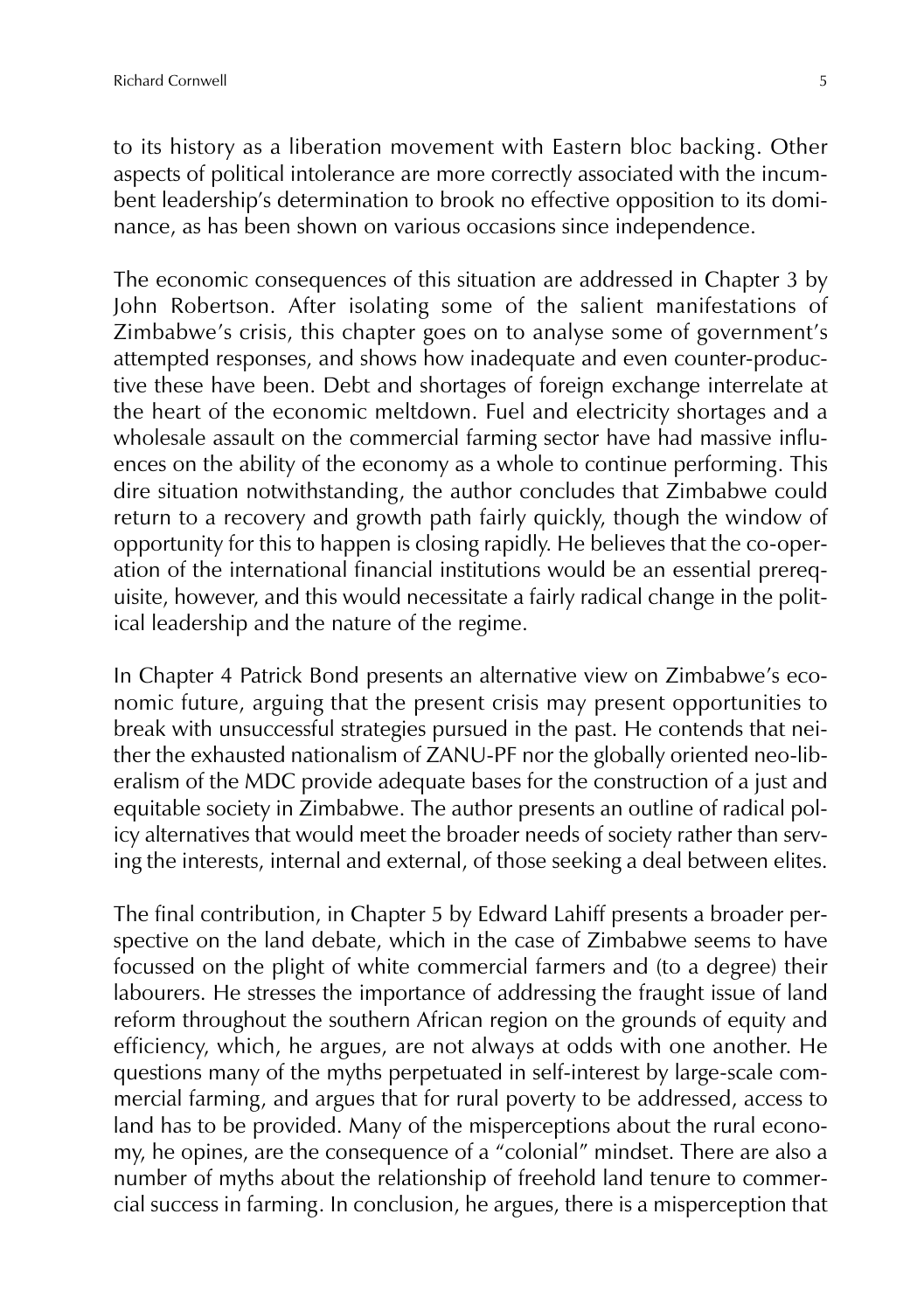the issue of land lies at the heart of the Zimbabwean crisis: the latter is primarily about economic collapse and political legitimacy leading to the abandonment of the rule of law.

The dynamics of the current situation in Zimbabwe are so unstable that to make predictions would be an exercise in foolhardiness. This monograph attempts to illuminate certain aspects of the crisis. Beyond that one can only say with any certainty that the current situation, economic and political, is unsustainable.

*Richard Cornwell*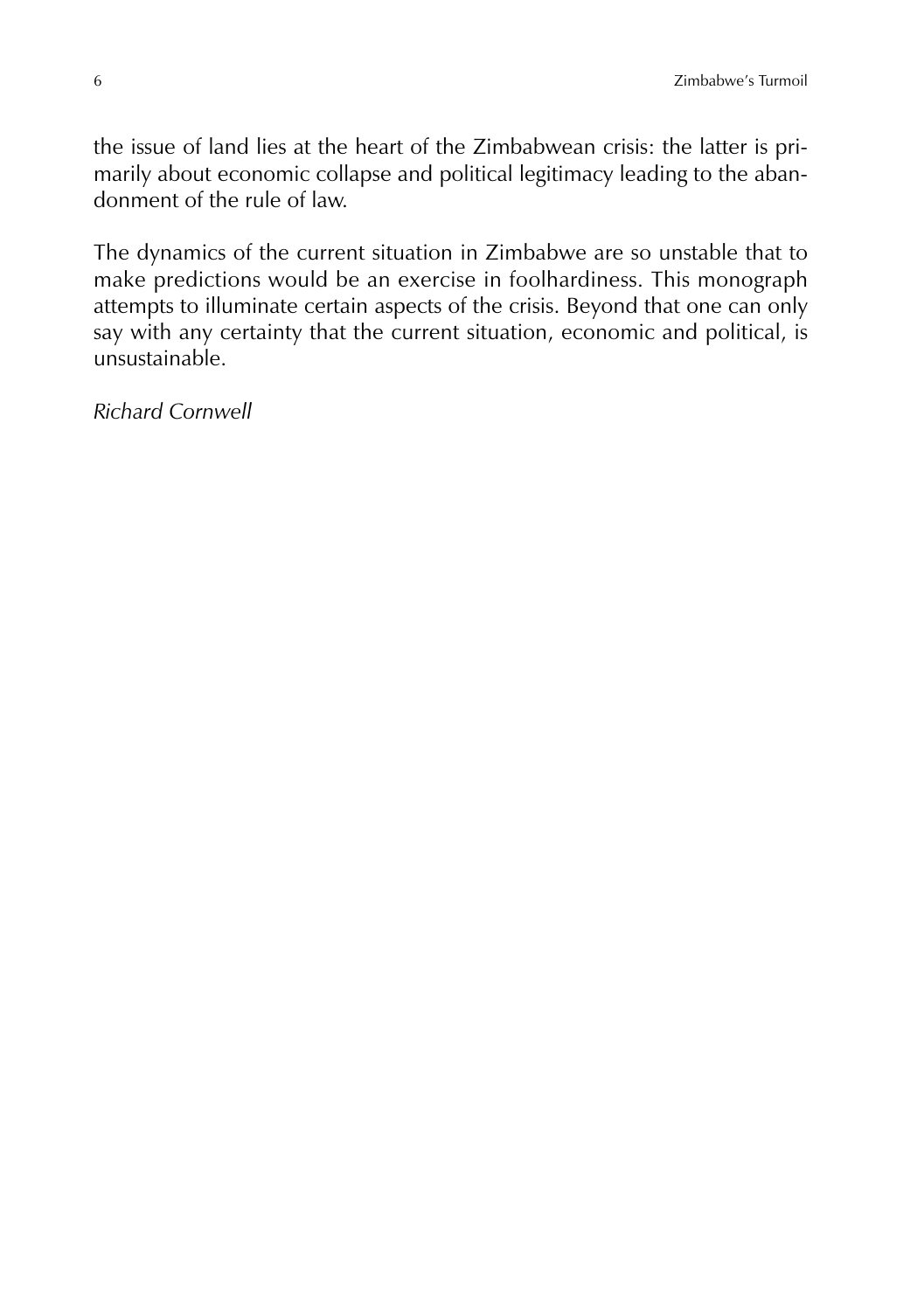# **CHAPTER 1** THE OPPOSITION AND CIVIL SOCIETY

Brian Kagoro

## **The perception gap**

There is no doubt that the legitimacy of Zimbabwe's President Robert Mugabe is now seriously disputed in many quarters. Also being questioned are a whole host of his government's policies and actions; particularly those relating to fiscal and monetary matters, land and company invasions, food security and human rights. But establishing an adequate explanation of how this state of affairs has come about remains an intransigent problem.

What follows is an attempt to look at the conundrum of post-colonial Zimbabwe from the perspective of democratisation, especially with regard to the nature of the state, civil society and the opposition. This chapter first describes the national crisis, then locates the position of civil society and the opposition in this discussion.

Though there may be differences in identifying the causes and nature of the current situation, it is indisputable that the country is in a state of unprecedented crisis. Zimbabwe's crisis is multi-layered, the resolution of which requires a multi-pronged approach. Zimbabwean opposition, civil society and the SADC region have been largely immobilised by the lack of consensus as to what should be done to extricate the country from this largely self-created quagmire.

Any solution to the Zimbabwe crisis will have to achieve a delicate balance that will include economic and political exigencies, on the one hand, and justice and reconciliation concerns on the other. The disparate forces at play are too evenly balanced for any single entity to achieve a unilateral solution, hence the suggestions in many quarters that, despite the acute tension, no allout confrontation is likely to occur. None of us can claim to have the prophetic insight to say with certainty what will happen in Zimbabwe over the next year or so, though many commentators suggest that eventually there will have to be a negotiated settlement in Zimbabwe that will see Mugabe retire from the presidency.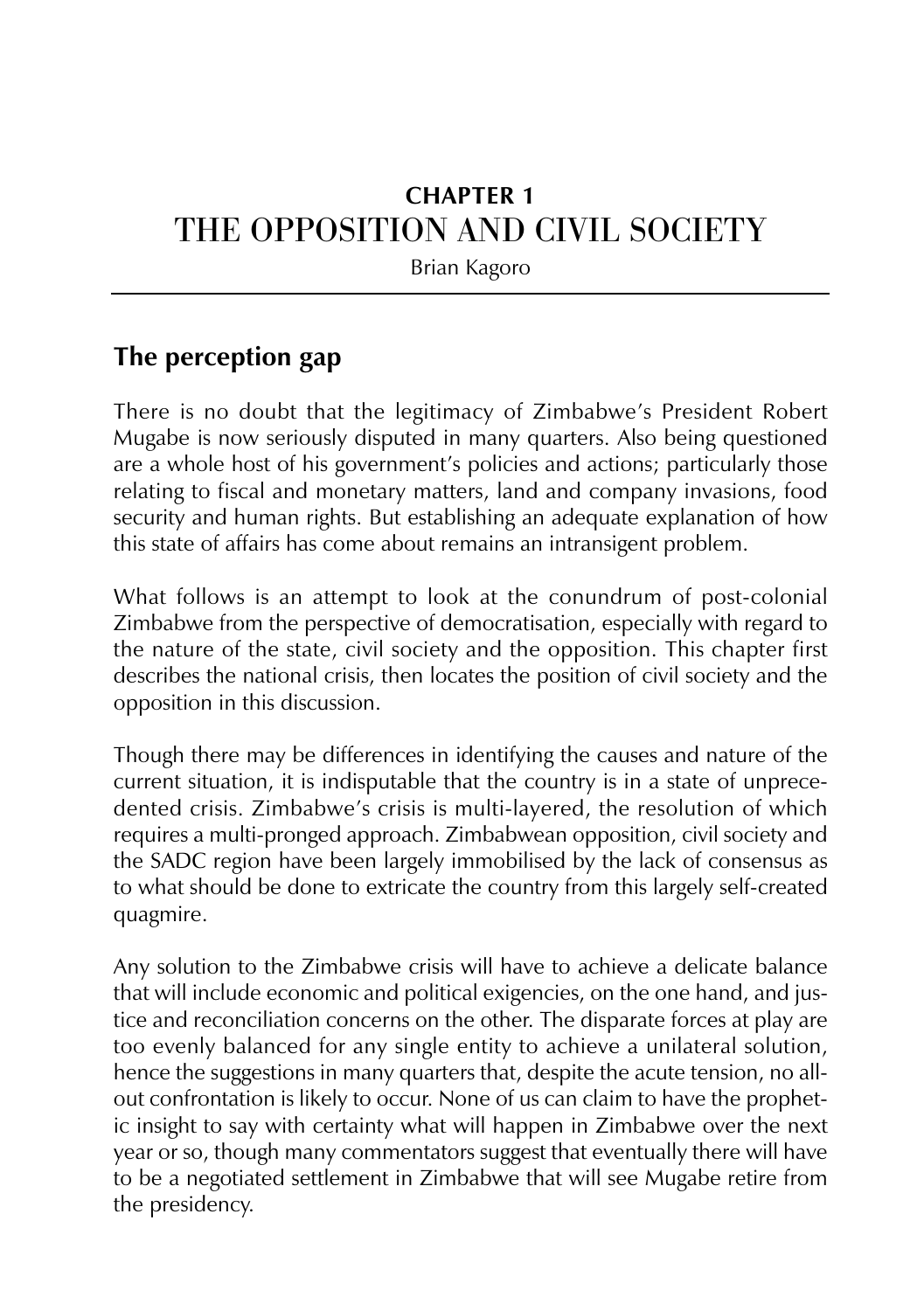## **The origins and nature of Zimbabwe's crisis**

The essence of the Zimbabwean crisis has to be sought in a confluence of several colonial and post-independence experiences:

- First, a violent and fraudulent process of colonisation and domination that dehumanised black people, characterised their past as barren of innovation and achievement, branded their intellect as infantile and denigrated African culture as atavistic.
- Second, a violent and hegemonic struggle for decolonisation that culminated in a largely symbolic independence devoid of material gain for the majority black population. This led to an acrimonious disjuncture between the interests of various classes among the black population.
- Third, the failure of the independence leadership to transform the repressive colonial state structure into a democratic institution. Related to this is the failure of liberation movements (ZAPU and ZANU-PF) to transform themselves into democratic governments and concomitantly the failure to deliver on the independence promise of freedom.
- Fourth, the dismal failure of IMF/World Bank structural adjustment policies, which had a very weak human development component, and resulted in the mass impoverishment of Zimbabweans.
- Fifth, the capture of the state by a corrupt, self-seeking and authoritarian political elite.
- Sixth, the contradictory nature of neo-liberal democracy that prescribed the weakening of the state at precisely the moment that the human developmental deficits accumulated during the colonial and cold war eras required an interventionist state. This, in part, compounded the inability of the state to redistribute resources in a coherent and orderly manner, hence the crisis of legitimacy and politics of chaos referred to elsewhere in this chapter.
- Seventh, the rise of the crisis of "followership"<sup>1</sup> caused by the failure of post-independence leadership Patronage systems based on region, tribe and political affiliation have led to the demise of meritocracy and competitive economics.<sup>2</sup> These systems have turned mediocrity into a virtue and 'ethics' into a rude word. Zimbabwe has become a nation of accom-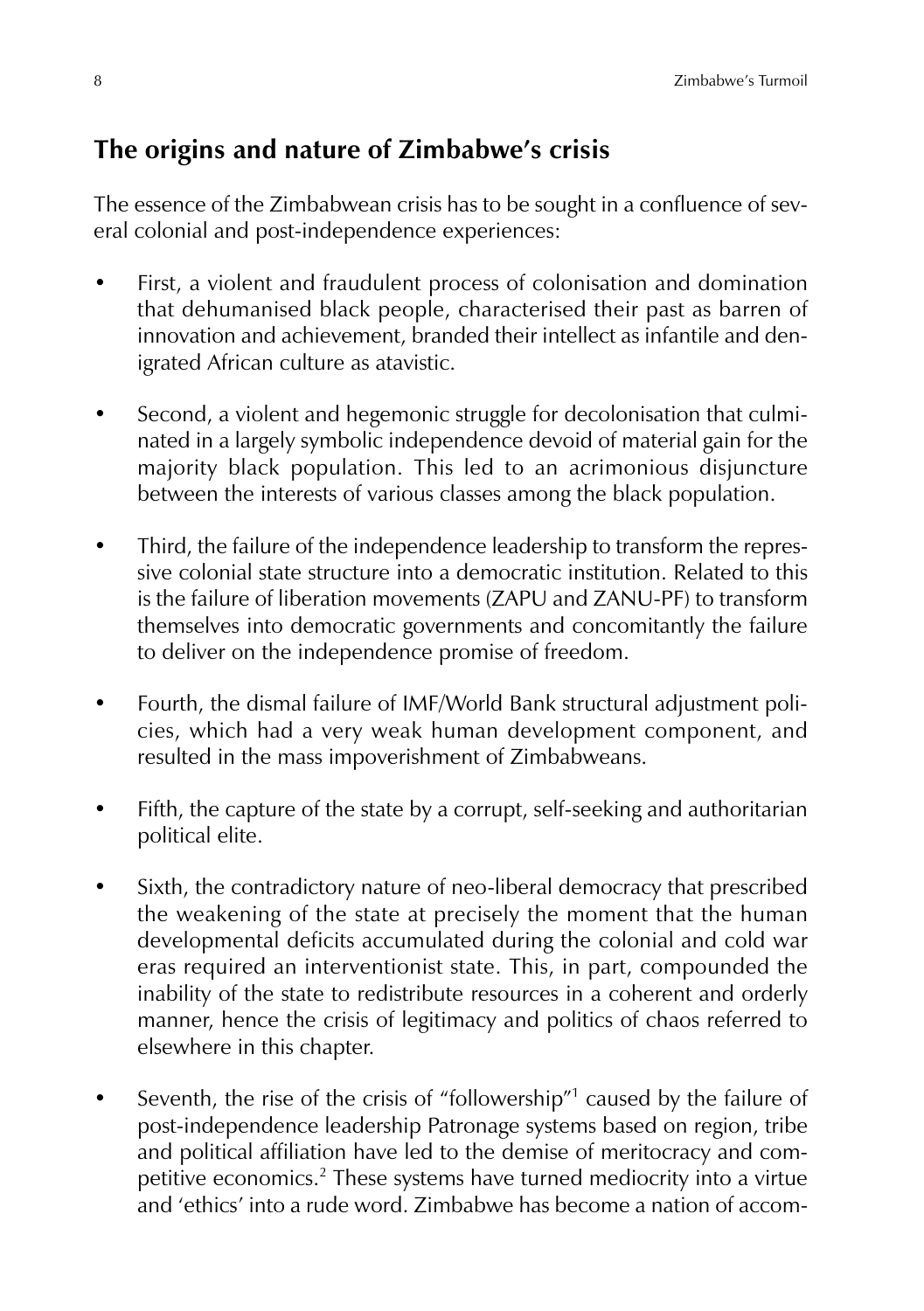plices joined together by tribe, region, political affiliation and war credentials. Government, among its other vices, specialises in subterfuge and denial. It is for this reason that a justice system managed by kinship and party cadres is as evil as the Rhodesian system constructed along racial lines.

• Eighth, the culture of intolerance and impunity inherited from the country's colonial past. This is not Robert Mugabe's invention, but rather a sad relic of the Rhodesian era. The Mugabe regime has used it as a fallback position when its fortunes have been severely compromised.

These broad factors have had their most dramatic manifestations in the following:

- Endemic political violence and gross human rights violations perpetrated at the behest of the state or political elite, while access to justice is denied to those without political contacts.
- Unbridled corruption resulting in asset stripping and poor stewardship of national resources.
- Terminal levels of both *de jure* and *de facto* impunity for various types of criminals. The most evident symptoms of this are the disregard of the doctrine of separation of powers and the general breakdown in the rule of law. Parastatal arms of terror have assumed a status above the law and have thus effectively become a parallel government; invading farms, companies, NGOs and arrogating to themselves the powers of state agencies.
- Bad politics that has produced a declining economy, but increased misery and despondency. This has led to capital flight and fatal levels of 'brain drain' as young professionals seek less troubled waters in which to fish. At worst, this 'politics of chaos' might result in civil strife.<sup>3</sup>
- Increased militarisation of the state and state institutions.
- Expropriation of the voices of the peasantry through economic and physical coercion. Food has been used as a political weapon to manipulate starving communities. Related to this is the failure of the fast-track land reform programme to resolve the contradictions in the agrarian sector by effectively dealing with questions of access to credit and inputs, tenure, and traditional leaders' role in transformed agrarian relations.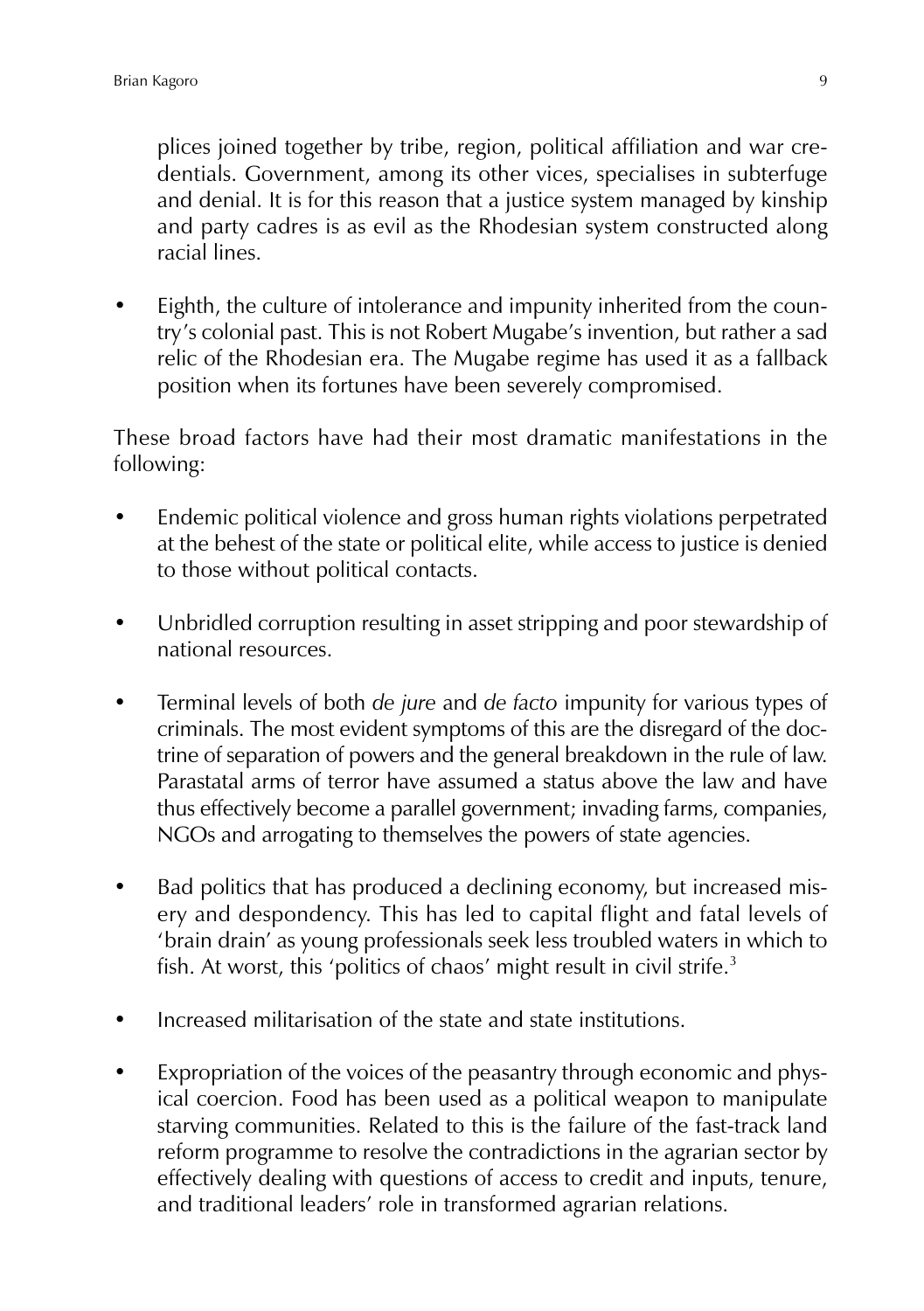The current crisis in Zimbabwe is therefore a confluence of four interlinking themes: land and food security; governance and citizenship; civil society and democratisation; and regional and international interventions. The discussion in this chapter is confined to the manner in which these themes affect civil society and the opposition in Zimbabwe. This can only be done effectively by first tracing the context and process of the emergence of the MDC out of the Zimbabwean civil society movement.

## **The emergence of opposition politics**

Zimbabwe attained independence after a protracted war of liberation led by ZANU-PF and PF-ZAPU. These nationalist movements paid scant attention to issues of individual and civic rights in fashioning their vision of a liberated Zimbabwe. They were preoccupied with the transfer of power from white to black hands rather than with the conditions in which such power should be exercised.<sup>4</sup> This approach developed precariously within the context of a brutal colonial state and the concurrent emergence of a middle-class nationalist leadership within both ZANU-PF and ZAPU, which advocated an implacable internal unity. This hegemonic approach gave rise to a legacy of repressive and monolithic state politics in the post-colonial politics that was suspicious and intolerant of notions of pluralism and independent associational life.<sup>5</sup> Pluralism and dissent of any kind have often been characterised as anti-revolutionary and therefore divisive.

The militarism of the liberation struggle also created a unique use of coercion as an instrument of mobilisation. Thus in a very significant way, the liberation struggle emphasised a non-consensual means of legitimisation.<sup>6</sup>

The war came to an abrupt end in 1979, when the belligerents met at Lancaster House to negotiate a ceasefire as well as a new constitution for an independent Zimbabwe. The ceasefire constitution agreed to was a compromise between the transfer of political power to blacks and the entrenchment of the economic privileges of white settlers and international capital.<sup>7</sup>

The focus of the new independence government in the early 1980s was on majoritarian issues and state-led developmental programmes.<sup>8</sup> This approach mocked the advocacy of civil and political rights as a veiled attempt to subvert genuine efforts by the state to empower the newly liberated black populace. In practice, though, the discourse of human rights became not only a rallying cry for citizens who genuinely contested the arbitrariness manifest in governance,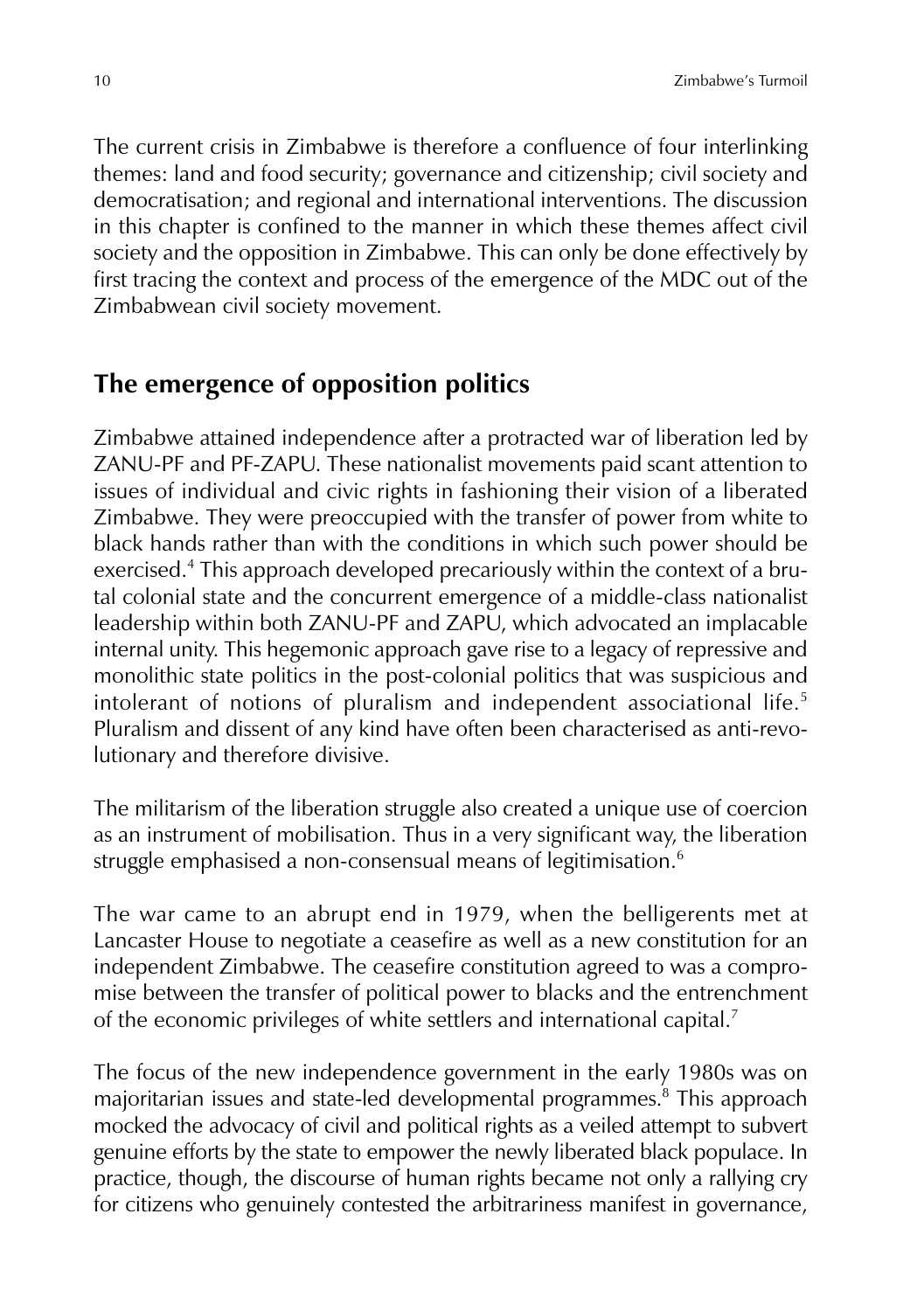but also a shield for those anti-establishment and 'uncivil' elements who sought a legal umbrella under which to preserve and reproduce their privileges.<sup>9</sup> Talk of good governance, the rule of law and human rights within this context seemed inherently contradictory, if not reactionary.

Thus it is fair to state that the seeds of Zimbabwe's destruction were contained within seemingly benign concerns for collective national development. These concerns are briefly explored later in this chapter.

## **State security and the culture of impunity**

The public arena in Zimbabwe between 1980 and 1988 was dominated by state security concerns. At the time, Zimbabwe was faced with real threats to its constitutional order from the apartheid regime in South Africa, insurgency groups in the Matabeleland/Midlands<sup>10</sup> and Renamo bandits along the eastern border with Mozambique. The exigencies of state security were used as a guise for liquidating all forms of dissent and keeping a tight reign on the emergence of independent associational life. Thus the contours of an authoritarian state were determined early on in the post-independence era. The excuses for doing so always seemed genuine and were rooted in arguments for national sovereignty.

The first few years of independence were characterised by aggressive state building as opposed to nation building. Repressive colonial legislation such as the Law and Order Maintenance Act (Chapter 11:07) were consistently employed to stifle the emergence or continuance of opposition voices.<sup>11</sup> In a sense this resort to the oppressors' instruments of power subverted the genuine achievement of majority rule while unwittingly keeping the ghost of Rhodesia alive in the post-independence era.

Following the genocidal actions of state security agencies during the period of dissidence in Matabeleland/Midlands, ZANU-PF and PF-ZAPU signed a Unity Accord in December of 1987, which effectively ended the military occupation of Matabeleland. The Unity Accord was succeeded by a presidential amnesty, which pardoned all dissidents, and a Clemency Order, number 1 of 1990, pardoning all state security forces for atrocities committed by them in the *bona fide* execution of their mandate in Matabeleland/Midlands.<sup>12</sup>

Soon after the Unity Accord, the enlarged ZANU-PF began pushing aggressively for a one-party state as the only vehicle through which comprehensive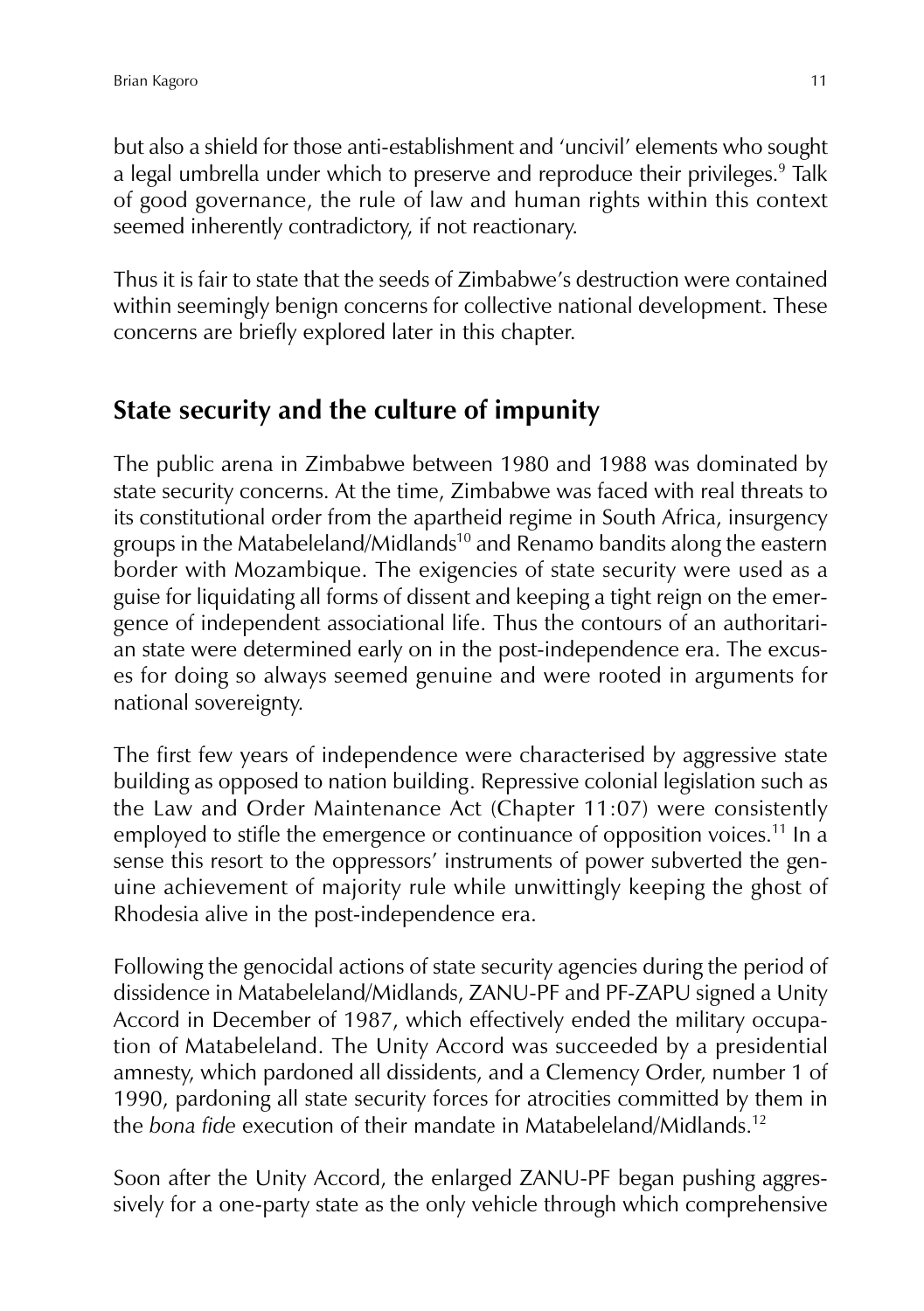national unity and development could be achieved. This notion of unity at all costs dealt a further blow to the country's already poor human rights record.

The end of dissidence meant that government critics could no longer be characterised as dissident sympathisers or as the enemy within. This window of opportunity accidentally ushered in a period of press freedom and increased freedom of speech,<sup>13</sup> although the Unity Accord became an excuse for the Mugabe regime to advocate a one-party state agenda. In 1987 the executive introduced the Constitution of Zimbabwe Amendment Act No 7. This introduced an executive presidency with an unlimited term of office, and Mr Mugabe became the first incumbent with "omnipotent powers typically given to executive presidents in a one-party state".<sup>14</sup> This constitutional amendment shifted power significantly towards the executive, in the process marginalizing the legislature and the judiciary. The rationale behind this constitutional amendment was apparently to facilitate rather than limit the exercise of state power.

The amendment to the constitution also abolished the bicameral legislature and extended the remaining single chamber parliament from 120 representatives to 150 members. The additional 30 members were directly or indirectly appointed by the executive president as follows: 10 chiefs elected by the Chiefs' Council, 8 provincial governors and 12 special appointees. To bolster this, Mugabe created a Ministry of Political Affairs in which the Ministry of Women's Affairs was submerged. This new ministry could use public funds in activities that directly supported the ruling party's initiative towards a one-party state.

#### **The emergence of the Zimbabwe Unity Movement**

At the time when these events were unfolding, the then Secretary-General of ZANU-PF, Edgar Tekere, opined that "democracy was in the intensive care unit" in Zimbabwe. As is shown later on, much ground has been covered since then, sadly all in the wrong direction.

Edgar Tekere thus became the first person within the ZANU-PF leadership to publicly oppose the one-party agenda. He had earlier publicly castigated his party colleagues for corruption and wanton violation of the leadership code of conduct. This set Tekere on a collision path with his peers and, as expected, he was expelled from the party in 1988.

Tekere later joined forces with disgruntled sections of the student movement and workers to form the Zimbabwe Unity Movement (ZUM) in April 1989.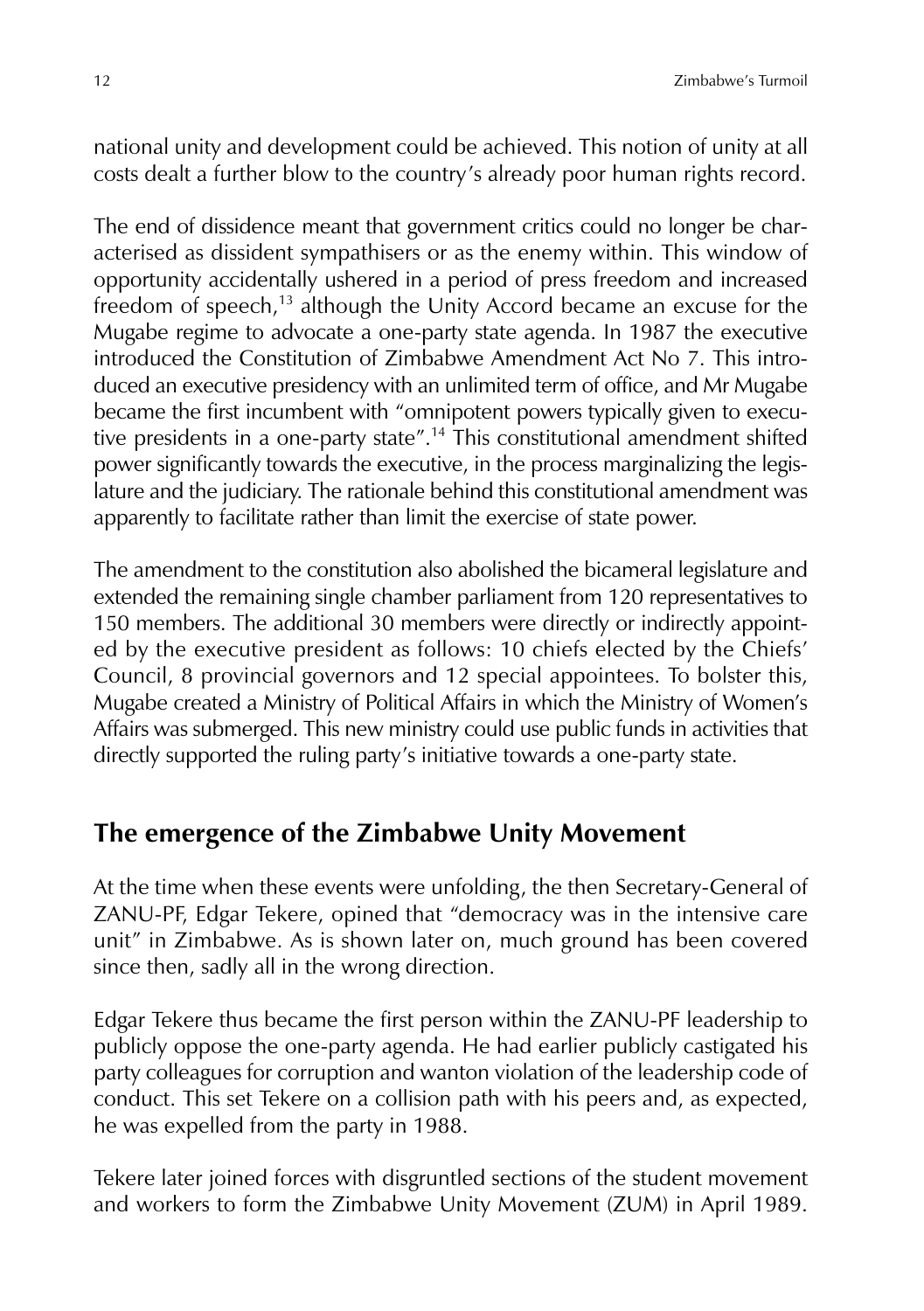ZUM attracted a significant following in the urban areas, particularly among the youth. This was the earliest indication of a serious generational disjuncture between the nationalist leaders and the non-combatant generation of young Zimbabweans. The euphoric support that ZUM drew within urban centres exposed the extent of the growing popular discontent as well as the anti-democratic tendencies of ZANU-PF.

The state authoritarianism described above was accompanied by frightening levels of corruption in both the private and public sectors. Thus Zimbabwe progressively accelerated towards an official dictatorship and a *de facto* oneparty state.

## **Legalising repression**

A conspicuous feature of this era was the consistent use of the law as an instrument of coercion and repression. In 1992, for example, the government passed the Labour Relations Amendment Bill, having passed the University of Zimbabwe Amendment Act the previous year. These two pieces of legislation were intended to pre-empt mass protests by both labour and student movements at the imposition of the Economic Structural Adjustment Programmes (ESAP). Labour was particularly incensed with the attempts in the new legislation to weaken trade union powers. In response the Zimbabwe Congress of Trade Unions (ZCTU) organised a national demonstration on 13 June 1992. The police suppressed the demonstration using very crude force.<sup>15</sup> 'Law' thus achieved a sinister connotation in the vocabulary of oppressed Zimbabweans.

It was in this context of severely proscribed civic and political space that a blistering critique of the ruling party emerged in the late 1980s and the 1990s. The critique emanated initially from academics,<sup>16</sup> the student union at the University of Zimbabwe and the labour movement. The latter two movements had just emerged from nearly a decade of state paternalism.<sup>17</sup> An equally organised force during this period was the women's movement, which, since independence, had been engaged in very successful advocacy around inheritance laws and issues of women's human rights. The women's movement questioned the extensive exclusion of women from structures and processes of governance, and its unique contribution to the politics of nascent civil society in the post-colony was the notion of social exclusion as an expression of limited citizenship, mis-recognition and dehumanisation.<sup>18</sup>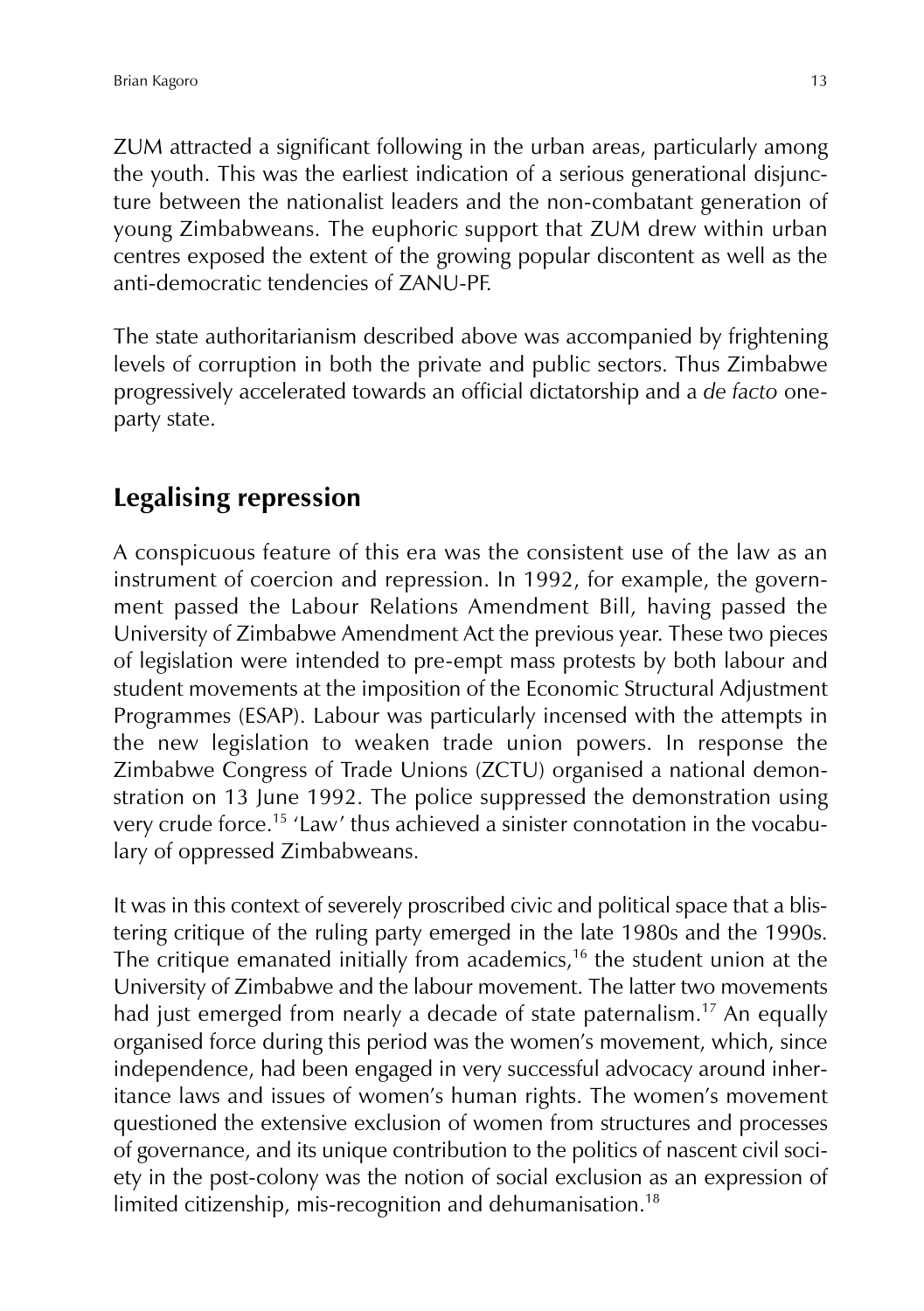The student/labour critique, on the other hand, focused mainly on corruption, welfare and political rights issues. Later on, intellectuals, minor opposition political parties, human rights groups, professional associations and NGOs brought into this critique questions of economic justice, governance and political liberalisation.

There were also calls for reform from within ZANU-PF itself as the party battled with its own internal dynamics, as revealed in the expulsion of its secretary-general, Edgar Tekere, in 1988<sup>19</sup> and in the late 1990s in the revolt by war veterans demanding payment of gratuities and other benefits for their participation in the war of liberation.

#### **Socialist rhetoric and capitalist lives**

In 1990, the state responded to global events by abandoning its majoritarian, developmentalist rhetoric and adopting IMF and World Bank prescriptions for economic structural adjustment (ESAP). ESAP prescribed, amongst other things, the downsizing of the state, the removal of subsidies in social services, deregulation of financial services and privatisation of state-owned enterprises. Western aid during the ESAP years was tied to questions of governance and political liberalisation. Thus the emergence of post-1990 pro-democracy movements in Zimbabwe was, in part, linked to the contextual changes in the global political economy as well as to explicit donor interventions. Herein arose the curious alliance between the interests of international capital and those of the impoverished masses, despite the latter's objective critique of the global system.

On the one hand, ESAP authored the very conditions of impoverishment and social exclusion that have made governance a topical issue in Zimbabwe; and on the other, it brought in the political and economic liberalisation around which post-1989 civic struggles have been and continue to be waged. For instance, in the late 1990s civil society's critique of the economic conditions authored by ESAP was linked to calls for greater democratisation in the form of a discourse of constitutionalism.

The popularity of the constitutional discourse was demonstrated eventually by the emergence of the National Constitutional Assembly (NCA) in May 1997.<sup>20</sup> This new discourse was for the most part conducted on the terrain of liberal human and civic rights. The NCA succeeded in forging a broad alliance to advocate a new, home-grown constitution for Zimbabwe. Notably, in the post-1989 dispensation of global governance, conditionality had become an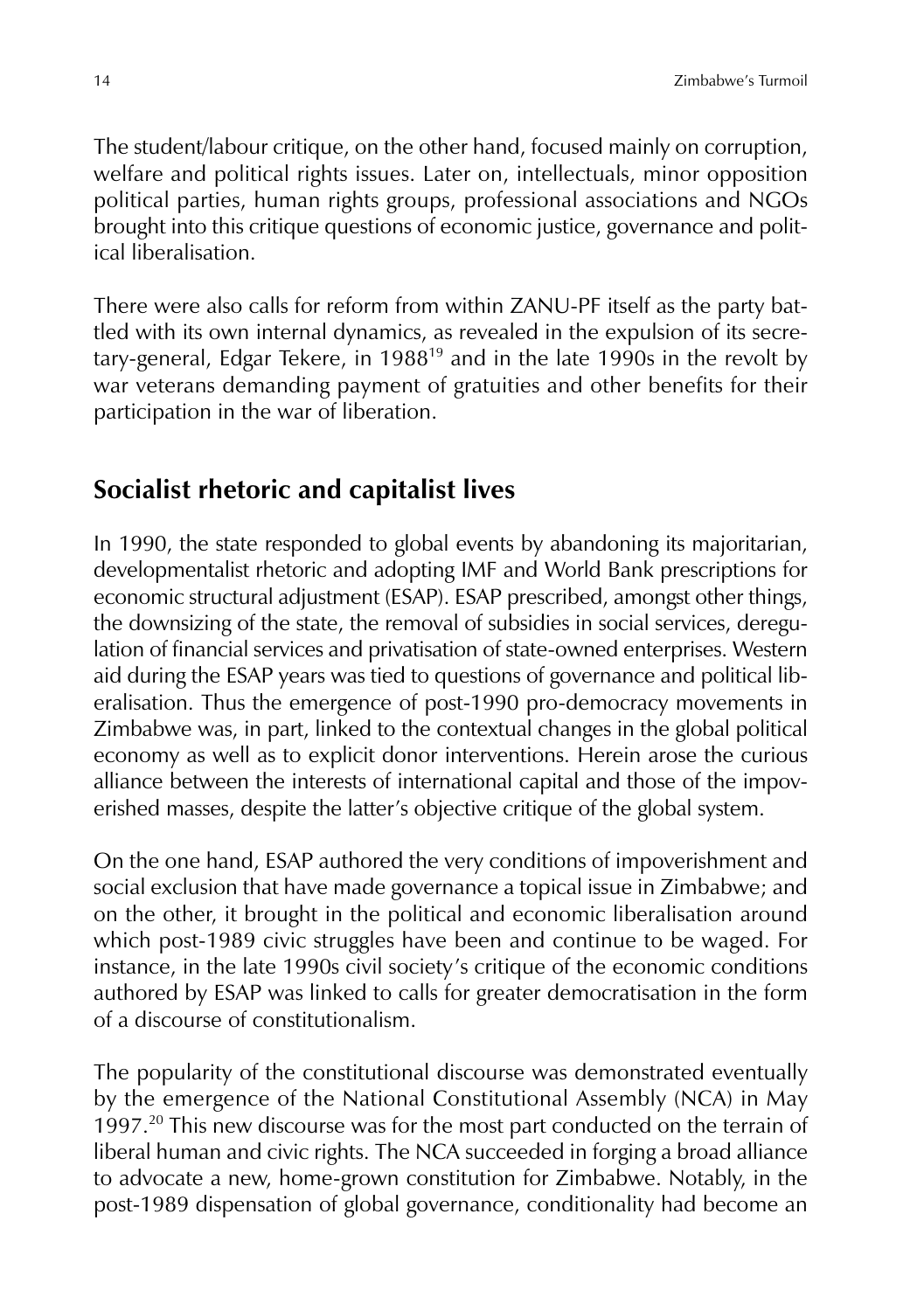integral part of donor funding. Arguments for alternative economic models were drowned by the triumph of neo-liberalism. Thus mobilisation for national democratisation offered new opportunities and a broader regional and international audience. Other developments within the African region encouraged this discourse: the liberation of South Africa; the fall of dictatorships in Zambia, Malawi, Zaire and later Ghana; and constitution-making efforts in Nigeria, Ghana, Uganda, Malawi, Namibia and South Africa.

## **The radicalisation of ZCTU**

The ZCTU held its extraordinary congress in 1988, where it severed all ties with the ruling ZANU PF party. At the time there was still a naïve belief within the ruling party circles that ZCTU had been effectively neutralised and had ceased to be a force to reckon with. It was this belief that had induced the ZANU PF regime to introduce ESAP—this despite the fact that ESAP was by nature designed to adversely affect the urban working population. In retrospect, it is clear that ESAP eroded a significant number of the gains that had been made by organised labour within the first decade of independence.<sup>21</sup> The actual introduction of ESAP met with very little resistance from ZCTU and this seemed to vindicate ZANU-PF's belief that organised labour was now a spent force.

During this period of apparent weakness, however, ZCTU began to professionalise its functions, especially its secretariat, under the leadership of Morgan Tsvangirai. The focus of the newly elected ZCTU leadership was on strengthening internal democracy mechanisms as a means of increasing accountability to the membership and affiliates. This helped to increase the interaction between the representatives and the general membership, and had a significant impact on ZCTU's efforts to represent industrial labour. The organisations earlier narrow mandate now was extended to include the representation of all working people in Zimbabwe.<sup>22</sup> Thus ZCTU underwent a metamorphosis unhindered by the supervision and surveillance of the ruling party, which had already written it off as a political force.

The new-look ZCTU began to critique the political circumstances of labour relations while continuing with its traditional role of representing workers' interests at shop floor and national levels. The process by which ZCTU was weaned from state patronage comprised many experiences and opportunities, some planned and others seized. However, a key factor in this transformation of state-labour relations was the fast changing global political economy paradoxically associated with the triumph of neo-liberalism.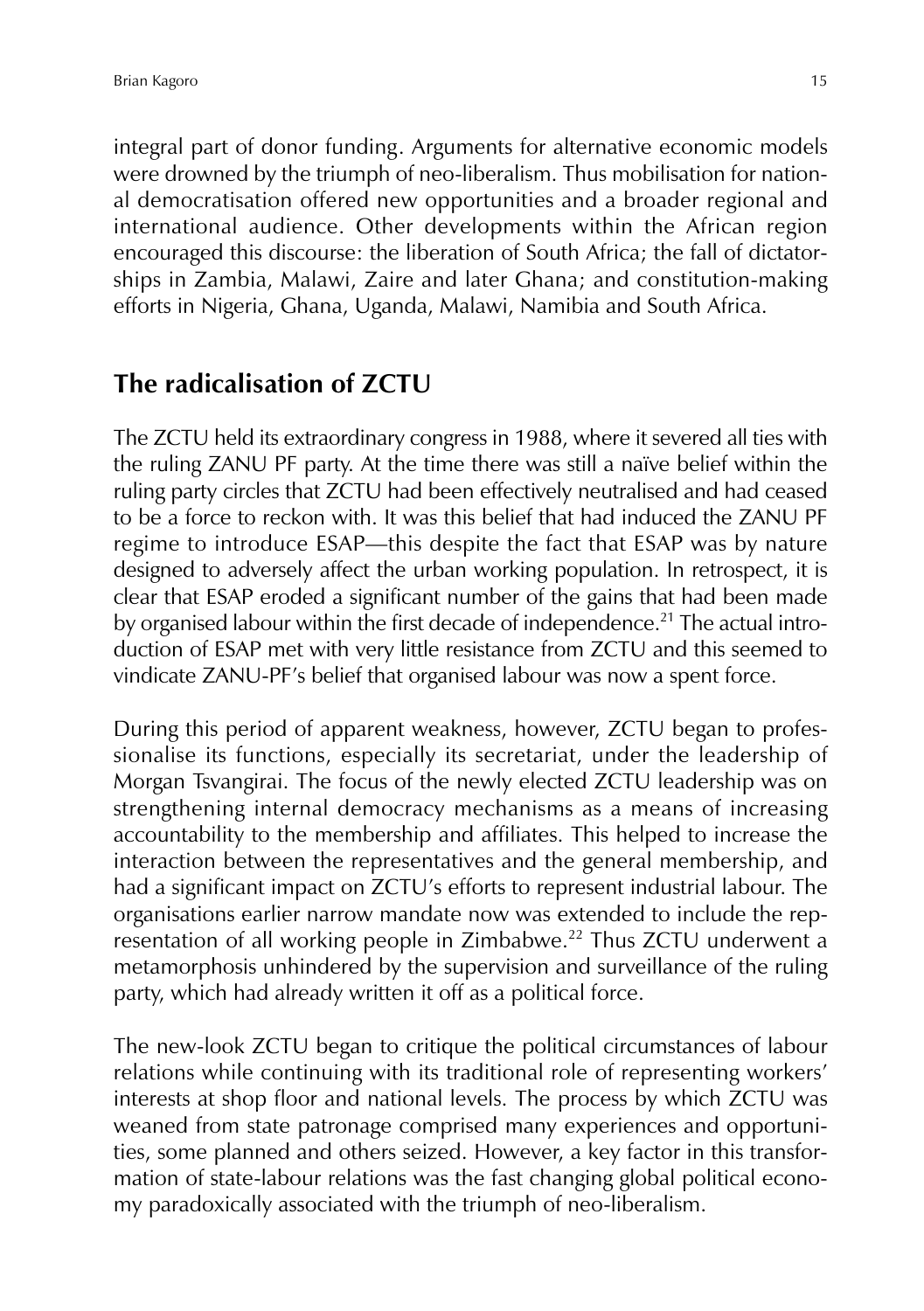In 1988, John Nkomo was appointed as the new minister responsible for labour issues. His first act of office was to engage in a bitter war of words with the ZCTU leadership.<sup>23</sup> ZANU-PF seemed to be suffering from the problem of "overkill". This was evident, for instance, in its marginalisation of ZCTU in the introduction of ESAP in 1990 and its aggressive pursuit of the one-party state agenda. ZANU-PF seemed totally oblivious of both the national and global realities associated with political liberalisation and the collapse of the Berlin Wall.

The emergence of ZUM had dented the credibility of the ZANU-PF leadership and caused the party to refocus its attention on organised labour, particularly because, in the absence of a credible opposition, labour offered a potential organisational vehicle for anti-establishment forces. The government launched a sustained attack on the leadership of the ZCTU, alleging that they were subversive elements motivated by self-interest.<sup>24</sup> In response, the ZCTU leadership strengthened the organisation's regional and district structures and built formal alliances and alliances of solidarity with other civil society groups such as civil servants and student organisations.<sup>25</sup>

## **Mobilising for protest or transformation**

ZCTU organised meetings in residential areas to discuss community needs regarding housing, transport, education and health services. Its critique of urban councils permitted the labour movement to serve as the voice of the unemployed, illiterate, homeless and sick within urban constituencies, whose needs were meant to have been catered for by the city councils.<sup>26</sup> ZCTU also criticised the government's foreign direct investment drive as an "intention to entrench capitalism, which exploits the workers" and presented to government an alternative national development and economic policy document in which it called for a planned economy with state control of the financial sector, mining and industry as well as a radical and orderly land redistribution. It became clear from the ZCTU critique that the labour movement was mobilising its constituents to push for a transformation in the manner in which the country was being governed. This caused panic within the establishment as it threatened the power base of the existing political elite.

Morgan Tsvangirai openly accused the ZANU-PF leadership of being in an ideological crisis.<sup>27</sup> As early as May 1988, John Nkomo asked the ZCTU, "How can ZCTU start saying that the government is insecure? Are they trying to form another government?"<sup>28</sup> He accused the ZCTU of being run by selfish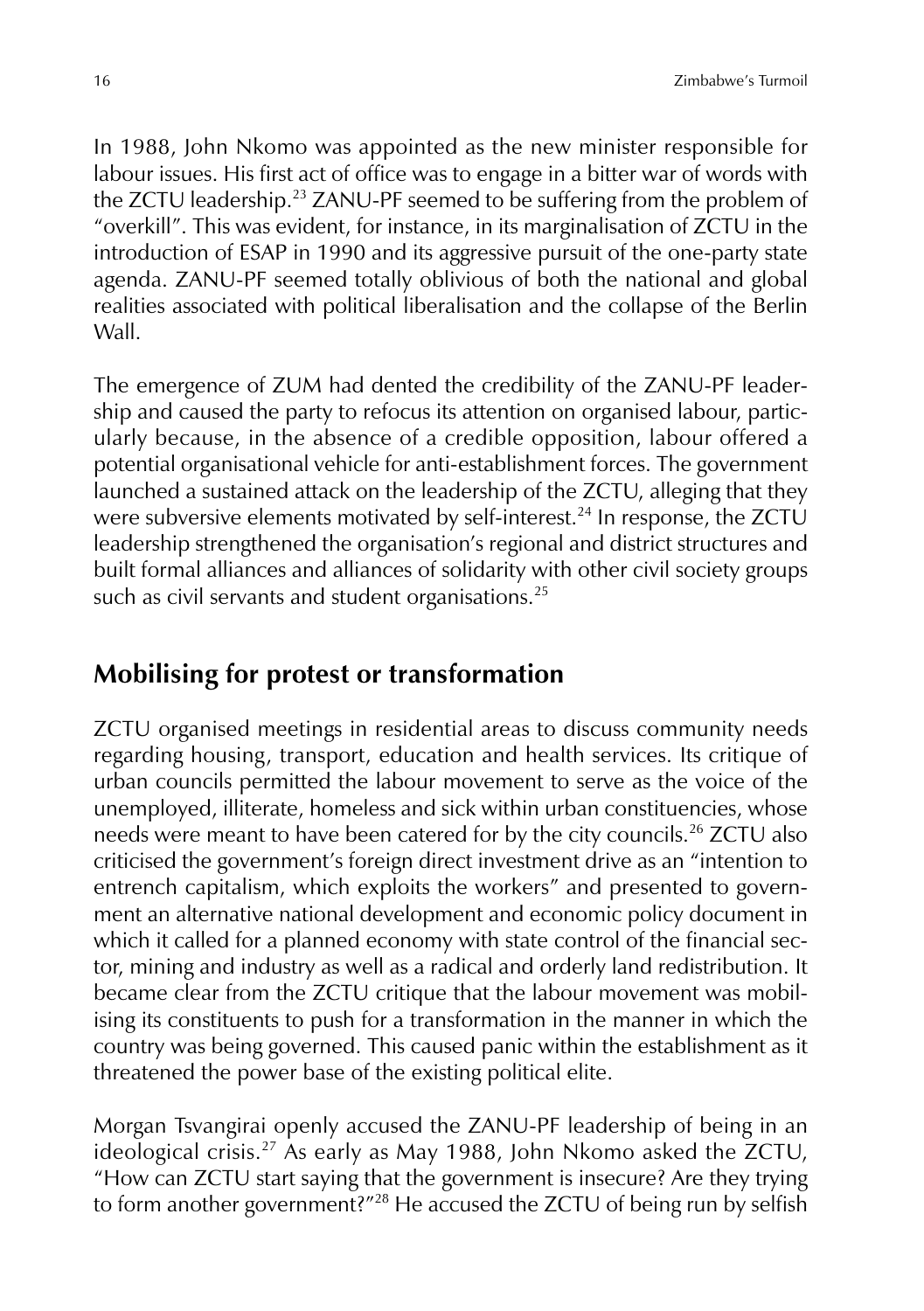people who were blinded by "ambitions to take the shortest route to the House Chamber". Mugabe was reported in the *Sunday Mail* of 27 November 1988 as having said: "Trade unions are free to discuss political issues and refer their recommendations through the proper channels. We do not want to see a situation where the ZCTU becomes a political party."

The year 1989 saw several wildcat strikes by brewery workers, railway artisans and shunters, junior doctors and telecommunication technicians. These strikes all took place between June and September, and on 4 October 1989 students at the University of Zimbabwe went on strike to commemorate the anti-corruption demonstrations that had been held the previous year. The following day Morgan Tsvangirai issued a statement in solidarity with the striking students. The police responded swiftly, arresting student leaders Arthur Mutambara and Enoch Chikweche (now Munyaradizi Gwisai) together with Morgan Tsvangirai. The trio were detained under the emergency powers regulations. Tsvangirai was kept incommunicado for a week without access to his lawyers and accused, among other things, of "attempting to bring the downfall of Government through unconstitutional means".

The prosecutor strenuously argued that there was reasonable suspicion that Tsvangirai was "acting under external influence and that his conduct constituted a serious danger to the safety and security of the state."<sup>29</sup> The High Court in Harare ruled, on 18 October 1989, that the state had failed to prove its case and ordered Tsvangirai's release. He was re-arrested immediately on the claim that he had been recruited by the South African National Intelligence Service (NIS) in 1988 to create and spread discontent and turmoil in the Zimbabwe labour movement with the intention of achieving nationwide strikes and work stoppages. The state further alleged that Tsvangirai was under instruction from NIS to use his position in ZCTU to generate political discontent against the government and facilitate its overthrow by unconstitutional means. The state also made the broad allegation that Tsvangirai was actively involved in the South African strategy of destabilising Zimbabwe's economy and security.<sup>30</sup> Once again, on 24 October 1989, the High Court ordered Tsvangirai's release.

Arguably, this attack raised Morgan Tsvangirai's profile in the public eye. His resilience earned him the respect that would later serve as political capital in his ascent in the broader civic movement and the Movement of Democratic Change (MDC). The state thus unwittingly turned Morgan Tsvangirai into a national figure as well as its most avowed opponent.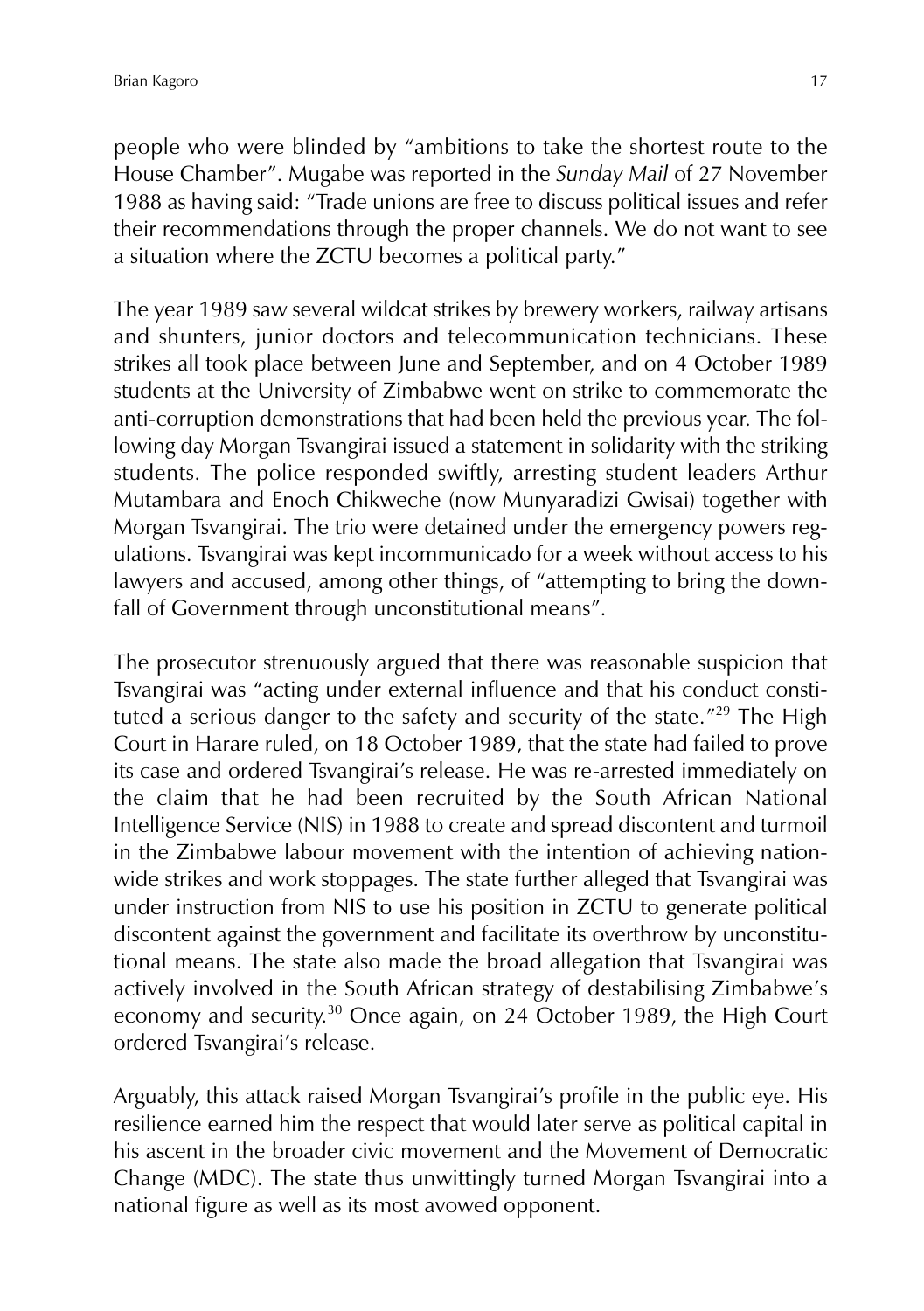#### **Formation of the MDC**

A number of developments between 1997 and 1999 contributed to the formation of the MDC. For most of the 1980s, organised labour had seen its role purely as that of collective bargaining for better wages for workers in the urban industrial setting. In the later 1980s and early 1990s, there was a deliberate shift to a broader agenda and a wider constituency base.

The relevance of the ZCTU and its new politics was aided by the heavy-handed manner in which the state responded to democratic expressions of dissatisfaction by the citizenry. The state reached unprecedented levels of arrogance and repression through the regular and unnecessary use of the army and police force. While this was carried out under the guise of maintaining law and order, disorder of a different kind (namely corruption) decimated the public service. Several top-ranking civil servants were investigated for corrup- $\frac{1}{3}$  and sadly, instead of attending to these vices, the Mugabe government attempted to shift the burden to the taxpayer.

In 1997, for instance, the government arbitrarily awarded gratuities amounting to Z\$2,5 billion to war veterans who were protesting that they had been neglected by the government since independence. The amount awarded had not been budgeted for and almost caused the collapse of the country's financial system. In an attempt recoup these losses, the government attempted to introduce three taxes: a war veterans levy, an increase in service tax of 2,5% and a tax on pensions. The proposed taxes irked the entire working population, which had been highly critical of Mugabe's award to war veterans. In an effort to save the situation, ZCTU made strenuous attempts to engage the government in dialogue over this matter. When this seemed unfruitful, ZCTU, along with its allies in the NCA, called for a nationwide strike on 9 December 1997. $32$  The initial strike was followed by two other successful mass stay-aways in March and October 1998. These repeated actions finally led the state to announce the scrapping of the tax proposals. An unsuccessful attempt was made in late March 1998 to ban the ZCTU as an organisation, using provisions of the Labour Relations Act (Chapter  $28:01$ ).<sup>33</sup>

What these developments demonstrated was the triumph of strategic mass action against state repression and intransigence. This set the leadership of ZCTU and the political elite within ZANU-PF on a collision course. So deep was the resentment that the state daily paper, the *Herald*, habitually referred to labour leaders as "stooges of white imperial interests".<sup>34</sup> The rift between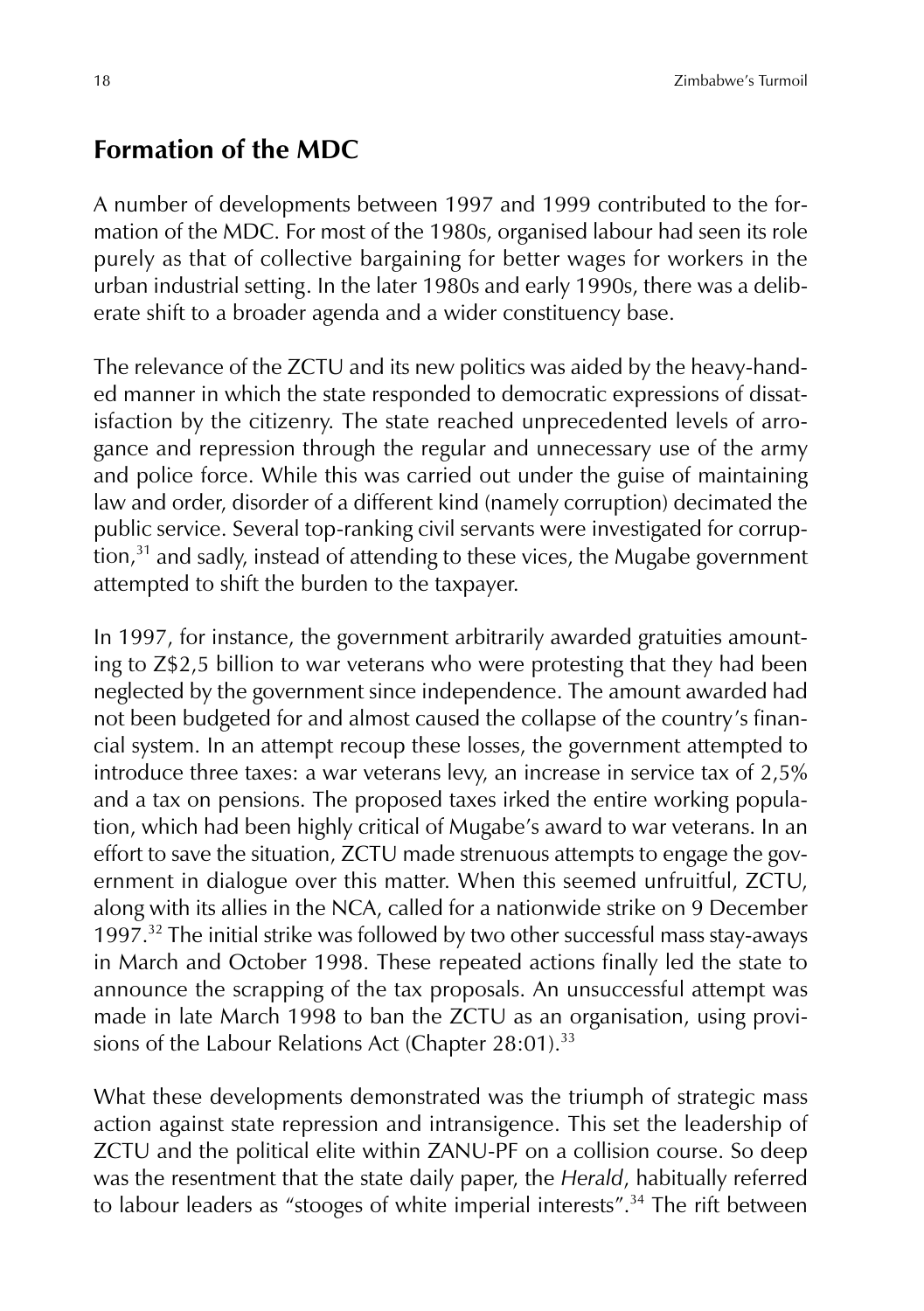the two seemed irreconcilable as, spurred on by the victories of 1998, workers throughout the country as well as sections of the intelligentsia began calling for the formation of a broad-based political party to oppose ZANU-PF. The inevitable leader of such a process seemed to be the ZCTU, given its numerous victories against the Mugabe government. Thus the leadership of the ZCTU was confronted with the unavoidable responsibility of leading this process.

## **The Raw Data Report**

The ZCTU commissioned its advocacy officers to carry out a nationwide survey on various dimensions of the crises facing individuals and communities in Zimbabwe. The survey also sought to establish what the general populace perceived as possible solutions to their dilemma. The findings of this survey were summarised in a report known as the 'Raw Data Report",<sup>35</sup> and a broad civic alliance led by the ZCTU and NCA leadership then convened a Working People's Convention in February 1999 to analyse this report and chart a way forward.<sup>36</sup> Five experts were requested to make presentations to smaller working groups of participants, drawn from across urban and rural Zimbabwe, on the five broad areas covered by the Raw Data Report.

After extensive deliberations within the smaller working groups, the Convention went into plenary, where designated rapporteurs presented their groups' resolutions. While debating the way forward, the delegates unanimously agreed on the following:

- That the government and ruling ZANU-PF party had failed to safeguard the interests of the majority of Zimbabweans in the broad areas covered by the Raw Data Report.
- That there was a need for a more cohesive opposition party to contest the 2000 general election and the 2002 presidential election, implying, therefore, that such an opposition political party was not yet in existence.
- That the ZCTU, along with other civic groups, should facilitate the formation of such a broad-based, credible opposition.

Following this process several report-back and consultative meetings were held at both the national and local levels to drum up support and promote understanding and popular ownership of the Convention resolutions. After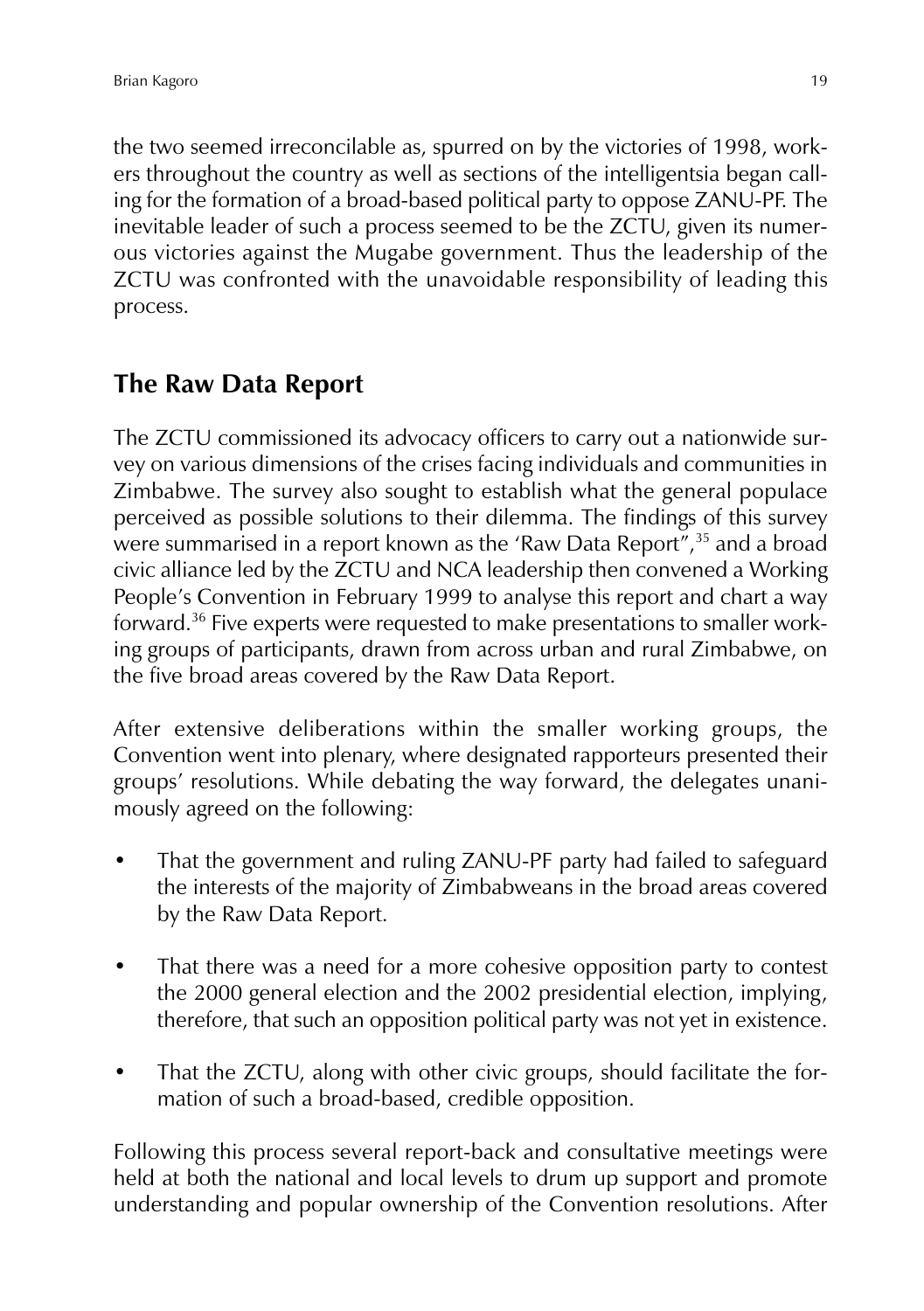these extensive consultations, the MDC was officially launched at Rufaro Stadium on 11 September 1999.<sup>37</sup>

## **The first Congress**

The launch was followed by a Congress at which a substantive leadership was elected. Morgan Tsvangirai became the first elected president and Gibson Sibanda his deputy. The election of Tsvangirai and several other labour and civic leaders to the first MDC executive raised several issues. On the one hand, the formation of the MDC answered the political dilemma of what to do with a new constitution should the government prove amenable to it. On the other hand it partly responded to the moral quandary of whether civic leaders should assume an overtly political role by holding elective office in political parties. It was clear to the majority of civic leaders that protests alone were insufficient to address comprehensively the governance crisis facing Zimbabwe. However, the risks of politicising civil society on a partisan basis seemed too huge, for a variety of reasons. The first was an appreciation that the state would use this to discredit the entire civic movement as politically biased and actuated by self-interest. The second was the simple realisation that depletion of the civic ranks in order to staff political parties would severely compromise this sector.

This multi-layered dilemma was complicated by the government's response to the defeat of its proposals in the constitutional referendum of 2000. In a sense the leadership of the NCA realised that civic initiatives without the prospect of political implementation were futile. Since May 1997, the NCA had been carrying out extensive consultations with Zimbabweans on the need for a new constitution and by 2000, had come up with a consensually evolved draft constitution, which the ZANU PF parliament and executive would not accept. This sparked an interesting discussion within the NCA and the broader civic movement. Many argued that not only did Zimbabwe deserve a new constitution, it also urgently deserved a 'new leadership'. But where would such leadership come from if not from civil society? This, as mentioned earlier, was a discomforting reality for many social theorists and activists. The risks of misinterpretation and subversion of the civic agenda seemed too real to be ignored.

In the end, a compromise was reached within both the NCA and the ZCTU to release those of the two groups' leadership who wanted to engage in party politics. As anticipated, the ramifications of this decision were both positive and negative. On the one hand, it facilitated the emergence of a new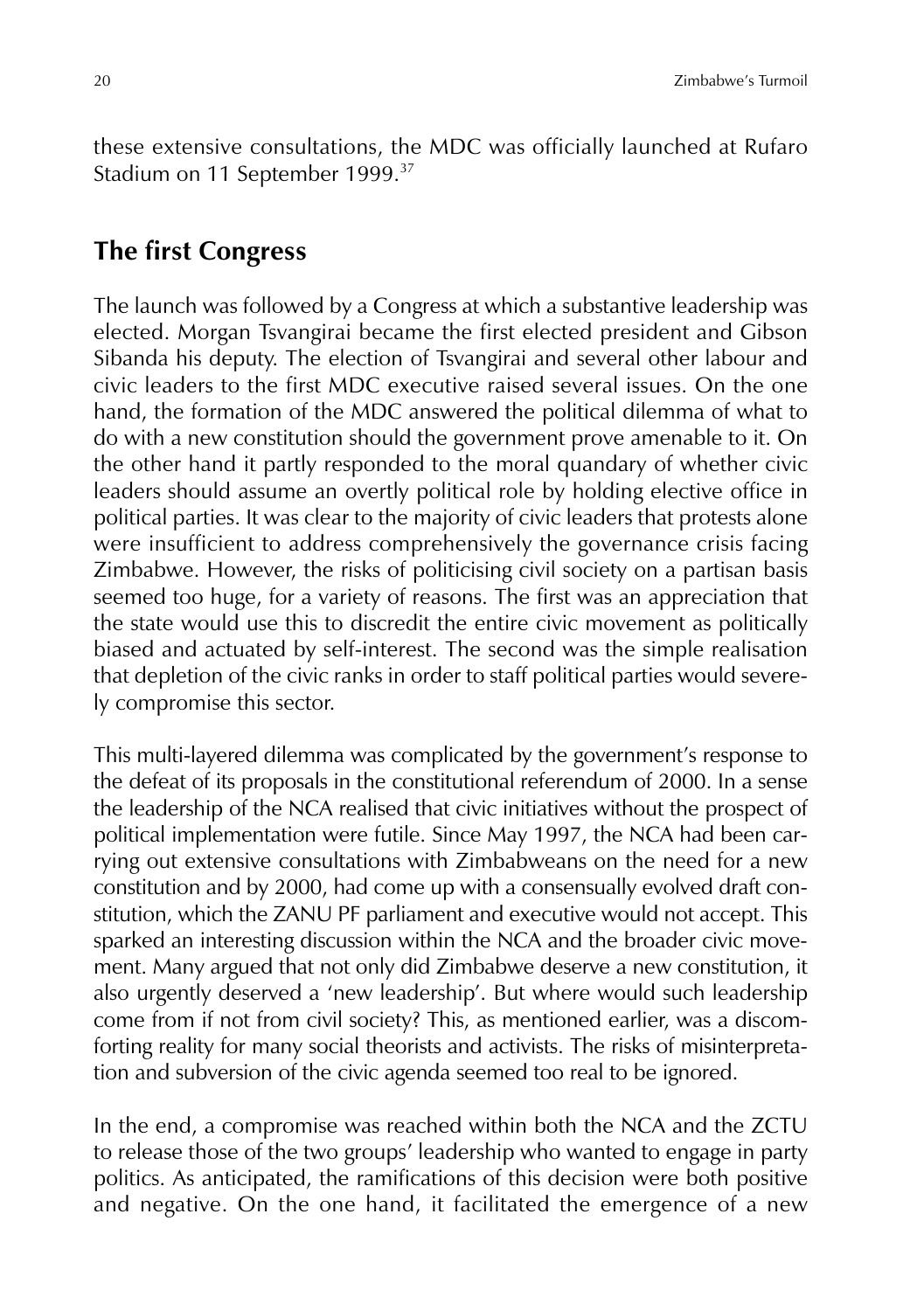leadership in both the NCA and ZCTU, respectively. This in a sense nominally de-linked the two organisations from the direct politics of the MDC. On the other hand, the new leadership was saddled with the task of proving its autonomy from its predecessors. The government played on this linkage and lumped the NCA, ZCTU and MDC together.

#### **The white commercial farmers and external responses**

As demonstrated above, white commercial farmers did not found the MDC. The sudden influx of whites into the MDC occurred after the referendum following the "No Vote" victory. It was as if the whole nation got a sense of the possibility that ZANU-PF was not, after all, invincible. Thus the white commercial farmers, who for personal and other reasons (not least their grievances over the government's more aggressive stance over the land question), were dissatisfied with the way things were developing in the country, threw their weight behind the MDC. They assisted in forming support groups within the commercial farming areas and made donations of cash and kind.

The critical question within the MDC leadership was always whether to accept these gifts and the givers as strategic allies or to shun both. The latter option made no sense in the absence of other sources of funding, especially when fighting a party that often used public resources to gain a competitive advantage against its opponents. ZANU-PF seized on this opportunity to castigate the MDC as a front for white interests $38$ . Given his dwindling fortunes, Mugabe employed propagandists who capitalised on the white element to alienate all oppositional voices from regional sympathies.<sup>39</sup>

It did not help matters that the UK and EU took an active interest in the unfolding crisis in Zimbabwe. Their interest was so intense that it allowed Mugabe to allege that they were behind unconstitutional attempts to oust him. Herein was established Mugabe's theory of an axis of evil between civics, MDC and white imperial interests. Once the axis of evil propaganda was accepted, it was used as justification for committing the most heinous violations of human rights since the Matabeleland/Midlands genocide of the 1980s. Human rights organisations have to date recorded in excess of 550,000 cases of serious human rights violations ranging from murder, arson, abductions, rapes and severe assaults to death threats.

The SADC regional response has been to hear no evil and see no evil. At worst, South Africa has often appeared to be playing the role of Mugabe's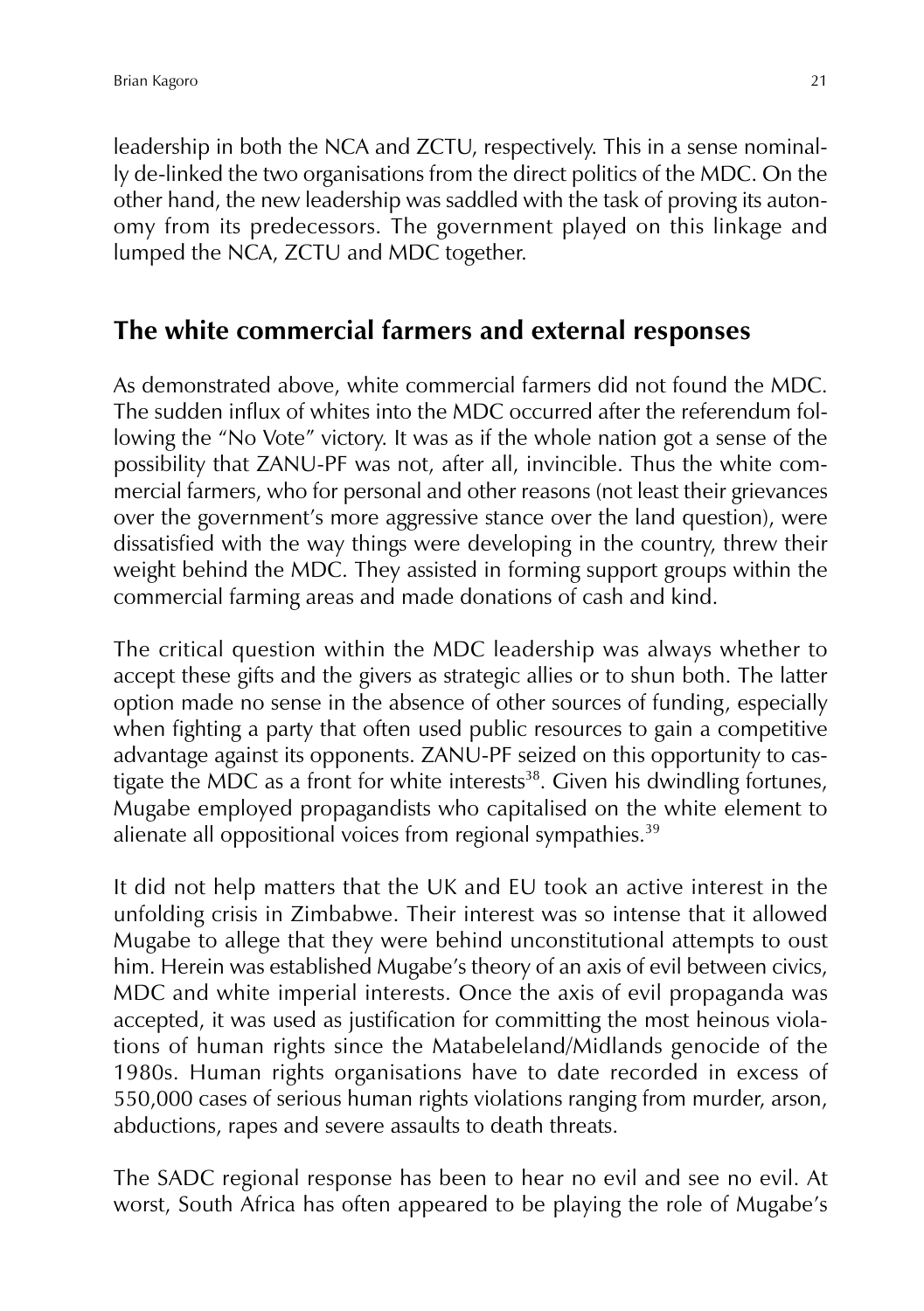international public relations manager. Indeed, even after its own observer group had been attacked, the official South African government position was that the 2000 Zimbabwean parliamentary election was legitimate, this notwithstanding that the election violated a significant portion of the SADC Parliamentary Forum's minimum conditions for free and fair elections.

The external response to the Zimbabwean crisis has been blurred by hopes that the chaos would end once the land reform process was completed. The concluding remarks of this chapter deal briefly with this matter.

## **Where is the MDC now?**

The MDC is a creature of the circumstances outlined above. Its formation involved a process that may explain why it has so far survived such battering from the state: the MDC was formed in a very inclusive and extensively consultative manner. There are thus many constituencies that have an interest in preserving it as a vehicle for sustaining the politics of transition. These range from workers, peasants, students and young intellectuals to businesspeople and minority races.

ZANU-PF's policies have been a motley assortment of state capitalism and market-unfriendly individualism. Thus, apart from those who have been able to use their political affiliation to benefit from the current crisis, there are many businesspeople who are unhappy with the ad hoc and incoherent manner in which the economy has been managed. Equally, the declining economy has grossly eroded the capacity for leisure amongst young professionals and this has resulted in a massive brain drain, while ZANU-PF's policies have also not proved especially beneficial for the majority of women in Zimbabwe. Given ZANU-PF's widely articulated notions of selective citizenship, there seem to be limited choices for minority groups that feel excluded from the party's newly defined nation. These and many other constituencies have a stake in keeping the opposition alive. A convincing demonstration of this was the protest vote in the June 2000 parliamentary election as well as in the March 2002 presidential election. Urban citizens withstood long hours of hostile weather to cast their vote against ZANU PF and Mugabe. Mugabe lost in almost every single urban area, and the general feeling within urban Zimbabwe remains that Mugabe stole the presidential election and is therefore an illegitimate leader.

The human rights abuses referred to earlier and, indeed, those that continue to take place in Zimbabwe today, are a reflection of a regime whose sole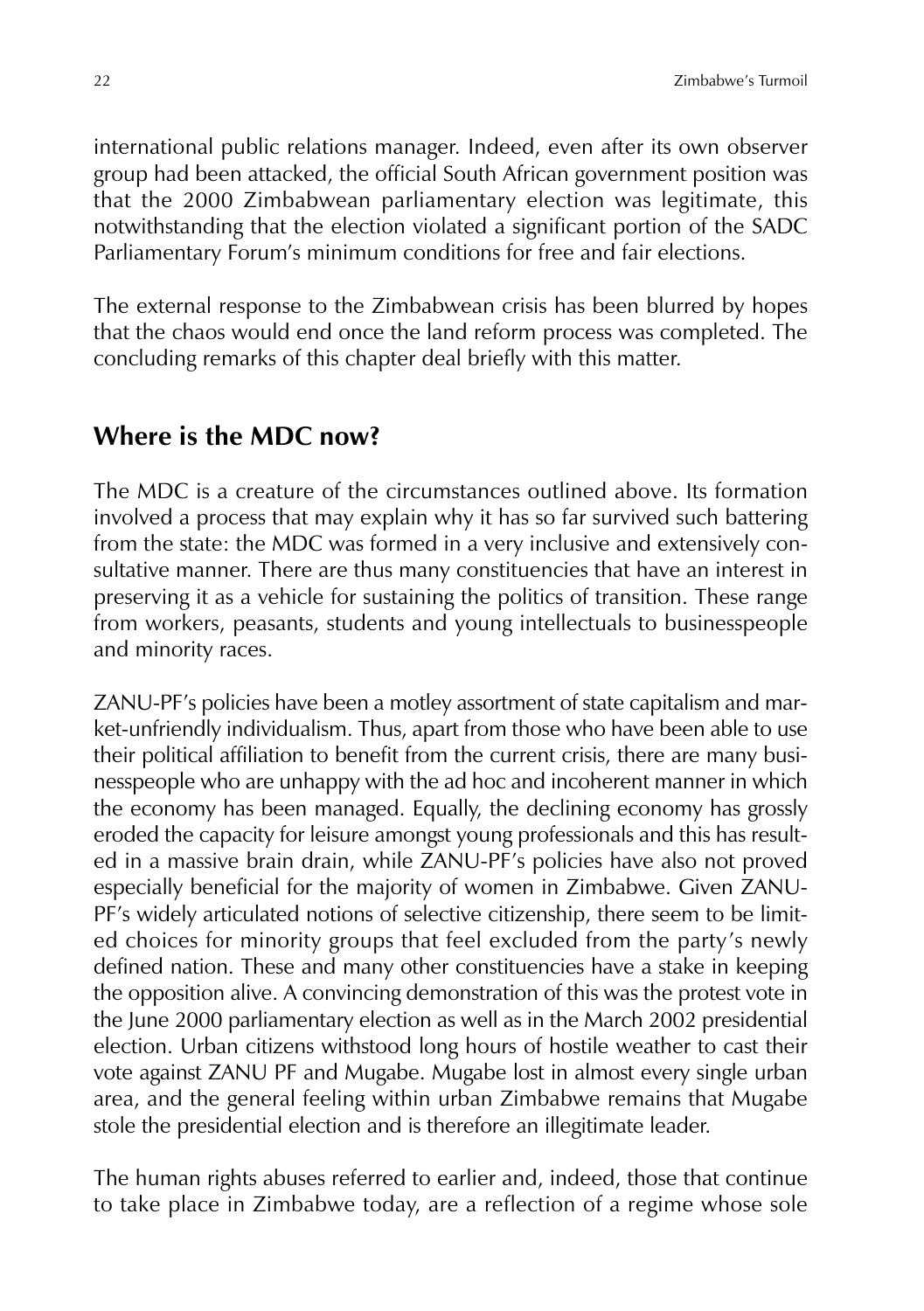source of consent is coercion. This was likened by one communal farmer to the situation of a man who deludes himself into believing that he is loved by his spouse but stays on for fear of physical and pecuniary harm.

The last three years have seen repeated use of the militia and war veterans to contain oppositional forces in both urban and rural areas. Zimbabwe's High Court has ruled, in several of the election petitions filed by the MDC, that there was indeed widespread violence and intimidation that vitiated the freeness of the election process. The violence of the presidential election is common knowledge, as is the violence associated with several bye-elections. Both the MDC and civil society groups continue to note instances where food is repeatedly used as a political tool or where the MDC is impeded from accessing the rural areas.

The elections held over the past three years have been a farce. The violence and the unevenness of the electoral playing field have led to the failure of the electoral process in Zimbabwe. Unless the legal and institutional framework of elections changes radically, the chances of reviving electoral democracy are very slim.

## **The MDC: A party put to the test**

What the presidential election and the events prior and subsequent to it have done is to present new challenges and severe tests to the MDC. The first challenge is one of cohesion. When the MDC was created, the actors were bound together by the possibility of dislodging Mugabe through an electoral process. The thinking was that issues of ideology and participation would be negotiated once this was accomplished, although in fact much was done to avert clashes of interests between the doves and the hawks, the leftists and the conservatives, the young and the old, patriarchy and feminists; the list is endless.

The post-presidential election period requires the MDC to define a new set of values (inspirational and strategic) that will keep the bond intact. There are evident cracks, with some sectors calling for mass uprising whilst others prescribe negotiations and international intervention. Feminists within the party are beginning to demand more gender-sensitive policies and workers are now more vocal about their interests. The lines of synergy are being increasingly blurred.

Mr Tsvangirai, as leader of the opposition, is neither in Parliament nor in government. In a sense, many of the recognised activities of the MDC are taking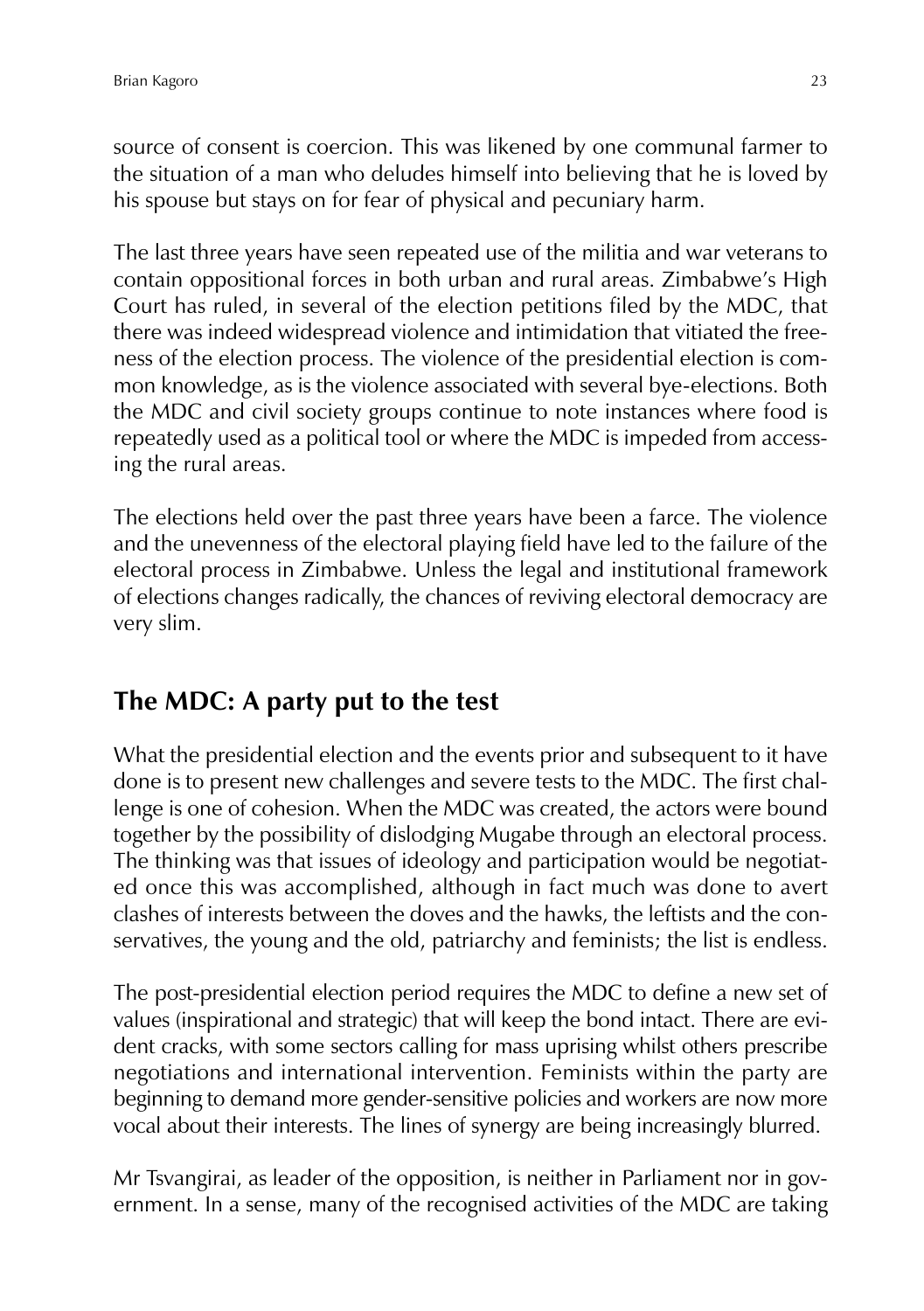place without his active involvement. The dilemma is that there are situations where a parliamentary caucus agenda may be different from the broader party's position. Thus there have been instances where sentiments attributed to various pockets of the MDC leadership are contradictory. Cases in point are Eddie Cross's views on privatisation and Munyaradzi Gwisai's position on the land issue.<sup>40</sup>

The second challenge for the MDC is one of leadership. Many of its leaders came to be there because of the sense of urgency among the supporters to remove Mugabe at the polls. Their democratic credentials as well as their integrity and capacity were never interrogated. However, the post-presidential poll period requires greater clarity, immense integrity and commitment to the ideals of building a truly democratic Zimbabwe.

The third challenge is one of street credibility. There were expectations that if Mugabe stole the election there would be an uprising by the masses. The MDC leaders seem to have expected the masses to initiate this uprising, whereas the masses looked to the MDC leaders to do so. There is thus a crisis of leadership in the alternative movement. This is exacerbated by the fact that many of the MDC leaders are facing treason charges that may be deterring them from calling the much-awaited mass action. However, if the MDC leadership remains indecisive on this matter, it will lose street credibility as the crisis in Zimbabwe worsens. This ambivalence has been met with brutal attacks against MDC MPs by state security agents and the militia. There is a sense of frustration among MDC supporters that may fuel spontaneous, riotous conduct. This can only be averted if clear leadership is offered from the top. The MDC has also not been as effective in demonstrating its continuing relevance to the people's strongly felt needs in the present situation. In a sense, the MDC has missed many good opportunities to regain the upper hand in the political contest in Zimbabwe.

The fourth challenge the MDC faces is one of articulation. As indicated earlier, Mugabe has displaced the crisis from the national to the regional level as a pan-African struggle against imperial domination. The MDC has not been as successful in its regional diplomacy. There is thus a need for the MDC to rethink its regional strategy and refine its prescriptions for a post-Mugabe Zimbabwe. In particular, the MDC needs clearly to articulate its position on the contentious issues of race relations, north-south relations, resource redistribution and the broader pan-African agenda. The simple question after the presidential poll has been, "What is the MDC's agenda now?" That agenda must be well articulated, well publicised and owned by the membership.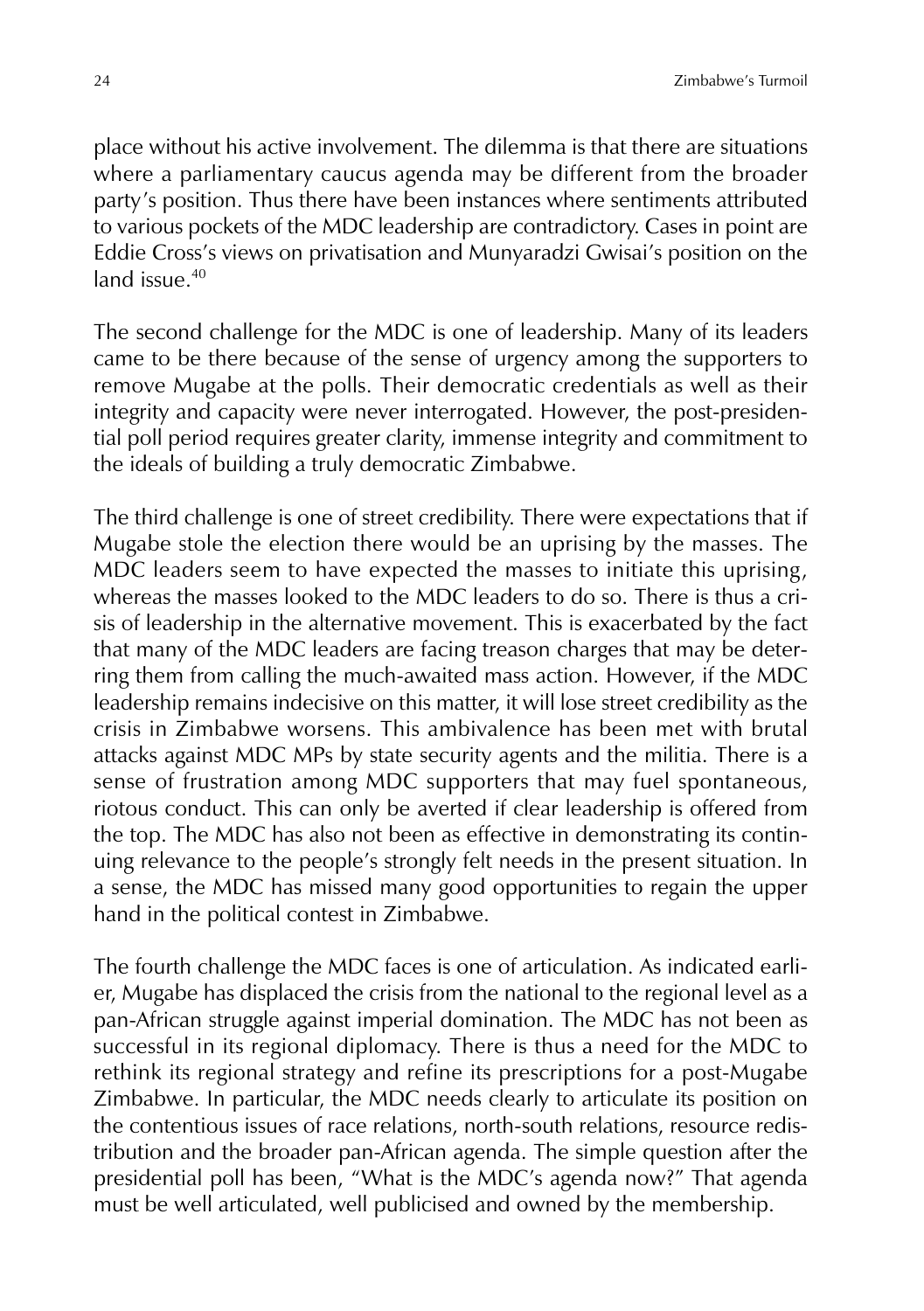The fifth and last challenge facing the MDC in Zimbabwe has to do with its resource base. The nominal assistance it obtained from the white commercial farmers (in cash or kind) can no longer be expected or counted on. State funding is grossly insufficient to sustain its activities and external funding is undesirable and, in any event, illegal. Thus the MDC membership will be compelled, in the post-presidential poll period, to find alternative sources of support for the party. The much-desired change will have to be paid for from within. Given the depressed economic environment, this is a very difficult proposition to make.

Despite these numerous challenges, the MDC seems unlikely to disintegrate. It represents too broad a movement and its objective of removing Mugabe is also too broadly shared to collapse either due to frustration or infiltration. There may, however, be some changes in the party's middle leadership. Some of the necessary changes include bold decisions that the current leadership must take in the inevitable restructuring exercise that faces them.

However, the MDC's real survival lies in its ability to re-engage its civic partners in formulating an agenda for the post-presidential poll period.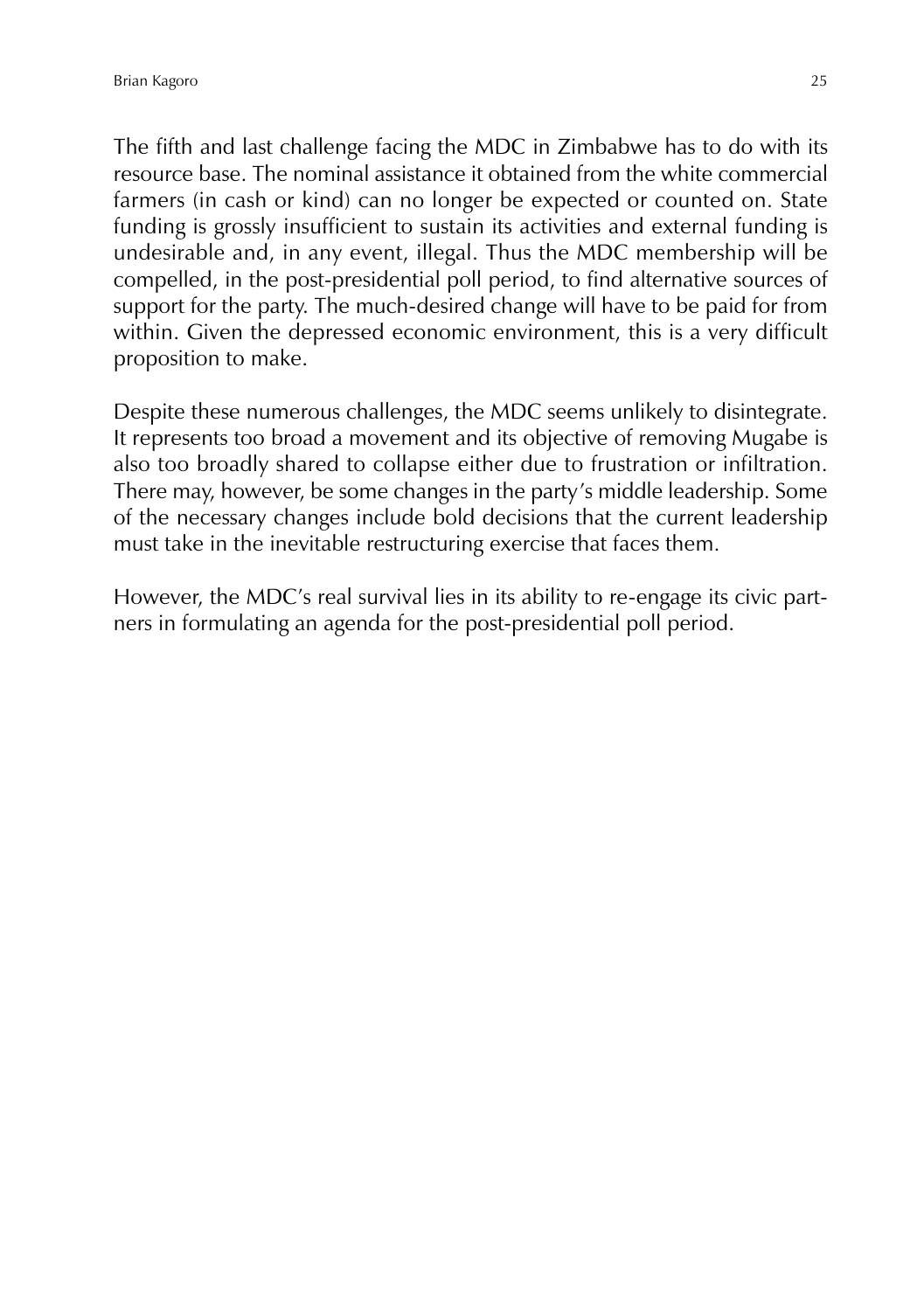# **CHAPTER 2** ZANU-PF: A PARTY IN TRANSITION?

John Makumbe

## **Introduction**

The majority of Zimbabweans generally agree that the current crisis their nation is experiencing is essentially one of leadership. It is felt that President Mugabe and his cabinet colleagues have been in office for far too long to govern in a transparent and accountable manner. They seem to have run out of ideas for the resolution of the many economic, social and political problems that confront Zimbabwe. Therefore, they should make way for younger Zimbabweans who comprehend the basic workings of a modern state in a globalising world.

The socio-economic constraints that the country is experiencing are a function of problems at the political level. Government's reluctance to liberalise the political system by adopting a democratic constitution has effectively compelled the people to adopt a confrontational approach. The emergence in 1999 of a credible opposition political party, the Movement for Democratic Change (MDC), which has nationwide support, set the stage for the intended ousting from office of Mugabe's ZANU-PF through the ballot box.

The almost instant and widespread support that the MDC was able to attract in a very short time frightened Mugabe and his party to such an extent that they realised that the land issue, racism, violence and intimidation were the only effective weapons that could be used against political rivals, whom Mugabe referred to once as "enemies of the state". The public display of red cards by MDC supporters and elements within civil society infuriated Mugabe himself to such a degree that now it is an act for which an individual or a group of individuals can be prosecuted.

Mugabe and his loyal subordinates were greatly angered by the popular rejection of the government-sponsored and manipulated draft constitution in February 2000. This victory of the people against a beleaguered regime served as a belated warning to the incumbents. The majority 'No' vote also gave the ordinary people of Zimbabwe tremendous hope that the untenable political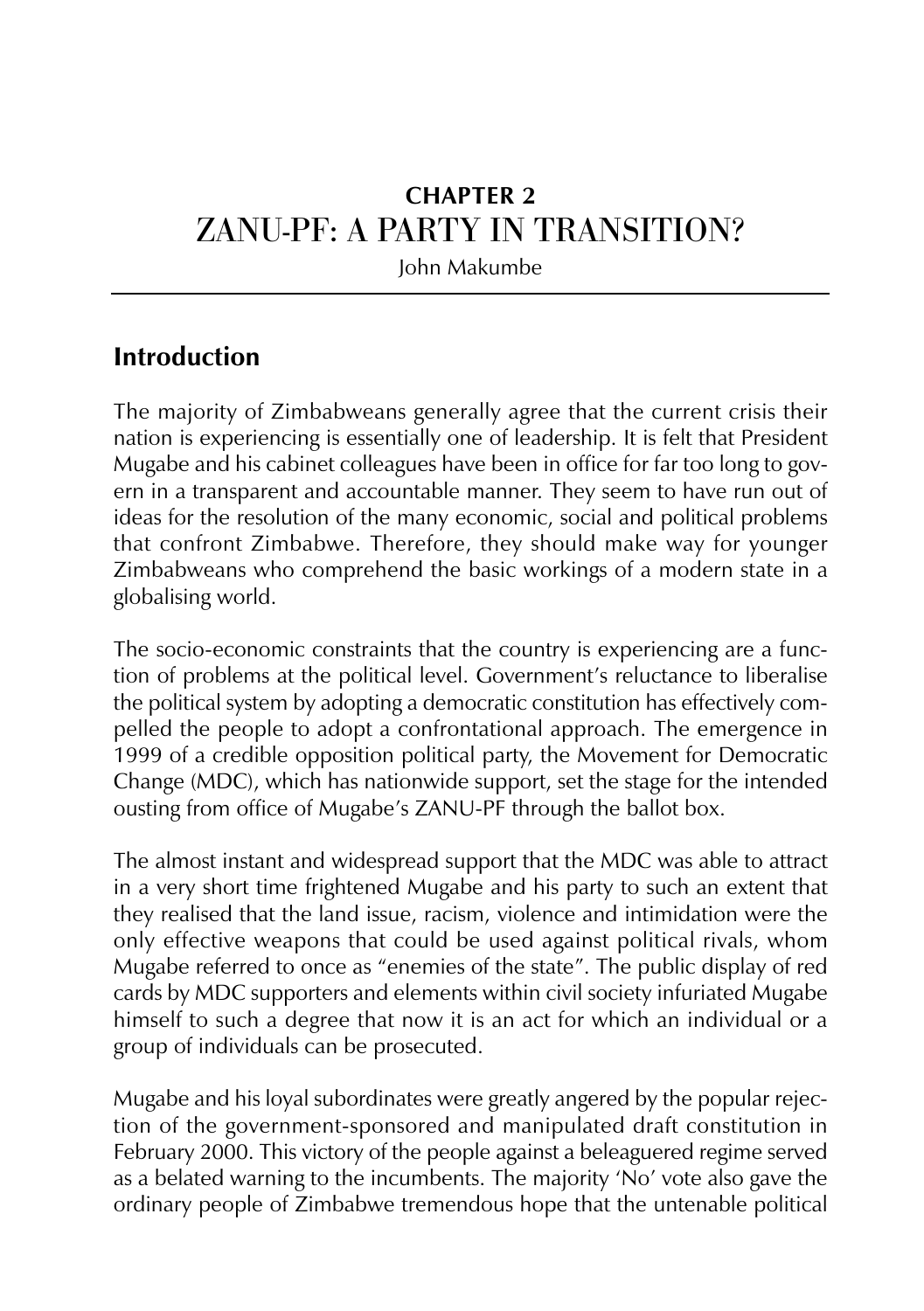and socio-economic situation could be changed. For the first time since 1980, the people had rejected ZANU-PF's proposals and exercised their democratic choices at the ballot. That victory further signalled to Mugabe's party that unless drastic measures were taken to arrest the situation, its stranglehold on political power was going to end inauspiciously; hence the resort to violence, racism and public intimidation. The land question was the perfect way of accommodating all of the above issues, because in the two decades since the attainment of national independence, the government had done precious little to resolve the land problem, which remained a cardinal grievance for the majority of black Zimbabweans.

## **Conceptual considerations**

African political systems in the pre-colonial era were neither democratic nor did they have political parties as these are defined by most contemporary scholars. Indeed, political parties can be argued to be as foreign to Africa as were the former colonial masters of most African countries. Michael Curtis notes that political parties are the "major bodies through which political action occurs in developed and in most undeveloped systems" 41. Apart from Uganda, which claims to have a no-party political system, virtually all African countries have political parties in one form or another.

This chapter does not intend to devote any significant space to the controversies surrounding the various definitions of political parties, but will adopt some of the generally accepted notions of this concept as functional for the purpose of this study.

The Chambers Dictionary broadly defines a political party in the modern sense as:

A relatively durable social formation which seeks offices or power in government, exhibits a structure or organization which links leaders at the centres of government to a popular following in the political arena and its local enclaves, and generates in-group perspectives or at least symbols of identification or loyalty.<sup>42</sup>

Although most African political parties would fit this definition, there is merit in arguing that many other factors contribute to the durability of political parties in an African state. The origins of a political grouping, for example, have the tendency to impact either negatively or positively on its durability. In a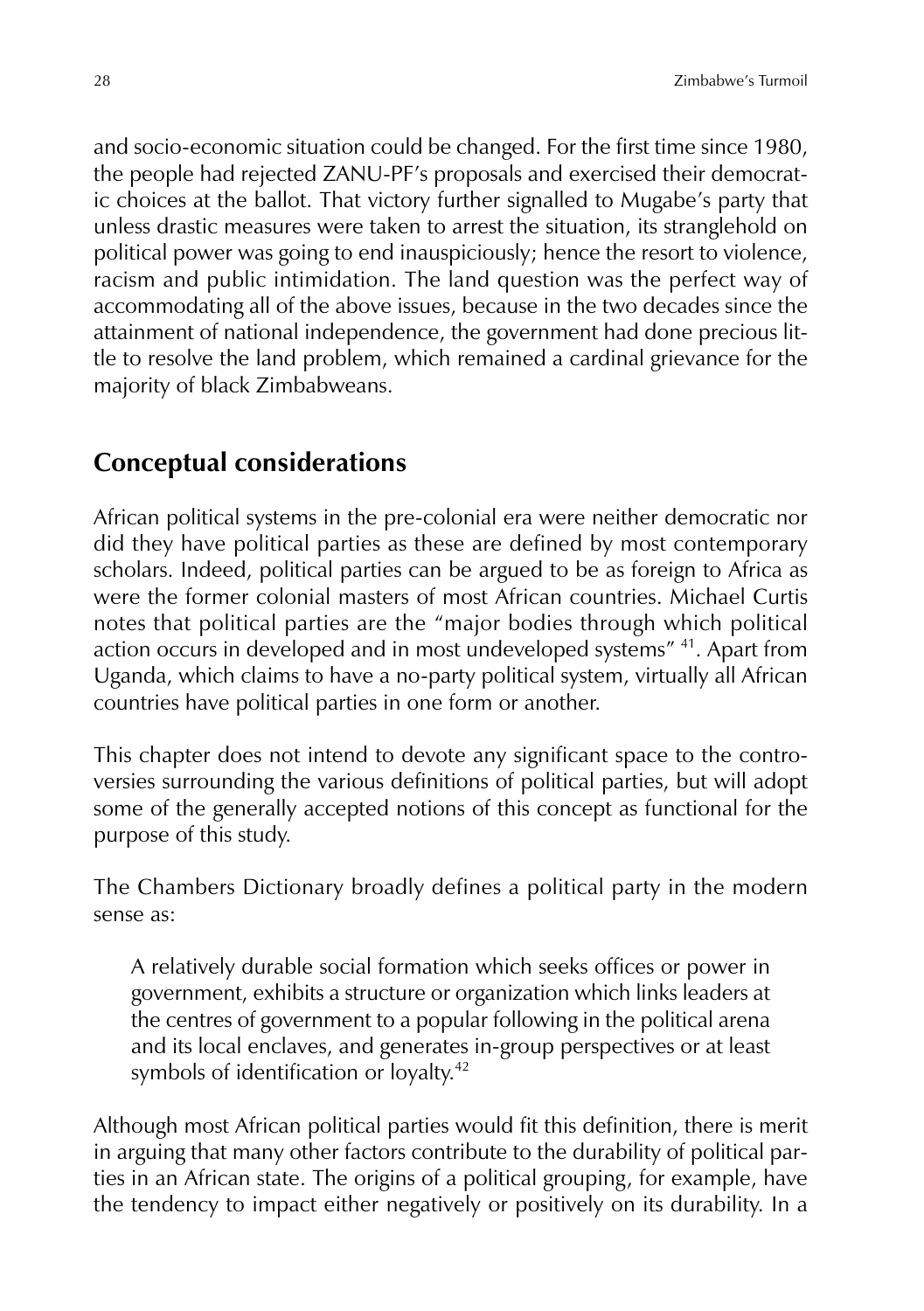neo-colonial setting such as that of Zimbabwe, political parties that were formed during the colonial era have tended to have more staying power than those that emerged after the advent of national independence. President Mugabe's ZANU-PF has made considerable political mileage out of the claim that it prosecuted the liberation struggle against the British colonial-settler regime.

The other features of Chambers' definition of political parties are also increasingly being tested in the case of Zimbabwe. For example, the link to "a popular following" can arguably be said to have significantly diminished for ZANU-PF whereas it has not for the labour-based MDC. As will be demonstrated in this chapter, a governing political party facing loss of popular support tends to resort to undemocratic means of coercing the public to support it, or at least conform to its claims of popularity and legitimacy so that it may continue in office.

Hartmut Hess<sup>43</sup> defines political parties as groups of people that have joined forces to pursue their common political and social goals. Political parties, therefore, enable party members to articulate their political will and strive for the realisation of their political aims. Economic interests also play a significant part in political party formation. The extent to which the shared goals and values remain valid and collectively acceptable is debatable in many an African country. Frequently, the goals and objectives of the strongman of the political party and his inner circle tend to eventually overshadow those of the majority of the party's supporters and sympathisers.

Decrying the fact that in many African studies of political parties the tendency has often been to treat "the views of one man as if they were the belief system of an entire party", Bienen writes:

It is crucial to differentiate the kinds of issues, for examples, foreign/domestic, ethnic/economic, and the various combinations thereof that parties and elements of parties concern themselves with, and it is crucial to distinguish between styles of rule and commitments to policies.<sup>44</sup>

This paper argues that, as the strongman in ZANU-PF, President Mugabe has displayed authoritarian and dictatorial tendencies and a despotic style of leadership that have not necessarily been endorsed by the majority of party members in the society at large. Indeed, the resort to violence perpetrated by former liberation-war guerrillas during the parliamentary and presidential elections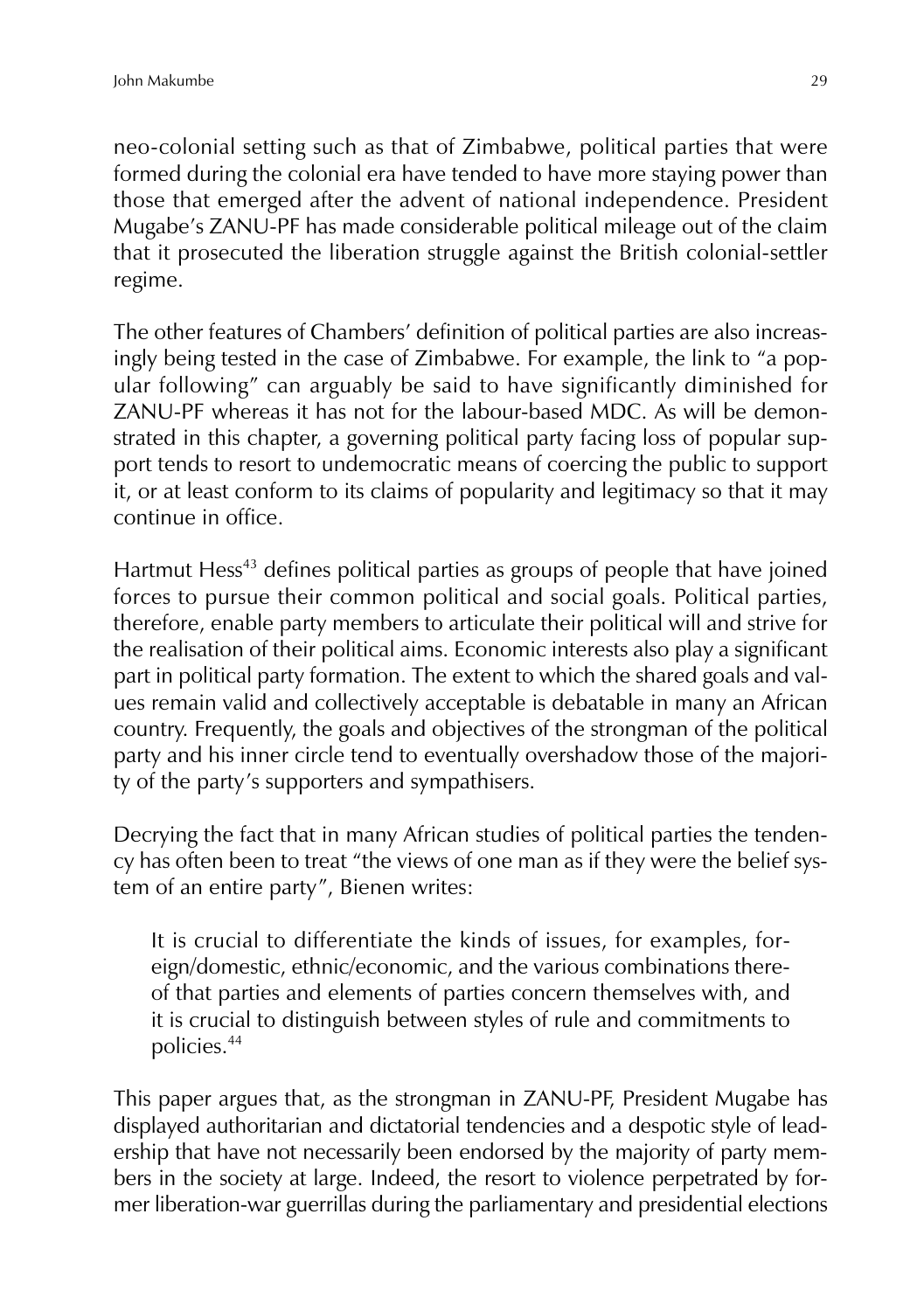in 2000 and 2002 respectively reflects this strongman tactic that Mugabe and his small clique of adherents have employed in order to secure victory on both occasions. At the time of the elections regular party structures could no longer be relied upon to confirm ZANU-PF as the governing party in Zimbabwe. For example, the majority of the party's women and youth wings had defected to the currently popular MDC. Thus, rather than move forward in a transition to democracy, the former liberation movement, faced with a serious loss of popular support, retreated to its previous tactics of demanding public support by force.

Peter Merkl points out that "political parties can be studied empirically as social groups, vehicles for political conflict, devices of representation and integration or as channels of political communications"45. The majority of African political parties fit comfortably into this mould, although it could be argued that they perform some functions that could be viewed as of a personal nature. The preponderance of personal rule in Africa during the 1990s was clearly a manifestation of how political parties can be abused for personal benefit, especially by their senior leadership. This paper contends that President Mugabe has, to a very significant degree, abused ZANU-PF for his own private and personal advantage. Merkl, however, continues:

From the beginnings of party theory, political parties have been described as gatherings of politically like-minded people, a social group with common goals, and a division of roles, communication channels, and a hierarchic authority structure. A party is a polity which recruits and socialises new members, selects leaders through internal processes of representations and elections, resolves internal disputes, and makes decisions regarding its policies toward the outside world.<sup>46</sup>

As shall be demonstrated later in this chapter, both the MDC and ZANU-PF perform most of these functions, although the degree to which democratic procedures are followed varies from one party to the other. For example, it is generally believed that in the handling of internal disputes, the MDC tends to be more democratic than ZANU-PF. Several people have been expelled from the ranks of the ruling party in the past few years, but only one member is known to have been expelled from the MDC during the same period. Both political parties, however, claim to be democratic. Both of them hold primary elections to determine which of their members will stand as their candidates in national and local government elections. ZANU-PF primary elections have in the past been fraught with all kinds of irregularities, however. In a study of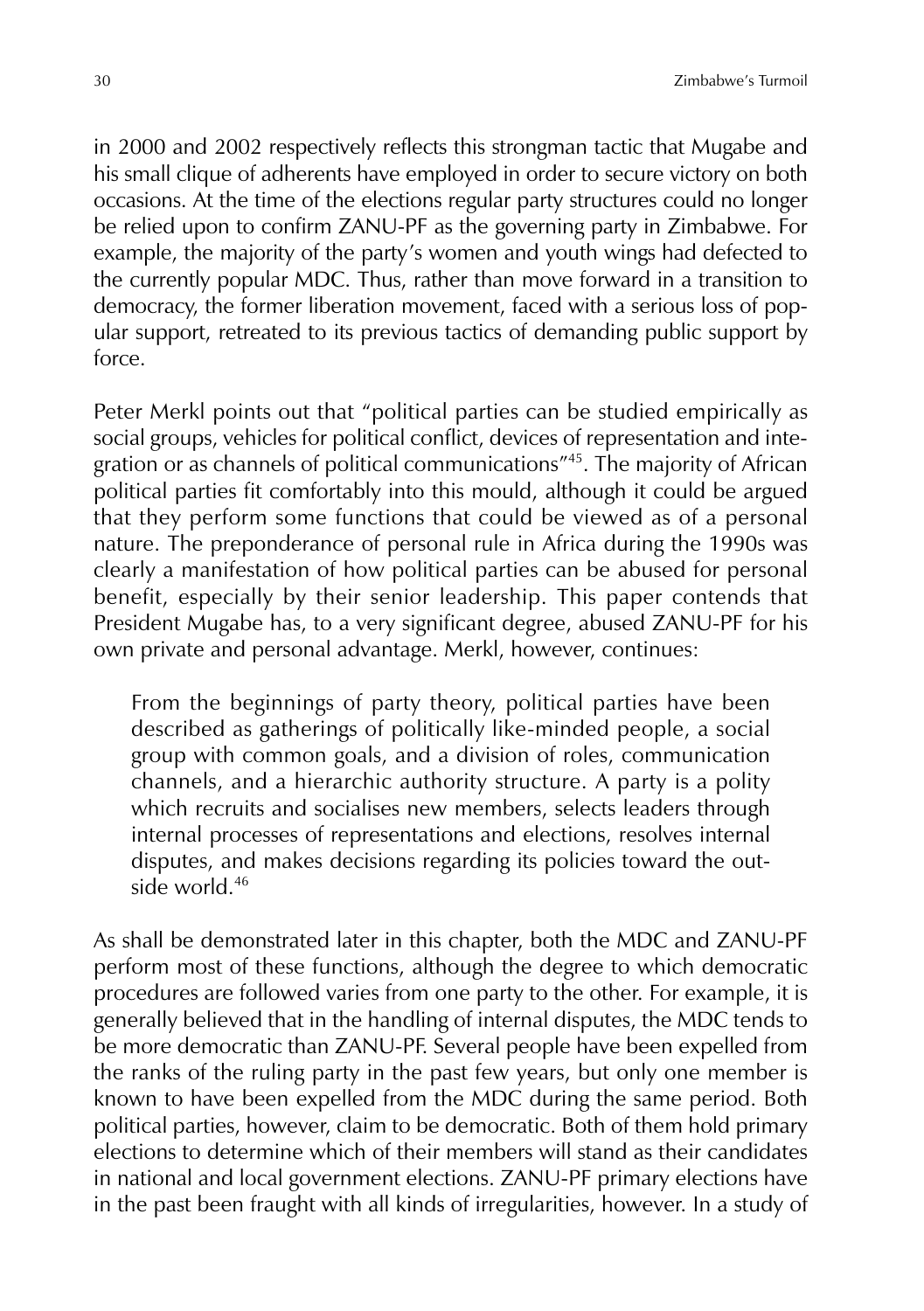the 1995 parliamentary elections, and with reference to ZANU-PF's primaries, Makumbe and Compagnon note:

Obviously ZANU-PF will, nevertheless, claim that its primary elections were democratic... although President Mugabe himself admitted at a Central Committee meeting that there were very many irregularities and even corruption in these elections. Vice-President Nkomo deplored the 'chaotic situation' that arose from primaries and 'the seeds of hatred' sowed between party members during the process.<sup>47</sup>

It may be too early for similar behaviour patterns to be observed in the MDC, though the ZANU-PF political culture of deceit, vote buying and blatant corruption may, indeed, be pervasive enough to have contaminated most players in the Zimbabwe body politic.

Political parties do not only seek governmental power and authority. Often the quest for government positions is ultimately aimed at facilitating access to socio-economic power and privilege. Political parties, therefore, can be seen as crucial vehicles for the articulation of economic interests of a group or coalition of groups in a given polity. In discussing this factor, Merkl utilises the concepts of interest articulation and aggregation of interests:

The interests are generally articulated prior to or for the purpose of their linkage with politics via a party. It is to their advantage to seek expression and influence through a party, sometimes through several parties.<sup>48</sup>

While it would require a considerable stretch of the imagination to argue that any of the Zimbabwean political parties were formed partly for the purpose of performing this function, it is nonetheless correct to argue that over time both ZANU-PF and the MDC have been known to accommodate clearly definable coalitions and sub-coalitions with distinct socio-economic interests. During the 2000 parliamentary elections, for example, ZANU-PF commonly accused the MDC of seeking to protect and promote the economic interests of white commercial farmers and white businesspeople at the expense of economic indigenisation. In reply, the MDC accused the governing party of neglecting the interests of the workers.

Chambers, while discussing the concept of political development, identifies three key aspects of the concept: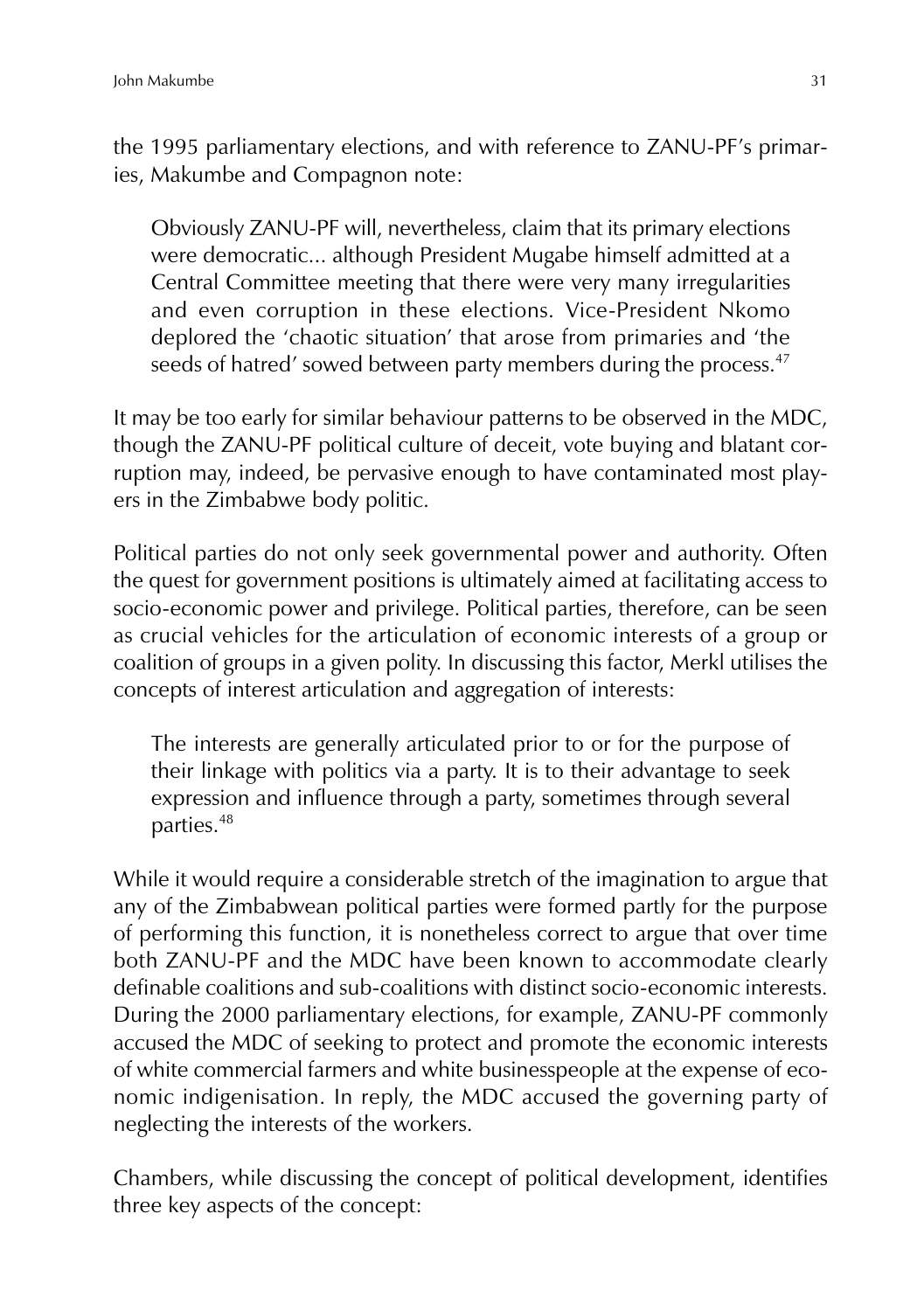- the establishment and growth of a capacity in the political system to maintain itself and its legitimacy;
- an increasing measure of differentiation and organisation and therefore a complexity in political structures and political activity; and
- the evolution and maintenance of the capacity of the political system to meet or adjust to the problems and tensions of social change.<sup>49</sup>

The two concepts—political and development—also need to be defined to some extent. Without delving into the usual controversies, this chapter accepts Easton's definition of political as "the authoritative allocation of values for a society".<sup>50</sup> Merkl describes political development as a state-building process*,* which is aimed at a particular kind of state. The process takes place in five basic phases that are "not necessarily everywhere equally complete, separate, consecutive or even in the same order"<sup>51</sup>. According to Merkl these phases are as follows:

- 1. the unification and external autonomy of a common territory;
- 2. the development and differentiation of political institutions and roles;
- 3. the transfer of power from ascriptive elites to individuals and groups chosen by criteria of achievement;
- 4. an enormous growth and interpretation of organised social interests and governmental functions, which could also be called democratisation, accompanied by both social integration and further institutional and political role differentiation; and
- 5. the enormous rise of governmental capability in moulding the human environment, extracting resources, and marshalling power in dealing with other nations.<sup>52</sup>

This chapter will not discuss these phases in any detail, but it is necessary to note that these steps are all related to a certain amount of simultaneous social development and yet are also the object and goal of deliberate political action. Perhaps the questions one needs to ask for the purposes of this study are: to what extent can these phases or steps be interfered with by political gladiators in the interest of their own political survival; and does ZANU-PF conform to this route of political development?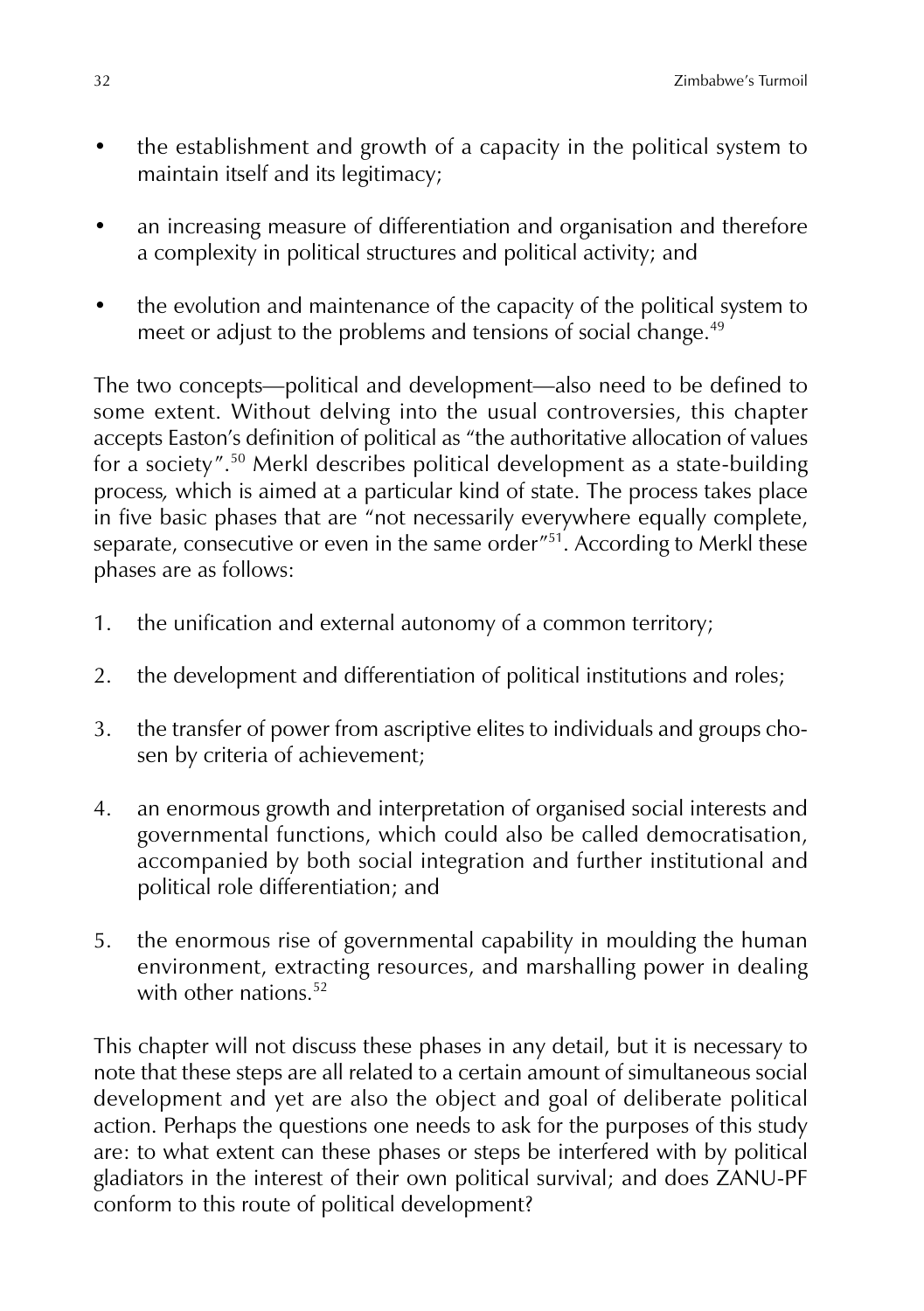With regard to the development and differentiation of political institutions, however, ZANU-PF has been very thorough in ensuring that it dominates virtually every political institution in Zimbabwe. This has had the effect of stifling all political actors that are not part of that political party. The end result has obviously been seriously to inhibit political development and democracy. Further, the transfer of power from ascriptive elites has been discouraged, if not totally avoided. Individuals and groups chosen by the people on the basis of merit or achievement generally have been frustrated politically as the old guard has held on to power for more than two decades.

Democratisation essentially has been viewed with suspicion by the top echelons of ZANU-PF. Attempts have been made to ensure that organised social and economic interests either conform to the dictates of the ruling party or, at least, organise themselves within its ideological framework.

In other words, such interest groups are expected to affiliate with ZANU-PF or to register officially under the laws promulgated by the government, many times without any consultations with the groups affected by such laws. ZANU-PF, therefore, cannot be viewed accurately as a political party in transition to democracy but rather as one that is becoming even more authoritarian and dictatorial. Evidence abounds that on entering the corridors of power, the former liberation movement failed to transform itself into a democratic political party. The guerrillas have still not taken off their uniforms; they have not yet laid down their guns.

#### **ZANU-PF: From liberation movement to the corridors of power**

ZANU-PF was formed in 1963 as ZANU, after a split in the then dominant African political party, the Zimbabwe African People's Union (ZAPU) led by "Father Zimbabwe", Joshua Nkomo. Conflicts between ZANU and ZAPU were manifest in street fights in Zimbabwe's main cities and urban centres. The colonial regime of the time responded by banning both African political parties in 1964, which forced these parties to immediately go underground or into exile. Many leaders of both these political parties were also arrested ad imprisoned by the vicious colonial regime for periods averaging ten years.

The decision to undertake military training and prosecute a liberation war was taken by the nationalist leaders who were in prison and in exile. The initial intention, however, was to motivate the British government, the colonial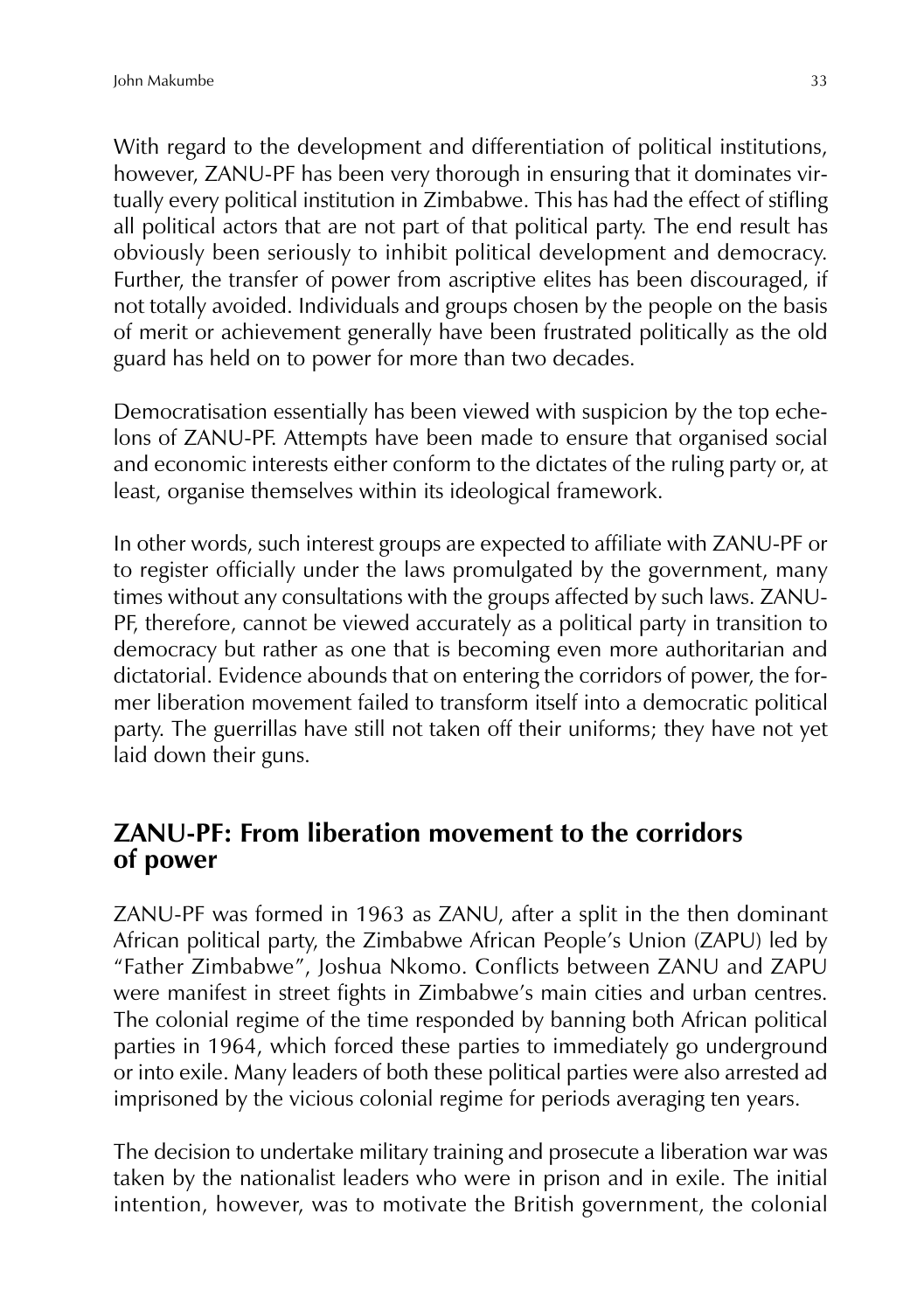power, to resolve the Rhodesian problem and facilitate the attainment of African majority rule in Zimbabwe. Thus, supposedly democratic political parties, formed for the twin purposes of putting an end to colonialism and creating a democratic dispensation in Zimbabwe, were forced to become militant and militaristic liberation movements. The Rhodesian regime was perceived as an offspring of the colonial West, and the socialist bloc was viewed as a useful ally against the Rhodesian regime. Both ZANU and ZAPU received military support in various forms from such countries as the Soviet Union, China, Bulgaria and Romania during the Cold War period.

The political organisation of ZANU, therefore, assumed the eastern bloc format, complete with a central committee and politburo. As a movement engaged in armed struggle against a strong colonial state, ZANU effectively became commandist and regimentalist rather than democratic in its operations and management style. Thus, although the various party structures claimed to engage in and encourage participation and active involvement of party members in decision-making processes, the militarist approach tended to brook no dissent. It was therefore obvious that the party would become vulnerable to tendencies of authoritarianism and personalised rule. Besides, practically all Eastern bloc countries had socialist one-party political systems. In its pronouncements and propaganda during the liberation struggle ZANU consistently stated that it wanted to create a one-party socialist state in Zimbabwe. It is the view of this author that to this day, ZANU-PF continues to pursue this dubious and obsolete objective. Indeed, President Mugabe once publicly claimed that he was a disciple of the one-party state.

The attainment of national independence in 1980, after protracted talks at London's Lancaster House, meant that a compromise agreement had been reached between the colonial/settler regime and the liberation forces of both ZANU and ZAPU. The two liberation movements had forged a loose alliance called "the Patriotic Front" after Frontline States in Southern Africa had applied extreme pressure against them. The Lancaster House Agreement, forged as it was by the British government, essentially meant that considerable measures had been taken to tone down most of the more radical preferences of the socialist-oriented liberation movements for independent Zimbabwe. The hope was that the guerrilla movements would successfully transform themselves into *bona fide* democratic political parties on assuming power. It is the contention of this paper that ZANU-PF has largely failed to achieve this democratic objective. It would, indeed, be fair to argue that the party's adherence to socialist party organisational structures and systems of operational management have resulted in its failure to transform itself into a democratic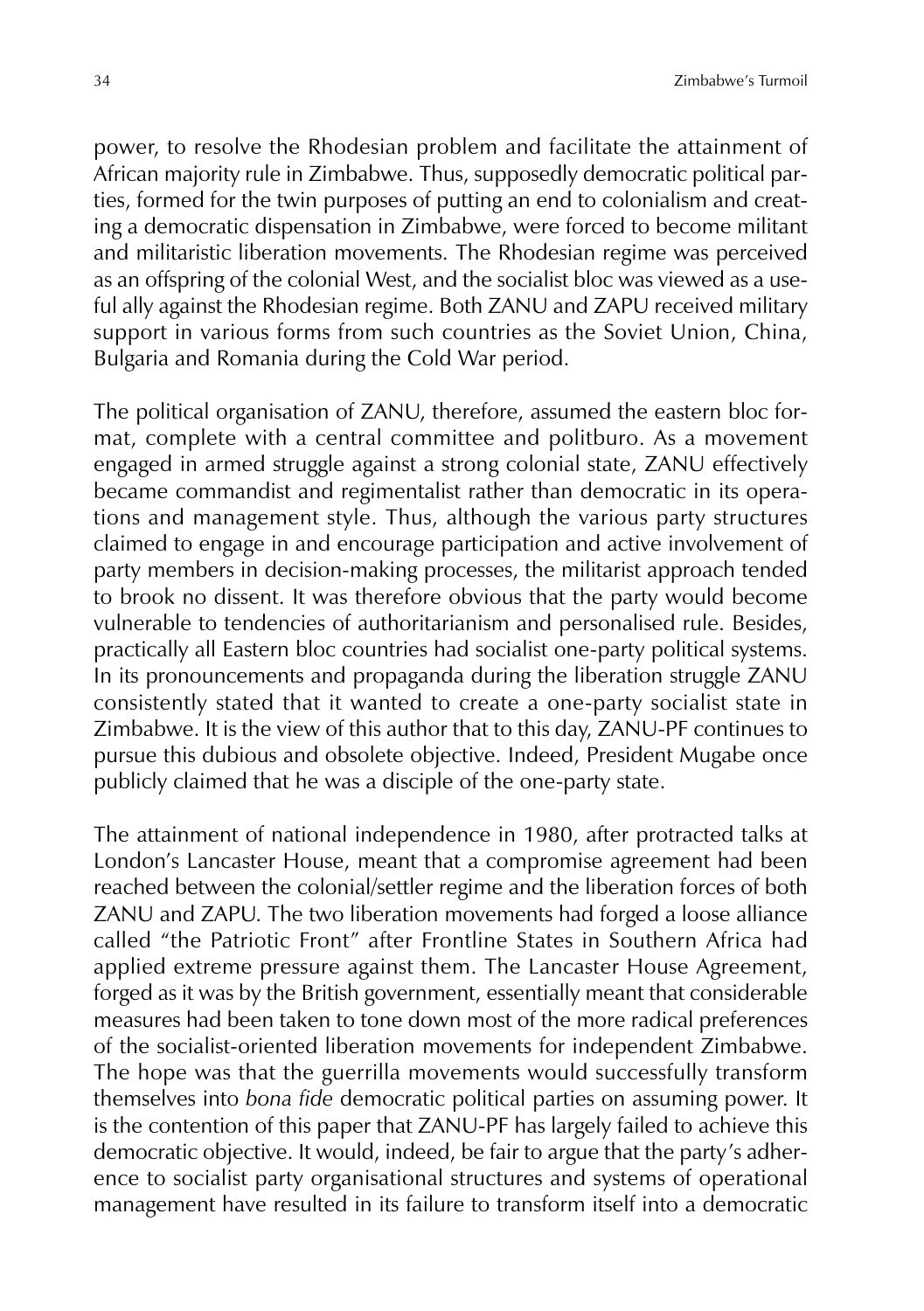political party. It would also be fair to contend that President Mugabe's continued tenure of office rests on his ability to exploit this historical factor in the political development of ZANU-PF.

Consistent with its primary objective of creating a socialist one-party state in Zimbabwe, in 1980 ZANU, having won the first democratic elections, extended an olive branch to both the major losing parties, Ian Smith's Rhodesia Front and Joshua Nkomo's ZAPU. These two parties agreed to be part of a Government of National Unity (GNU). The idea of a GNU was widely applauded and expected to facilitate national unity for the war-weary former British colony. Mugabe capped this seemingly magnanimous move by articulating a policy of national reconciliation and the integration of the various military forces into one national police force, army and air force. There were no retributions, no trial of prisoners of war or identification of war criminals. Neither was there a truth and reconciliation commission, however.

ZAPU was later kicked out of the GNU a few months later when arms of war were allegedly found on some farms and properties that allegedly belonged to the liberation war movement. The leadership was accused of plotting to overthrow the Mugabe regime, a charge they vehemently denied. This development resulted in some of Joshua Nkomo's supporters and former members of the military wing of ZAPU, the Zimbabwe People's Revolutionary Army (ZIPRA), returning to the bush to prosecute a five-year war that devastated the Matabeleland provinces and parts of the Midlands. The Mugabe regime reacted to this dissident war in such a vicious manner that to this day there are many demands for compensation to be paid to the victims of the atrocities committed by the Fifth Brigade and Central Intelligence Organisation. As many as 20 000 people may have lost their lives in this war.

The dissident war ended after Joshua Nkomo and Robert Mugabe had signed the so-called 'Unity Accord' on 22 December 1987. The Unity Accord resulted in the merging of the two parties into one party, ZANU-PF. Most Zimbabweans viewed this move by Mugabe as not only consolidating his power and facilitating the formation of the one-party state, but also realised that Mugabe had effectively destroyed the only viable opposition that had remained after the attainment of national independence in 1980. Although Joshua Nkomo was appointed second Vice President of Zimbabwe, real power resided with Robert Mugabe. This elimination of all credible opposition has had several negative implications for the democratic development of Zimbabwe. Robert Mugabe must, however, be credited with the dubious honour of having skilfully schemed to eliminate all his political rivals in the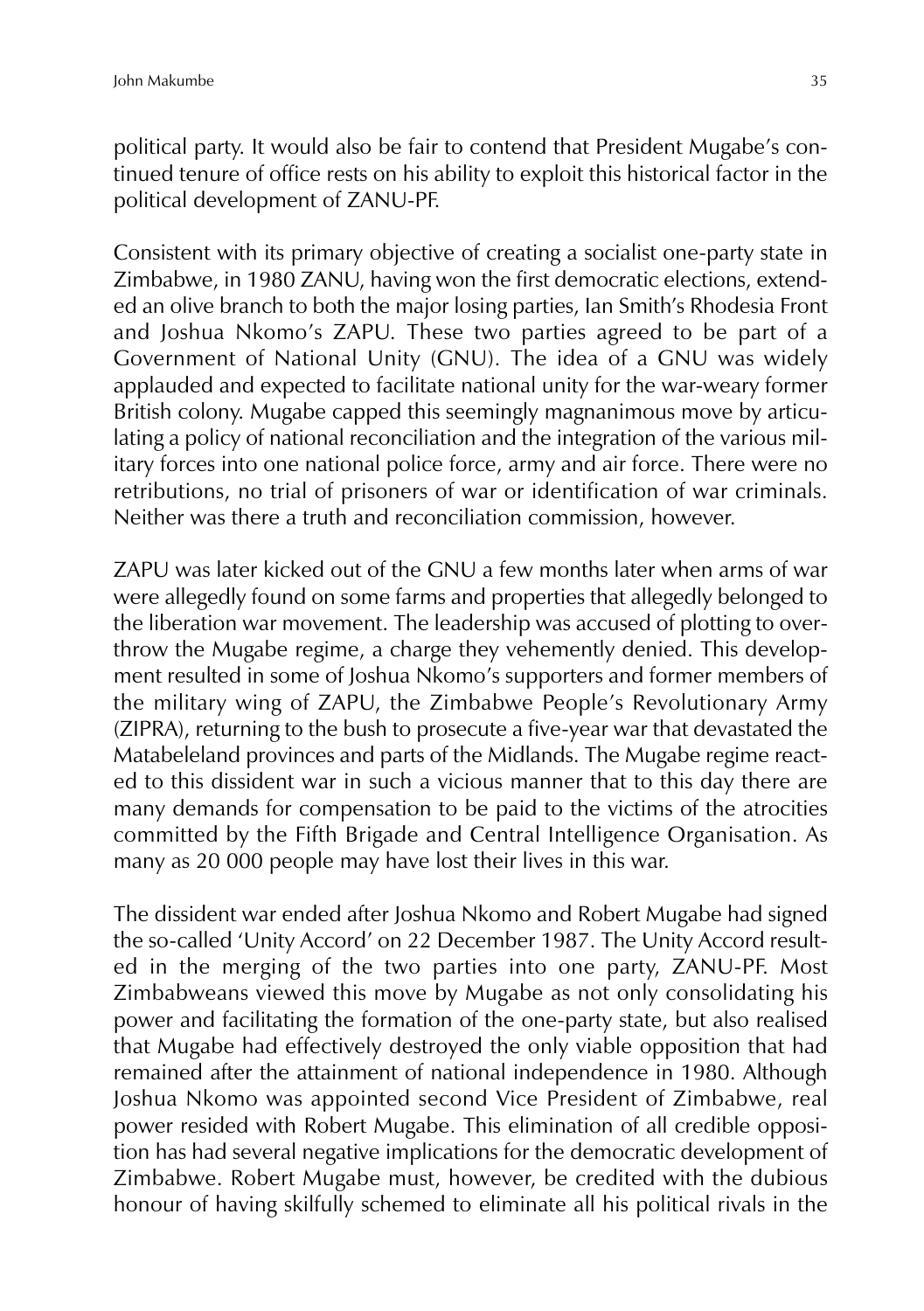name of nation building and national unity. The emergence of the MDC in 1999, however, posed a rather different type of problem for the aged nationalist currently battling for political survival.

#### **Consequences of the Mugabe survival strategy**

There is no disputing the fact that the unleashing of war veterans onto the general populace, white commercial farmers and supporters of the MDC has caused untold damage to the socio-economic situation in Zimbabwe. Without going into too much detail, we note the following grave consequences of this action on the part of the Mugabe government:

- breakdown of the rule of law resulting in many cases of human rights abuse and denial of access to justice for the victims;
- promotion of the political culture of fear and the negation of the democratic ethic, which have in turn resulted in increased levels of apathy on the part of the majority of the people;
- humanitarian disasters of various kinds, such as the displacement of more than 6,000 people from their rural homes during the 2000 election campaign, and well over 70,000 during and after the presidential elections of 2002;
- a collapsing social sector with health and education institutions failing to measure up to the expected standards of service delivery (for example, the shortage of essential drugs currently inflicting most hospitals and clinics that is seriously and negatively impacting on the health of the people in a country that is devastated by the HIV/Aids pandemic);
- a chronic shortage of foreign currency, fuel and many other imports that are necessary for the manufacturing industry, the mining industry, commerce and agriculture—the commanding heights of the economy;
- capital flight, withdrawal of official development assistance and the drying up of foreign direct investment resulting in the rapid shrinking of the economy; and
- soaring unemployment currently estimated to be higher than 70%, which contributes to an already unfortunate and unacceptable level of poverty with some 80% of the population living below the poverty datum line.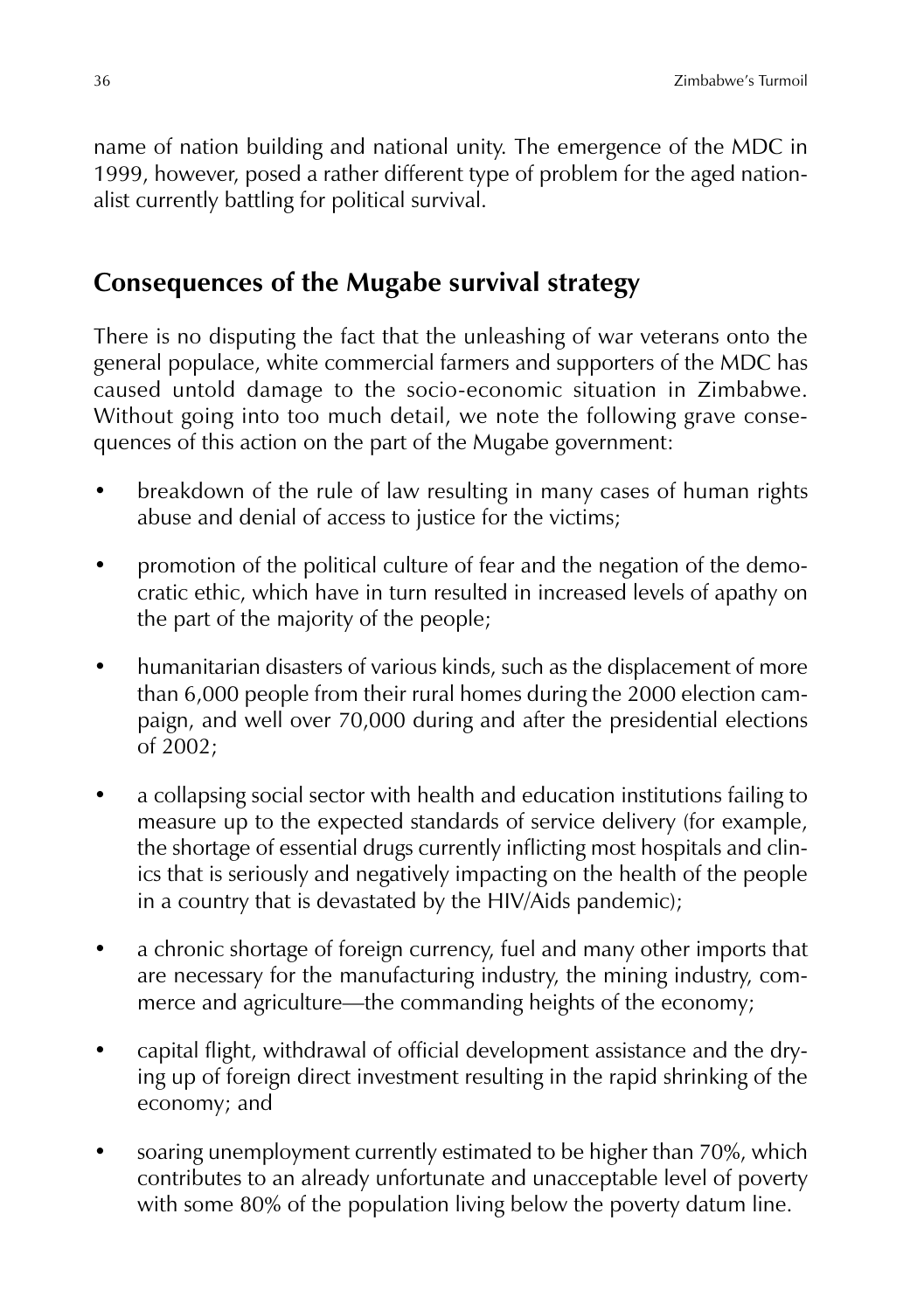The list above is far from being comprehensive, but it serves to highlight the fact that Zimbabwe has effectively been driven into a political and socio-economic crisis from which it will struggle to extricate itself. Perhaps the most unfortunate aspect of this crisis is that it is basically self-inflicted. The governing political party's fear of defeat at the polls in 2000 and 2002 is the primary cause of the crisis. It must, however, be cautioned that more negative developments are likely still to come given the severe shortage of food and other essentials.

## **Recent developments**

The South African and Nigerian initiative that sought to get ZANU-PF and the MDC to talk about resolving the current Zimbabwe crisis collapsed prematurely. South Africa's so-called 'quiet diplomacy' has failed to get Mugabe to undertake any measures to resolve the political quagmire that he finds himself in. Smart sanctions imposed on Mugabe and his underlings have not resulted in any positive developments leading to the restoration of political sanity in Zimbabwe. The efforts of the Southern African Development Community (SADC) have been too feeble and insincere to bring about any change in Zimbabwe.

It would appear to this author that the only likely option that may pay dividends will have to be taken by Zimbabweans themselves. Churches and civil society in Zimbabwe are making efforts to bring together both ZANU-PF and the MDC to a new round of talks aimed at resolving the crisis. With the economy declining at an alarming rate, food becoming more and more scarce, it is likely that the church and civil society may succeed in getting the two major political parties to agree to form a transitional government to run the country from the time of agreement to the time of the next parliamentary elections in 2005. For it to succeed, such a transitional arrangement will have to exclude Robert Mugabe; the leader who has become such a heavy liability to the nation of Zimbabwe.

Mugabe obviously will not agree to such an arrangement without some form of guarantees for his safety after leaving office. It is quite likely that considering the numerous crimes that Mugabe is alleged to have committed against many Zimbabweans, he would demand that some form of immunity from prosecution be extended to him after his departure from presidential office. The view of this author is that granting Mugabe this kind of immunity would be wrong since it would set a dangerous precedent indicating that African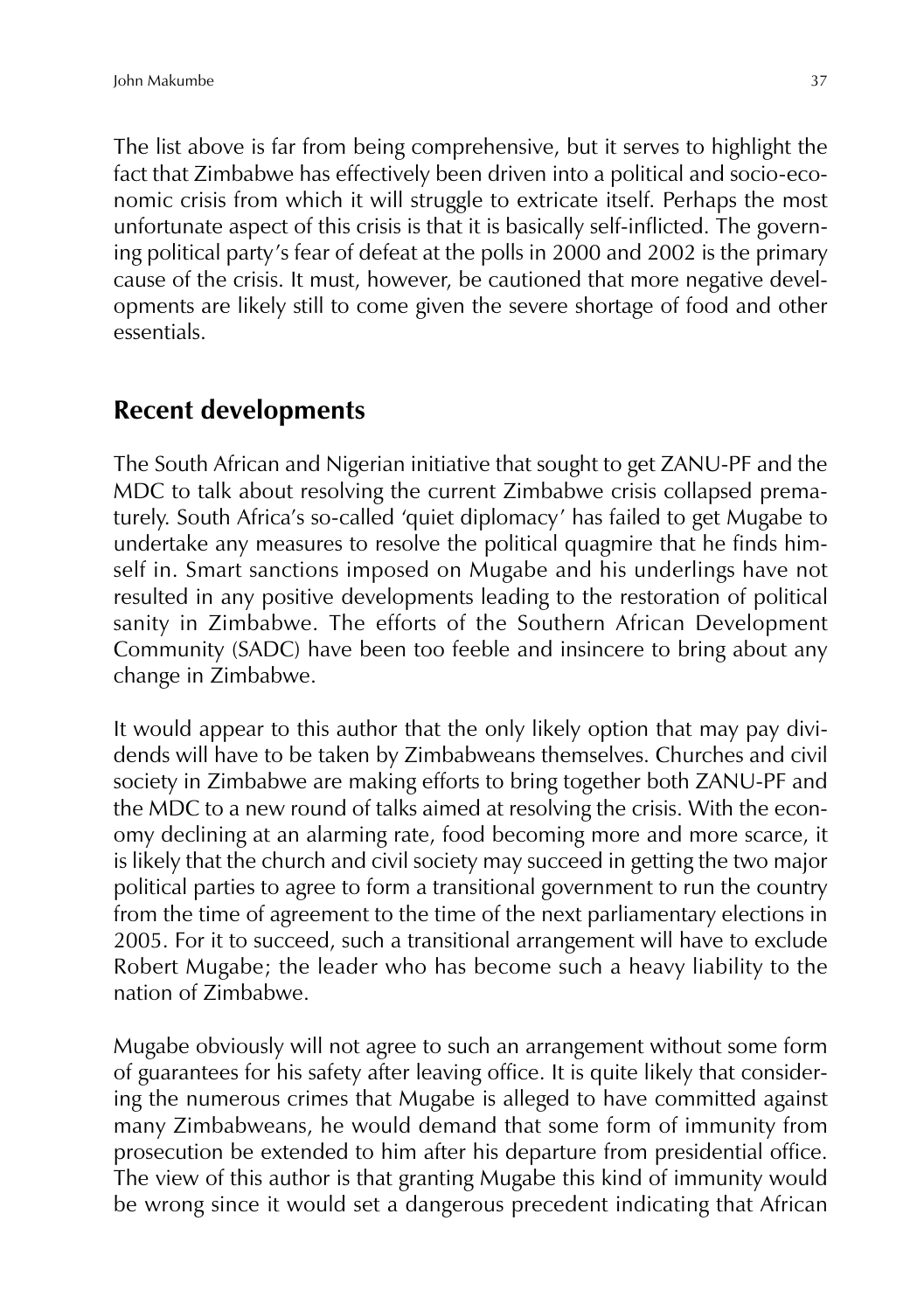dictators can get away with gross abuses of power and then be granted permanent immunity from prosecution. This would be a serious negation of democracy and democratic development for Africa.

#### **Conclusion: Lessons for African political parties**

The Zimbabwe case seems to demonstrate that there is an unfortunate misconception of the notion of political power among the majority of African leaders. It appears that political power is perceived as something that is so sweet that only a fool would agree to relinquish it without a bitter fight, even at the cost of one's life. It is difficult to imagine that at age 78, and after 22 years at the helm, Mugabe would want a further six years as President of Zimbabwe. But perhaps, the fact that many African leaders commit serious crimes of corruption and human rights violation is one of the major reasons for their deep desire to, as it were, die in office. That way they cannot be punished for their crimes.

It is evident that when an incumbent African political party becomes unpopular with the electorate it resorts to violence, intimidation and rigging in order to win elections. The rigging of elections takes many forms, including the passing of draconian legislation aimed at frustrating opposition political parties. In the case of Zimbabwe, some of the newly passed legislation is more oppressive than colonial laws. To ensure that the ruling party retains political power, such pillars of the state as the judiciary are reformed and refashioned to make them comply with the dictates of the executive. This, obviously, plays havoc with such cardinal principles of democracy as the separation of powers, public accountability and checks and balances.

The genesis of a political party seems to have a bearing on that party's future development. The Zimbabwe case seems to illustrate that liberation movements struggle to transform themselves into democratic political parties when their countries become liberated or independent. Indeed, whenever they are threatened with loss of political power, former liberation movements tend to resuscitate their original achievements as liberators as a license to continued tenure of office. They also harness their wartime tactics of instilling fear in the electorate in order to win elections. During both parliamentary and presidential elections in Zimbabwe, it was commonly stated by Mugabe's supporters that if the MDC won the election the former freedom fighters would go back to the bush and restart the war. Indeed, a few weeks before the presidential elections, the chiefs of staff (army, police, Central Intelligence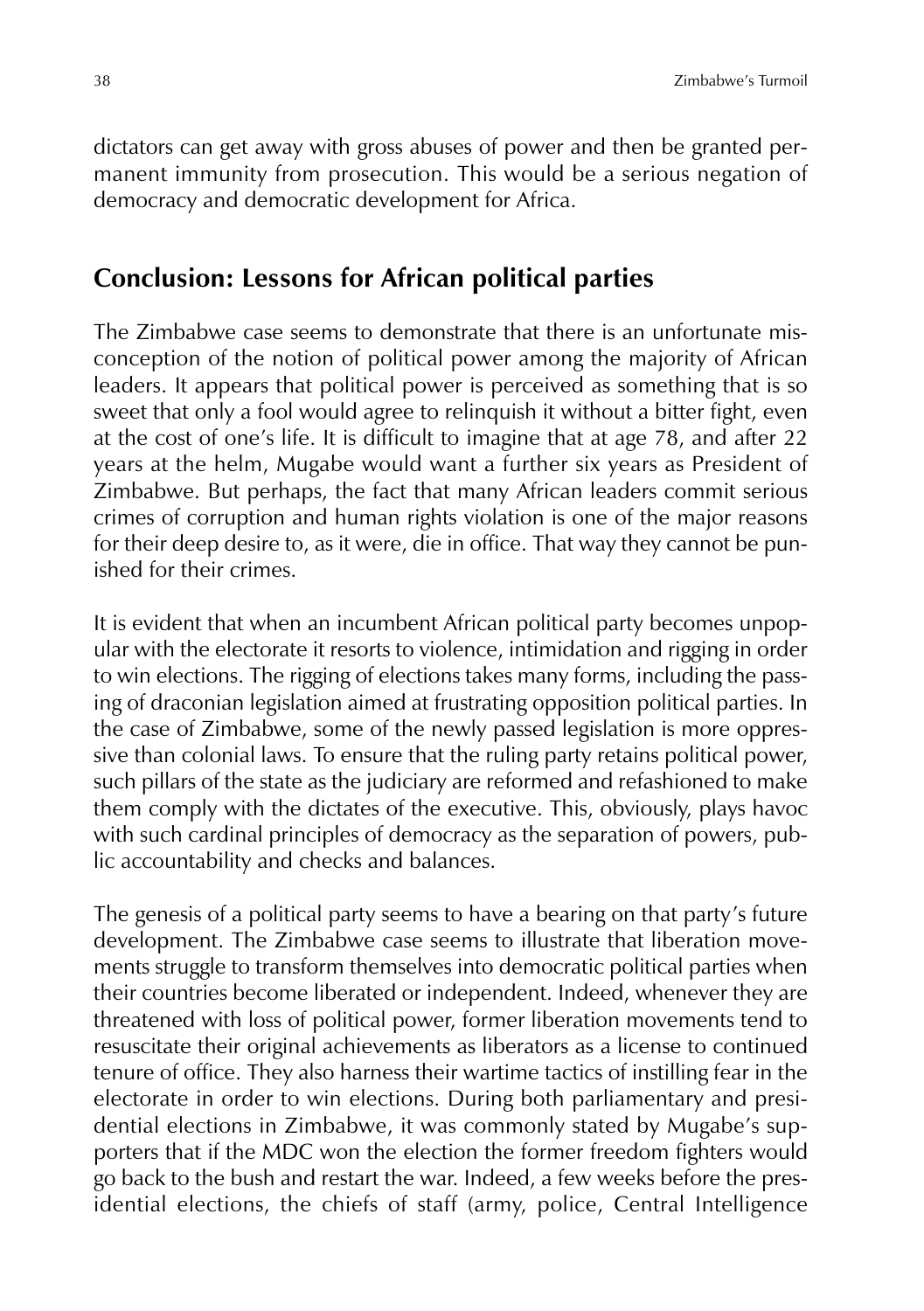Organisation, air force and prison service) warned the nation that they would not co-operate with or salute a presidential candidate whose liberation war credentials were questionable.

Political parties seeking to unseat former liberation war movements do seem to have an uphill task. They are usually short of funds for election campaigns, they struggle to get access to state-owned media, and they become victims of some of the most unjustified consequences of the politics of incumbency. One of the shocks that Zimbabweans witnessed during the presidential election campaign of 2002 was that President Mugabe addressed no less than 52 political rallies throughout the country compared to Morgan Tsvangirai's eight. As noted earlier, Mugabe had three state helicopters at his disposal while Tsvangirai was denied access to the same privilege. The Zimbabwe case further demonstrates that African dictators are rarely deposed through democratic means. Indeed, it would be conceptually inconsistent for Mugabe to have been defeated at the polls. It takes undemocratic means to oust fullyfledged dictators.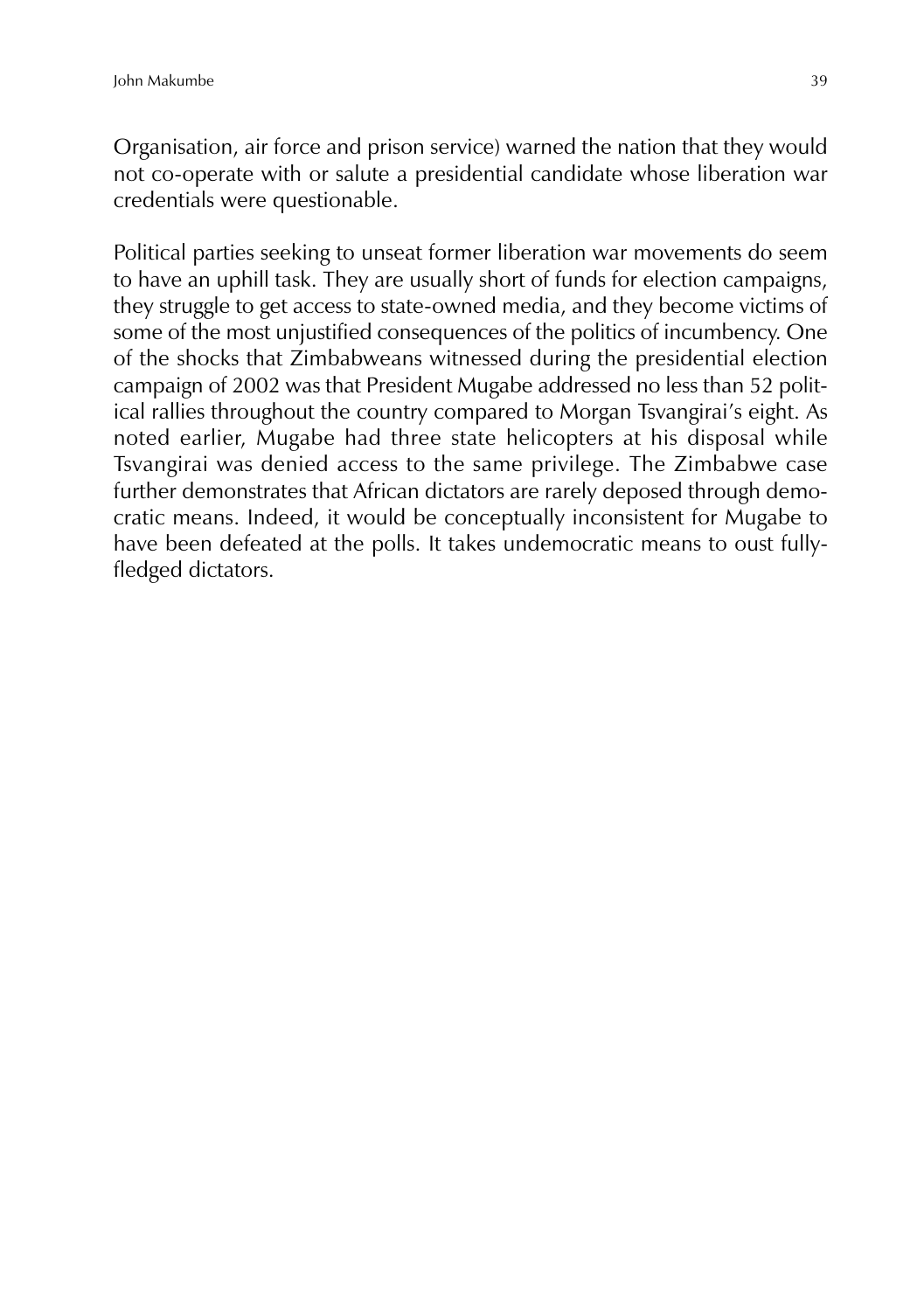# **CHAPTER 3** THE ZIMBABWEAN ECONOMY: THE CURRENT POSITION AND THE WAY FORWARD

John Robertson

### **Introduction**

Three separate and extreme crises currently top the long list of profound uncertainties already affecting Zimbabwe's business sectors and its people. Food scarcities are becoming more intense, fuel deliveries have fallen well below even the constrained consumption levels of recent months, and electricity load-shedding has become so frequent that the viability of many productive and service-sector businesses is now seriously at risk.

Government's decision to nationalise nearly all of the country's commercial farms has led to a sharp decline in export earnings as well as food production. The need to pay for substantial food imports has intensified the impact of reduced foreign earnings, while the policy choices in general have prompted foreign banks to withdraw credit lines and most aid donors to suspend their Zimbabwe operations.

Balance of payments support is not available because the IMF and World Bank disapprove of the government's policies and because Zimbabwe is in arrears with its repayment commitments to these bodies. The country is also in arrears in its payments to the suppliers of a variety of essential imports, among which the fuel and electricity suppliers are the more obvious. As these and other cuts have bitten deeper into business efficiency, creditors in other economic fields have felt the need to further reduce their exposure.

Thousands of exporting companies also face uncertainties, partly because their foreign customers are concerned about continuity of supply. Producers requiring allocations of foreign exchange for the imports needed to produce the exports await evidence that the Reserve Bank's share-out of scarce foreign currency earnings will be fair and sustainable.

All importers are fully aware that demand for foreign currency considerably exceeds the country's current earnings. Even before the power cuts, many were already unsure of their prospects of remaining in business. Now they are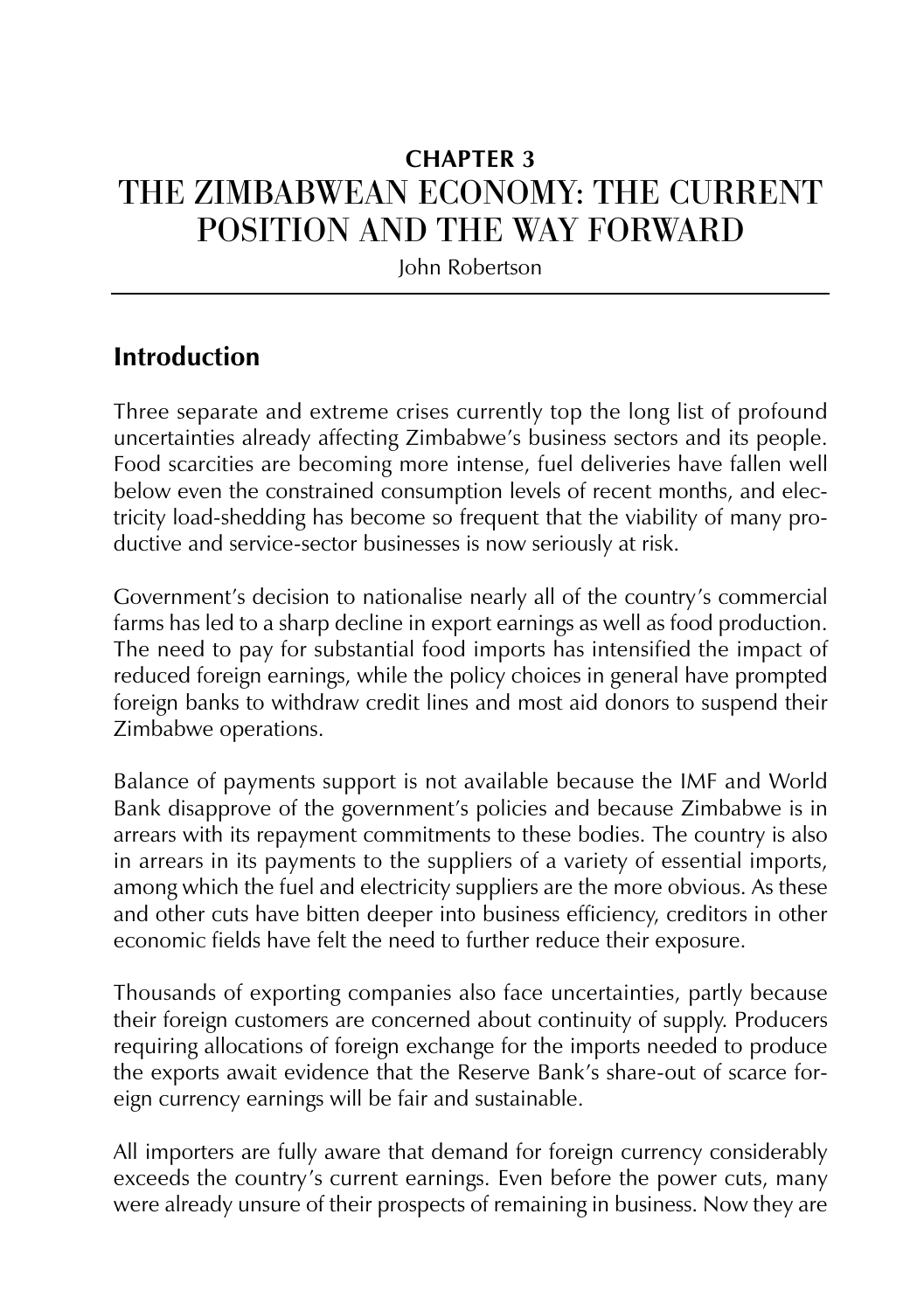even more desperate for the political changes that are needed before a start can be made on restoring the economy.

### **Exchange control changes**

Each importer is now required to apply for a foreign exchange allocation from the far-from-adequate current earnings, from which 50% has already been captured by government for its own use. The balance has to be shared between private sector companies and most of the parastatal organisations, all of which are paying Z\$848 for each US dollar's worth of hard currency.

Under new exchange controls arrangements, the Reserve Bank's intention is that all flows of funds into the country will be channelled to the foreign exchange market via the Reserve Bank-controlled allocation process. The hope is that this will bring an end to the parallel market for foreign exchange. This might be almost achieved if the arrangements can ensure that only approved importers gain access to foreign exchange and that these allocations cannot be sold on to other importers.

However, funds that do not arise from the formal sector's exports of goods and services, but from cross-border trading, private transfers, payments for smuggled goods and other illegal deals such as sales of gold dust, are likely to keep the parallel market functioning. Demand in this market will be actively fuelled by hopeful importers who cannot get their applications for hard currency approved, and by locals who sell assets and want to convert the Zimbabwe dollar proceeds into more stable foreign currencies at whatever rates they can get.

If official moves succeed in restricting the flows of foreign funds into the parallel market, worsening scarcity will drive the exchange rate further out than before. Although the volumes of hard currency traded might decline, the rates of exchange could easily rise into the Z\$2,000 to Z\$2,500 per US dollar range before long, and might be expected to pass Z\$3,000-to-one by the end of 2003.

These Reserve Bank changes are treating symptoms, not the main causes, which relate to the scarcity of foreign earnings and the loss of the country's access to credit. As a result, thousands of jobs still hang in the balance in the manufacturing and mining sectors. With the loss of nearly 300,000 jobs in commercial agriculture already and inflation accelerating at a very rapid rate,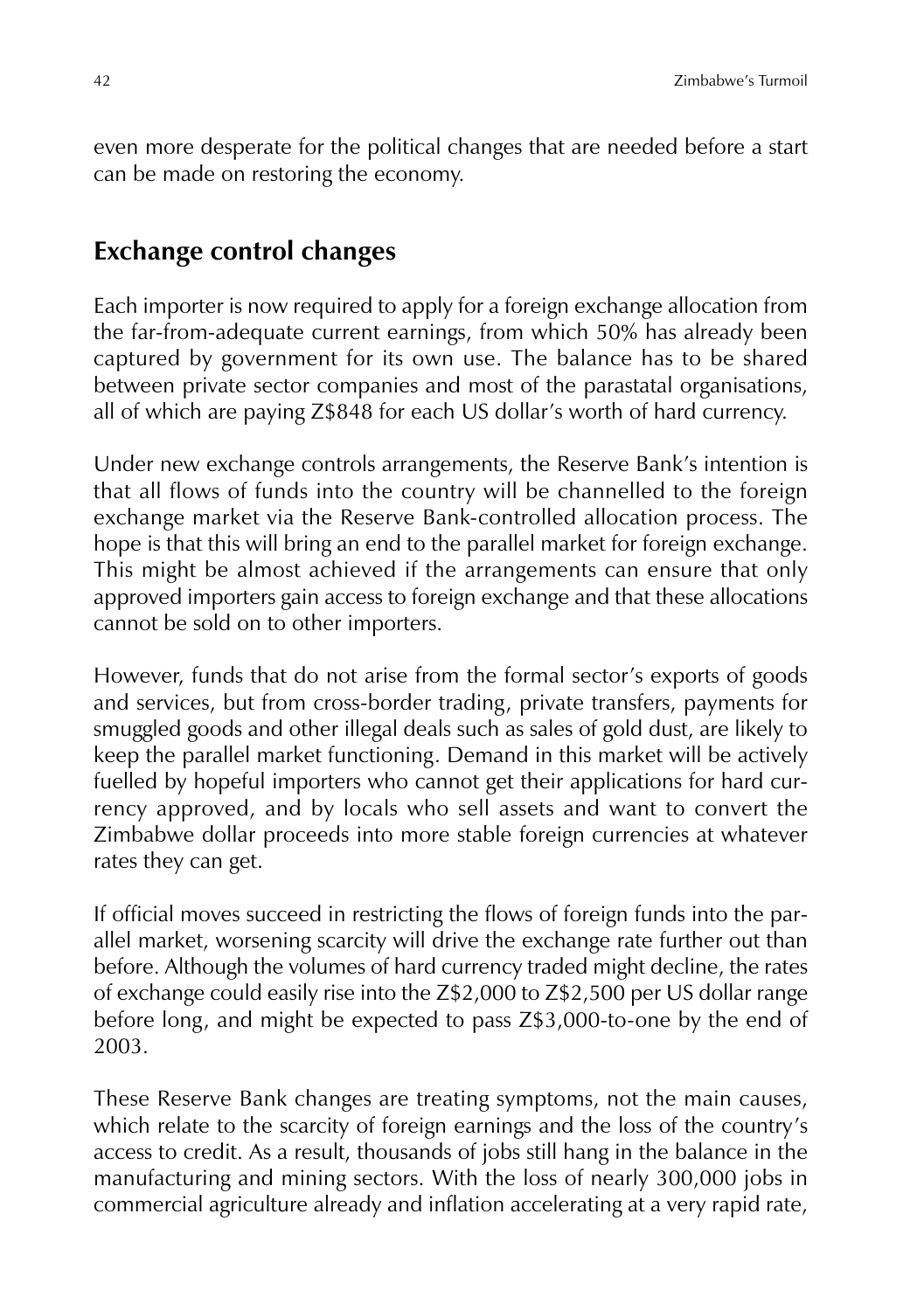the commercial sector and service industries are feeling the effects of sharp declines in domestic buying power.

The apparent resilience of the commercial sector in recent months has been largely because of cross-border trading. Although the tendency appears to be on the decline, many shoppers are still spending Zimbabwe dollars bought extremely cheaply with hard currency brought in from neighbouring countries. The goods bought become unofficial exports usually for resale in their own countries, but the foreign 'earnings' are a fraction of the true worth of the goods.

### **National Economic Revival Programme**

To address these issues, government published its National Economic Revival Programme in March. This document is the result of discussions that were triggered by the threats posed to the business sector by the changes announced in the 14 November 2002 budget. Government rejected the initial submissions by business organisations, which had concentrated mainly on the inflexibility of the exchange rate policy statement in the budget, but this response did prompt wider-ranging discussions between government, the business organisations and labour movements.

In the three months that followed the Minister's budget speech, the talks resulted in the National Economic Revival Programme. This incorporated the changed exchange rate policy already described.

Although the Reserve Bank will now pay Z\$800 for every US dollar it receives, government has been able to avoid the use of the word 'devaluation' by retaining for itself the right to buy US dollars from the Reserve Bank at Z\$55 to one. No explanation is offered by the Reserve Bank on how it will provide for the loss of Z\$745 it will incur on every dollar taken by the government. The loss that the Reserve Bank will incur for every US\$10 million a month that government captures at this exchange rate will be Z\$7,45 billion a month.

In a foreword to the document, written by Minister Herbert Murerwa, the revival programme is described as a policy thrust that will complement and run concurrently with measures announced in the budget proposals for 2003. All Zimbabweans are urged to "rally behind the programme and take advantage of the many business opportunities it offers". Unfortunately, with just four months of 2003 behind us, some of the ministries have already spent nearly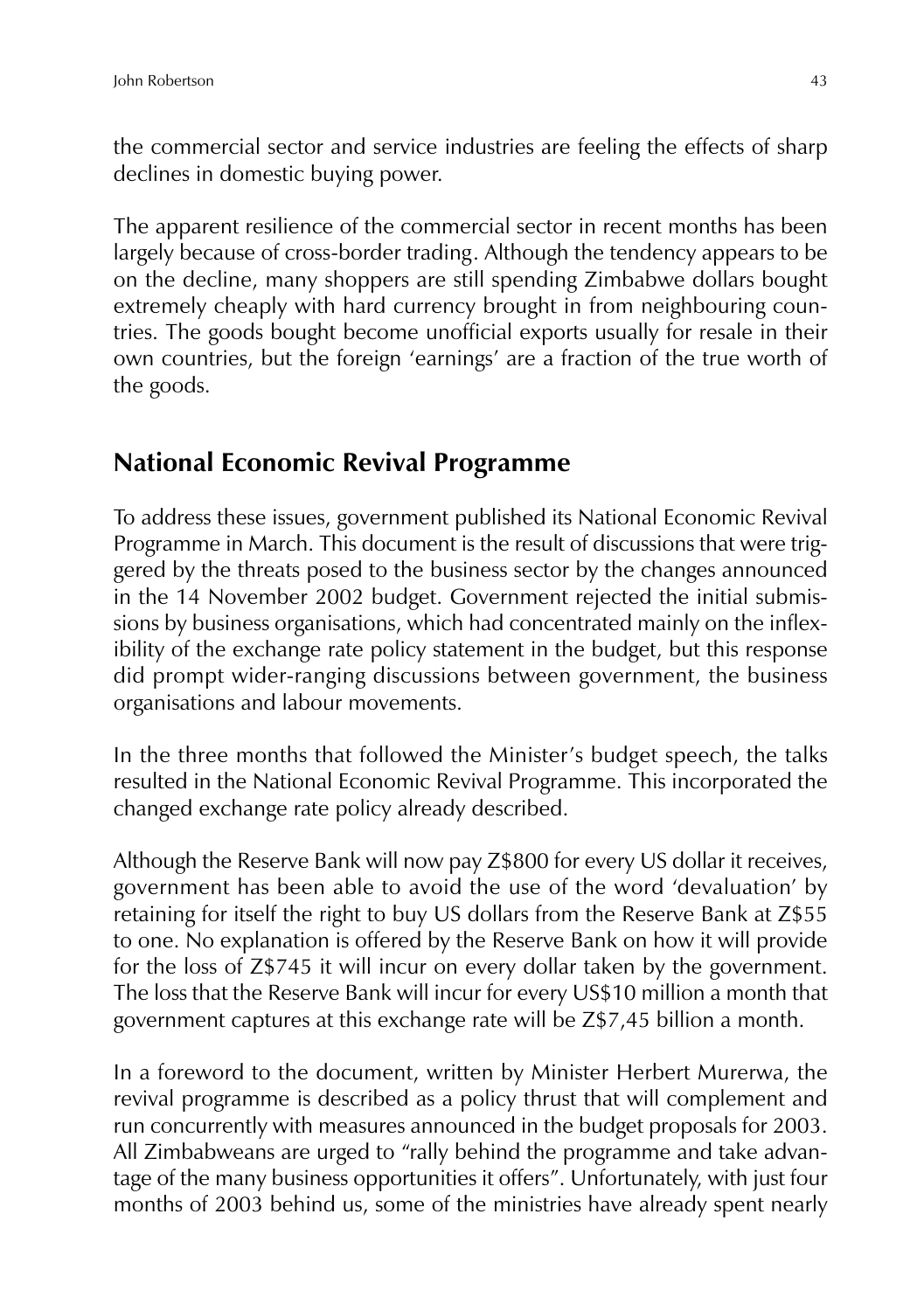all of the funds that were allocated for the full year, indicating that the 2003 budget was entirely unrealistic.

The Minister says that the document focuses on restoring conditions necessary for full agricultural production, the reversal of de-industrialisation, the increase in capacity utilisation in the manufacturing sector, the resuscitation of closed companies including mines, and the realisation of the full potential of tourism. He also expresses his expectation that the commitment of these social partners to the programme will be demonstrated, and he is counting on the "co-operation of all stakeholders to make sacrifices during this process".

The active phrases within each of the 21 sections that describe the productive and regulatory facets of the economy are phrases such as: Government is working towards… Government will introduce… Government is rationalising… Government will initiate… Government will review… Government will facilitate… Government is implementing… Government is promoting… Government is instituting… Government recognises… Government has set up… Government is pursuing… Government is exploring…

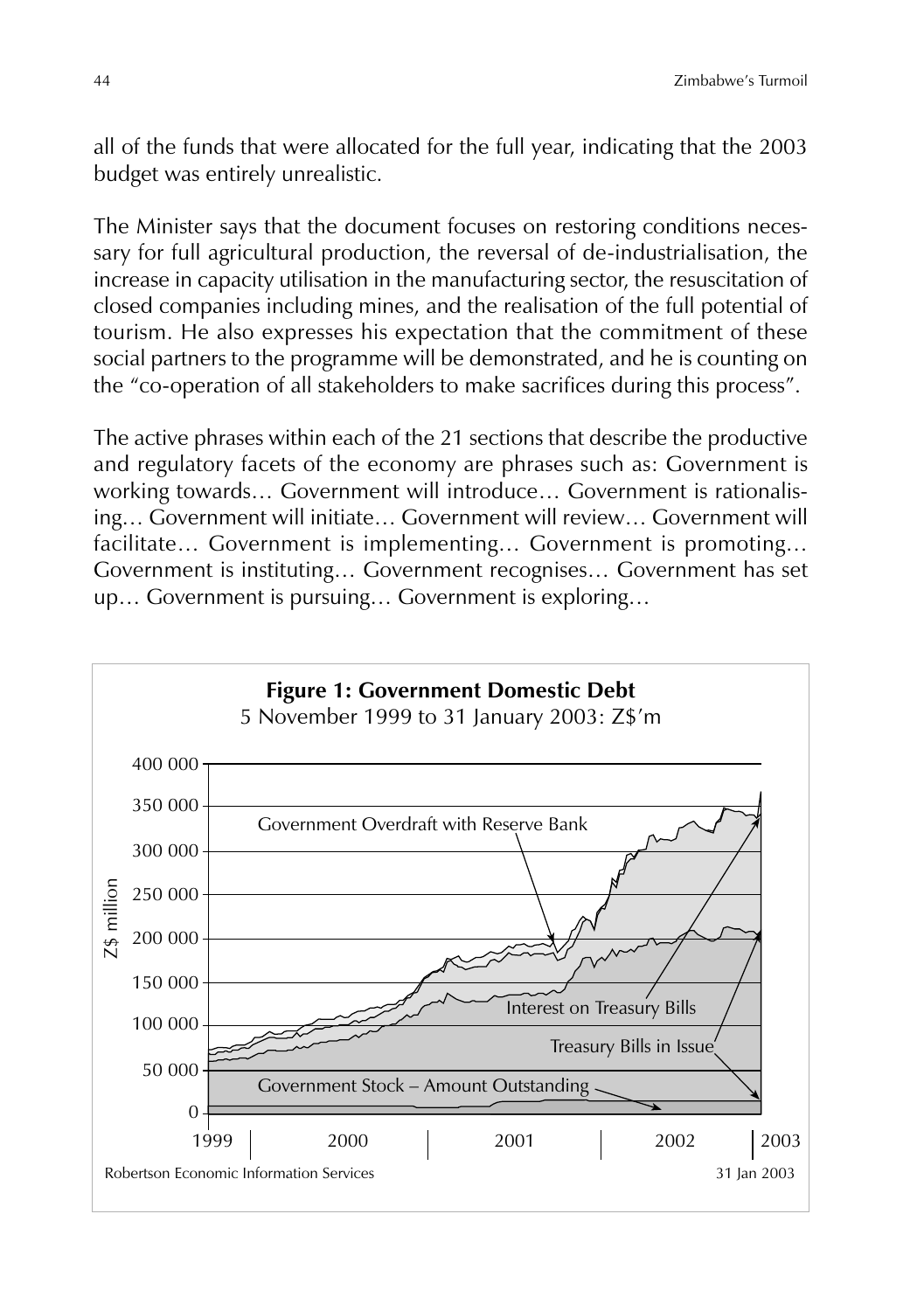However, the text that follows these words almost always describes a plan to form a new committee, an intention to start or continue a dialogue, to commence a new study or survey, an intention to start a programme or to write new legislation.

While most of the described initiatives are needed, the time horizon for any successful results rarely features in any usefully realistic form. Regrettably, the acknowledgement of need and an indication of willingness to act do not constitute a programme.

### **Inflation**

The sudden acceleration in the decline of the Zimbabwe dollar parallel market exchange rate in the last quarter of 2002, which saw the dollar drop from Z\$730 to one US dollar to Z\$1,500, and then to Z\$1,800 in the first week of November, seriously affected inflation. Together with increasing scarcities of basic household requirements, which were already forcing prices to rise more steeply from July, the exchange rate movements caused the month-on-month rates of increase in prices to rise by an average of 14,3% a month from August to December 2002. The year-on-year inflation recorded in November was 175,5%. This rose to 198,9% in December, to 208,1% in January 2003, to 220,9% in February and to 228% in March.

Production cost trends for the increasingly scarce agricultural inputs used by the manufacturing sector have become one of the more serious sources of inflation. While they cannot be readily separated from the prices of industrial materials in general, the difficulties caused by the dissolution of commercial farms have severely worsened the supply volumes of food and non-food inputs.

The introduction of price controls in November and the imposition of a price freeze in December have brought the supply of a wide range of finished goods to local stores almost to a stop. Many producers have had no option but to offer their goods to regional or overseas markets to avoid the controls. However, manufacturing purely for export is a politically uncomfortable option while domestic scarcities are becoming more severe, and even that option might be closed to manufacturers if they are not permitted the use of the needed foreign exchange.

A crucial element affecting the survival prospects of companies will therefore be the allocation system used. Another basic requirement is that the Z\$800 to one US dollar rate must be allowed to move in line with local inflation.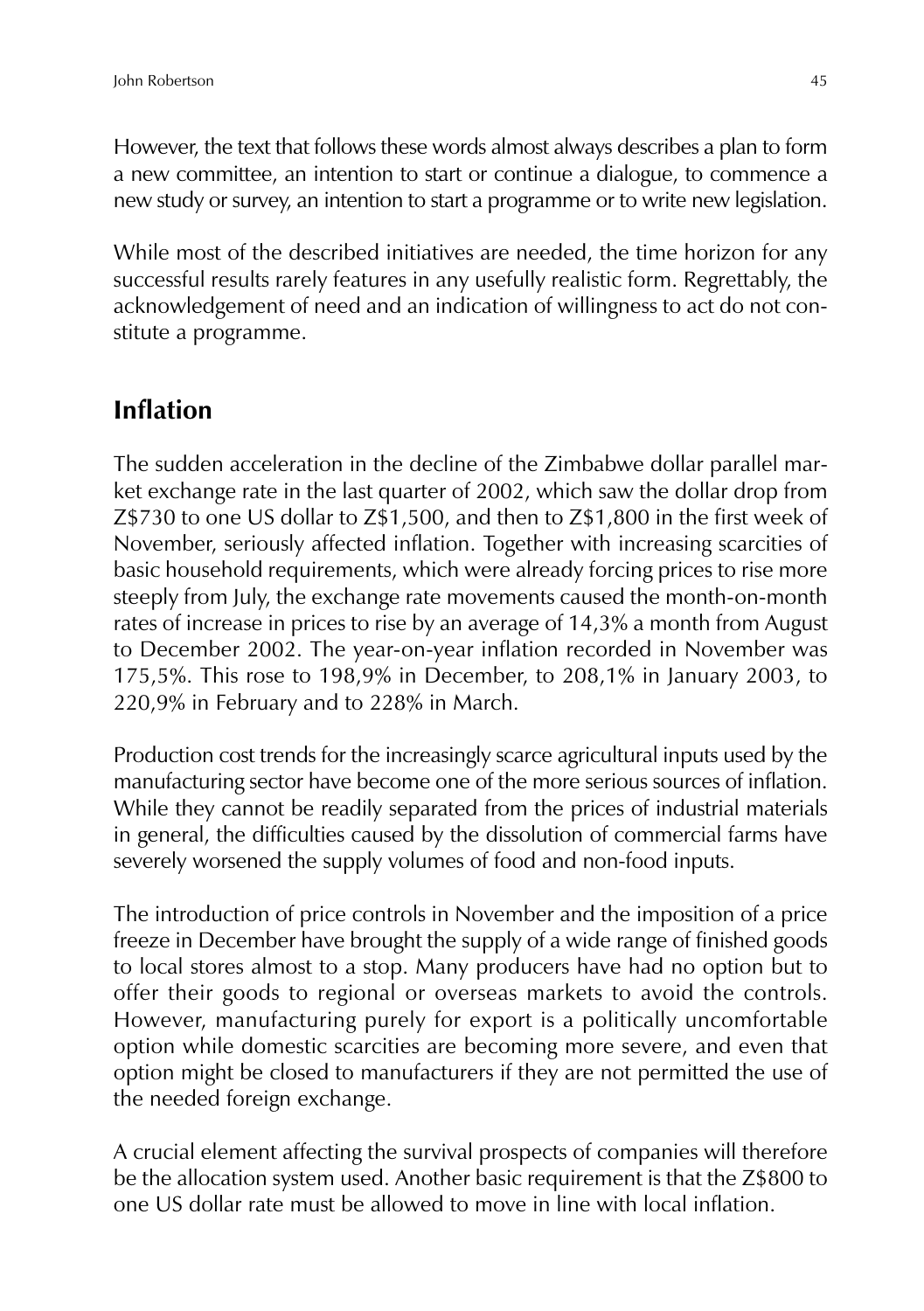As an indication of the adjustment needed every month, the average monthly consumer prices increase in the six months to February 2003 was 13,3%. If this were added to the Z\$800 in March, it would carry the rate to Z\$906, and the same increase in April would take the rate to Z\$1027, and to Z\$1163 if repeated in May. If government were to display its intention to make these adjustments regularly, planning for increased production for export markets would become more likely. Delays in adjusting the rate will encourage exporters to suspend shipments until an anticipated change takes place, but importers will bring forward the placement of new orders.

At this stage, the new Z\$800 to one US dollar rate amounts to about the same figure as the 'blend' rate exporters were able to realise when they converted 50% of their earnings at only Z\$55 and the balance at Z\$1,500 to the US dollar. Although this might be satisfactory now, the rate at which costs are increasing will soon make the figures unacceptable and the frequent adjustment of the rate for current inflation is therefore of fundamental importance.

## **Origins of the current problems**

Explanations for the current problems can be tracked on many separate paths, but most of their origins go back to the redistribution of land. The systematic annihilation of almost all commercial farming was the main cause of worsening shortages until the fourth quarter of 2001. Subsequent price increases for industrial materials were driven mainly by the growing scarcity of foreign exchange.

Falling tobacco and cotton output, the closure of some gold mines, the loss of the markets for beef and surplus dairy products, declining tourist inflows, falling manufacturing output and worsening fuel and electricity supplies have all affected foreign revenues. The rising premium on foreign exchange purchases and declining consumer goods supplies then became direct sources of yet more inflation.

However, the momentum behind these increases could not be countered by price controls, or by the price freeze, mainly because the more deeply-seated sources of inflation have been the massive and recurring budget deficits. The accumulated debt has become so large that the process of funding the debt service has itself caused distortions. Interest rates have been lowered considerably to make the debt servicing costs more affordable to government. These low payments have caused such large losses in the savings funds that few people are now encouraged to save.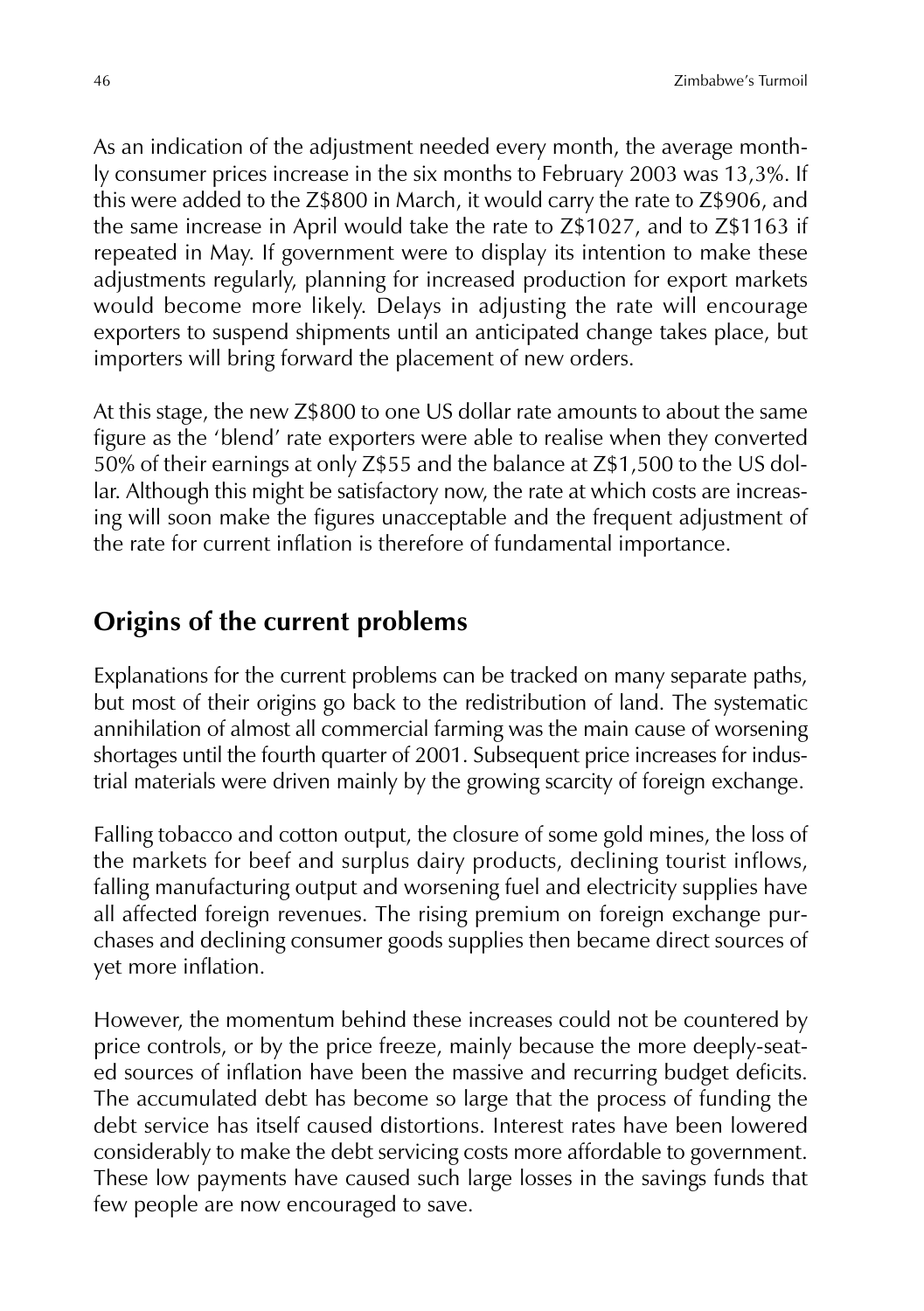Government is now borrowing extensively from the Reserve Bank, a procedure that forces the Reserve Bank to print the additional funds needed. This is the most inflationary conduct of all, and it is made all the more serious because the money is being used for consumption purposes, not for investment.

Suppliers and consumers initially appeared to be able to adjust to the inflationary pressures. One way or another most producers kept going, but when price controls turned into a price freeze, wide ranges of consumer goods started to disappear from the shops. The closure of semi-formal foreign currency traders and *bureau de change* further affected the supplies of all imported goods.

#### **Foreign exchange constraints affecting fuel and electricity imports**

Although fuel imports are supposed to be paid for from the foreign revenues captured from exporters by the Reserve Bank, the flow of money into government coffers has fallen short of the amounts needed. As a result, the fuel shortages have worsened and are now having a crippling effect on already

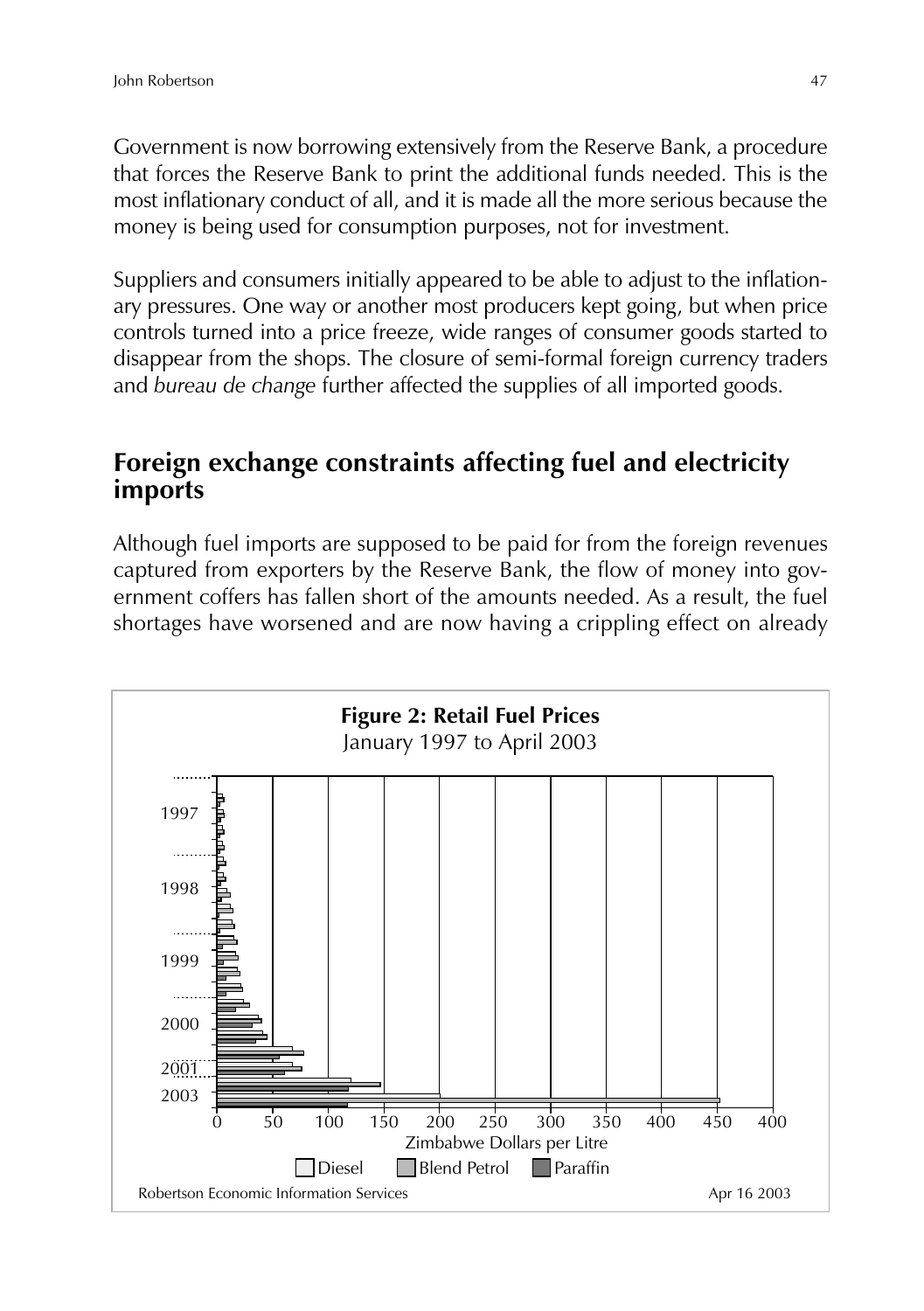weakened productive and service sector companies as well as on the distribution of food.

Fuel prices had remained unchanged from September 2001 to February 2003, but during that period the consumer price index increased by about 325%. The need for very steep fuel price increases soon became overwhelming and the first took place in the last week of February. Its first impact on the index appeared in the March figures, but to a somewhat muted extent that suggests only officially approved transport tariffs were being recorded in the calculations.

On April 16 2003, fuel prices were increased again, this time by much bigger margins. In February, the petrol price had been increased by 95% and the diesel price by 80%, but these adjustments fell a long way short of the amounts needed to close the gap. In April, the increases were 210% for leaded petrol and 67,5% for diesel.

This results in petrol prices providing a cross-subsidy for the diesel price. Assuming reasonable volumes being made available, the diesel account would suffer a loss per day of Z\$320 million, but the leaded and unleaded petrol prices would generate a daily profit of about Z\$290 million a day. If these volumes were fully realised, they would indicate a government subsidy of Z\$30 million a day.

These price increases can be expected to have a quicker and more profound affect on prices increases across the board than most of the current contributors to inflation, but further pressures are being generated by falling industrial efficiencies, and the cost consequences of power cuts. However, the manner in which the massive budget deficit is being financed remains the most serious cause.

As Zimbabwe's payments for electricity imports are in arrears with South Africa, Mozambique and the Congo, and as coal supplies to the domestic thermal stations have been affected by problems on the railways as well as by breakdowns at Wankie Colliery, Zimbabwe's electricity generating capacity is now well below normal.

Government's decision to capture first 40% and now 50% of all export proceeds at the official exchange rate of Z\$55 to US\$1 to pay for fuel, electricity and certain other essentials was undermined by a concession to those who had raised foreign bank loans to fund their imports. Having made considerable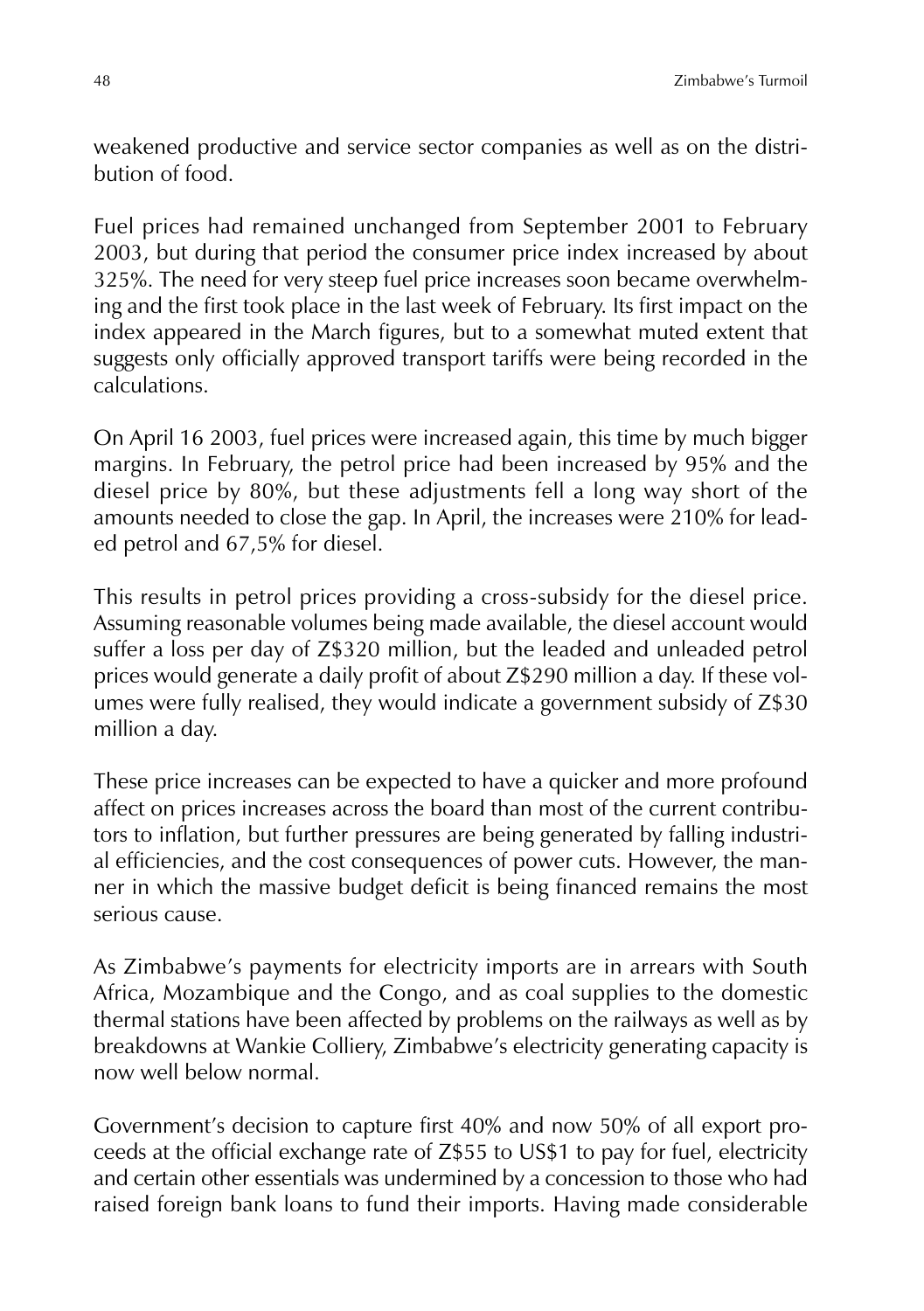efforts to encourage exporters, government accepted that they should be permitted to use their total export earnings to service such loans.

A significant number of exporters took advantage of the arrangement, cutting the total paid over to the Reserve Bank. The fall in total export revenues further compounded the problem. Between them, these inroads into the transfers reduced the foreign funding available to government for fuel and electricity payments. Supply arrangements on credit terms made with Libya, Kuwait and South Africa for fuels and with South Africa, Mozambique and the Congo for electricity each fell into difficulties because of failures to meet payment commitments.

As Figure Three illustrates, dependence on imported electricity has trended upwards in the past decade and production from Zimbabwe's own power facilities has declined. The improvements seen in the years from 1999 to 2001 have been lost as a result of technical problems that require substantial foreign exchange to overcome and which have been beyond the available resources during the past year. Electricity generation statistics for 2002 have not yet been released for publication.

The foreign exchange flow needed to pay cash in advance for continuing fuel consignments and electrical power drawn from neighbouring countries has

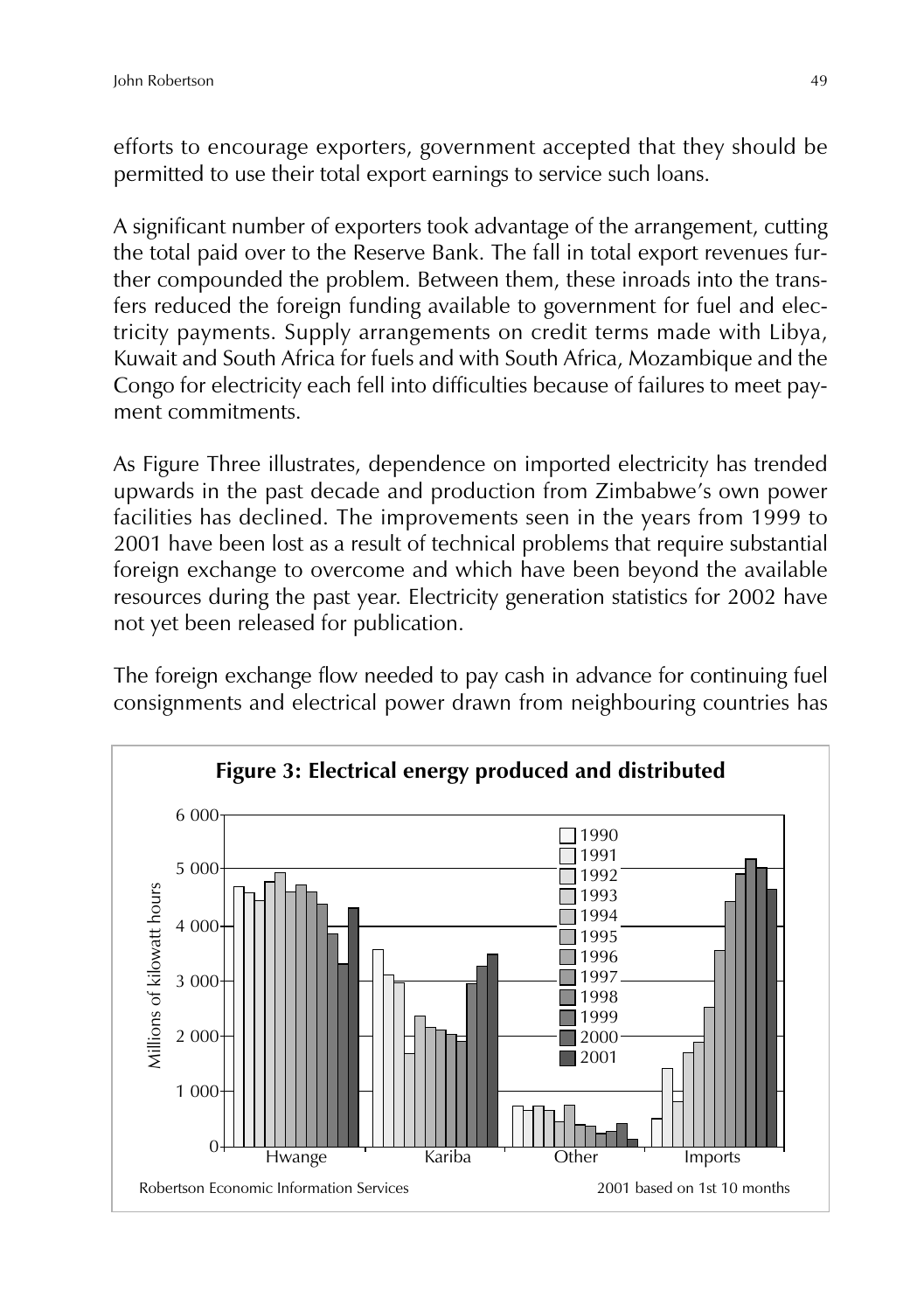proved particularly difficult to sustain. Zimbabwe is now functioning on such a hand-to-mouth basis that the slow-down experienced in the normal repatriation of funds in payment for exports has badly upset normal payment flows.

This slow-down happened as a result of government's decision to tighten its control over foreign earnings. While hoping that the November exchange control policies would be amended, exporters took the full time allowed to bring in their sales proceeds. With its credit and reserves exhausted, government's ability to pay cash for new fuel deliveries was undermined by the resulting payment delays.

The possibility of new changes in the arrangements for importing and distributing fuel is already having severe price implications that will reach into the costing of every product and service in the country. In place of the original six fuel companies, government has now licensed some 26 companies.

This has been done as part of government's effort to indigenise the industry, but little thought appears to have been given to viability problems that must surface when supply volumes return to normal and the modest profitability levels are diluted by the larger number of players.

Meanwhile, the new indigenous fuel companies are being given preferential access to whatever fuel is imported. As most of the installed distribution capacity is still the property of the multinational companies, moves have already started to bring about changes of ownership of individual service stations to speed the process of indigenisation in the industry.

However, about 90% of existing service stations have contractual obligations to source fuel from one of the six multinational suppliers, Shell, Caltex, Total, BP, Engen or Mobil, so the financial and legal arrangements are certain to present additional problems.

### **Other productive sectors**

Provisional figures for the final quarter of 2002 show that manufacturing output for the whole year declined by 16,4% compared to the volume produced in 2001.

As Figure Four illustrates, manufacturing output has fallen every year since government announced its intention to nationalise commercial farming land in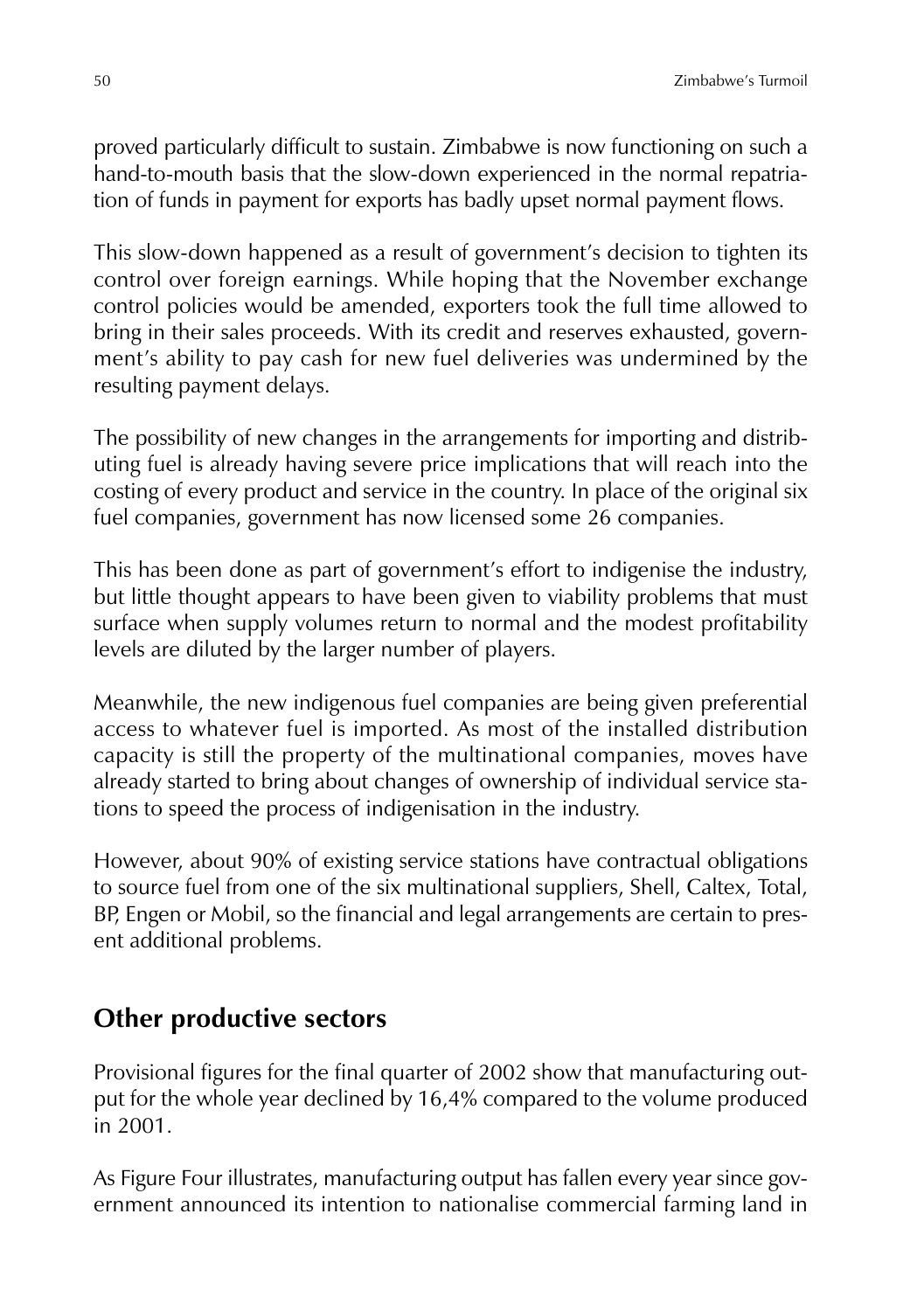

1997. The decline can be seen to have accelerated and the cumulative effect has been to reduce manufacturing output by 32,8% since 1997. In the 2002 year, the worst affected industries were non-metallic product industries and textiles, both of which declined by about 28%, and the drink and tobacco

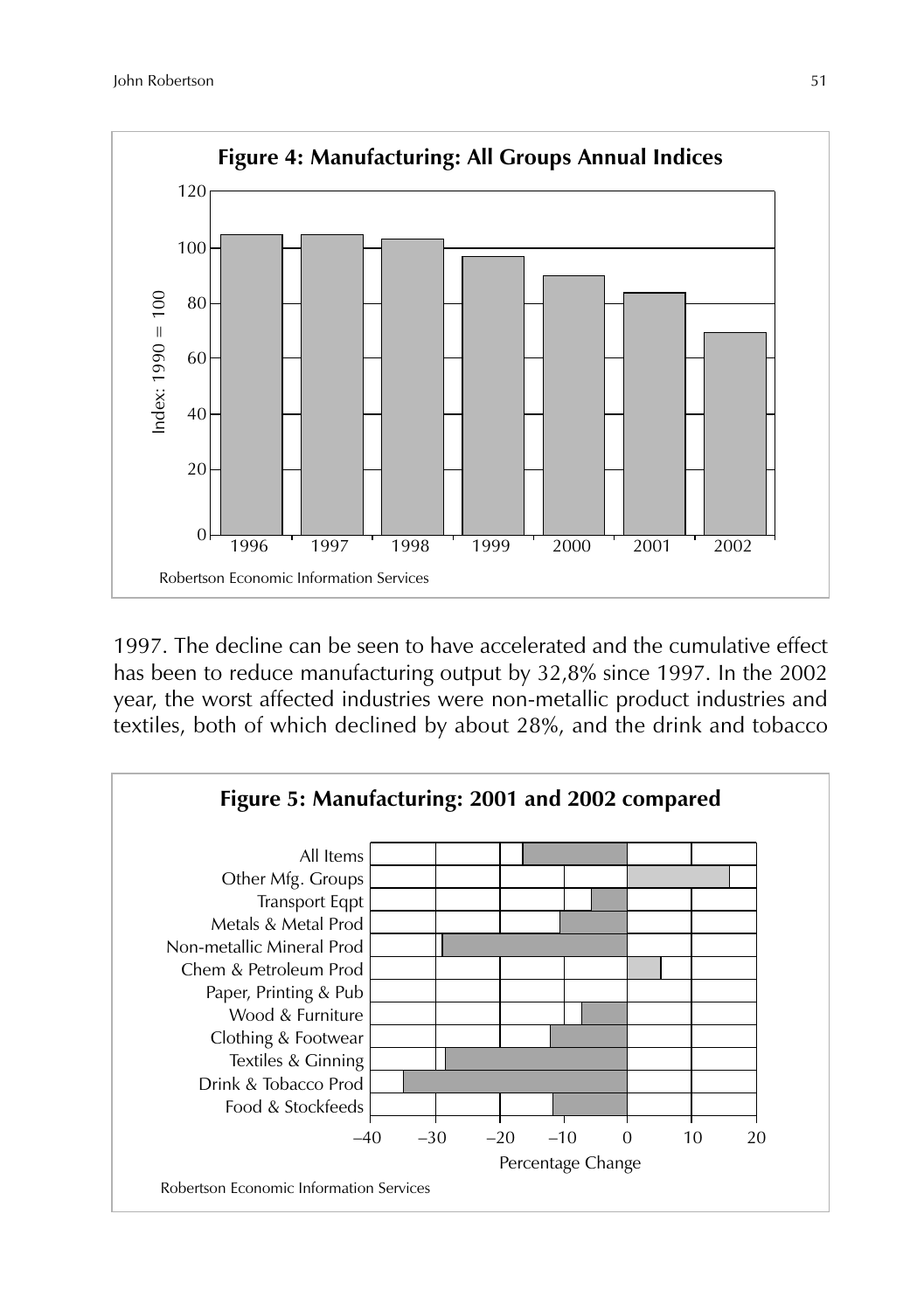products industry, which saw output fall by 35%. In 2002, two industrial sectors, textiles and transport equipment manufacturers, were producing less than half the volumes produced in 1990.

In Figure Five, the 2002 figures are compared to those for 2001, and the volumes produced are seen to have improved in only two of the 12 categories. Chemical and petroleum products showed a 5,2% increase, rising from an index of 75,2 for 2001 to 79,1 for 2002, both measured against a base of  $1990 = 100$ .

The other manufactured goods group, which shows an increase of 15,8%, comprises a range of products that together amount to less than one percent of total output. The increased local output reflects the recapture of market share by local producers after increases in the costs of importing these goods.

For the mining sector, output figures for 2002 show that compared to output volumes in 2001, increases were recorded for 13 minerals and decreases were recorded for 17 minerals (See Table One). Production ceased for two minerals, ferro-silicon and low-carbon ferrochrome, but two new minerals were included on the list for the first time, iridium and rhuthenium. These are among the platinum-group minerals now being extracted from the concentrates being refined in South Africa for the two Zimbabwean platinum mines. Significant percentage increases are evident in Table One for the more important of these minerals, platinum, palladium and rhodium.

A decision by the Anglo American Corporation to go ahead with the development of a third platinum mine will help Zimbabwe to become a more significant producer of these minerals.

# **The food crisis**

The prospects of early political change could be driven by the rapidly evolving food crisis. Government's current policies can offer no immediate relief, and as this becomes more apparent, more of the population will realise that government has little prospect of arresting their slide into deeper poverty. As a high proportion of the urbanised people working in the private sector will experience this, the levels of their opposition to government policies might be expected to increase steeply.

Some will be protected by virtue of their involvement with food processing or distribution, but the viability of companies in the productive and service sectors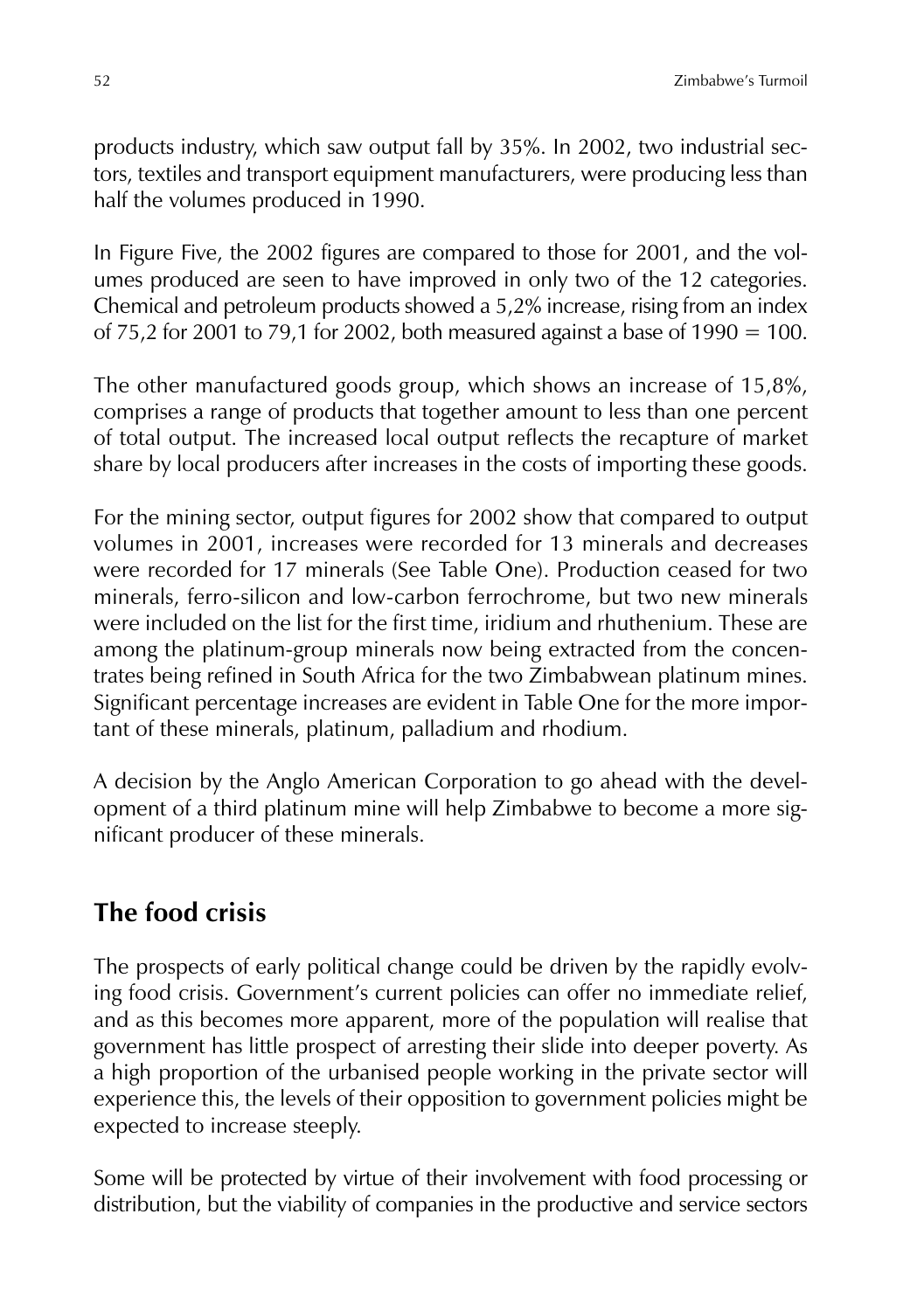| Table 1: Metal and mineral production: 2001 and 2002     |                                    |                          |                         |
|----------------------------------------------------------|------------------------------------|--------------------------|-------------------------|
|                                                          | 2001                               | 2002                     | % Change                |
| Asbestos \t                                              | 136,327                            | 167,954                  | 23                      |
| <b>Black Granite \t</b>                                  | 385,532                            | 408,550                  | 6                       |
| Chrome \t                                                | 780,150                            | 749,339                  | $-4$                    |
| Coal \t                                                  | 4,064,497                          | 3,721,112                | $-8$                    |
| Cobalt \t                                                | 95                                 | 87                       | $-9$                    |
| Copper \t                                                | 2,057                              | 2,502                    | 22                      |
| Feldspar \t                                              | 1,055                              | 591                      | $-44$                   |
| Ferrosilicon \t                                          | 16,848                             | $\Omega$                 | $-100$                  |
| Fireclay \t                                              | 3,404                              | 3,789                    | 11                      |
| Flourspar \t<br>Gold \kg<br>Graphite \t                  | $\overline{0}$<br>18,050<br>11,837 | 250<br>15,469<br>9,912   | $-14$<br>$-16$          |
| High Carbon Ferrochrome \t<br>Iridium \kg<br>Iron Ore \t | 243,534<br>$\Omega$<br>360,862     | 258,164<br>84<br>271,812 | 6<br>$-25$              |
| Iron Pyrite \t                                           | 88,156                             | 87,592                   | $-1$                    |
| Kyanite \t                                               | 9,682                              | 5,657                    | $-42$                   |
| Limestone \t                                             | 3,798,956                          | 3,168,903                | $-17$                   |
| Lithium minerals \t                                      | 36,103                             | 33,172                   | $-8$                    |
| Low Carbon Ferrochrome \t                                | 6,307                              | $\overline{0}$           | $-100$                  |
| Magnesite \t                                             | 2,439                              | 2,366                    | $-3$                    |
| Nickel \t                                                | 8,145                              | 8,092                    | $-1$                    |
| Paladium \kg                                             | 371                                | 1,943                    | 424                     |
| Phosphate \t                                             | 87,880                             | 107,854                  | 23                      |
| Platinum \kg                                             | 519                                | 2,306                    | 344                     |
| Quartz rough \t                                          | 28,162                             | 6,790                    | $-76$                   |
| Rhodium \kg                                              | 42                                 | 218                      | 418                     |
| Rhuthenium \kg<br>Silica \t<br>Silver \kg                | $\overline{0}$<br>14,544<br>3,344  | 178<br>15,548<br>1,711   | $\overline{7}$<br>$-49$ |
| Slate \t                                                 | 435                                | 13,213                   | 2,937                   |
| Talc \t                                                  | 1,272                              | 911                      | $-28$                   |
| Tantalite \t                                             | 30                                 | 480                      | 1,514                   |
| Vermiculite\t                                            | 11,632                             | 23,803                   | 105                     |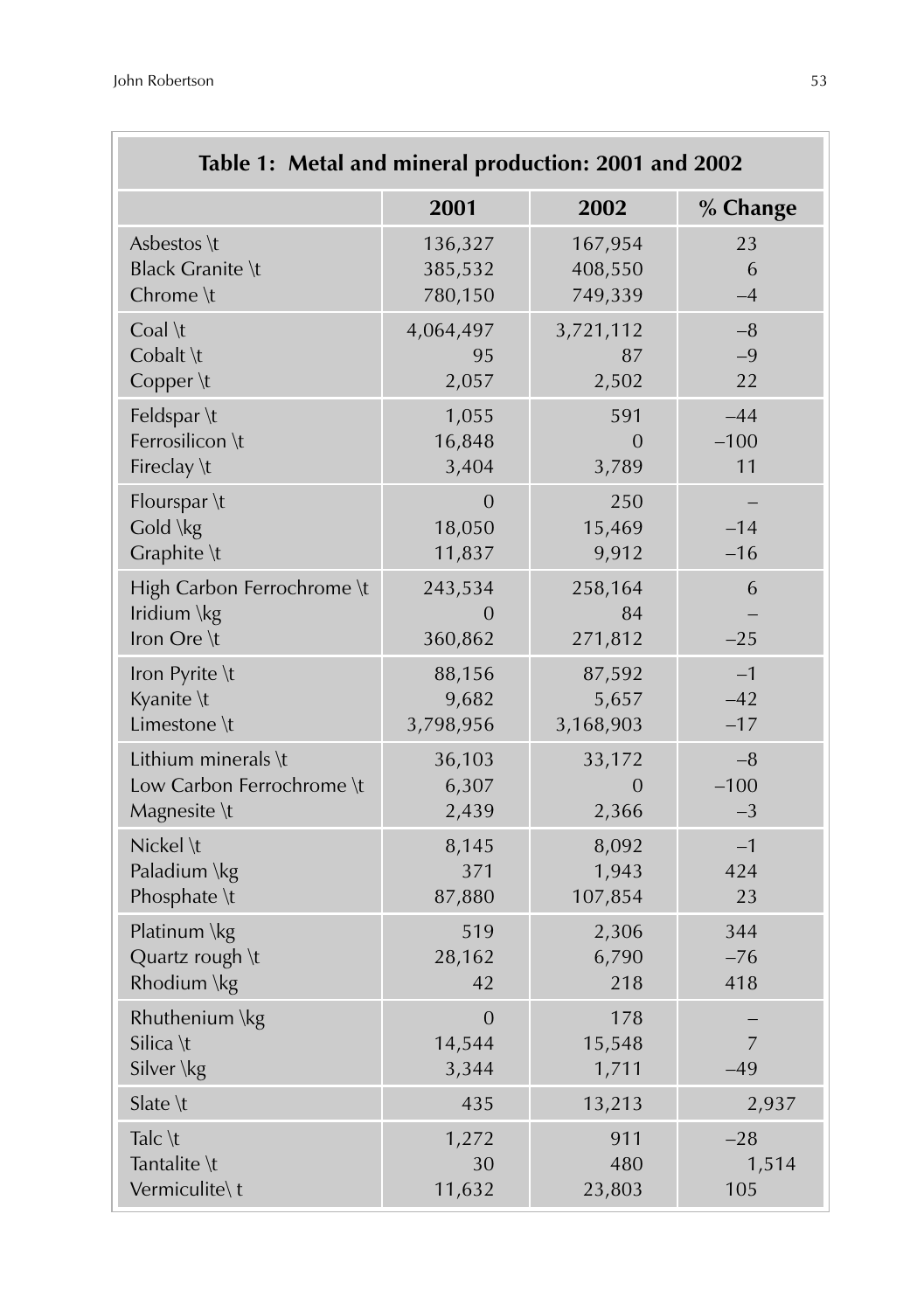generally is likely to decline appreciably. Mining and public sector employees are likely to be best protected from these uncertainties. Foreign earnings from mineral exports have been better sustained than from other export sectors and will become increasingly important to government, and salary payments to public servants will remain one of government's priorities.

In the wake of fall in other private sector activities, government tax revenues will decline. However, its commitment to help the several hundred thousand new farmers survive and to dampen down the prospects of social unrest will force it to accept very much higher expenditure outflows than it can sustain. Falls in subsidies and other transfers seem inevitable at some point, but before that point is reached, government will be very likely to be resort to Reserve Bank loans to close the gaps. This amounts to printing money to solve the problem, but this solution inevitably leads to accelerated inflation and further pressure on exchange and interest rates.

The conditions these difficulties would create could become so severe that a change of leadership within the ruling party or even a change of government would become less remote possibilities. As Zimbabwe's refugee problems become a threat serious enough to destabilise the region, the pressures might mount from regional governments to bring about policy changes.

International bodies that are still trying to influence events in Zimbabwe might then be expected to drive these changes more deeply into economic structures to restore acceptable business relationships. Occasionally, Zimbabwe makes it back onto the agendas of other countries and organisations. Proposals have been made for further sanctions against Zimbabwe and the Assistant Secretary of State for African Affairs in the US government recently said that Robert Mugabe was no longer recognised as the legitimate head of state.

Some of the most important public statements in the early weeks of September made at the World Summit on Sustainable Development showed that polarisation was becoming more pronounced. The statements reflecting concern over policy choices in Zimbabwe drew hostile responses that also firmed-up the intransigence of the official ZANU PF position.

While most farmers are known to have surrendered their farms and many others who had not been served the necessary papers have also been forced to abandon their properties, most have held onto their title deeds. They are doing this in the hope that their rights will be upheld eventually and their property will be restored to them.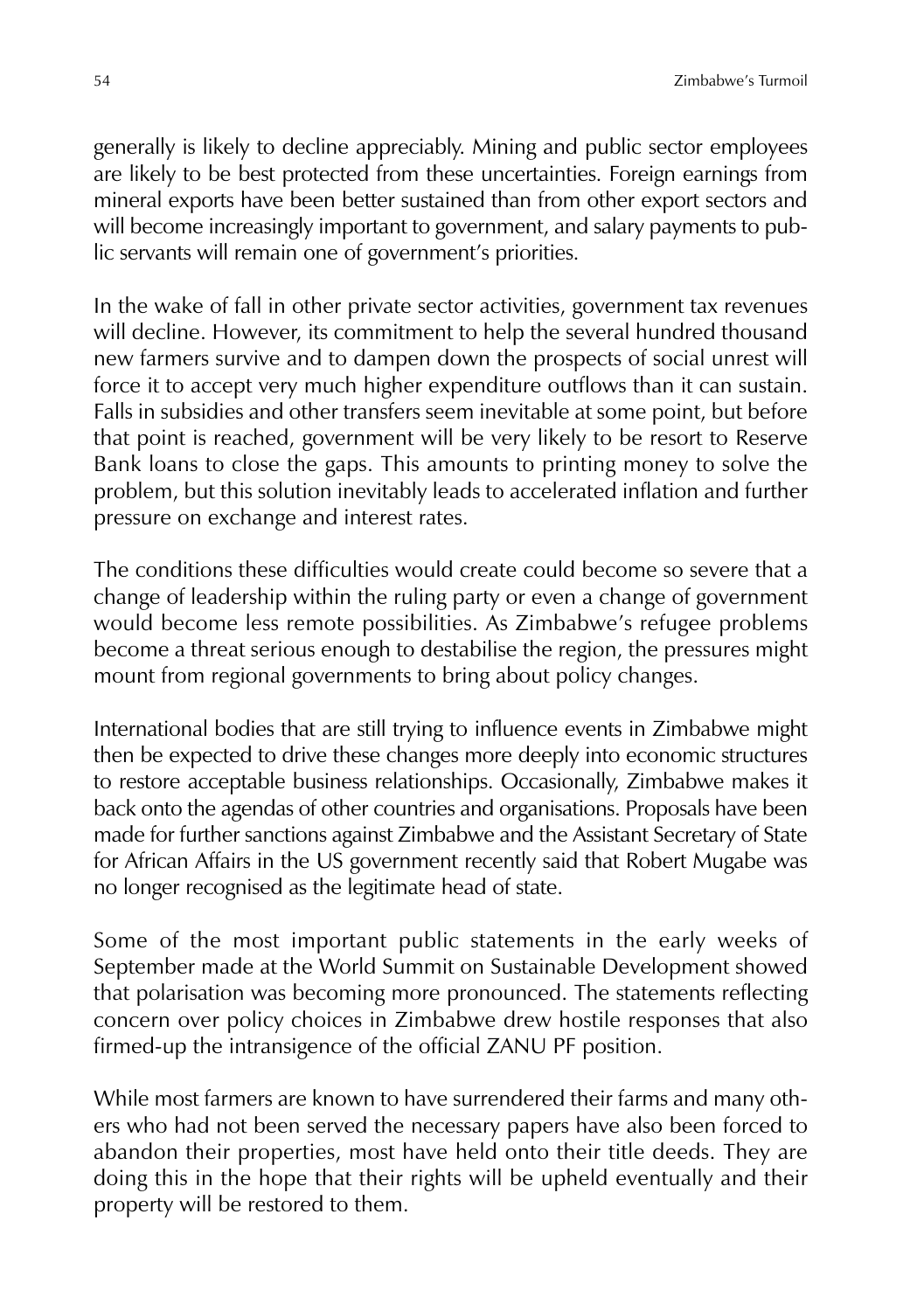They believe that these hopes will be supported by the virtually certain failure of next year's agricultural harvests as well and by the fact that basic policy changes will be needed to bring about the recovery of productive capacity. The return of investor confidence and the reduction of the potential threat that Zimbabwe poses to the stability of the region will also depend upon the same policy changes.

If they were started immediately, a sequence of successful measures would prevent the loss of much that is now on the brink of collapsing. However, a realistic assessment is that government will not believe it has taken a wrong turning before the predicted failure takes place. Even if the current leadership is displaced before that event, it will take with it a strong belief that it would have succeeded.

# **Financial considerations**

The prospects that lie ahead of Zimbabwe could be termed dire in the extreme, and it is these that might form the cutting edge of any drive for change. In essence:

- The exchange rate misalignment and the efforts to force compliance with policy directives are threatening the survival of most businesses.
- The interest rate misalignment is stripping the country of its savings base. The capital confiscation in progress, with negative interest rates of the order of 90%, will soon impact directly on government's prospects of funding its budget deficits. To overcome the problem, government will print substantial quantities of money.
- Inflation rates could then slide completely out of control. Only a few more steps on the current path could result in inflation soaring to more than 1,000%.
- Commitments made by government to subsidise the seed and fertiliser inputs, the tillage, training and extension services for resettled farmers are completely beyond its resources. Without collateral, the farmers will be unable to source their own funding from financial institutions unless loans are backed by acceptable guarantees.
- Funds with which to pay for imported food and other requirements are not forthcoming from Zimbabwe's shrinking foreign earnings. As yet, very little has been offered as foreign loans or grants.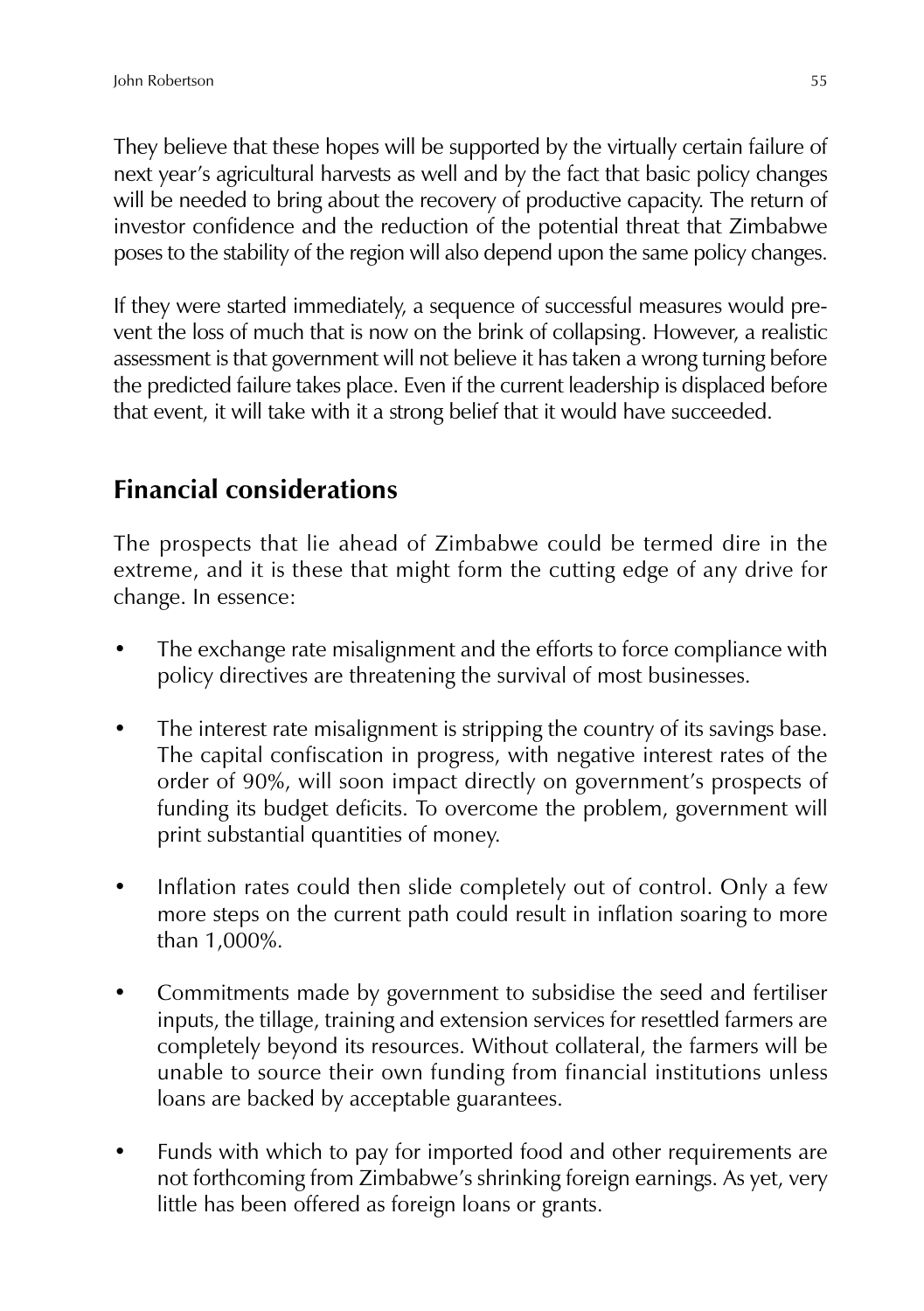- Fuel supplies are being released from bond at rates that fall short of consumption levels. Although the stocks in storage are adequate, they can be released only as the suppliers are paid for delivering them. With no foreign reserves to draw on, fuel payments can be made only on receipt of export proceeds or after Noczim has bought foreign exchange on the parallel market.
- Retail fuel suppliers are now on a hand-to-mouth basis that is prohibiting rational planning and the efficient use of skills and other resources.
- Imports of food are taking place at a daily rate that falls short of minimum consumption levels. Complete stock-outs of food are becoming more frequent occurrences and very little is being done to prevent the situation from getting worse.
- The (as yet) unplanted crops for harvesting in 2003 are already threatened by inadequate supplies of fertiliser and fuel.
- The absence of early land preparation, the breakdown of measures to prevent the spread of insect pests, crop and cattle diseases, and the disturbed weather patterns are additional hazards.
- Unless Zimbabwe enjoys a considerable amount of good luck in the coming growing season, millions of people will require food aid and welfare payments through to the May 2005 harvests. Additional funding assistance will be needed by at least a million children if they are to be kept at school.
- The flows of cash payments that have characterised government's conduct during the election and land resettlement phases seems certain to be cut back drastically in the light of falling tax revenues, rising commitments and inability to access aid in the form of money.

These events, plus the expected job losses in industry, commerce and the service sectors appear very likely to cut disposable incomes and discretionary spending for about two years, unless government accedes to international pressures for change.

In its international trade and financial dealings, Zimbabwe has struggled to maintain inflows of essential goods and services. Technically, a country that has a deficit on the current account of its balance of payments would expect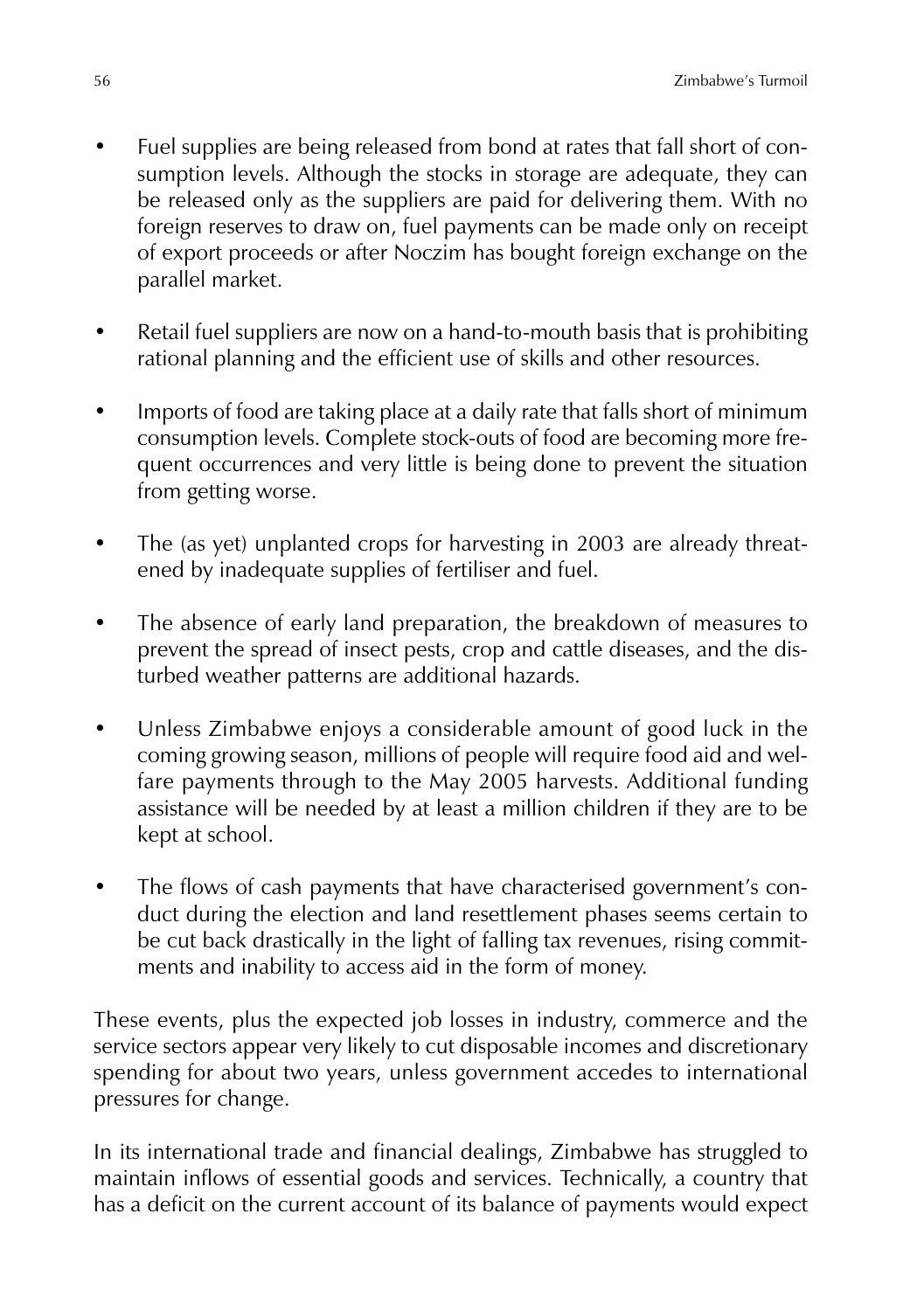to see corresponding or balancing movements on its capital account. This would be usually through a reduction of foreign reserves or an increase in new foreign borrowings. But with no reserves to draw upon and no access to new loans, Zimbabwe reached the end of 2001 with deficits on its current account as well as on its capital account.

Payments arrears of almost one billion US dollars had been accumulated in 2001 and this position worsened to US\$1,3 billion by November 2002. Zimbabwe now appears to be a good investment option only to the most opportunistic of speculators, who will concentrate on quick commercial returns and completely ignore productive investment opportunities.

While Zimbabwe has very few options on what to do next and what the country can do without help, the best official efforts will not be taken seriously until government adopts acceptable policies. Because the current difficulties stem from self-inflicted handicaps, the needed commitments to restore the country's growth prospects have to come from within and have to be political rather than economic. However, our very high inflation rate, our artificial and seriously overvalued exchange rate as well as our extremely negative interest rates need immediate attention.

If it announced its intentions to change the policies that have proved unworkable, government might begin to permit Zimbabwe to be taken seriously again. However, the same policy mix was restated and defended by the President in various speeches in the past few months. They have since been further reinforced in the course of many attacks on the British government, the EU and the Commonwealth.

The work needed to help the country become an attractive investment destination again has therefore yet to start. While that start continues to be delayed, the country will find it increasingly difficult to maintain its existing infrastructure, and the accelerating outflow of skills will further undermine the country's prospects of a quick recovery.

### **Recovery prospects**

If Zimbabwe were to be persuaded to return to a more viable economic structure, or if revised policies were adopted after a change in leadership, the specific issues that would demand immediate attention would be: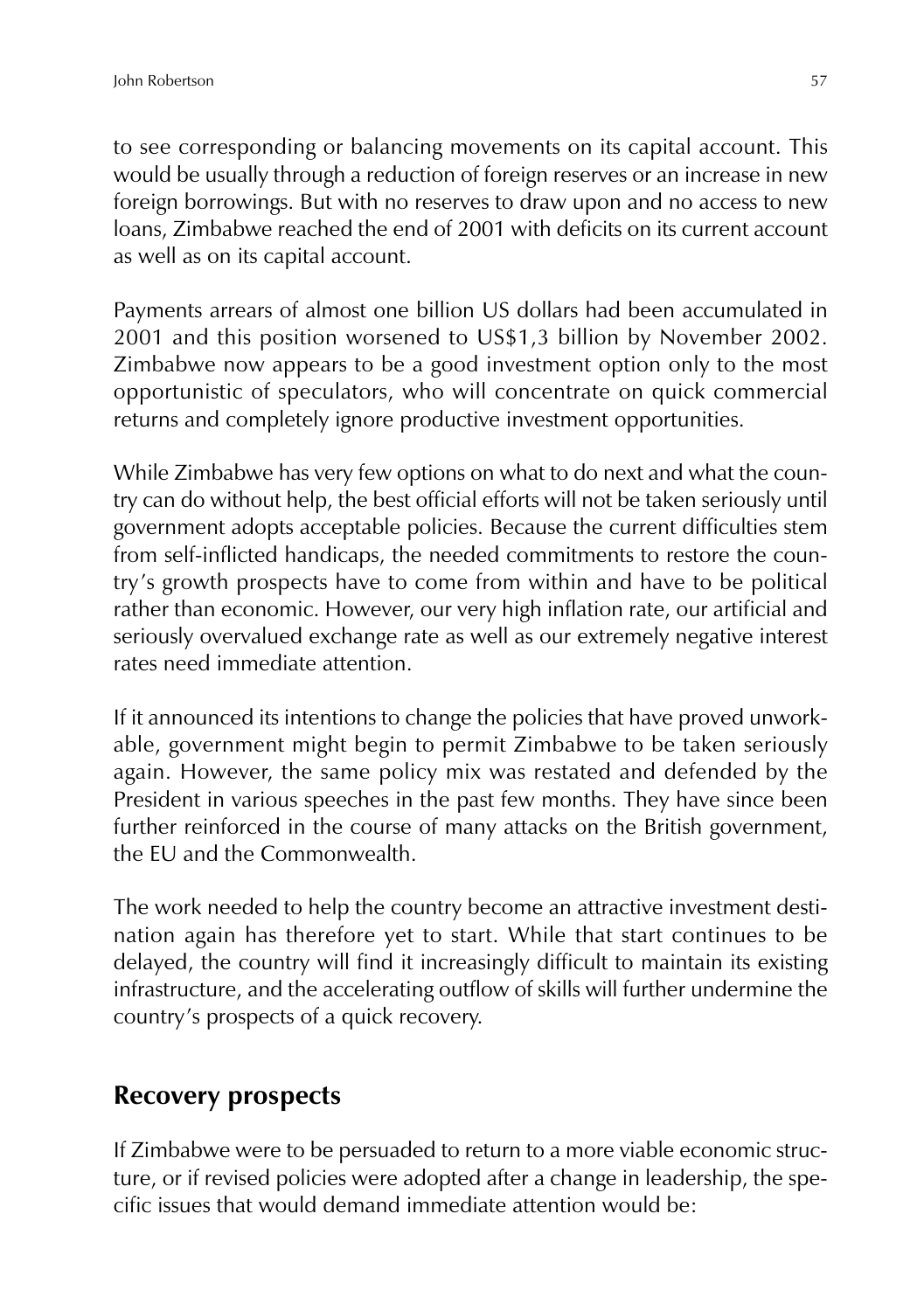- the restoration of property rights and the market for agricultural land;
- the generation of title deeds for those resettlement farmers prepared to pay for land;
- through the generation of title and transferability, the removal of the resettlement farmers' effective isolation from the financial institutions;
- the negotiation of substantial budget support and balance of payments support in the form of long-term loans from the IMF and World Bank;
- the negotiation of a domestic debt refinancing package to enable the nation's savings to be repaid to the financial institutions;
- the adoption of economic policies that would encourage the return of foreign investors and would persuade international lenders that the country is, once again, a good credit risk;
- the negotiation of substantial credit lines from international banks and supplier credit from suppliers of essential industrial materials; and
- the overhaul of Zimbabwe's exchange rate and monetary policies with the object of placing the exchange rate and interest rates back under the influence of market forces.

Under the current circumstance within the country, Zimbabwe could be placed back onto a recovery and growth path fairly quickly. However, if the needed steps are not taken within a matter of a few weeks, the prospects of reasonable crops in 2004 will fade and the loss of skills, together with the rapid escalation of debt, will plunge the country into much more severe levels of poverty. From this, an eventual escape will be a much slower and longer process.

No reaction to the deep-seated consequences of its own disastrous policies can be expected from the current government, so no moves are expected from them to actually undo the damage done. The adoption of well-chosen policies that would help the country to qualify for a rescue package and eventually restore export volumes, but do not address investor requirements, might at best stabilise the exchange rate.

However, much bolder and more dramatic measures would be needed for a faster turn-around, such as an extensive revision of official policies and the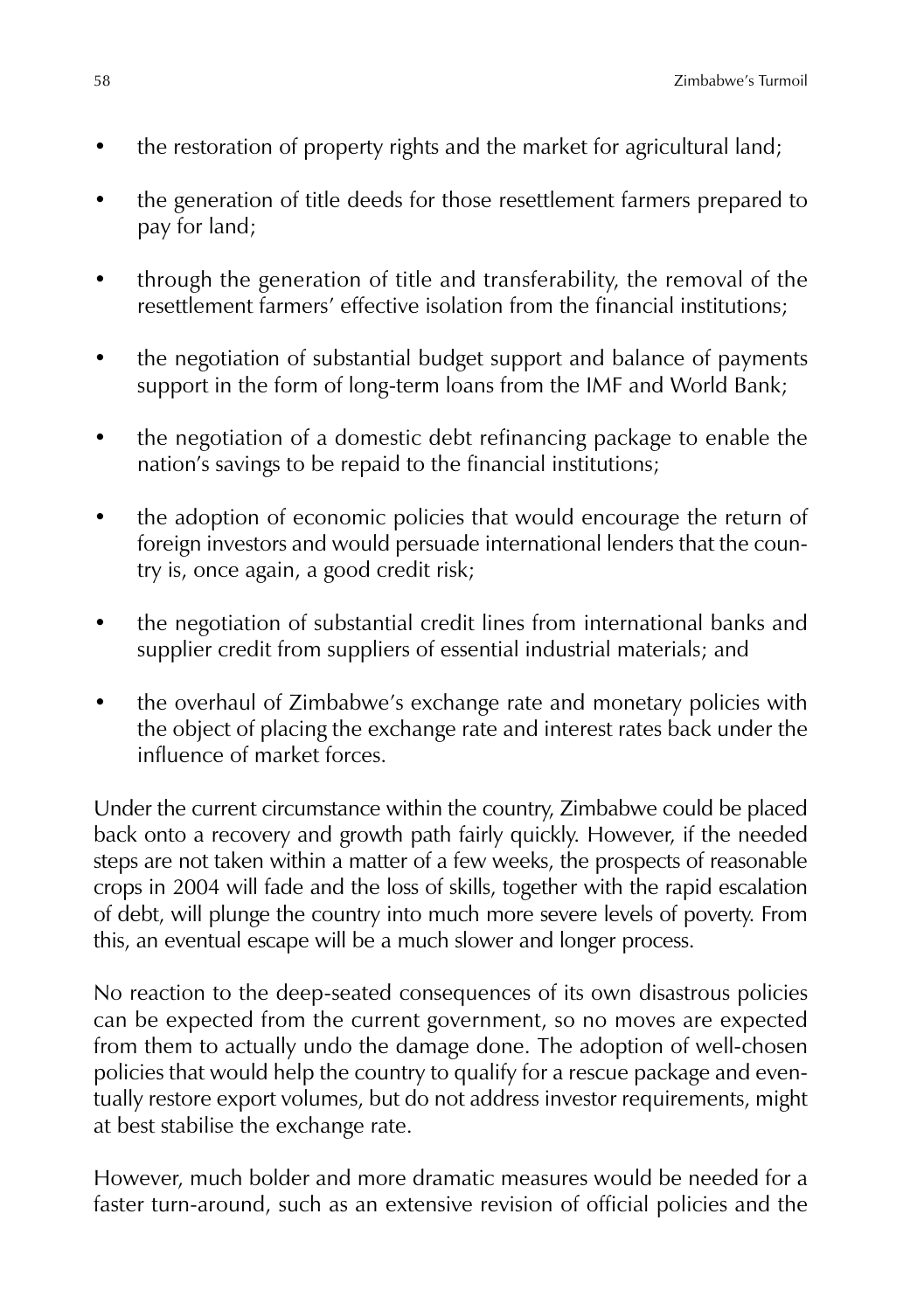restoration of property rights. Such measures would restore investor confidence and put in place to place the country back onto a recovery path.

Very stiff conditions would be imposed upon Zimbabwe before it could be considered for any form of rescue package. Among these would be the acceptance of a more predictable exchange rate policy, a move towards positive real interest rates, the more careful management of domestic debt and a further doubling of fuel prices. By being granted the needed balance of payments support, the rate of inflation could be brought under better control and importers of industrial and commercial inputs would see costs stabilising.

If given the lead by the IMF, the various other international financial institutions could help Zimbabwe to quickly overcome its acute shortage of foreign exchange and recover its ability to earn good export revenues. The scale of immediate needs leaves the country with little option but to urgently re-qualify itself for help by meeting in full and unequivocally the demands imposed by those prepared to help.

Without help from abroad, Zimbabwe could perhaps rebuild its export revenue earnings over several decades. However, in no circumstances could it be claimed that the population is able to wait that long. The 2003 crops have proved to be too small to be of consequence and the lives of too many people hang in the balance. Zimbabwe is also becoming a serious threat to the stability of the whole Southern African region. Changes to the current policy mix are essential and urgent.

As the needed changes would have to include a return to the rule of law based upon acceptable property rights, they would necessarily have to include a reversal of provisions in the land reform programme that made land free and distributable by political patronage. It might appear that, politically, the ruling party could never meet such a steep demand. But the initial economic impacts of fuel at six times its price in January this year is expected to be equally threatening to political stability. This challenge will be just the first of many.

Far-reaching government choices will have to be made, and restoring market value—and therefore collateral value—to land will be among the more important if respectable production volumes are to be achieved. Any administration that has serious intentions of rebuilding food self-sufficiency and investor confidence will have to fully accept this fact.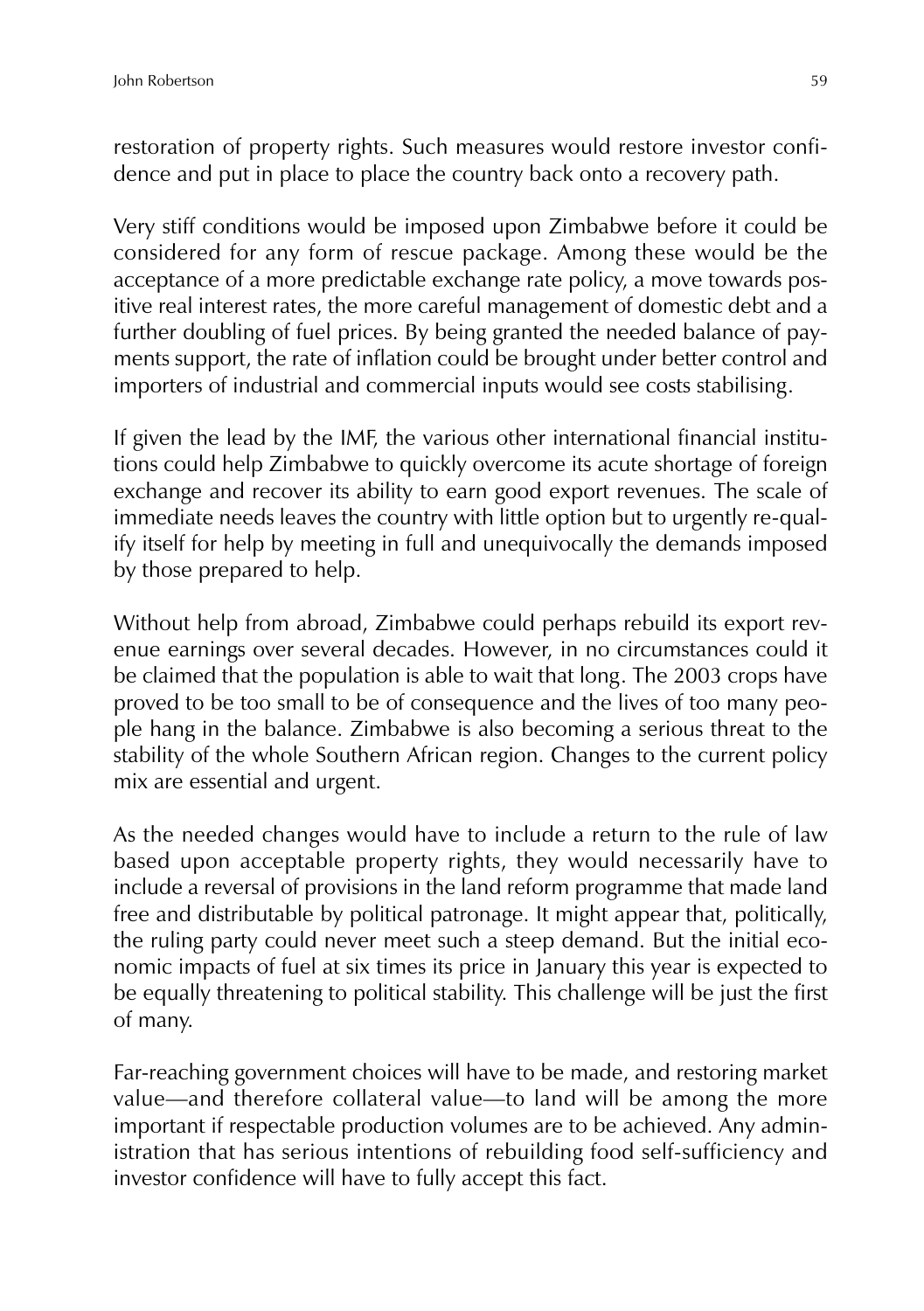# **CHAPTER 4** TRANSITION DANGERS AND OPPORTUNITIES FOR ZIMBABWE'S ECONOMY AND SOCIETY

Professor Patrick Bond

### **Introduction**

The objective of this chapter is to present some tough observations about the difficulties associated with a political transition process in the midst of a severe economic downturn. This input is meant to serve merely as a means of identifying the kinds of durable problems in macro/microeconomic management which this author personally feels that neither of the two main contending perspectives—ZANU-PF's brand of what can be termed 'exhausted' nationalism, and the MDC 2000 to 2002 'BRIDGE' strategy of globally-oriented neo-liberalism—have yet come to grips.<sup>53</sup> I think a third perspective may be helpful, which Simba Manyanya and I term 'the *search* for social justice'—because no one can claim to have found it, or even to have located a blueprint.

That third perspective is, in keeping with the MDC's orientation to the urban poor and workers, associated with popular demands for both democracy and basic needs made upon a social-democratic state, in the manner that the MDC claims it seeks in its political manifestos. However, our tradition is also perhaps somewhat in common with ZANU-PF's traditions of anti-imperialism—associated with what is openly being described as 'deglobalisation'.<sup>54</sup> We find that our arguments resonate with the grassroots movements in Zimbabwe, and are consistent with the direction of the World Social Forum insofar as human rights, gender equity, ecological sustainability and the 'decommodification' of basic-needs goods have become alternative *economic* themes of progressive social movements in many parts of the world. Indeed, an emerging 'Zimbabwe Social Forum' spawned by the Porto Alegre model may well serve as a site for discussion of how 'Another World—Another Zimbabwe—is Possible!' That Zimbabwe would not suffer the depredations of human rights abuse, whether of a civil/political or socio-economic nature. It would be a society led by a government that maintains space for, and nurtures, a multiplicity of experiments in humane living that will contribute, from below, to the model society Zimbabwe can surely become. It is here that I would suggest a broader range of options should be kept open for macroeconomic and microeconomic policy.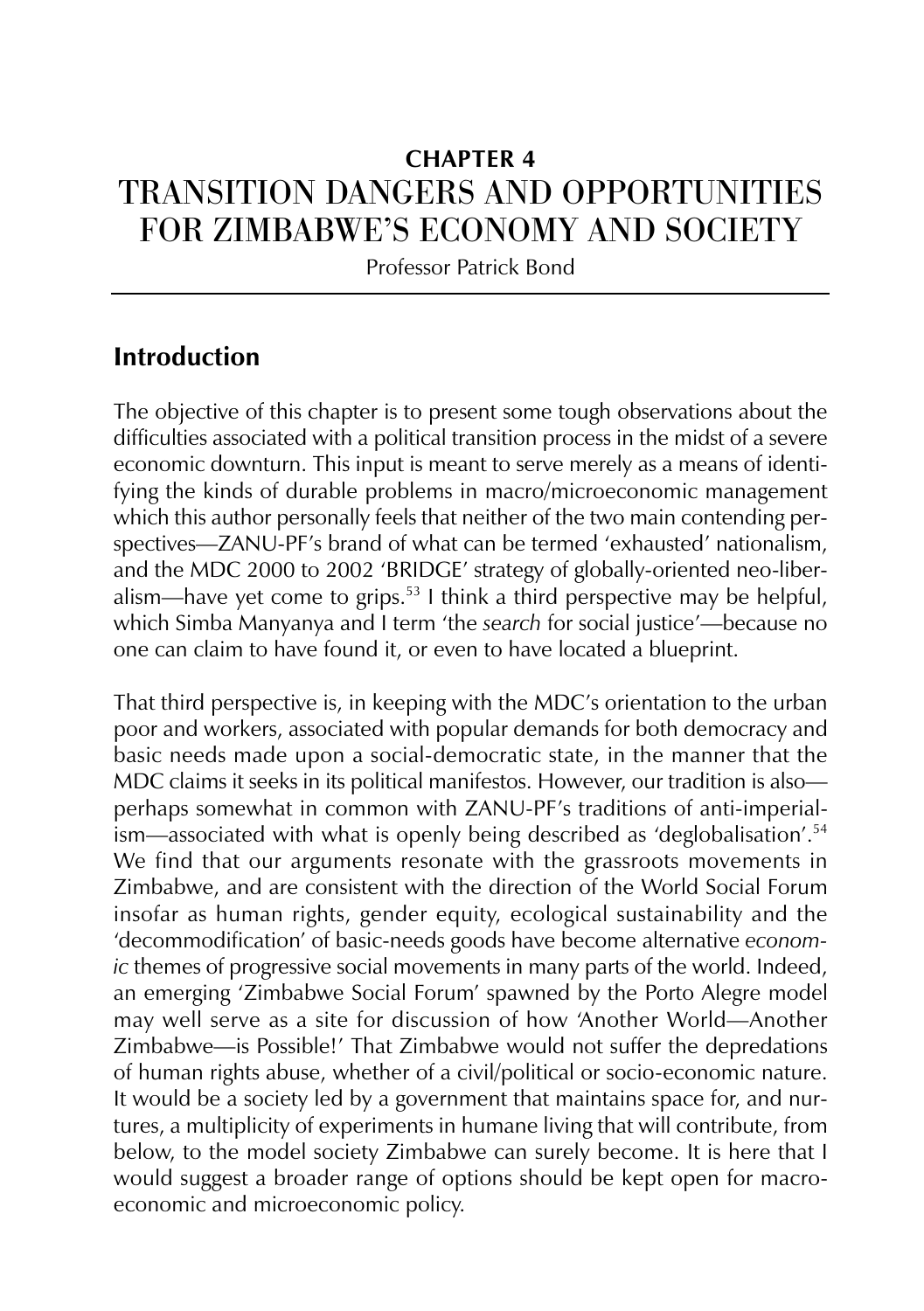However, to illustrate that the debate should not merely be about 'inward' and 'outward' aspects of economic development, let us recall the country's various historical swings in macroeconomic management. From Table One it should be clear that even a series of racist Rhodesian regimes swung backward and forward, zigzagging in a manner that puts the recent switches into perspective.<sup>55</sup> Moreover, to show that the terrain of debate must transcend the options now available, it may be useful to reiterate some of the arguments from the book Zimbabwe's Plunge advanced by Manyanya and myself. (Manyana was formerly a chief economist in the Zimbabwe Ministry of Finance, then a Zimbabwe Congress of Trade Unions economist).<sup>56</sup> What we

| Table Two: Phases of inward/outward macroeconomic policy<br>in Zimbabwe |                                                                                                    |                                                                                                             |                                                                                                        |
|-------------------------------------------------------------------------|----------------------------------------------------------------------------------------------------|-------------------------------------------------------------------------------------------------------------|--------------------------------------------------------------------------------------------------------|
| <b>Period</b>                                                           | <b>Relevant</b><br>policy                                                                          | Economic<br>conditions                                                                                      | <b>Globalisation</b><br>and the state                                                                  |
| 1890s-1910s                                                             | minerals exports and<br>capital inflow, with<br>subsequent reliance<br>upon settler<br>agriculture | severe boom and<br>bust cycle, followed<br>by widescale theft of<br>land and enforced<br>proletarianisation | chaotic globalisation<br>and predatory pre-<br>state corporate<br>control (Pioneer<br>Column and BSAC) |
| 1920s                                                                   | protection for local<br>manufacturers                                                              | beginning of industrial<br>development                                                                      | vulnerable agri-<br>cultural-based global-<br>isation and nascent<br>white state                       |
| $1930s - 40s$                                                           | relative isolation and<br>active import<br>substitution                                            | high growth and<br>inward maturation of<br>secondary industry                                               | deglobalisation of<br>trade and finance,<br>and construction of<br>full welfare state for<br>whites    |
| 1950s                                                                   | increasing financial<br>and trade regulation                                                       | overproduction prob-<br>lems and unsustain-<br>able financial and<br>trade relations                        | investment-led and<br>finance-driven global-<br>isation, with compe-<br>tent state regulation          |
| $1960s - 70s$                                                           | heightened financial/<br>trade regulation<br>coincident with<br>sanctions                          | initial dramatic<br>recovery, followed by<br>crisis of over-produc-<br>tion and civil war                   | decisive deglobalisa-<br>tion and intensely-<br>racialised, proto-<br>fascist state                    |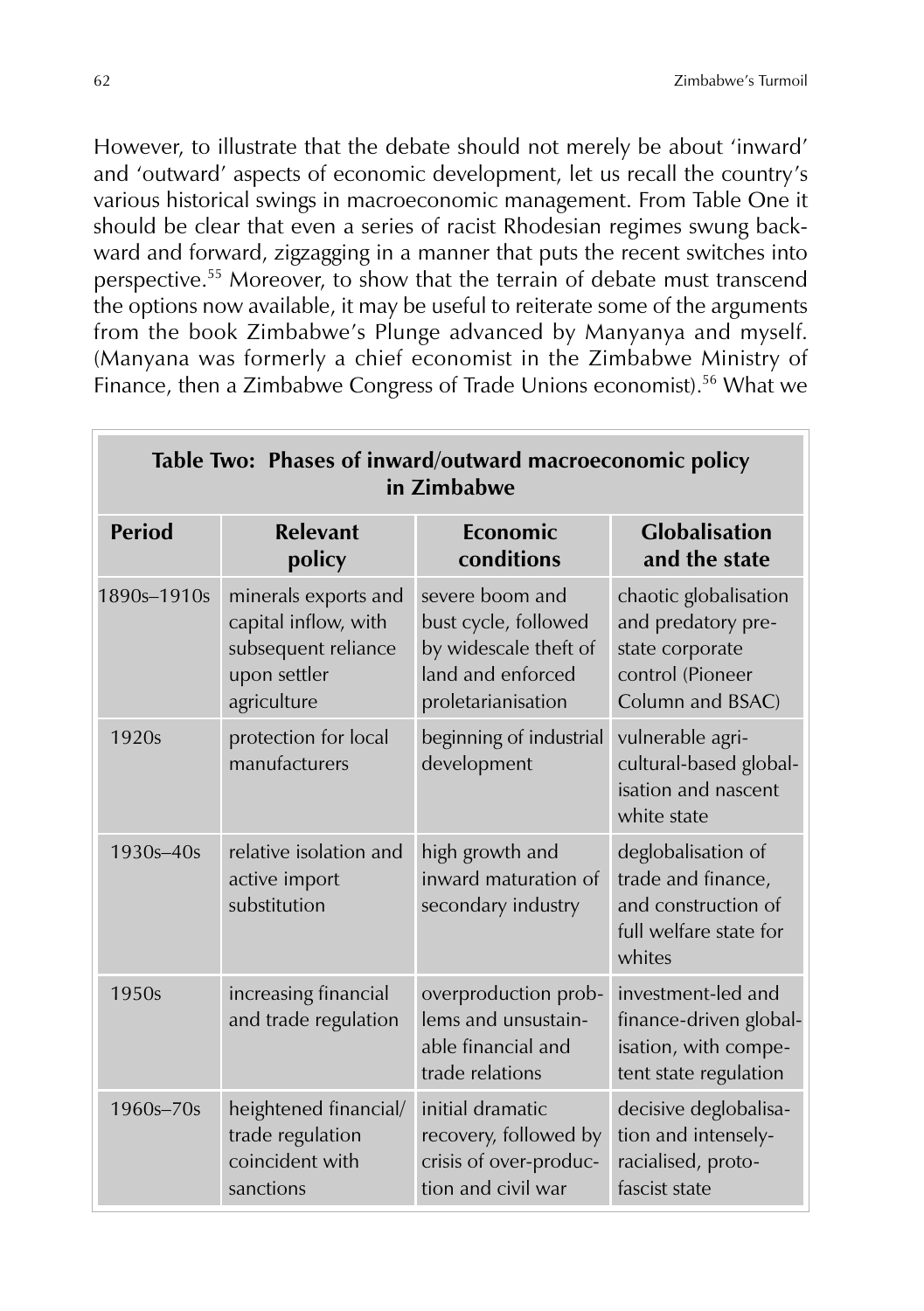| Table Two: Continued |                                                                                                                                                                                                                                                                                                                                                                            |                                                                                                                                                  |                                                                                                                                                                                                                                               |
|----------------------|----------------------------------------------------------------------------------------------------------------------------------------------------------------------------------------------------------------------------------------------------------------------------------------------------------------------------------------------------------------------------|--------------------------------------------------------------------------------------------------------------------------------------------------|-----------------------------------------------------------------------------------------------------------------------------------------------------------------------------------------------------------------------------------------------|
| 1980s                | gradual loosening of<br>financial/trade<br>restrictions and<br>strong export drive                                                                                                                                                                                                                                                                                         | slow growth                                                                                                                                      | slow globalisation<br>and construction of<br>weak welfare state                                                                                                                                                                               |
| 1990s                | Rapid liberalisation<br>of finance and trade                                                                                                                                                                                                                                                                                                                               | Dramatic volatility<br>and vulnerability in<br>many markets, de-<br>industrialisation,<br>financial crises,<br>inequality                        | rapid globalisation,<br>deregulation and<br>deconstruction of<br>welfare state                                                                                                                                                                |
| $1997-$<br>present   | uneven return to<br>dirigist policies-e.g.,<br>exchange controls,<br>artificial currency<br>peg, luxury import<br>tariffs (subsequently<br>irrelevant as currency<br>fell), foreign debt<br>default, on/off price<br>controls, uncontrolled<br>budgetary growth,<br>extremely negative<br>real interest rates-<br>under conditions of<br>desperation and<br>capital flight | deepening crises<br>across all sectors of<br>the economy,<br>especially agriculture<br>and industry, starva-<br>tion, unprecedented<br>inflation | enforced deglobalisa-<br>tion (except for luxu-<br>ry imports and capital<br>flight) and influence<br>on increasingly<br>patronage-oriented<br>state by new finan-<br>cial-parasitic crony-<br>bourgeoisie intent on<br>looting public assets |
| Future?              | a) Washington Con-<br>sensus and<br>Pretoria-led<br>regional free trade<br>b) sensible develop-<br>mental, industrial,<br>financial and trade<br>policies aimed<br>mainly at meeting<br>local needs, with<br>maximum popular<br>initiative                                                                                                                                 | a) austerity, worsen-<br>ing de-industriali-<br>sation and<br>inequality<br>b) growth with equity                                                | a) re-globalisation<br>with further<br>deconstruction<br>and deform of the<br>state<br>b) purposive deglob-<br>alisation with<br>popular demo-<br>cracy and efficient<br>welfare state                                                        |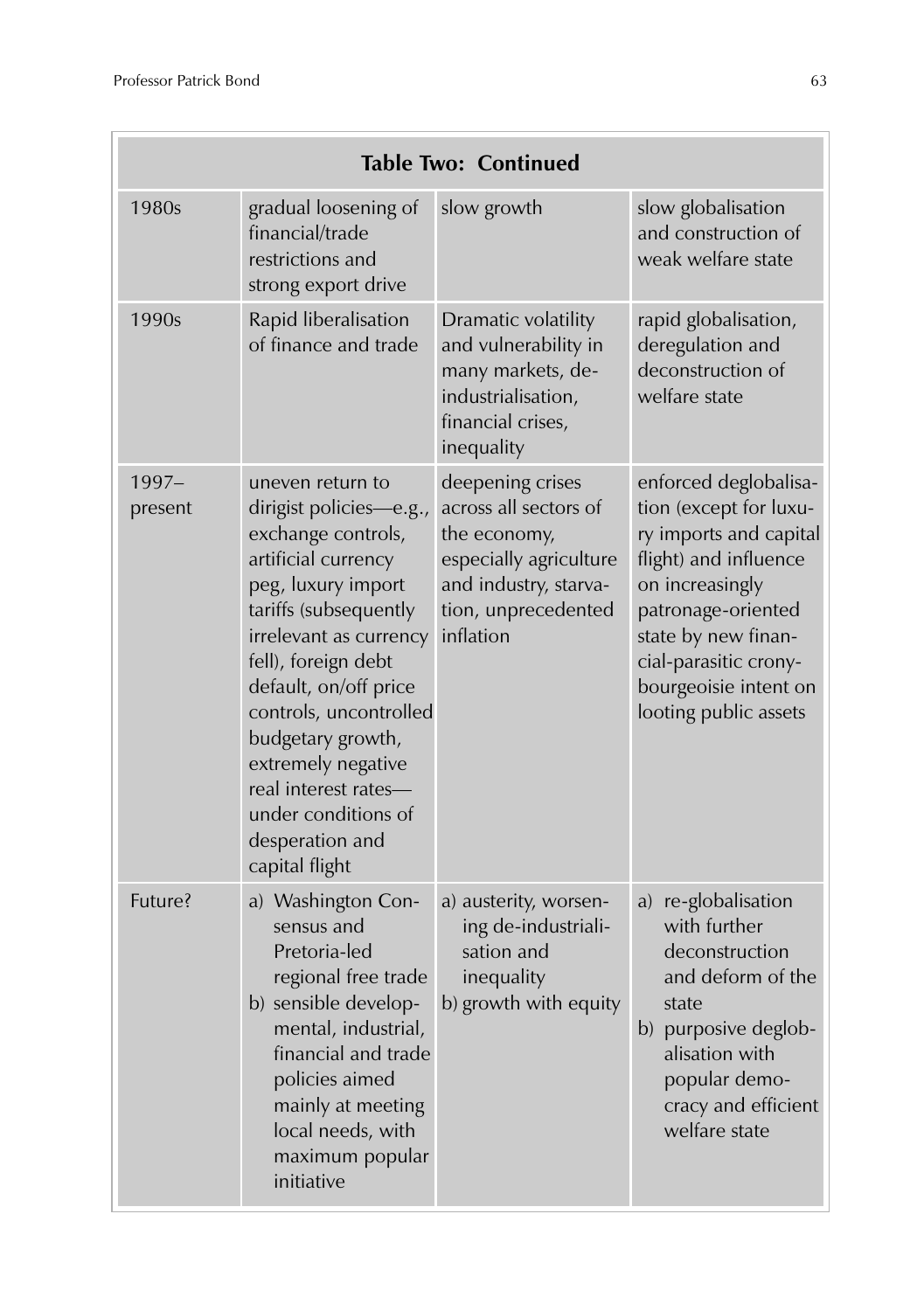tried to establish in that book is a set of alternative macro/microeconomic options that would meet the broader needs of society, not merely serve the interests of those who seek an 'elite' deal—at a time when, finally, the new ultra-rich cronies of the Mugabe regime fear that their own assets may well now also be at risk.

#### **Transition economics**

On the optimistic side is the fact that over the past few decades, there have been a variety of political deals, not least the one that gave South Africa its 'liberation' in 1994. Such 'transitions to democracy' occurred from Southern Europe to the Southern Cone of Latin America to Eastern Europe to East Asia to Africa from the 1970sto the 1990s. It could be argued that Zimbabwe was at the fore of this wave, in 1980, and that it is time again for such a process.

However, most transitions to democracy, sadly, were merely negotiated elite power-transfers. Authoritarian groups reliant upon the state's repressive apparatus gave way to popular fronts. Yet these very quickly reverted to neoliberalism. Merely naming the popular leaders demonstrates how common it was for anti-authoritarian critics (whether from right-wing or left-wing backgrounds) to transform into neo-liberals. Some examples are Alfonsin (Argentina), Aquino (Philippines), Arafat (Palestine), Aristide (Haiti), Bhutto (Pakistan), Chiluba (Zambia), Dae Jung (South Korea), Havel (Czech Republic), Mandela (South Africa), Manley (Jamaica), Megawati (Indonesia), Museveni (Uganda), Nujoma (Namibia), Obasanjo (Nigeria), Ortega (Nicaragua), Perez (Venezuela), Rawlings (Ghana), Walesa (Poland) and Yeltsin (Russia).

Most deals done by these men and women did nothing to identify and rectify the sins of prior dictatorships, the Cold War depredations and other imperialist power plays, the deeply-embedded corruption, the patriarchy, the racial/ethnic divide/rule techniques, and so much other detritus that the new elite were meant, somehow, to 'transform.' Most deals could be described as 'low-intensity democracy.' Below the facade of multipartyism, the overall parameters had been set in Washington. Truth/reconciliation commissions were rare.

Most deals left the economic status quo intact, no matter how unequal and unsustainable. 'Dictators left debt to democrats,' and only in a few cases (Aquino, Aristide and Megawati) were attempts made to retrieve the stolen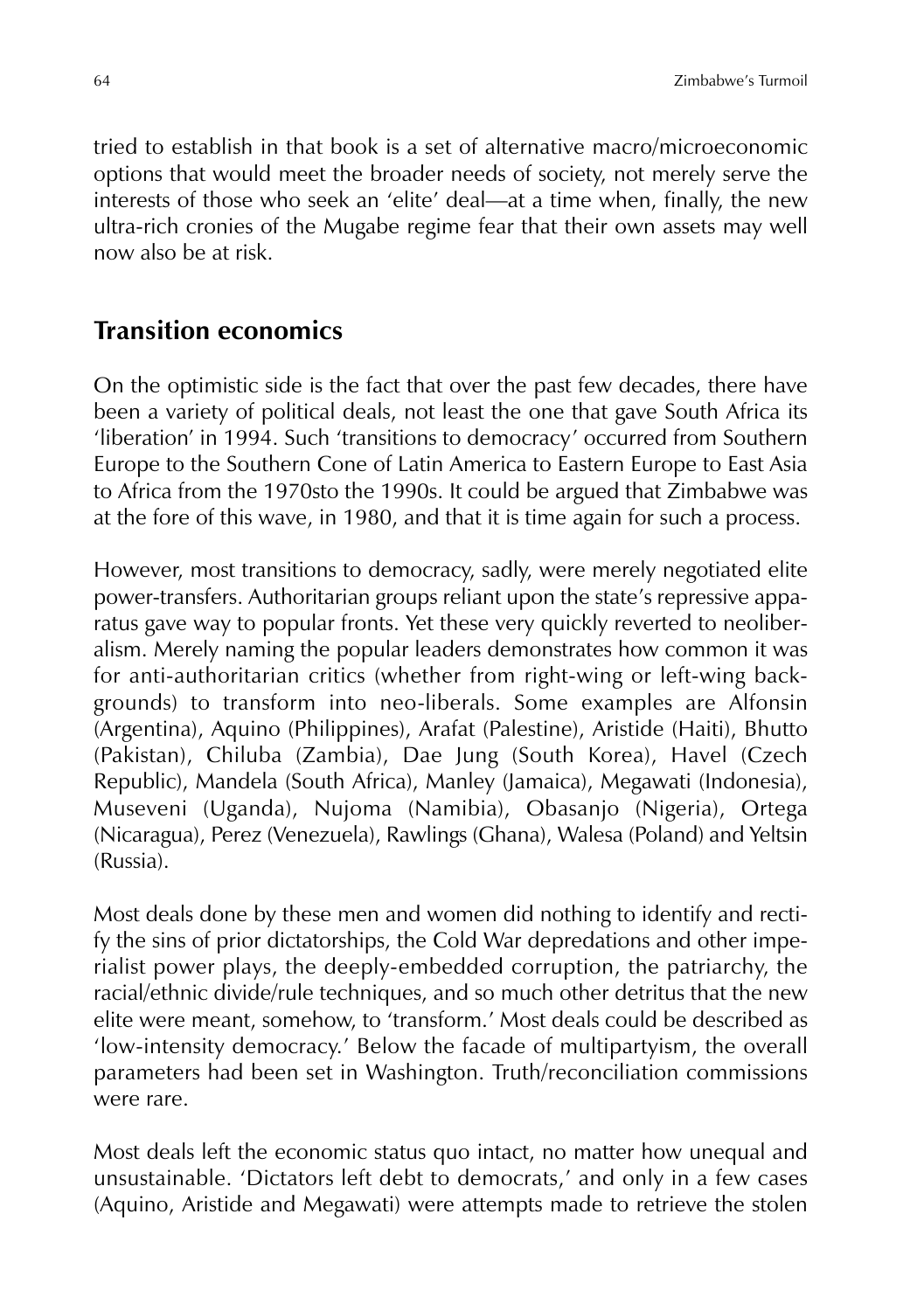| rable 5: Who wins and who loses from heomoeralism                                                                                                                   |                                                                                                                                                                                                                                                                                                                                                                                                                                                                                                                                                                                                                                                                                                                                                                  |  |
|---------------------------------------------------------------------------------------------------------------------------------------------------------------------|------------------------------------------------------------------------------------------------------------------------------------------------------------------------------------------------------------------------------------------------------------------------------------------------------------------------------------------------------------------------------------------------------------------------------------------------------------------------------------------------------------------------------------------------------------------------------------------------------------------------------------------------------------------------------------------------------------------------------------------------------------------|--|
| <b>Washington's dictates</b>                                                                                                                                        | <b>Progressive rebuttals</b>                                                                                                                                                                                                                                                                                                                                                                                                                                                                                                                                                                                                                                                                                                                                     |  |
| Relax foreign currency<br>controls (already very weak<br>as a result of internet-based<br>trading and capital flight)                                               | Exchange control liberalisation would ultimately<br>permit wealthy Zimbabwean individuals and<br>corporations to decapitalise the country. Even<br>a governing MDC-whose constituents in the<br>urban proletariat loudly clamour to be lifted from<br>poverty-would not offer a sufficiently convincing<br>change to prevent capital flight.                                                                                                                                                                                                                                                                                                                                                                                                                     |  |
| Retract luxury-goods import<br>taxes (already extremely low<br>given the artificial official<br>overvaluation of the<br>Zimbabwe dollar at the<br>point of customs) | Zimbabwe already imports beyond its means,<br>requiring the unethical use of good land and<br>irrigation for export crops (especially tobacco)<br>instead of for food production, in order that the<br>economy has sufficient foreign exchange to serve<br>rich Zimbabweans' First World tastes. Moreover,<br>ongoing conspicuous consumption generates yet<br>more class antagonism and instability.                                                                                                                                                                                                                                                                                                                                                            |  |
| Abolish price controls                                                                                                                                              | Under conditions of relatively monopolistic supply,<br>there has been an inordinate rise in prices for basic<br>essentials. Mugabe's 1998-2003 imposition of con-<br>trols was generally not well considered (many con-<br>trols were lifted in April 2003 as black markets<br>became widespread). Yet while price controls are<br>no long-term strategy, and while further interven-<br>tions (even state supply) are required to assure that<br>there remain supplies of basic price-controlled<br>essentials, they were necessary to stave off starva-<br>tion (and were supported by the ZCTU). It is worth<br>recalling that ending more wide-ranging price con-<br>trols in 1991 caused the onset of the inflationary<br>era that lasted the whole decade. |  |
| Restore full private property<br>rights as the basis for land<br>redistribution, and impose<br>land titles in Communal<br>Areas                                     | As with the 1980s-90s willing-seller/willing-buyer<br>policy, land holdings would concentrate in the<br>hands of the wealthy, and would threaten to<br>dispossess peasants once land was used as<br>collateral for credit.                                                                                                                                                                                                                                                                                                                                                                                                                                                                                                                                       |  |

# **Table 3: Who wins and who loses from neoliberalism**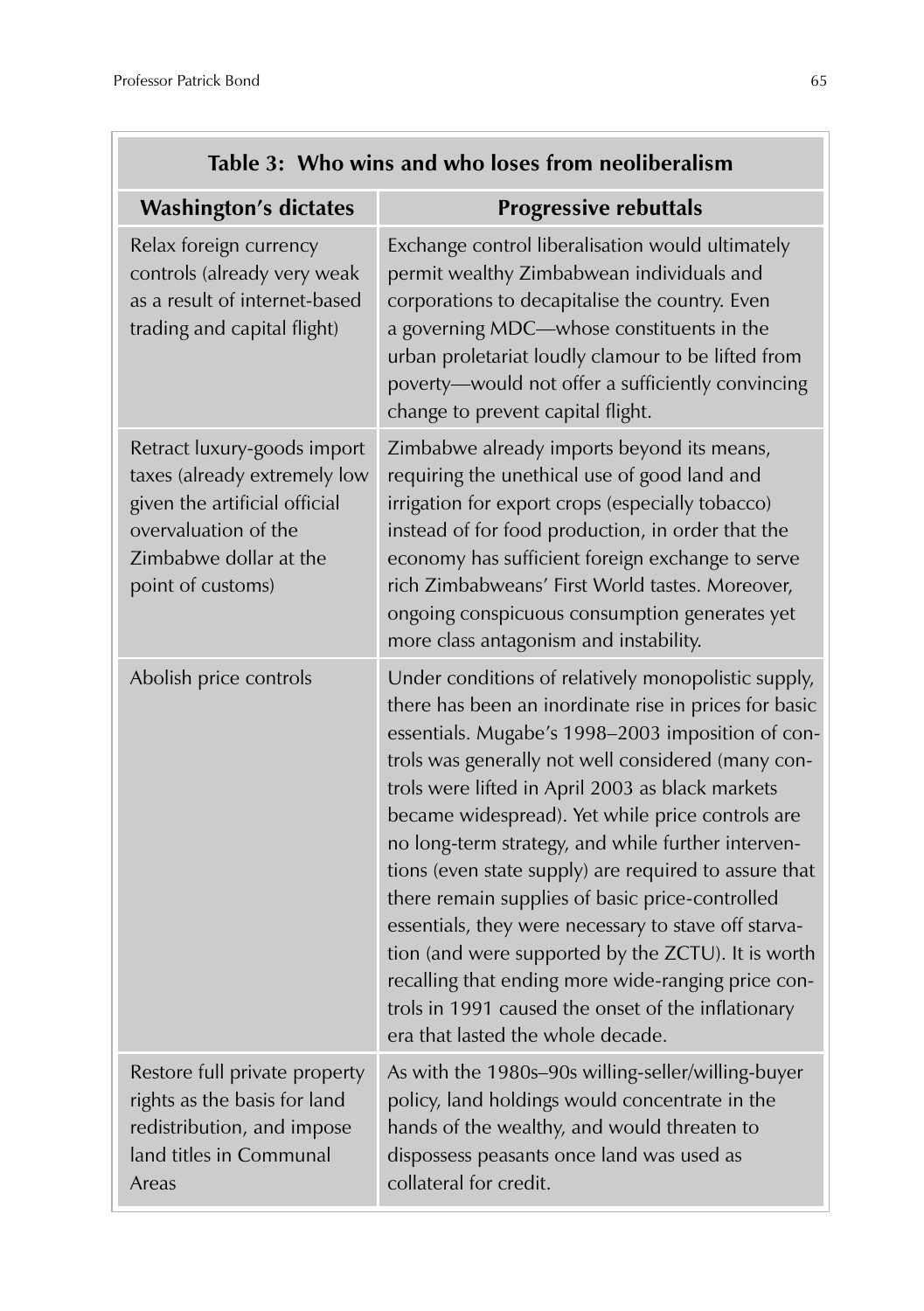ł

| <b>Table 3: Continued</b>                                                                                                                                         |                                                                                                                                                                                                                                                                                                                                 |  |
|-------------------------------------------------------------------------------------------------------------------------------------------------------------------|---------------------------------------------------------------------------------------------------------------------------------------------------------------------------------------------------------------------------------------------------------------------------------------------------------------------------------|--|
| <b>Washington's dictates</b>                                                                                                                                      | <b>Progressive rebuttals</b>                                                                                                                                                                                                                                                                                                    |  |
| Cut the enormous budget<br>deficit, mainly through<br>cutting parastatal subsidies<br>and social spending (but not<br>necessarily by lowering<br>debt repayments) | Nearly invariably, fiscal shrinkage and erosion of<br>subsidies for state agencies adversely affects<br>women-headed house-holds and other vulnerable<br>groups most, because they typically are the least<br>powerful when it comes to budget-related<br>advocacy and pressure, and bear the burden of<br>reproducing society. |  |
| Repay foreign debt                                                                                                                                                | The debt should be repudiated and cancelled, as it<br>has been effectively repaid already (due to declin-<br>ing terms of trade and compound interest), and<br>because joint creditor liability should compensate<br>for 'odious' loans to the Mugabe regime and inef-<br>fective policies and<br>projects (e.g. Esap).         |  |
| Devalue the Zimbabwe<br>currency to the parallel<br>market rate                                                                                                   | Full devaluation would result in massive imported<br>inflation.                                                                                                                                                                                                                                                                 |  |
| Restore a positive real<br>interest rate                                                                                                                          | To raise interest rates by more than 200% so as to<br>achieve a positive real (after-inflation) rate, would<br>cause an immediate financial crisis for debtors,<br>which in turn would undermine the health of many<br>financial institutions when debts come due.                                                              |  |
| Impose wage restraint                                                                                                                                             | Zimbabwe's workers already took the brunt of the<br>failures associated with structural adjustment, and<br>their combined direct and social wages fell by far<br>more than did profits and upper-income salaries.                                                                                                               |  |
| Privatise parastatal<br>corporations                                                                                                                              | Parastatals are inefficient and corrupt, yet it has not<br>been established who (if anyone) might buy the<br>companies, what degree of job loss (and related<br>social costs) would occur, and whether the 'public<br>good' aspects of state assets would be lost in the<br>process (e.g., subsidies for rural electricity)     |  |
| Cut the civil service and<br>outsource state functions                                                                                                            | To genuinely develop Zimbabwe, a<br>larger (and de-bureacuratised) not smaller civil serv-<br>ice will be required.                                                                                                                                                                                                             |  |

Ξ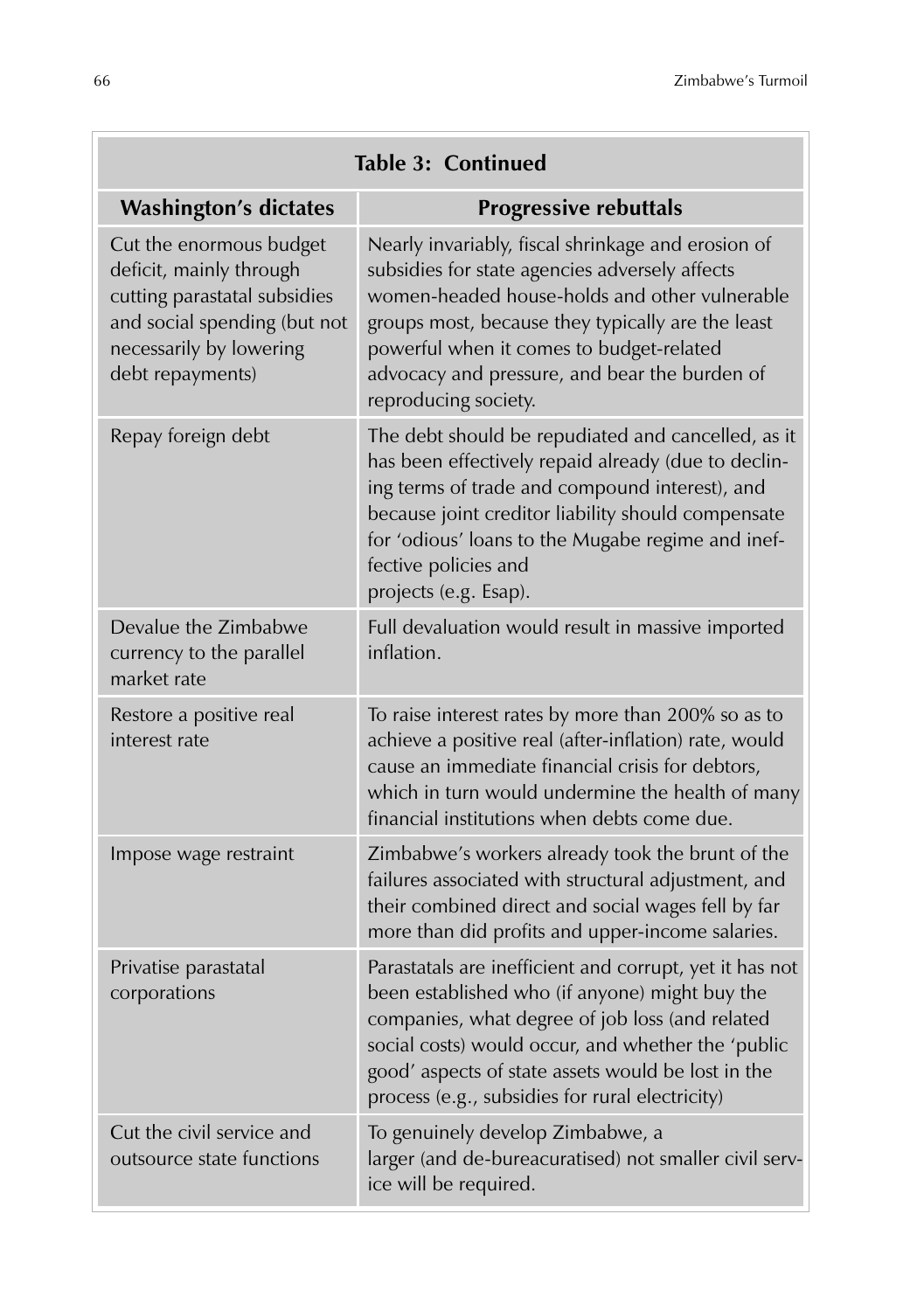| <b>Table 3: Continued</b>                                                                           |                                                                                                                                                                                                                   |  |
|-----------------------------------------------------------------------------------------------------|-------------------------------------------------------------------------------------------------------------------------------------------------------------------------------------------------------------------|--|
| <b>Washington's dictates</b>                                                                        | <b>Progressive rebuttals</b>                                                                                                                                                                                      |  |
| Promote free trade in<br>regional and international<br>fora such as the World<br>Trade Organisation | Zimbabwe was one of the few countries that stood<br>up against the North—and South Africa—in<br>Seattle and related venues, and should continue<br>doing so for its own sake and on behalf of the<br>Third World. |  |

loot, although civil society groups in Mandela's South Africa, Obasanjo's Nigeria and the Jubilee South movement worked hard to politicise bank collaboration with the dictators. But the period has been remarkable for how few 'democratic' leaders were willing to challenge their tormentors' 'odious debts'—which by international legal precedent they should not have to repay.

As a result, most such transitions replaced the repression of the generals/politicians with neoliberal policies favoured by the bankers/businessmen. The new ruling clique of 'democratic' politicians either went along for the ride, perhaps complaining a bit, or they mindlessly bought into the Washington Consensus ideology. In turn, in most cases, economic austerity and sometimes severe financial crises bred more intense class and gender inequity than before. Only a very few countries in Europe (e.g., Spain, Portugal) and Asia (Taiwan) remain as durable success stories of these elite transitions, combining democratisation, growth and expanding opportunities for the majority of citizens. Even South Africa's lauded 'miracle' already appears to be failing in ways that are all too similar to Zimbabwe's Independence. $57$ 

For the next few years in Zimbabwe, an elite consensus will not be easy to locate. A power-transfer deal cooked up in some new Lancaster House—perhaps in Pretoria—would neither solve nor survive the most profound socioeconomic contradictions. Yet by all accounts, Zanu-PF cannot continue along the current course either.

## **What Washington wants**

The basis for our pessimism is that at least a dozen areas of strife have emerged, since the late 1990s, between Washington, Harare and the interests of the broader Zimbabwean society. What were Washington's key priorities amongst the list in Table Three. Typically, it is impossible for the public to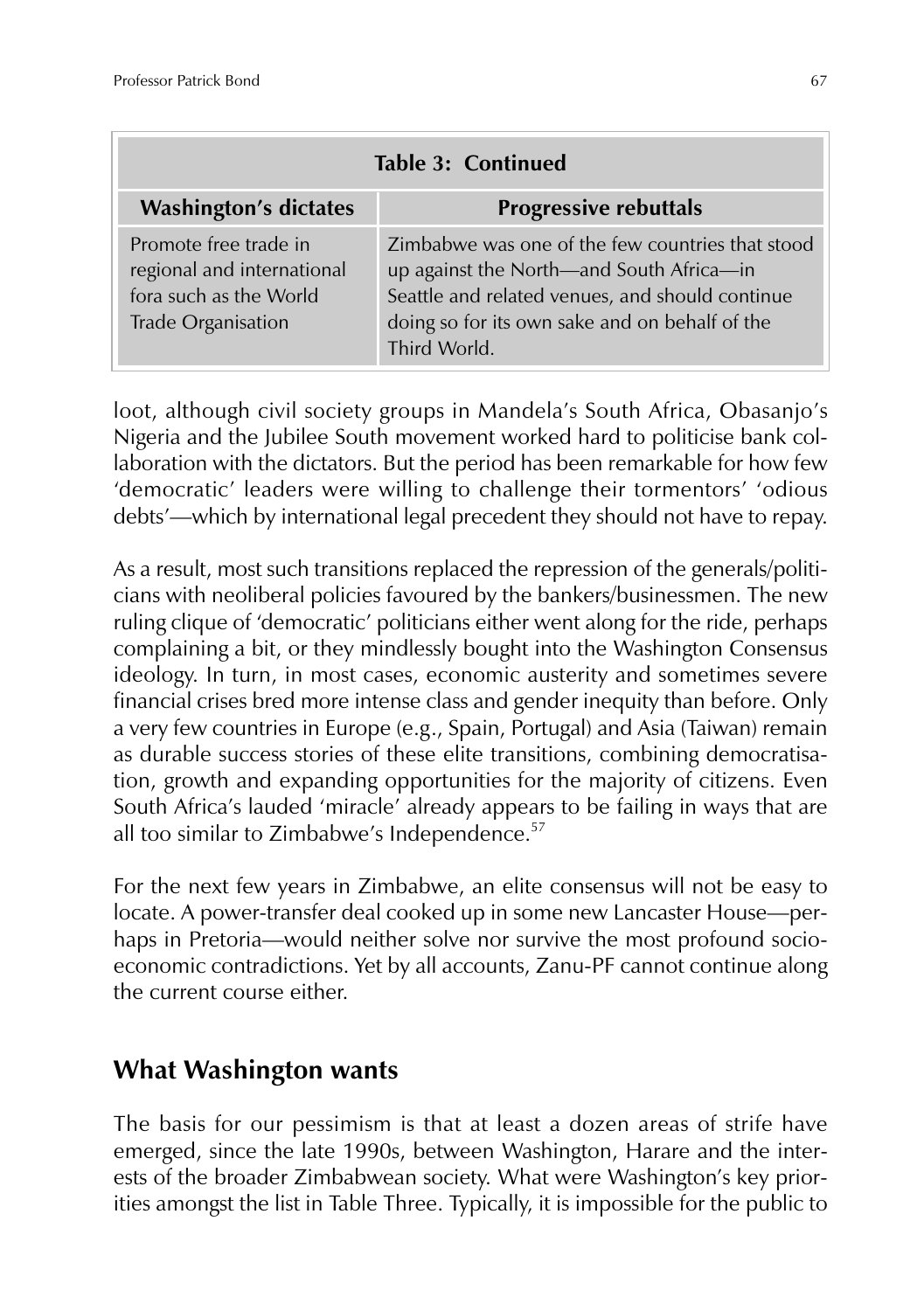learn what demands are being made upon their elected leaders. Even today, World Bank reports carry the following warning in an intimidating front-page note: 'This document has a restricted distribution and may be used by recipients only in the performance of their official duties. Its contents may not otherwise be disclosed without World Bank authorization.'

However, readers of the *Financial Gazette* in mid-1999 were aware of IMF Africa official Michael Nowak's primary objectives in 1999 (the first three points below). The IMF sent a high-level team at that stage to negotiate the disbursement of a US\$53 million loan (which in turn would release another US\$800 million from other lenders). There was a confused flurry in early

| Table 4: Next-generation World Bank loans to Zimbabwe?* |                  |                                                                                                                                                                                                                                           |
|---------------------------------------------------------|------------------|-------------------------------------------------------------------------------------------------------------------------------------------------------------------------------------------------------------------------------------------|
| <b>Title</b>                                            | <b>Amount</b>    | Loan purposes (and reference to critique $#$ )                                                                                                                                                                                            |
| Structural<br>Adjustment                                | US\$140 mn       | • restructure public expenditures (1,2)<br>• reduce domestic debt (1,2)<br>• privatise state enterprises (1,2)<br>· initiate land reform (1,2)                                                                                            |
| Transport<br>(roads)                                    | US\$100 mn       | • rehabilitate and maintain roads (1)<br>• coordinated plans, policy and institutional<br>reforms (1)<br>• programming of rehabilitation and<br>maintenance (1)<br>• private sector participation (1)<br>• human resource development (1) |
| Transport<br>(rail)                                     | <b>US\$60 mn</b> | • staff retrenchment and rationalisation $(1,2)$<br>• infrastructure rehabilitation (1,2)<br>• studies and technical assistance (1,2)<br>• training and counselling (1)<br>· assistance to retrenched staff (1)                           |
| <b>Public Sector</b><br>Management                      | <b>US\$50 mn</b> | • infrastructure financing (1,2)<br>• local government capacity building support (1,2)                                                                                                                                                    |
| Population,<br>Health and<br><b>Nutrition</b>           | <b>US\$50 mn</b> | · district health decentralisation (1,3)<br>public/private mix (4)<br>• provision of drugs (5)<br>• personnel reform (1)                                                                                                                  |

\* Source is <http://www.worldbank.org>.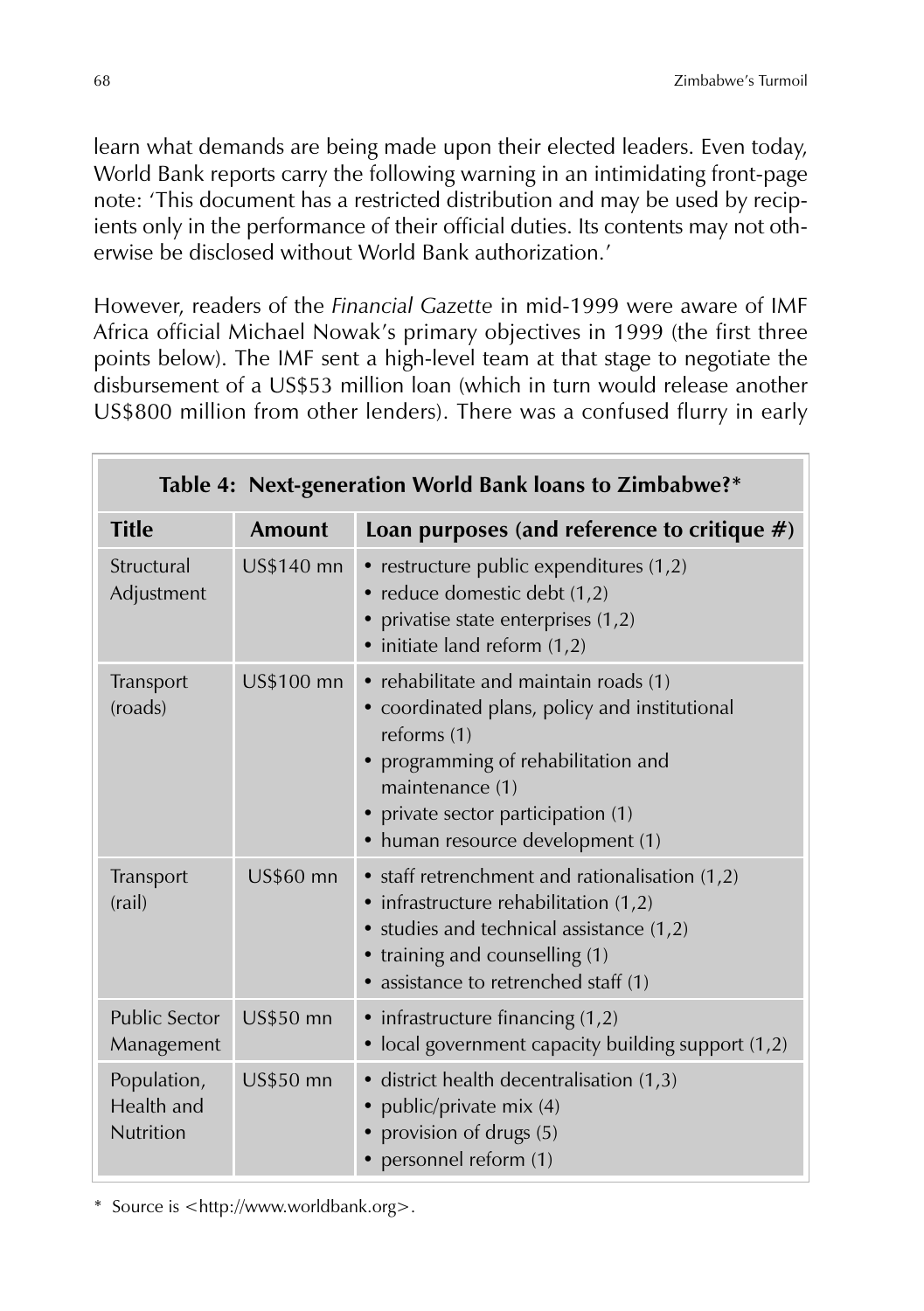1999, when president Robert Mugabe sought funding elsewhere than the IMF.<sup>58</sup> The IMF's Zimbabwe objectives were straightforward: reversal of both the luxury import tax and price controls on staple foods. According to Nowak,

There are two issues outstanding and these have stopped the IMF from making the standby credit available to the country. These issues are, one, we want the government to reduce the tariffs slapped on luxury goods last September, and secondly, we also want the government to give us a clear timetable as to when and how they will remove the price controls they have imposed on some goods.<sup>59</sup>

In short, Mugabe was ordered to immediately reverse the only redistributive policies he had adopted in a long time. First, a ban on holding foreign exchange accounts in local banks (which immediately halted the easiest form of capital flight by the country's elites); second, a 100% customs tax on imported luxury goods; and third, price controls on staple foods in the wake of several urban riots. Meanwhile, tellingly, the IMF permitted Mugabe to continue the DRC war at a crucial negotiating stage in mid-1999, but on condition that 'there will be cuts in other budget sectors.' In other words, the IMF gave permission to penalise health, education and other badly-defended sectors on behalf of military adventures and the controversial associated business deals.

Later in 1999, the IMF agreed to increase the loan amount to US\$200 million. But according to an IMF official, yet more conditions emerged, namely, access to classified Democratic Republic of Congo war information and a commitment to pay new war expenditure from the existing budget:

The Zimbabweans felt offended, shocked, but they all the same agreed to give us the information, we got all the clarification we wanted. They had no choice... We have had assurances [that] if there is budgetary overspending, there will be cuts in other budget sectors.<sup>60</sup>

A final deal arranged in August 1999 also compelled the Zimbabwe Reserve Bank to restore foreign currency accounts to local corporations. The deal soon fell apart, however, when Mugabe's government violated several provisions.

In late 2000, another IMF team visited and publicly insisted that 'Fiscal consolidation and exchange rate re-alignment—the main pillars of the proposed package—should be buttressed by a reorientation of public spending to priority sectors, tight monetary and wage policies, and expedite (*sic*) structural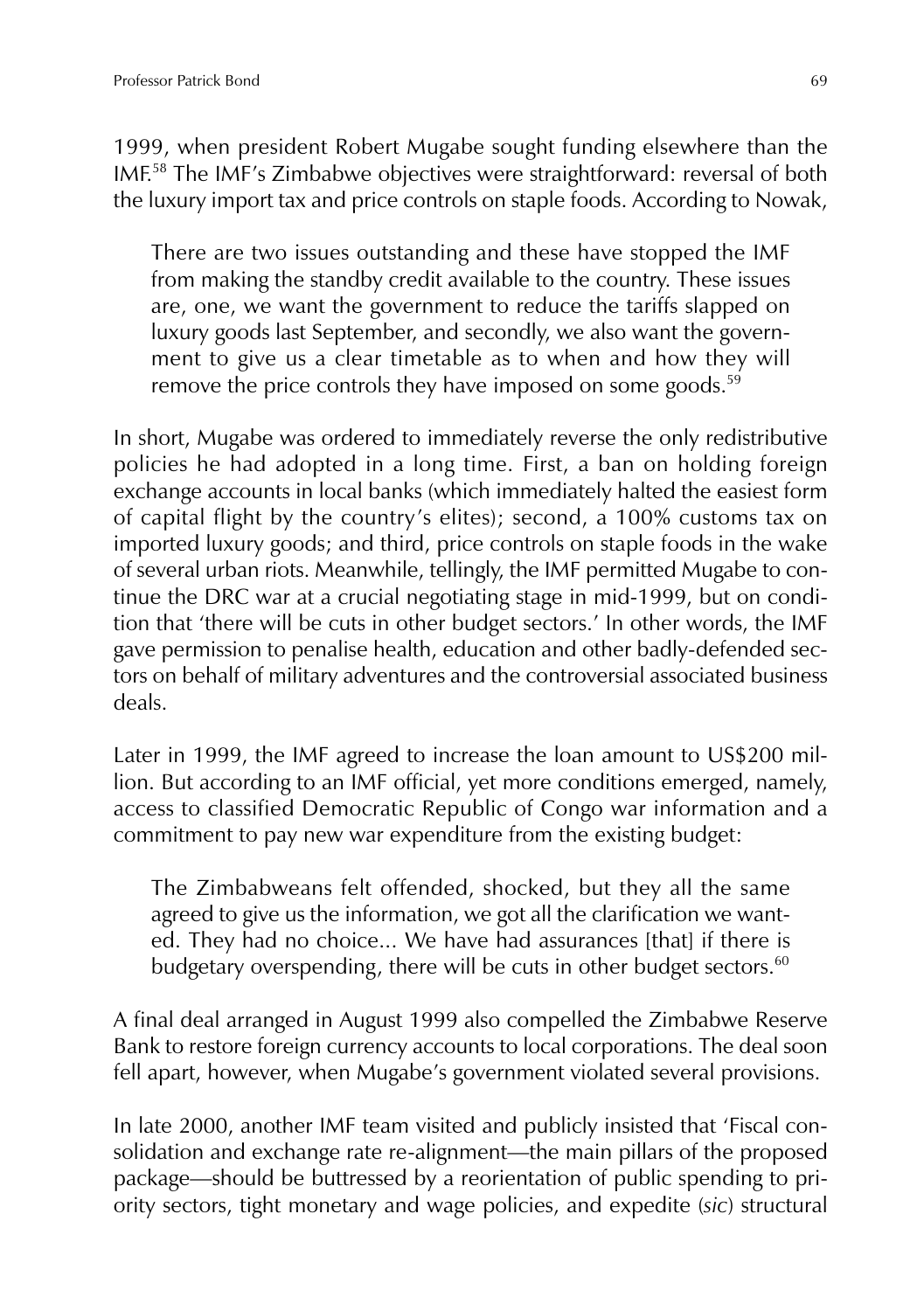reforms especially privatisation, civil service reform and trade liberalisation,' the *Herald* reported. According to the same source, government would be compliant:

Fiscal consolidation would be achieved by reducing the budget deficit from an estimated 23% to 15.5% of the gross domestic product in the 2001 national budget presented by Dr Simba Makoni last month. The deficit would be curtailed to 8% in 2002 and 3% in 2003. The wage bill will also be limited from 16.7% to 12% of GDP, which refers to the total value of goods and services produced in Zimbabwe, through the rationalisation of the civil service... Zimbabwe is also in the process of eliminating foreign currency and exchange restrictions, stimulate (*sic*) the export sector, paying off its debts and improve (*sic*) the collection of statistical data... But the IMF remained saddened by slow progress in rationalising the civil service and disposing of Government stake in public enterprises.<sup>61</sup>

Much of the analysis above by the *Herald* reporter looks naive in retrospect. But Washington's failure is not for lack of pressure. Washington also intends to provide a series of loans to Zimbabwe. A list of pipeline credits remained on the World Bank website through the darkest days of Zimbabwe's politicaleconomic slide, as depicted in Table Four.

In 2001, the most important IMF manager, Stanley Fischer (who was raised in Bulawayo), was also explicit in his discussion with then-Finance Minister Simba Makoni, demanding restoration of property rights (the fourth point in Table Three).

Even prior to loans being granted or conditionalities revealed, there are several reasons to critique the premises:

- the fundamentally unsound practice of using hard-currency financing (US\$) to pay for goods/services that have no (or very little) import cost;
- the fact that the Bank's previous Zimbabwe project loans in many of these areas were disasters;
- the Orwellian discourse associated with decentralisation—typically meaning, in the context, more responsibilities but fewer resources, hence certain failure;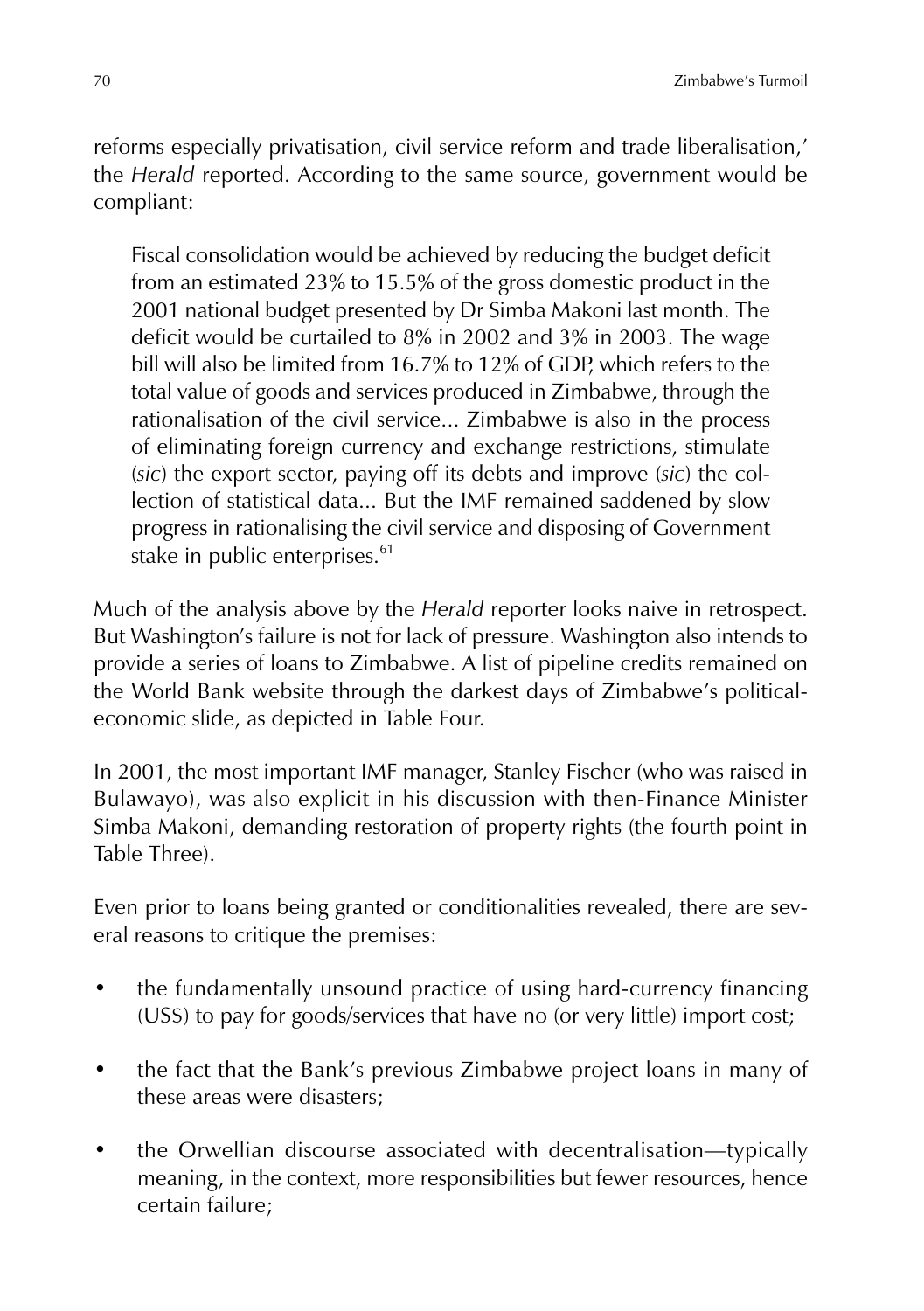- the spectre of privatisation, cost-recovery and even US-style 'managed care' problems—especially healthcare access for poor people and women—associated with commodification and a 'public/private mix'; and
- the need for an alternative to borrowing from the Bank to buy imported drugs (in the form of high-priced international pharmaceutical products typically on patent): namely, local generic production of anti-retrovirals and other essential drugs, at a fraction of pharmacorp prices. $62$

For example, taking on a hard-currency loan so as to downsize the (coal-powered) rail sector would be especially daft, in the midst of a petrol crisis which should logically shift deliveries and even passenger traffic from road to rail. Railways trade unionists have opposed downsizing and public-private partnerships, and point to the Bulawayo-Beitbridge Railroad as an example of the patronage-based, corruption-ridden privatisation that must be avoided.

These comments reflect only the first cut critique of the Washington Consensus, applied to a Zimbabwean transition to democracy. There are many others. The Zimbabwe Coalition on Debt and Development, the Zimbabwe Congress of Trade Unions, and Crisis in Zimbabwe have repeatedly made these sorts of points, and are acutely aware of the dangers ahead.<sup>63</sup>

## **Time to debate alternatives?**

Instead of narrow Washington-centric macroeconomic options and projects that are force-fed by donors/lenders, Zimbabwe can consider other advice that would be biased, instead, towards a broader, deeper strategy for inwardoriented, equitable development. To illustrate, one set of proposals has been supplied by the *Zimbabwe Human Development Report* published in February 2000. Sponsored by the United Nations Development Programme's Carlos Lopes, the study was conducted by progressive civil-society intellectuals associated with the Poverty Reduction Forum and Zimbabwe Institute of Development Studies. They came to similar conclusions about the financial and fiscal difficulties Zimbabwe faces in coming months and years, after detailed investigations of the background to and course of structural adjustment. The report makes six recommendations for government economic development policy—the last two of which are worth citing in full—with which it is appropriate to contrast the export-led decline, high-debt strategy pursued during most of the post-Independence period: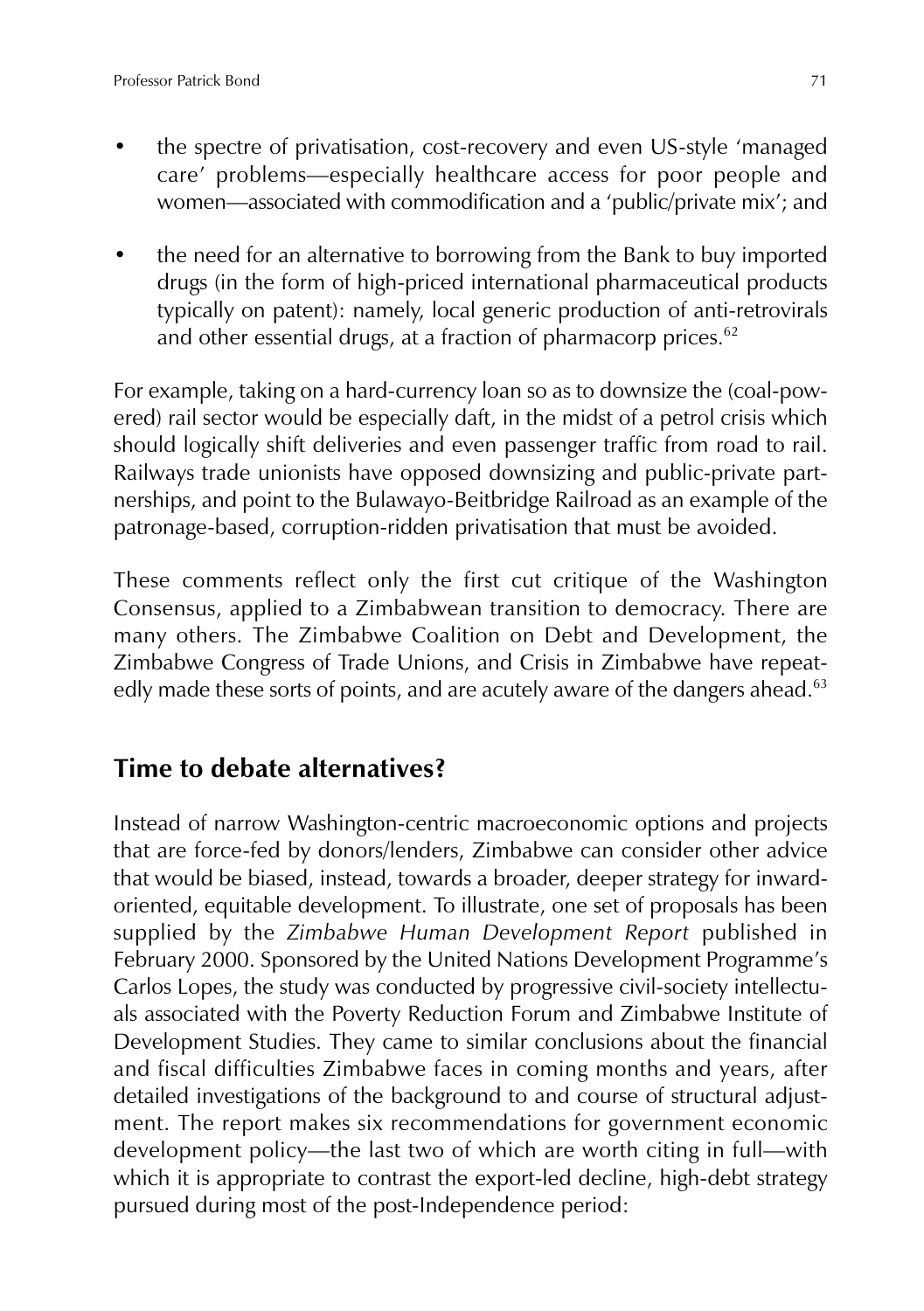- 1. Overall objective: restore confidence by creating conditions of fulfillment of basic human material and social needs, and by opening up democratic space for dialogue in all sectors of life…
- 2. The hitherto neglected responsibility of ensuring conditions for the reproduction of labour and ensuring a life of dignity must form the core of the new strategy...
- 3. Better integration of gender concerns...
- 4. A well-focused land reform and agricultural regulation policy framework are necessary...
- 5. Restore production and safeguard the domestic market from external competition in respect of essential commodities and services, as a basic complement to fiscal and monetary tools. Probably considered subsidies and tariff protection might be necessary.
- 6. Carry out an audit of imports and introduce measures to cut down all inessential imports and luxury products. Carry out a similar audit of debt, retire illegitimate debts, and negotiate with the creditors for the payment of the legitimately incurred debts on the *principle of joint responsibility*. Put in place capital controls, regulate the banking sector, and review financial liberalisation measures to develop an indigenously led banking sector.

The UNDP/PRF/IDS report concludes by noting that such recommendations hark back to earlier periods of state intervention:

Zimbabwe has a way out as it moves into the third decade of its Independence. It has a rich dual heritage. One, ironically, is the heritage left by the UDI regime that built itself up on a largely internally-oriented economy with minimal dependence on the outside world. Its illegitimacy was the cause of its demise. The second legacy is that of *chimurenga* (liberation war). That spirit is still present and often not properly channelled. The people of Zimbabwe can, once again, assert their primacy and with sober and deliberate intervention in national matters bring back the state and economy to serving first and foremost the interests of the people based on people's efforts and resources, and not one based on foreign dependence.<sup>64</sup>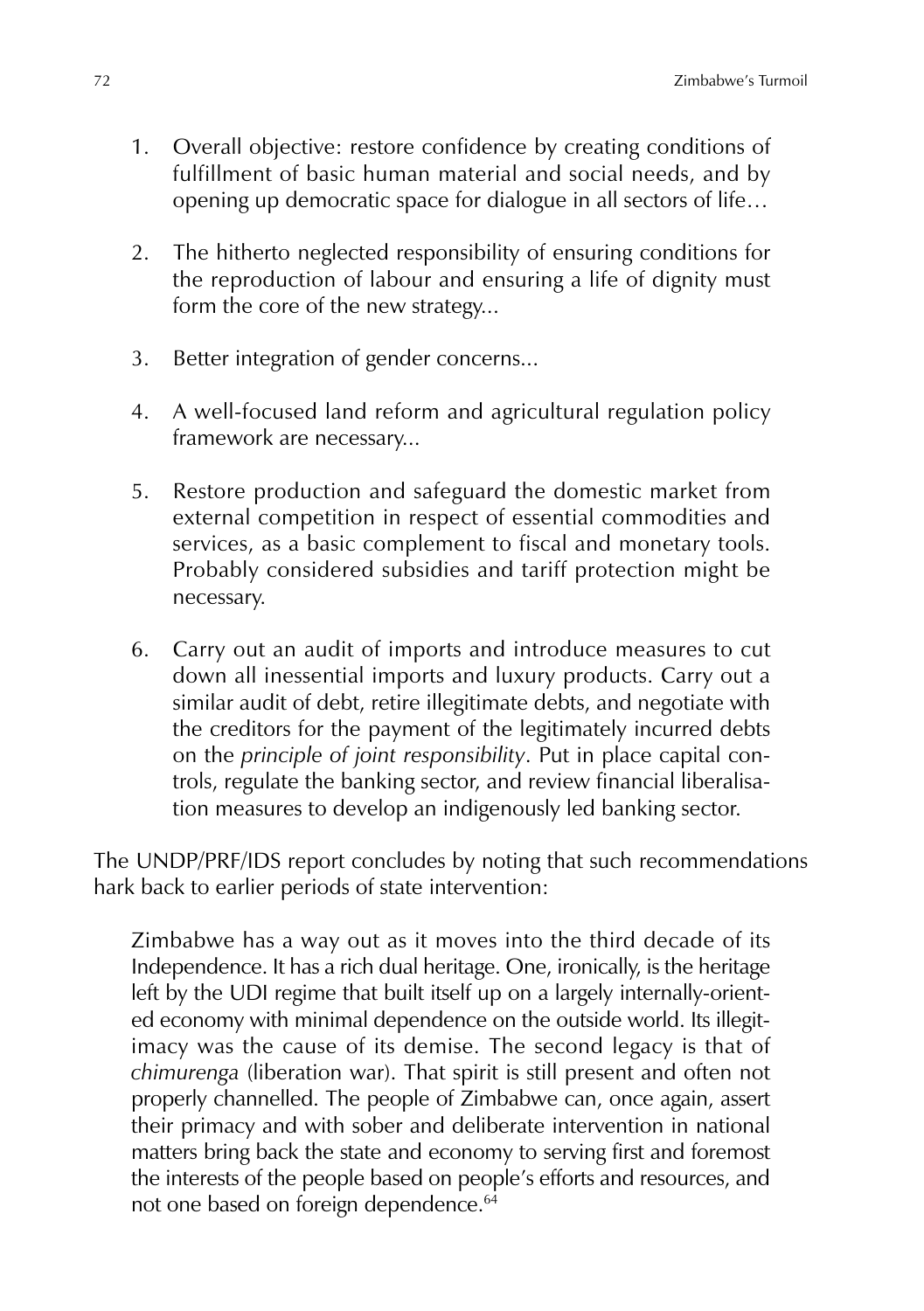Could such a programme actually be financed? The following are the potential ingredients of a strategy—often accomplished in previous eras of genuine nationalist development—to democratise finance and re-establish economic sovereignty, appropriate to low- and middle-income countries:

- local basic-developmental needs with no foreign inputs should be paid for with *local currency*, not with hard currency (like dollars, yen or euros);
- the re-establishment of *capital/exchange controls* is necessary to allow states to adopt pro-poor policies without fear of a financial run by the rich;
- a great deal *more public information and transparency* must be achieved in relation to financial resource flows, through disclosures of, for example, large transfers and cash transactions;
- *state-owned banks should be central* to redirecting financial flows, since the 'public good' and public-utility functions of financial markets are so important;
- *directed credit and credit-related subsidies* have, in the past, helped many countries to assure that finance flows into areas of greatest need and potential, and should be resurrected as industrial and social policy tools;
- for private-sector financial institutions that are reluctant to participate in meaningful development finance, one option is *'community reinvestment legislation,'* including requirements for cross-subsidisation of financial services (for example, through lifeline accounts);
- *prescribed assets* have also been used effectively by developmental states, so as to assure that privately-raised finance is used more productively (while earning a market-related rate of return);
- another vital component of domestic financial resource mobilisation is a return to *progressive taxation* (income taxes to support both development and redistribution) and tariff resurrection (to raise resources, to promote important infant-industries, and to guard against transfer pricing);
- a feature of macroeconomic management consistent with financial resource mobilisation is *fiscal and monetary expansion* (i.e., printing money to finance deficits, so long as the deficits are justifiable, so long as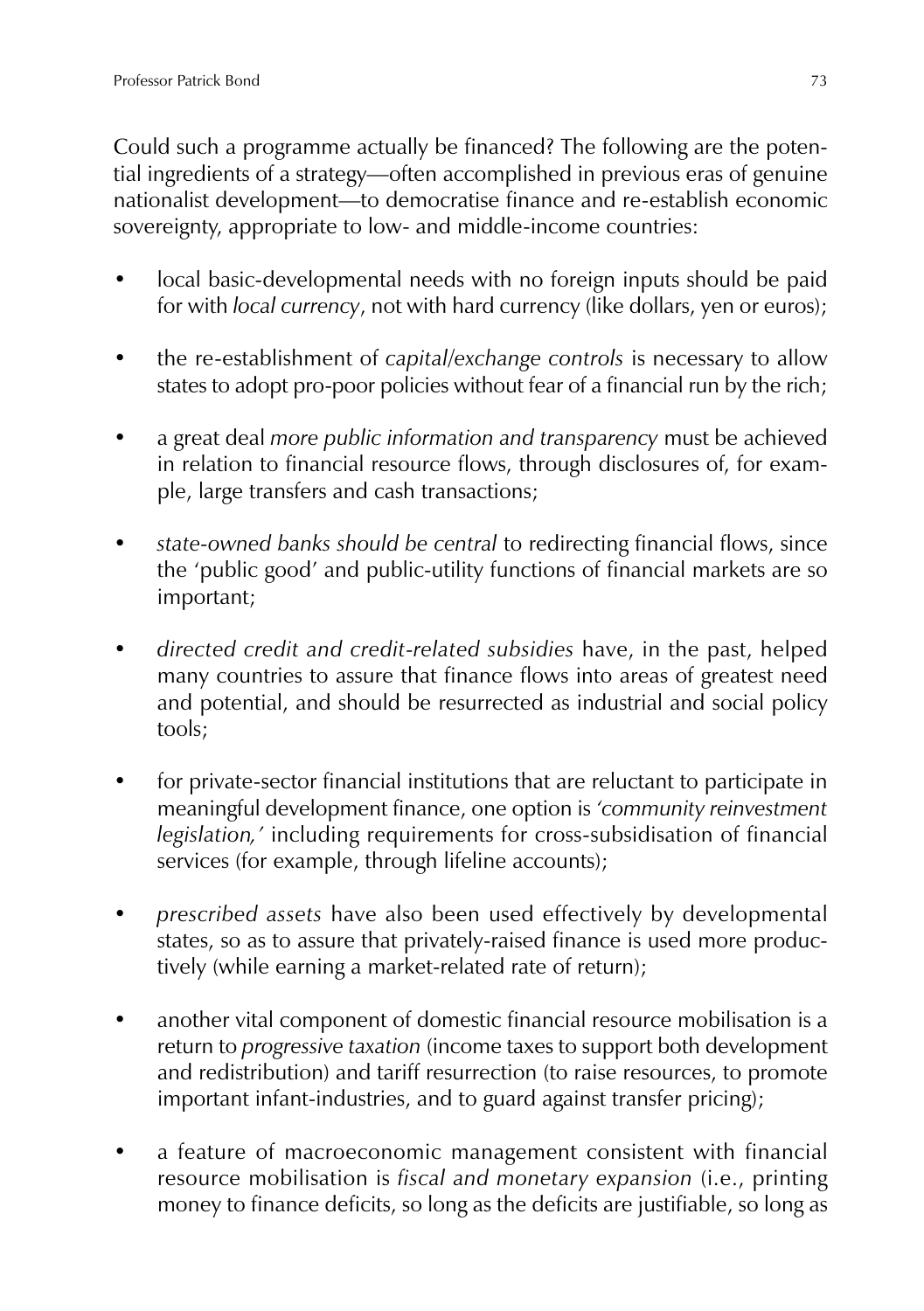hyperinflation is not threatened, and so long as protections against inflation are in place for low-income people);

- in the area of domestic financial regulation, a return to *'financial repression'* is important, including techniques such as interest rate capping, dual interest rates, re-regulation, deposit-insurance for socially-important depository institutions, and state development finance guarantees that are demand-side not supply-side; and
- in all these respects, *central bank democratisation*—not formal independence (hence excess influence by the banking fraternity)—is vital;
- *social/labour movement leadership* is essential, so as to sustain the deeper political momentum; and
- organic experiences in controlling finance for development are, in this process, crucial to build upon, including *existing community/labour-controlled savings/credit systems*.

It is obvious, of course, that due to a variety of governance constraints, these kinds of programmatic suggestions for a democratic Zimbabwe would not be implementable in a foolproof way, at least initially. Still, in our view, the costs of not taking these kinds of steps outweigh the benefits. To adopt neo-liberalism along the lines Washington is insisting, would be much more hazardous than gradually, and in some cases rapidly, implementing the sorts of measures listed above.

Of course, these recent programmatic and strategic suggestions are interesting not because they were formed in a democratic, thorough-going manner. Those kinds of essential debates are yet to happen, and indeed haven't really begun. But they do hint at a scenario by which alternatives to both exhausted nationalism and looming neoliberalism can and must emerge.

There is an exceptionally important precedent for suggesting an alternative strategy: the February 1999 'National Working People's Convention', which involved hundreds of representatives of mass-based civil society organisations. Although the Convention's resolutions and Agenda for Action are not elaborated in the sort of format that will be required as a guideline for future democratic policy-making, the initiative has not been forgotten.<sup>65</sup> It is not unrealistic to expect that progressive civil society will return to this sort of approach as a transition becomes more realistic.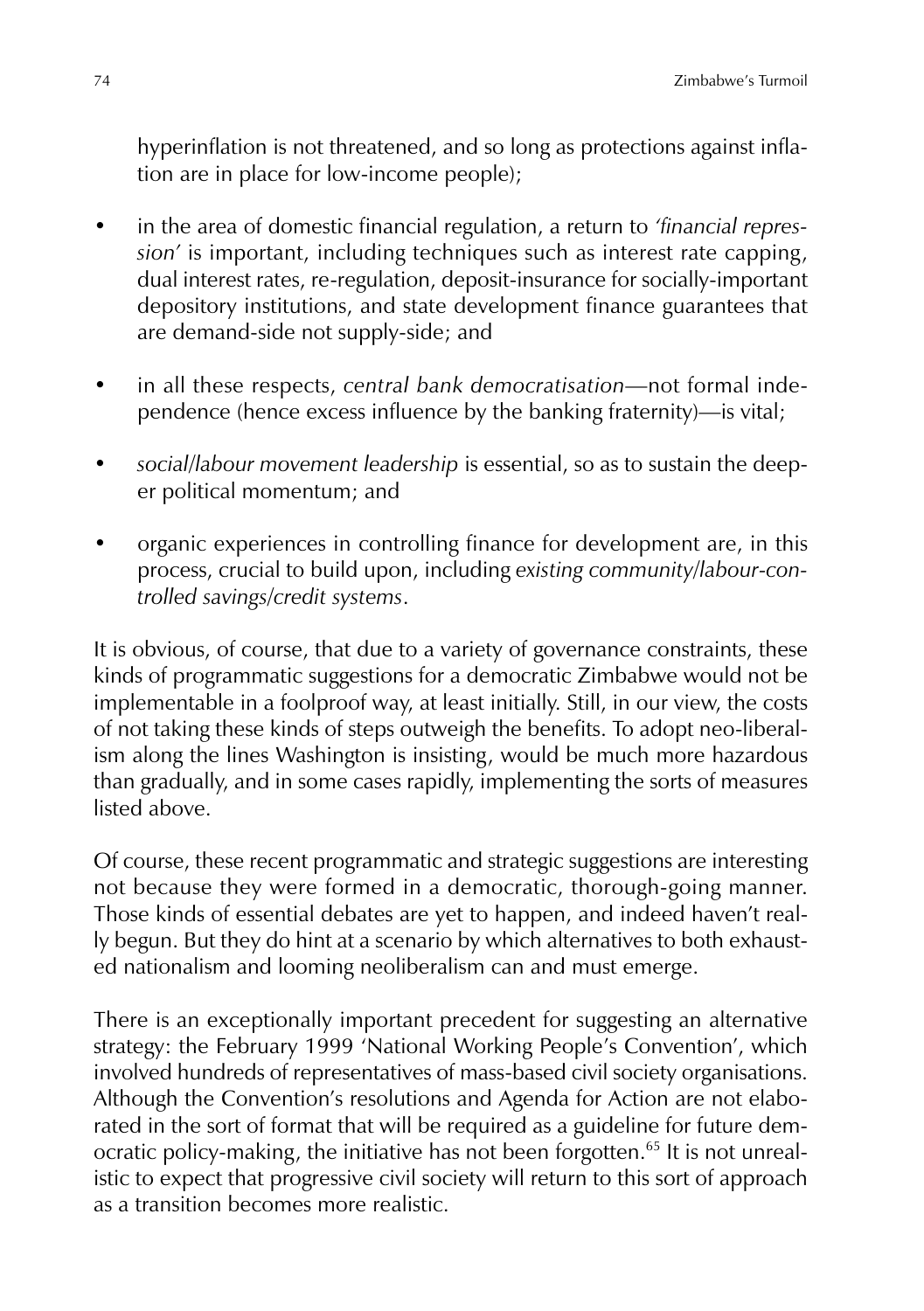The question is whether such an opportunity is consistent with the kinds of constraints that Washington and probably Pretoria too—following its selfinterest (sub-imperialism), its discredited NEPAD strategy, and its appalling 2000–03 record of opposing democracy in Zimbabwe<sup>66</sup>—will be imposing on any political deal proposed in coming months. By discussing the problems in a frank, honest way, ahead of time, perhaps the kinds of economic problems that have derailed so many other transitions won't be repeated in Zimbabwe.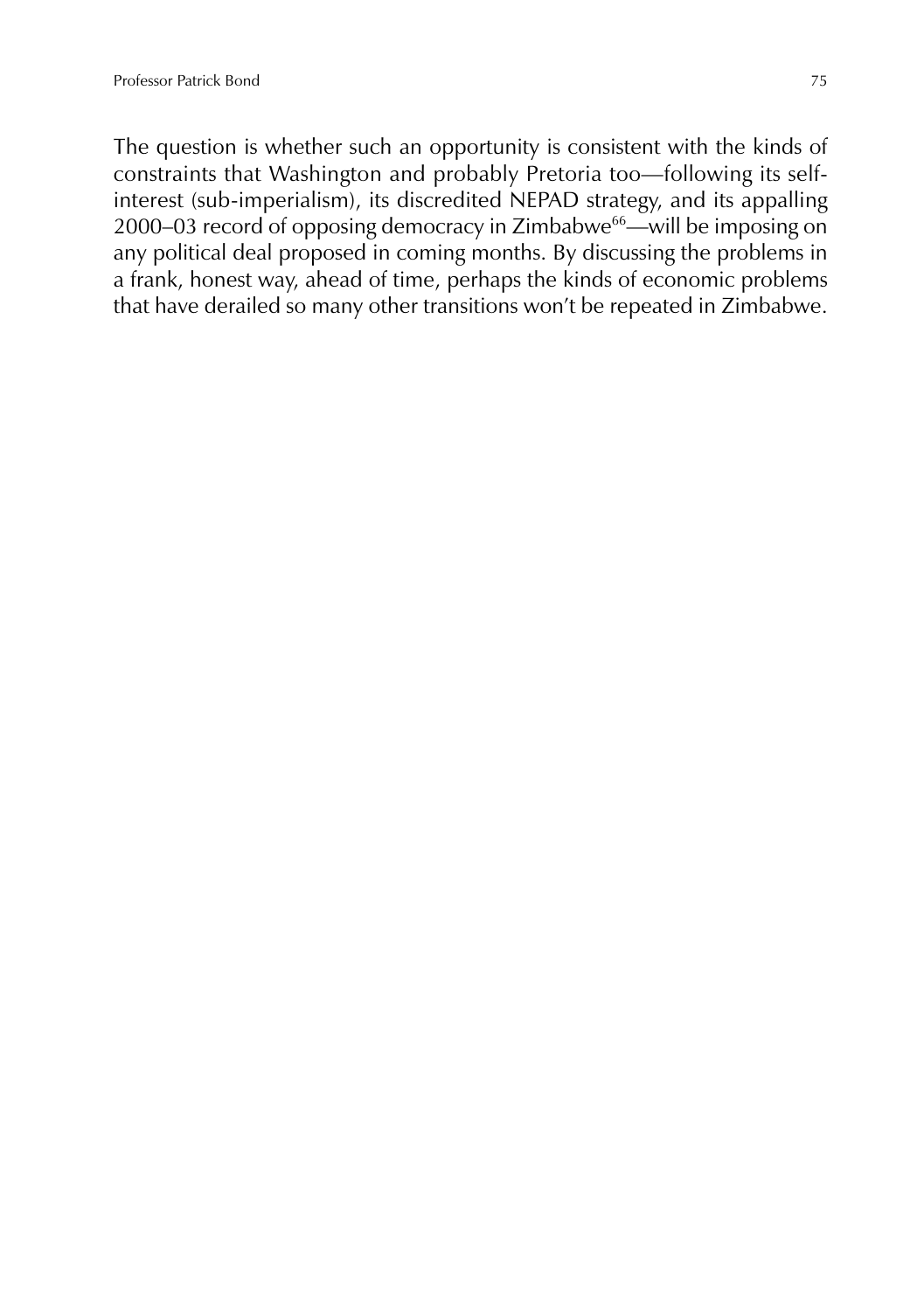# **CHAPTER 5** THE REGIONAL IMPLICATIONS OF THE CRISIS IN ZIMBABWE: RATIONALE AND PRINCIPLES OF REGIONAL SUPPORT FOR LAND

Dr Edward Lahiff

The matter this chapter addresses contains two basic questions:

- How, and why, should countries in the region support land reform either in the region generally or in Zimbabwe specifically?
- What are the consequences for the rest of the region of the course of events relating to the land issue in Zimbabwe?

To begin, it is worth stressing that Southern Africa is different from the rest of Africa. Apart from Kenya and Algeria, it was the only part of the continent that experienced large-scale settler-colonialism. This had many consequences, among them the creation of a dual agricultural economy that comprised a large-scale, capital-intensive sector, producing commodities for national and international markets, and a small-scale, labour intensive sector producing mainly food crops for household consumption and local markets. While the dual economy itself is not unique to Southern Africa, what is different about our region is that it survived relatively intact the transition to independence and, with it, survived the highly inequitable distribution of land and agricultural opportunities created under colonialism. Again, unequal distribution of land is not unique to the region. What is unique is its extreme nature and that in three countries in the region prime land is concentrated in the hands of a racial and cultural minority. This minority is widely seen as unsympathetic to the broad national liberation agenda that forms a central part of the dominant political discourse.

This inequality in land holding is most evident in South Africa, Zimbabwe and Namibia (probably in that order), but it also endures in the former settler colony of Mozambique (and to a lesser extent Angola, Malawi and Kenya). In Mozambique, the dual economy has survived not only the transition to independence but also a decade of socialism and the transition to market capitalism. Colonial estates and irrigation schemes have been transformed first into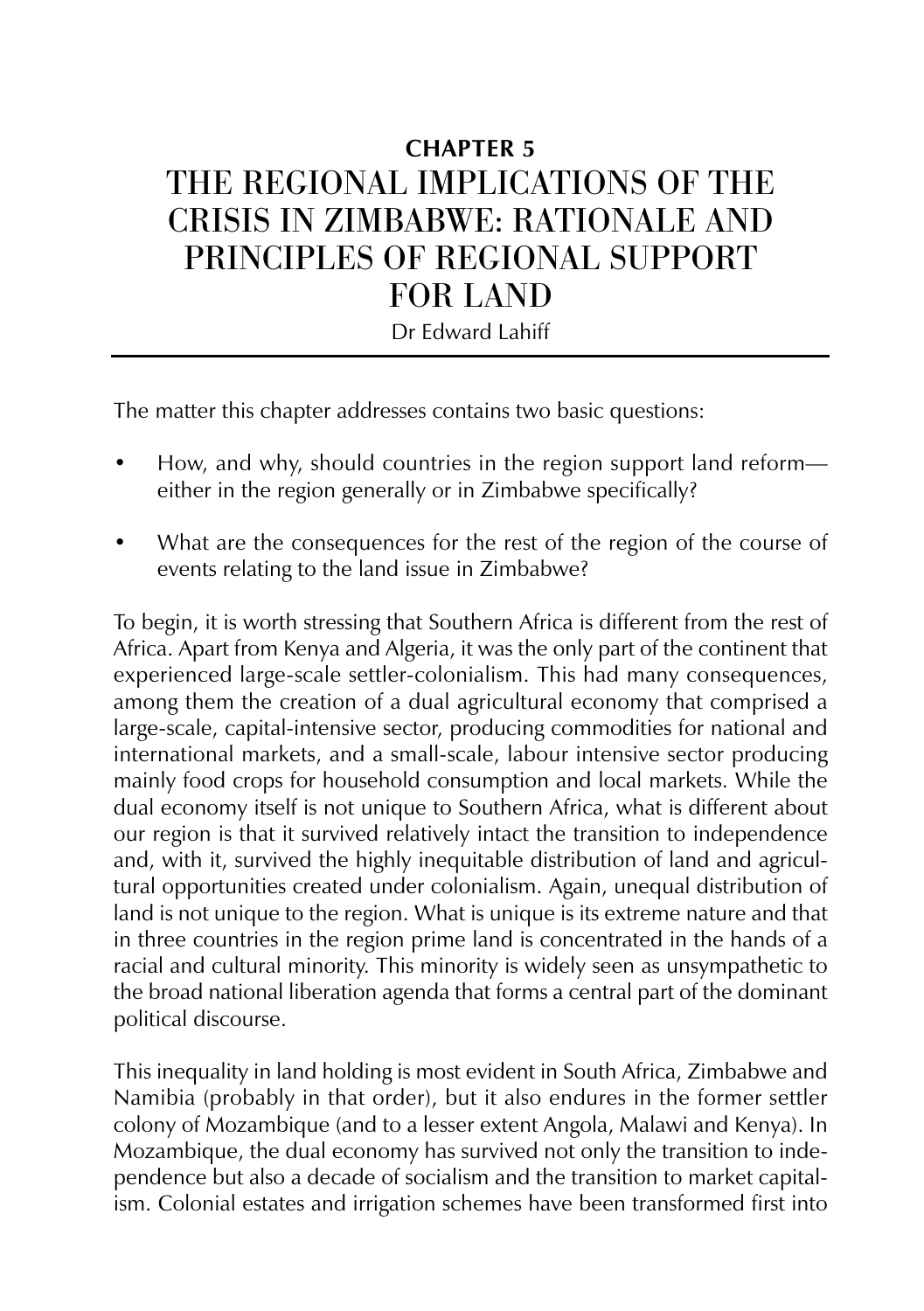state farms and later into private companies controlled by local elites, returning Portuguese, or even white South African and Zimbabwean farmers looking for greener pastures.

The case for land reform can be made on grounds of both equity and efficiency or, to put it another way, on political and economic grounds. The inequalities in land holding and the brutality of colonial dispossession are themselves strong arguments for radical redistribution in favour of the historically disadvantaged, and these arguments have informed all national liberation struggles in the region. Post-independence, however, the political case for land reform has tended to lose out to economic arguments, based on the assumed efficiency of the large-scale commercial agricultural sector. Variations on this argument refer to the costs—political and otherwise—of confronting commercial farmers, the likely loss of foreign-exchange earnings, the potential impact on foreign perceptions (and investors) and the impact on national food security. All of these feed into what I call the myth of large-scale agriculture. Thus, governments across the region of various ideological persuasions have, through their agricultural and trade policies, effectively endorsed and even nurtured the dual economy, and with it the severe inequalities in land holding that characterises it.

Up to 1999, with the outbreak of farm occupations in Zimbabwe, governments in the region tended to use the land question to assert their credentials in the political sphere, but were unwilling or unable to translate this political rhetoric into significant action in the economic sphere. This speaks volumes about the balance of power within the region and the inclinations of the ruling parties, but also about the continuing symbolic importance of the land question to the mass of the electorate.

While governments have tended to prioritise economics over politics when it comes to land, for much of the population access to land remains both a political and an economic demand. A range of factors has combined to create a severe crisis of rural livelihoods across the region, a crisis for which the 'traditional' developmentalist remedies of industrial employment and urban migration no longer provide a solution. These include:

- civil war (in Mozambique);
- falling demand for migrant labour;
- the phenomenon of 'jobless growth' (in South Africa);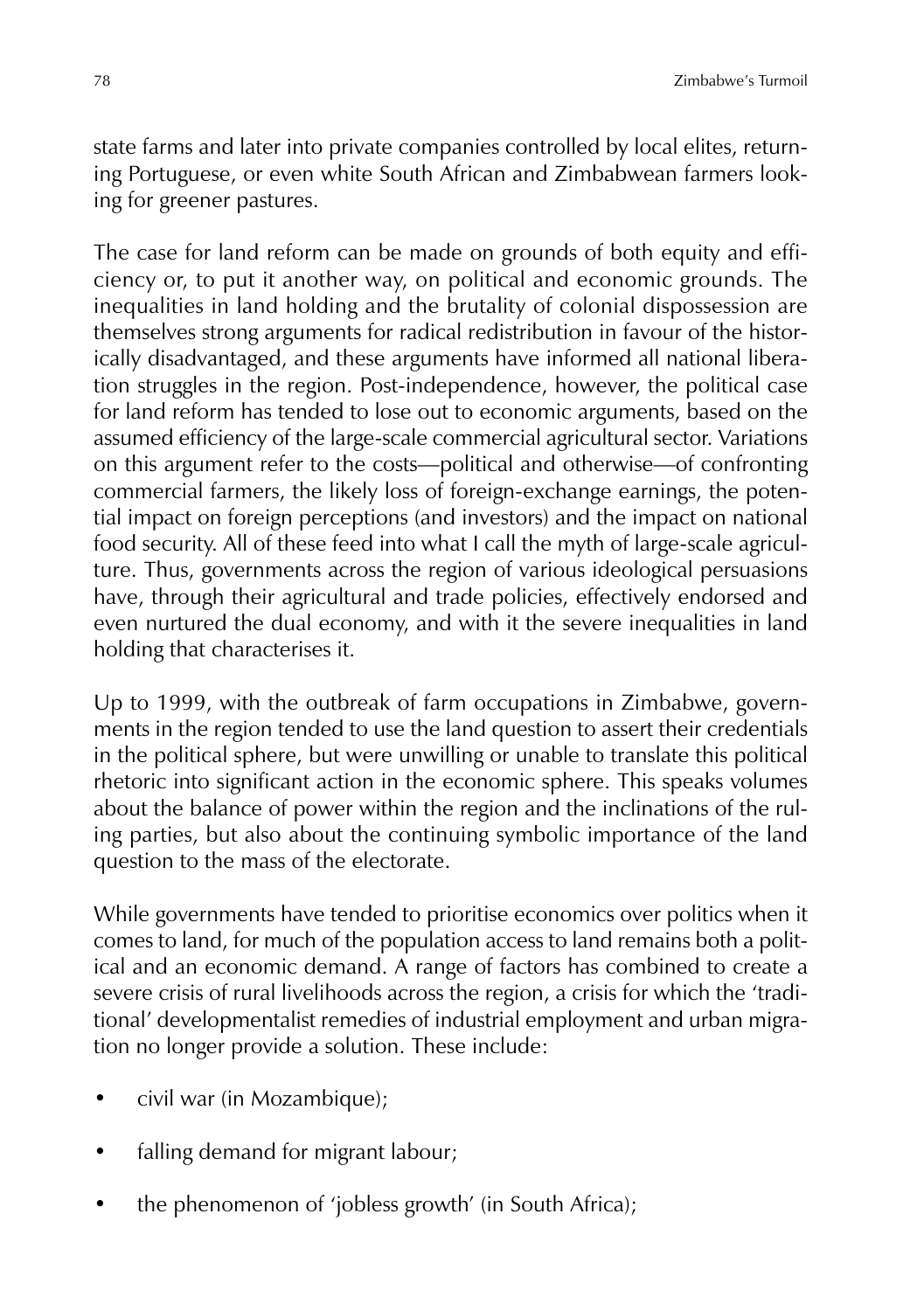- a long-running economic crisis (in Zimbabwe);
- and a general deterioration in the conditions for small-scale agriculture, tied to deregulation of markets and globalisation; and
- a largely unmitigated HIV/AIDS pandemic.

Thus, for much of the rural poor, access to land remains a matter of direct economic importance, and one that carries immense political and symbolic significance. Land is not just a place to reside and secure a livelihood, but also a place to die, a place to commune with the ancestors, and a place that is central to the definition of a people. It must be emphasised, however, that landbased activities are no longer the dominant element within the livelihoods of much of the rural population. With the possible exception of farm workers and a small minority of better-off farmers, land-based livelihoods are no longer capable of supporting households, and typically form just part of a diversified livelihood strategy that may combine a mix of formal and informal employment, migrant labour and welfare transfers with small-scale cropping, livestock farming and harvesting of wild resources such as firewood, building materials and medicinal plants. Throughout the past century, a rural homestead and so-called subsistence agriculture provided the basis on which rural people were able to obtain a multi-faceted livelihood, often under very difficult conditions, a fact widely ignored within government policies.

The persistence of the colonial-era mindset that divides agriculturalists into 'real farmers' (full-time, large-scale, capital intensive, with freehold title, typically male) and 'subsistence farmers' (small-scale, part-time, labour intensive, on communal land, often female) is evident across the region. It was evident in the resettlement programme in Zimbabwe in the 1980s; in the continuing neglect of the so-called family (or peasant) sector in Mozambique; and in the emphasis on 'commercial farming' under the Land Redistribution for Agricultural Development (LRAD) programme in South Africa today. Such an attitude has locked governments into narrow development (or perhaps antidevelopment) policies that have exacerbated inequalities, created little additional employment, failed to lift the mass of the rural poor out of poverty and have left the so-called subsistence sector in many ways worse off that at the time of independence.

The myth of the comparative efficiency of large-scale agriculture has left little scope for harnessing the indigenous knowledge and skills of rural people, of absorbing labour and building a buffer against famine by enhancing house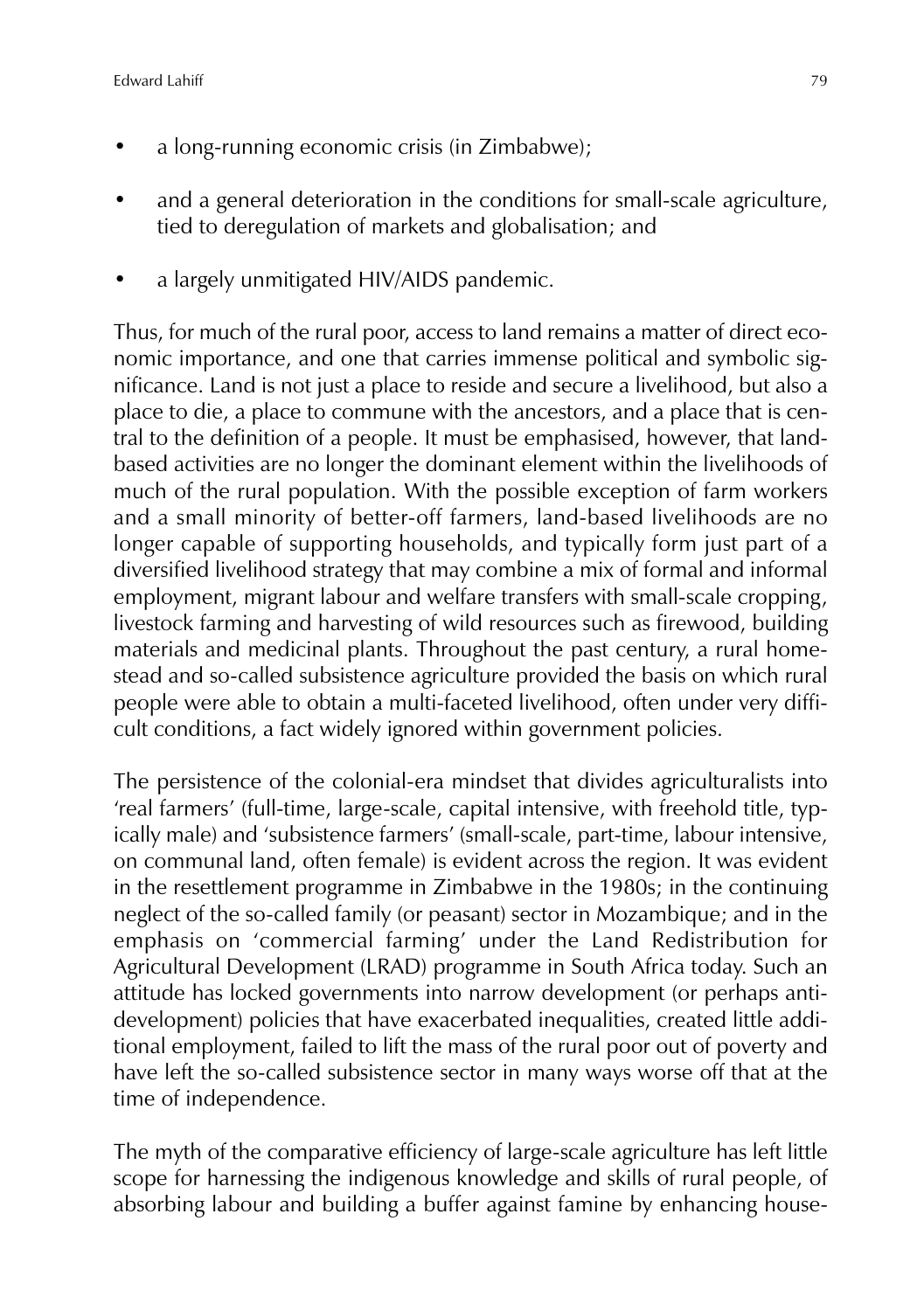hold food security. But perhaps most importantly, it has failed to provide pathways for capital accumulation (accumulation from below) for the mass of the rural population, thereby entrenching poverty and vulnerability. In the era of globalisation, it has also left national economies vulnerable to the long-term decline in world commodity prices and, in this time of drought, incapable of feeding their people.

A similar degree of myth-making surrounds dominant attitudes towards land tenure; in particular the false equation between freehold tenure and commercial success in agriculture. Freehold tenure in Africa emerged within a particular political and economic context that favoured particular kinds of rights (European, documented) and actively undermined another (African, customary). Farmers holding land under communal (or customary) forms of tenure have shown ample ability to respond to economic opportunities given reasonably supportive institutional frameworks. The response of South African peasants in the early decades of the minerals revolution is an obvious example, before they were smashed by the colonial state.<sup>67</sup> Virtually the entire West African cocoa industry, an early and spectacular example of export-oriented capitalist agriculture, has been based on customary forms of tenure. The dramatic rise of marketed maize and cotton from the communal areas of Zimbabwe after 1980s is further evidence that freehold tenure is not a necessary condition for agricultural growth and development.<sup>68</sup>

So, does land reform provide the solution? Yes and no. There can be little doubt that a more equitable distribution of land will bring multiple benefits, in terms of enhanced livelihoods, food security, development of the rural economy, the slow-down of forced migration to urban areas and even political stability—although considerable costs are also involved. And yet, political support for land reform has, up to now, consistently stalled on the economic argument that large-scale agriculture is more efficient, and therefore better for the economy. While this position is typically advanced by those with a vested interest in preserving the status quo, it also has its supporters within key government departments, political parties and urban-based civil society formations. This faith in the efficiency of large-scale agriculture (particularly in the Southern African context), however, rests on the very flimsiest of theoretical and empirical foundations.<sup>69</sup> Surprisingly, it has almost never been challenged directly by the advocates of radical land reform, who continue to emphasise the political (equity) or moral arguments.

Put bluntly, governments and other dominant interests in the private sector and civil society (including most political parties and trade unions) simply do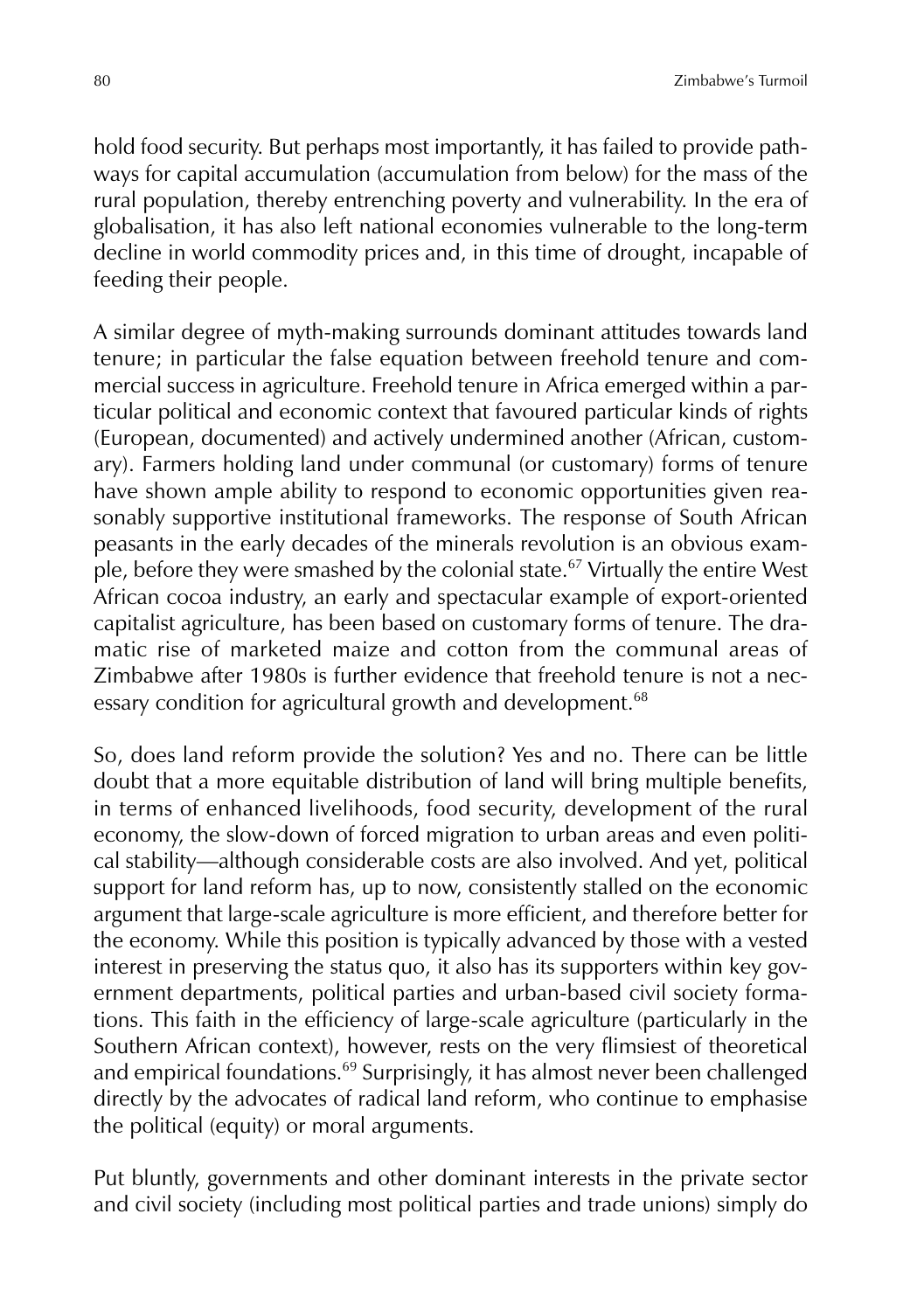not believe that small-scale farming is economically viable and, despite much political rhetoric, are unwilling to challenge the position of a narrow landowning elite.<sup>70</sup> It has taken an unparalleled economic crisis, and imminent loss of political power, to overcome this deep conservatism in Zimbabwe, with the consequences we are now witnessing.

So, does it make sense for governments in the region to support land reform? What are they doing about it at present, and what should they be doing differently? I will limit myself to a few general points.

First, I would like to suggest that trying to develop a regional position on land reform on the case of Zimbabwe is really to miss the point. Land is just one part of a wider economic and political crisis in Zimbabwe, and trying to address the land issue in isolation makes little sense. The first priority for the region, and the Zimbabwean people, must therefore be to re-establish the rule of law and address the profound economic crisis facing the country. This is not to suggest that land is not important to Zimbabwe. It is, and will remain so for a long time to come. It is just that it is not an appropriate starting point for addressing the current crisis. Moreover, the land question extends across the region, as I have argued above, and the position that neighbouring states take on land reform in Zimbabwe will be closely related to the position they take on land reform in their own countries. The question then becomes: what can be done about land reform in the region?

A few brief points:

- Land reform in Southern Africa is necessary, and possible (as experience from Zimbabwe itself in the 1980s demonstrates).
- Land reform, to be sustainable, must be linked to far-reaching reforms of the agricultural sector and substantial support for small-scale farmers.
- The biggest obstacle to land and agrarian reform is the established commercial agricultural sector. Reform cannot proceed while the current structures of the agricultural economy are left intact. Restructuring of the agricultural economy—overcoming the dual economy—will have its winners and losers. How this process is managed is a critical political question.
- The redistribution of land is a complex and potentially disruptive (and expensive) process, and cannot be accomplished overnight or without opposition. International experience suggests that reform requires strong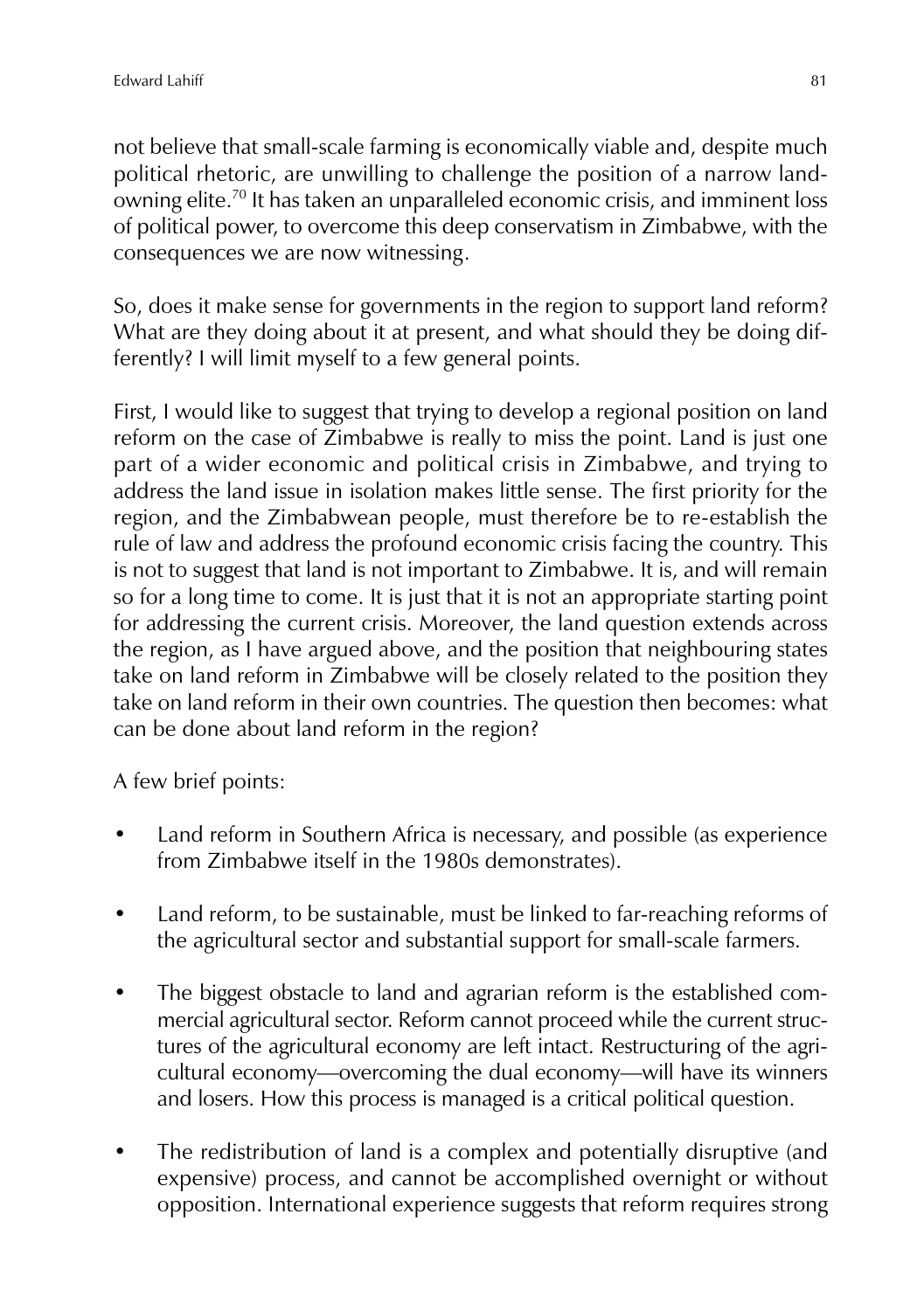political and financial support from the centre, allied to a decentralised and flexible system of implementation.

• Land reform requires a high degree of state intervention (and a degree of coercion). As Riedinger *et al*<sup>71</sup> have argued, no successful land reform has ever been achieved through the market, despite what the World Bank and others would like us to believe. Markets tend to exacerbate inequalities: they are not redistributive or transformative in nature. Thus, the current orthodoxy of willing seller, willing buyer, deregulation of agricultural markets and minimal state intervention, is unlikely to bring about fundamental changes in landholding or in the economic opportunities for the rural poor.

What, then, do the events in Zimbabwe tell us about the prospects for land reform in the region, and how has it affected its neighbours?

As stated above, I am not convinced that the crisis in Zimbabwe is primarily about land, although for many in the region and further afield this is how it is appears. Rather, it is about economic collapse and a crisis of political legitimacy, leading to the abandonment of the rule of law.<sup>72</sup> But it does tell us a number of things that have importance for the region.

First, that land is important. The demand for land has always been there but, as Prof Moyo has recently argued, it has been largely ignored by government and urban-based interests.<sup>73</sup> A mix of economic desperation and unfulfilled political expectations have fuelled a widespread rural revolt against certain types of property—including white-owned farms, conservancies and state land—that took on greater proportions as it won the support of an embattled ruling party and the organs of state.<sup>74</sup>

It also shows us the potential for violence, not just between new settlers and white farmers, but also between settlers and farm workers, who would appear to be the biggest losers in the current events.<sup>75</sup> It also shows us the vulnerability (or unsustainability) of a small, privileged minority in times of turmoil, especially when that elite is racially, culturally and politically distinct.

So, have these lessons been learned in the region?

For South Africa, Zimbabwe has certainly raised the profile of land reform, an issue that hardly existed on the political landscape in 1998.<sup>76</sup> At the grassroots level, there has been a noticeable increase in militancy, with the formation of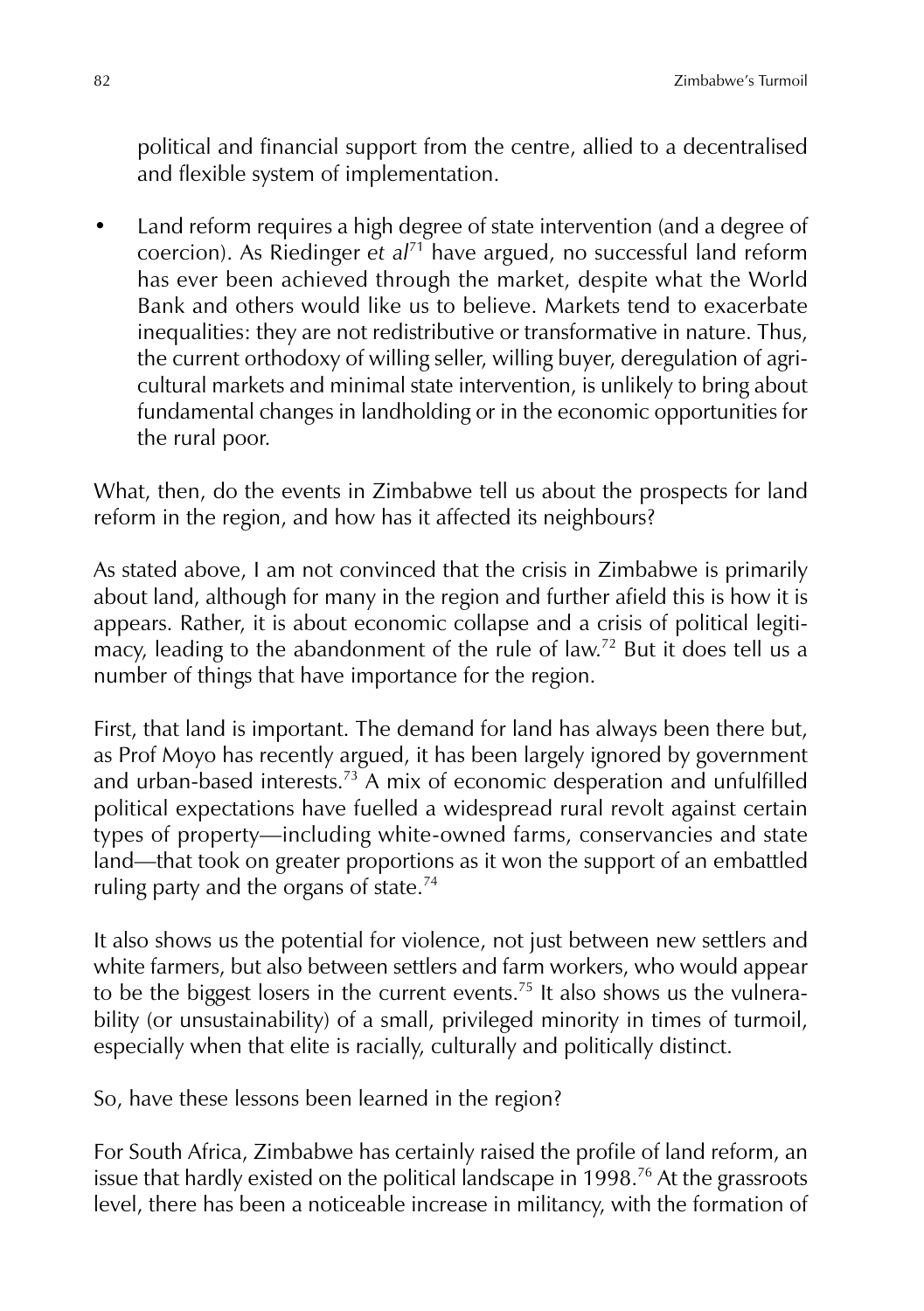the Landless People's Movement and a series of actual or threatened 'land invasions'. It is significant that most of these have been in urban areas, or on state land in rural areas—occupations of operational commercial farms are still very rare, but low-intensity violence against farm owners and destruction of property are endemic.<sup>77</sup> While this has led to calls for an acceleration of the pace of land reform from virtually all sides, including farmers' unions, and the occasional swipe at white farmers by South Africa's Minister of Agriculture and Land Affairs, it has not led to any fundamental changes in the marketbased approach. Indeed, the period since 1999 has seen a significant shift away from the pro-poor land reform of the Mandela presidency towards more explicit attempts to foster a new class of black commercial farmers, via the market.<sup>78</sup> Other areas of land reform, such as protection of the tenure rights of farm workers and labour tenants, remain in the doldrums, although considerable progress has been made with the settlement of restitution claims.<sup>79</sup>

Overall, the efforts of the South African government have been directed towards assuring outsider observers (and investors) that 'it won't happen here', and getting tough with its perceived opponents at places such as Bredell and the World Summit on Sustainable Development (WSSD) in Johannesburg. The President is adamant that what the rural poor want is not land but jobs and services (although the delivery of the latter has greatly exceeded the former). In all of this, the South African government would appear to have learned at least one lesson from Zimbabwe: keep a firm grasp on political power and the economic fundamentals, and the land question need not become a crisis. In this it is probably right, but this stance offers little hope to the millions of rural poor and landless.

Looking slightly further afield, I don't believe the events in Zimbabwe have had a great impact in Mozambique. The most significant development there in terms of land reform has been the 1997 Land Law, which preceded the current crisis. While the Land Law protects the rights of peasants on communal land, it has done little in terms of delivering economic benefits.<sup>80</sup> Mozambican government policy still looks to elusive 'investors', both national and international, to develop the rural economy, and while some investment has been forthcoming, the developmental benefits that have 'trickled down' have been very limited.

In Namibia, the Zimbabwe events have certainly raised the political rhetoric around white-owned farms, but as yet there appears to be little move towards fundamental reform. Actual transfer of land has been painfully slow, and 'willing-settler, willing-buyer' remains official policy.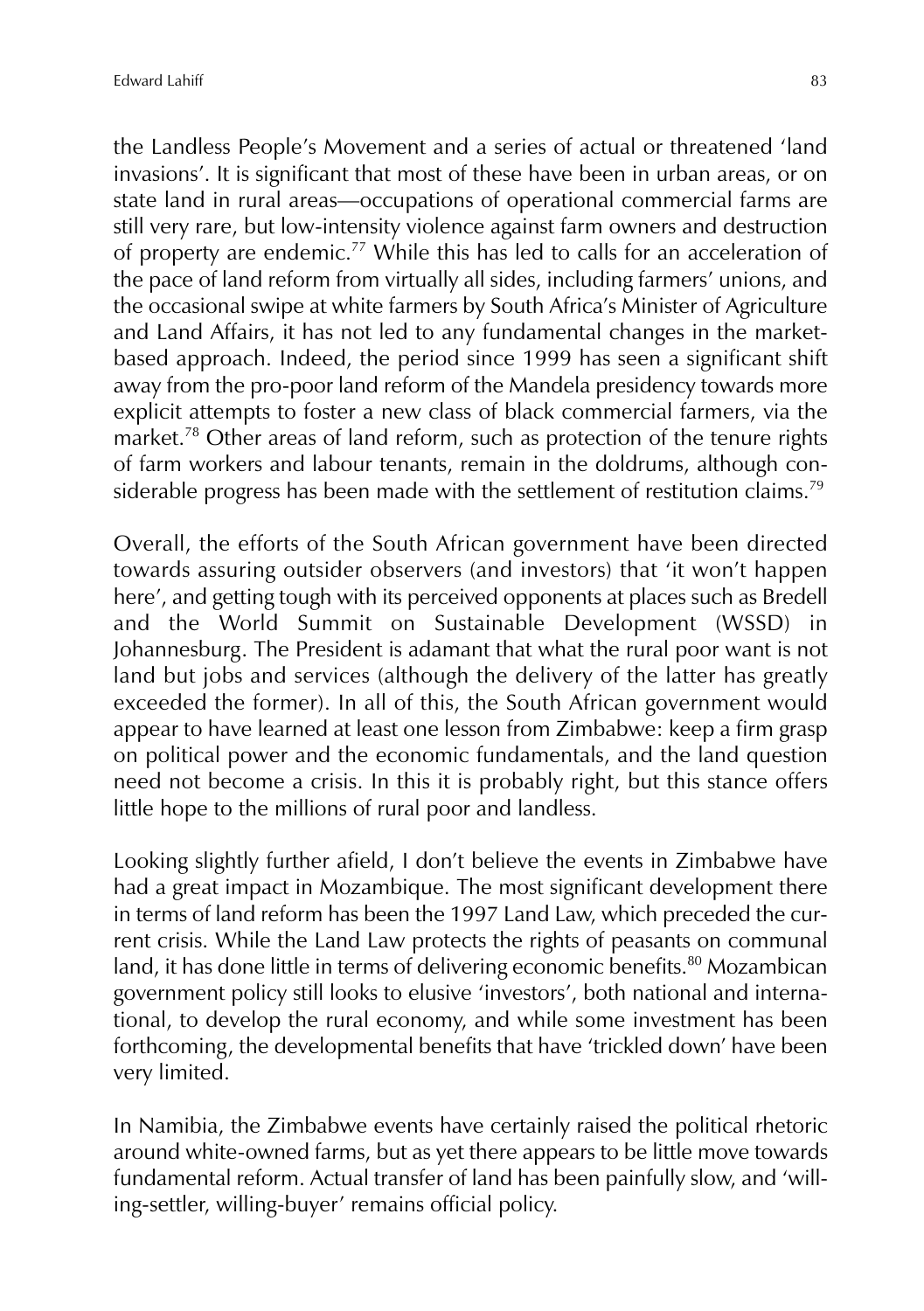## **Conclusion**

Recent events in Zimbabwe have irrevocably raised the hitherto neglected question of the unequal distribution of land in Southern Africa: the unfinished business of the transition from colonialism to national independence. The manner in which the latest redistribution of land in Zimbabwe has come about may be deeply distasteful to many—the violence, destruction of property, dislocation of farm workers and farm owners, the political intolerance but there can be little doubt that it was overdue and that it enjoys support from large sections of the population. Whether it succeeds in the longer term, by providing sustainable livelihoods and economic growth that favours the mass of the rural population, remains to be seen, and will depend heavily on the resolution of the wider economic and political crisis besetting the country. The challenge facing the rest of the region is to assist Zimbabweans to reestablish the rule of law and create a democratic and prosperous country. There may then be practical support that countries in the region can provide to make land reform a success, but the idea that interventions can be made around the land question, without first addressing the political and economic context, is not a viable one.

Given the very different political and economic conditions prevailing in countries in Southern Africa today, it seems unlikely that the so-called 'farm invasions' can 'spill over' into neighbouring countries, despite the similarities in land-holding patterns discussed above. This is not to say, however, that events in Zimbabwe are not impacting on its neighbours. This is most evident in the international arena, in the perceptions of Southern Africa among Western governments and investors. The influx of Zimbabweans to the border areas of South Africa has been accelerating for some years now, driven not by land reform, but by deteriorating economic conditions at home. The options available to countries in the region to influence events in Zimbabwe are, I believe, quite limited, and there are pressing reasons why many governments are not willing to take a more robust line. Nevertheless, I believe that South Africa, in particular, could do itself and the region a favour by being more outspoken on flagrant abuses of civil liberties and the democratic process.

At the popular level, as suggested above, the events in Zimbabwe have certainly had an impact, particularly in South Africa. The likelihood of mass mobilisation and direct action by the landless has been greatly increased by the images of war veterans and others occupying former white-owned farms, even if this is based on a very limited understanding of Zimbabwe's political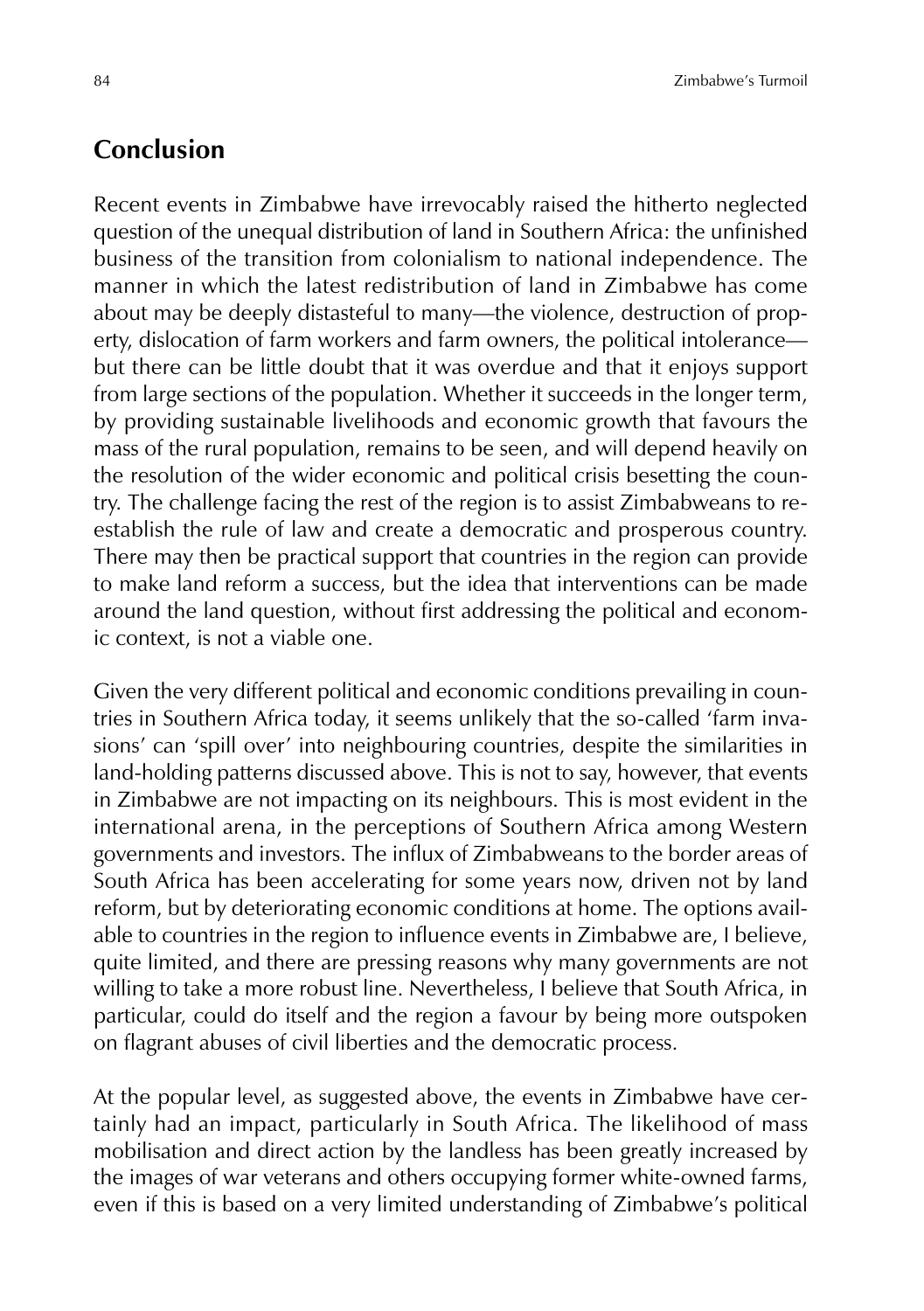dynamics. Pressure is being exerted on the faltering Department of Land Affairs not only from below but also from opposition parties and landowners themselves to accelerate the pace of land reform, precisely to avert the possibility of 'another Zimbabwe'.

The question that remains, however, is what can be done about land reform in the region? Is the 'Zimbabwe model' the only option, or can other approaches achieve politically and economically desirable goals by other means? Taking the example of South Africa, it would appear that this question has only begun to be asked. The market-based reforms implemented since 1994 have managed to transfer less than 2% of agricultural land, as against a target of 30%, and although the ANC now acknowledges the need to speed up delivery, it continues to put its faith in an unproven market-based model. There is no doubt in my mind that radical action is going to be required sooner or later across the region to address the 'unfinished business' of national liberation. This poses an enormous challenge to the current neo-liberal orthodoxy espoused by most governments. Now is the time to ask what can be done to achieve fundamental land and agrarian reform, not to hide behind the illusions that 'the market will decide' or that 'it can't happen here'.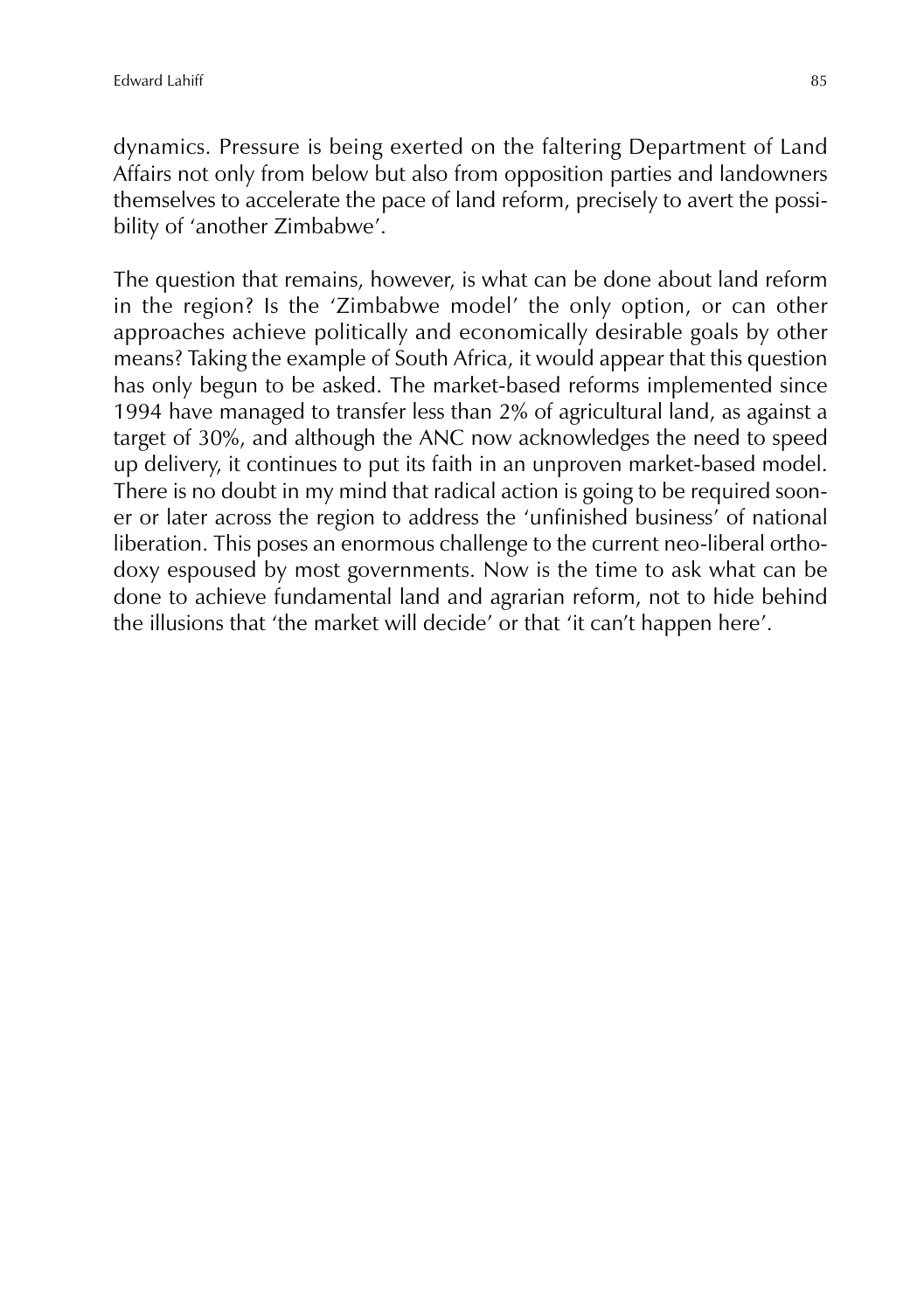## **NOTES**

- 1. The lack of accountability of the post-independence government is related to the under-development of the concept of citizenship and participatory democracy. The colony conditioned the majority of Zimbabweans to acquiesce and comply with decisions and actions taken by politicians, regardless of their independent thoughts on the issues. They were compelled to act as no more than unquestioning recipients, and the cost of non-compliance was always excessive.
- 2. This is not to absolve the free market of its numerous exclusions and excesses, which lock out the majority poor from the premises of national governance, especially those of policy formulation and implementation.
- 3. This position is taken on the basis of indications that the magnitude of the economic crisis will eventually push Mugabe to capitulate.
- 4. N Bhebe and T Ranger, Introduction, in N Bhebe and T Ranger (eds), *The historical dimensions of democracy and human rights in Southern Africa, vol 2*, University of Zimbabwe, Harare, 2002.
- 5. B Raftopoulos and T Yoshikuni (eds), *Sites of struggle: Essays in Zimbabwe's urban history*, Weaver Press, Harare, 1999.
- 6. NJ Kriger, The politics of creating national heroes: The search for political legitimacy and national identity, in N Bhebe and T Ranger (eds), *Soldiers in Zimbabwe's liberation war*, James Currey, London, 1995.The war also had innumerable positives and was, indeed, responsible for entrenching the culture of resistance to repression around which the current pro-democracy movements have been created.
- 7. I Mandaza (ed), *Zimbabwe: The political economy of transition, 1980*–*86*, CODESRIA, Dakar, 1986.This was achieved through three devices: the introduction of a bi-cameral legislature to safeguard white minority interests; the entrenchment for five years of twenty common roll seats for the white minority; and the entrenchment of the property clause for ten years.
- 8. Substantial resources went into providing primary healthcare, basic education and infrastructure development and housing.
- 9. There were many instances in which conservative white groups used human rights as a shield to preserve their colonial privileges and interests.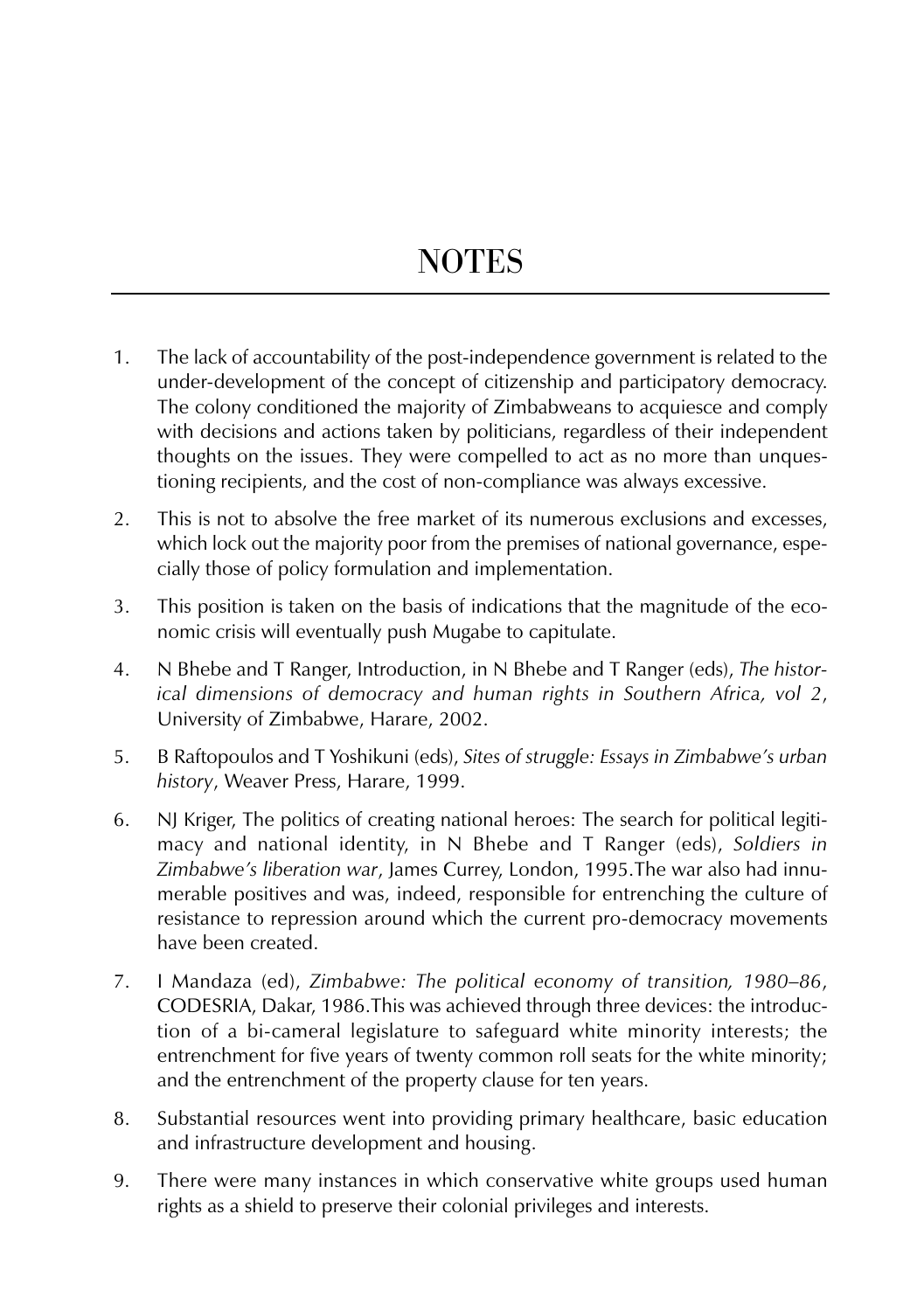- 10. State security agencies were responsible for the disappearance, murder and abduction of over 30,000 civilians. These atrocities were frightening in their magnitude and the fact they targeted persons of a particular ethnic group, the Ndebele.
- 11. For example, this legislation became the basis for the ultimate deportation of Shadrack Gutto in 1988 as well as the detention without trial of student and labour leaders in the same year.
- 12. Given that the pronouncements by both Mugabe and Innocent Nkala amounted to saying, "we will annihilate the Ndebele", the mandate of the Fifth Brigade and CIO would necessarily have been so broad as to include anything and everything. In any event, most potential witnesses fled the country or went into hiding.
- 13. See *Journal of Social Change and Development* No 17 Special Issue (1987).
- 14. J Moyo, *Voting for democracy: A study of electoral politics in Zimbabwe*, University of Zimbabwe, Harare, 1992, p 30.
- 15. *Sunday Mail*, 14 June 1992; *Herald*, 15 June 1992.
- 16. Such as Shadrack Gutto, Kempton Makamure, Welshman Ncube, Jonathan Moyo, Geoff Feltoe, Solomon Nkiwane, Godfrey Kanyenze and Themba Dlodlo
- 17. F B Schiphorst, *Strength and weakness: The rise of the Zimbabwe Congress of Trade Unions (ZCTU) and the development of labour relations 1980*–*1985*, unpublished dissertation, University of Leiden, 2001.
- 18. This notion of social exclusion became a key mobilization tool in the struggles for constitutional review in the late 1990s and ultimately the formation of the MDC in 1999. Most of the leaders of the women's movement became key players in the constitutional review processes of the National Constitutional Assembly and the Constitutional Commission.
- 19. Tekere later challenged Mugabe for the presidency in 1990. The current Zanu PF Minister of Information, Jonathan Moyo, has done a thorough analysis of this election in his book, *Voting for Democracy: Electoral Politics in Zimbabwe*, op cit.
- 20. The NCA is the largest and most effective civic coalition in the whole of Zimbabwean history. It has managed to build membership structures in every province and constituency within Zimbabwe. By February 2000, it had 700 institutional members and 100 000 individual members. NCA's leadership is popularly elected at a biannual congress.
- 21. L Sachikonye, *Democracy, civil society and the state: Social movements in Southern Africa*, SAPES, Harare, 1995.
- 22. FB Schiphorst, op cit, p 21.
- 23. *Parade Magazine*, November 1988, col 25.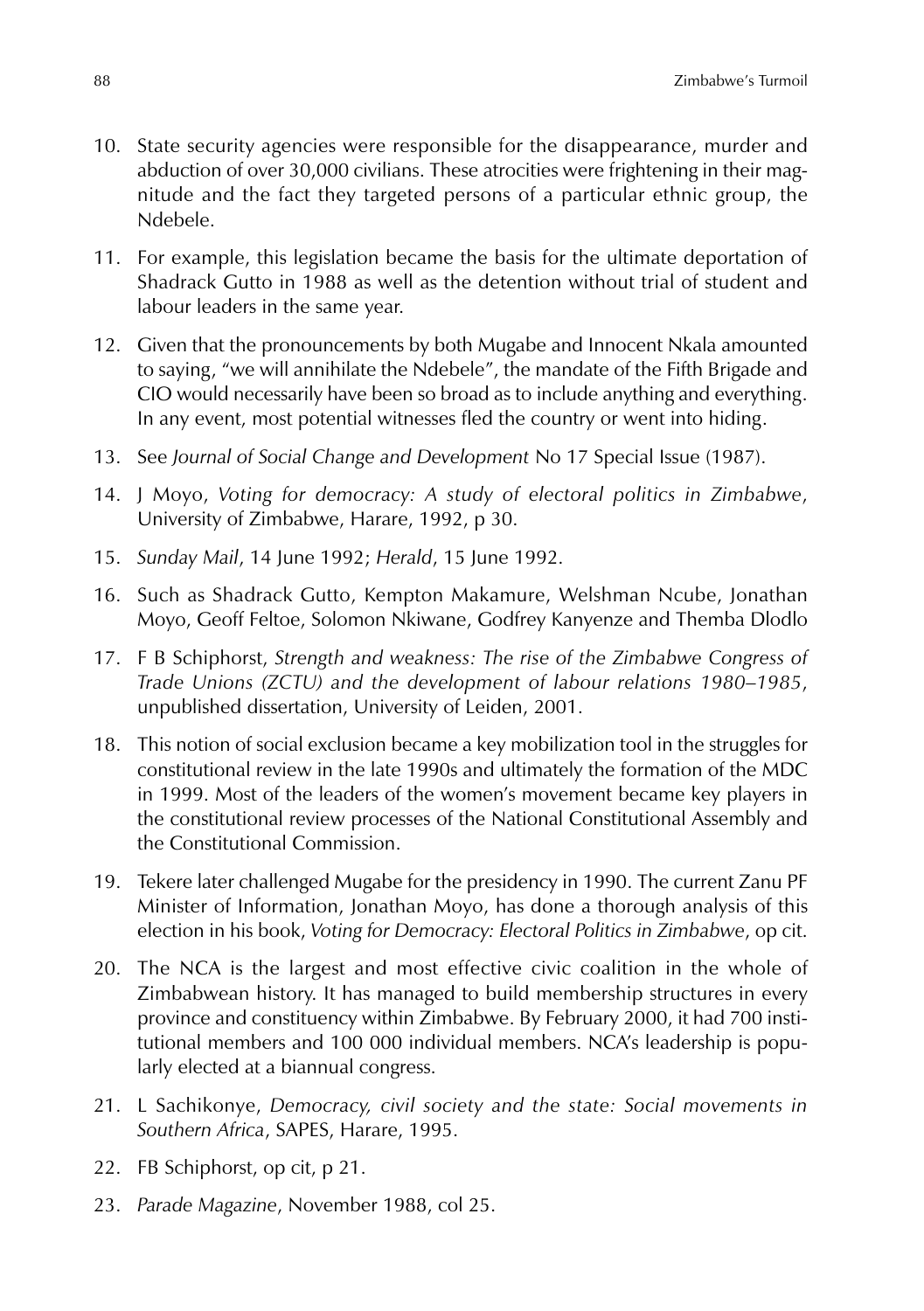- 24. See, for example; *Herald* 13 April and12 May 1988 as well as the *Chronicle* 11 May 1988. John Nkomo accused the ZCTU leaders of indiscipline, selfishness and failing to promote the interests of workers. Later, Zanu PF openly attempted to impose party stalwarts like Charles Chikerema on the ZCTU leadership.
- 25. This capacity to network with other civil society organizations as well as its organizational advantages explains why ZCTU became the leading organization in the NCA and later on in the formation of the MDC.
- 26. See *Herald*, 2 February 1989.
- 27. See for example *Herald* , 22 October 1988.
- 28. See *Sunday Mail*, 7 August 1988 and the *Herald* 1 September 1988
- 29. Ironically, Tsvangirayi is facing a substantially similar charge arising out of events that took place in 2001.
- 30. See *Africa Confidential*, 1 December 1989.
- 31. The most notable of the scandals involving top government officials were the United Merchant Bank scandal that led to the near collapse of the Zimbabwe Building Society and the Cold Storage Commission; the War Victims Compensation Fund scandal; the VIP Housing Scheme scandal; the National Oil Company of Zimbabwe (NOCZIM) scam and the Grain Marketing Board scandal.
- 32. This general strike almost coincided with the Zanu PF Annual Congress held in Mutare, starting on 4 December 1997. In anticipation of adverse police interference, ZCTU made an urgent application for an interdictory order to the High Court, but despite the existence of a court order, the police still violently broke up the lawful protests in Harare. The strike attracted hundreds of thousands of supporters throughout the rest of the country and was largely peaceful.
- 33. When the March attempt was foiled, the state sought to amend the Labour Relations Act with a view to seriously curtailing the rights of workers to engage in strike action. This equally unsuccessful amendment had been brought in via the Presidential Powers (Temporary Measures) Act. ZCTU launched litigation against the proposed presidential amendment and before the matter could be placed before the court, the Parliamentary Legal Committee issued an adverse report.
- 34. *The Herald*, 18 October 1998.
- 35. This report focused on five major areas, namely health, social welfare, the economy and agrarian issues, constitutional issues and the political system.
- 36. This meeting was held at the Women's Bureau Centre in Hillside, Harare and was chaired by Gibson Sibanda in his capacity as president of the ZCTU.
- 37. *Daily News*, 13 September 1999.
- 38. A critical analysis of Zimbabwe's first 19 years of independence shows that many of these same commercial farmers supported Zanu PF and its leadership financially.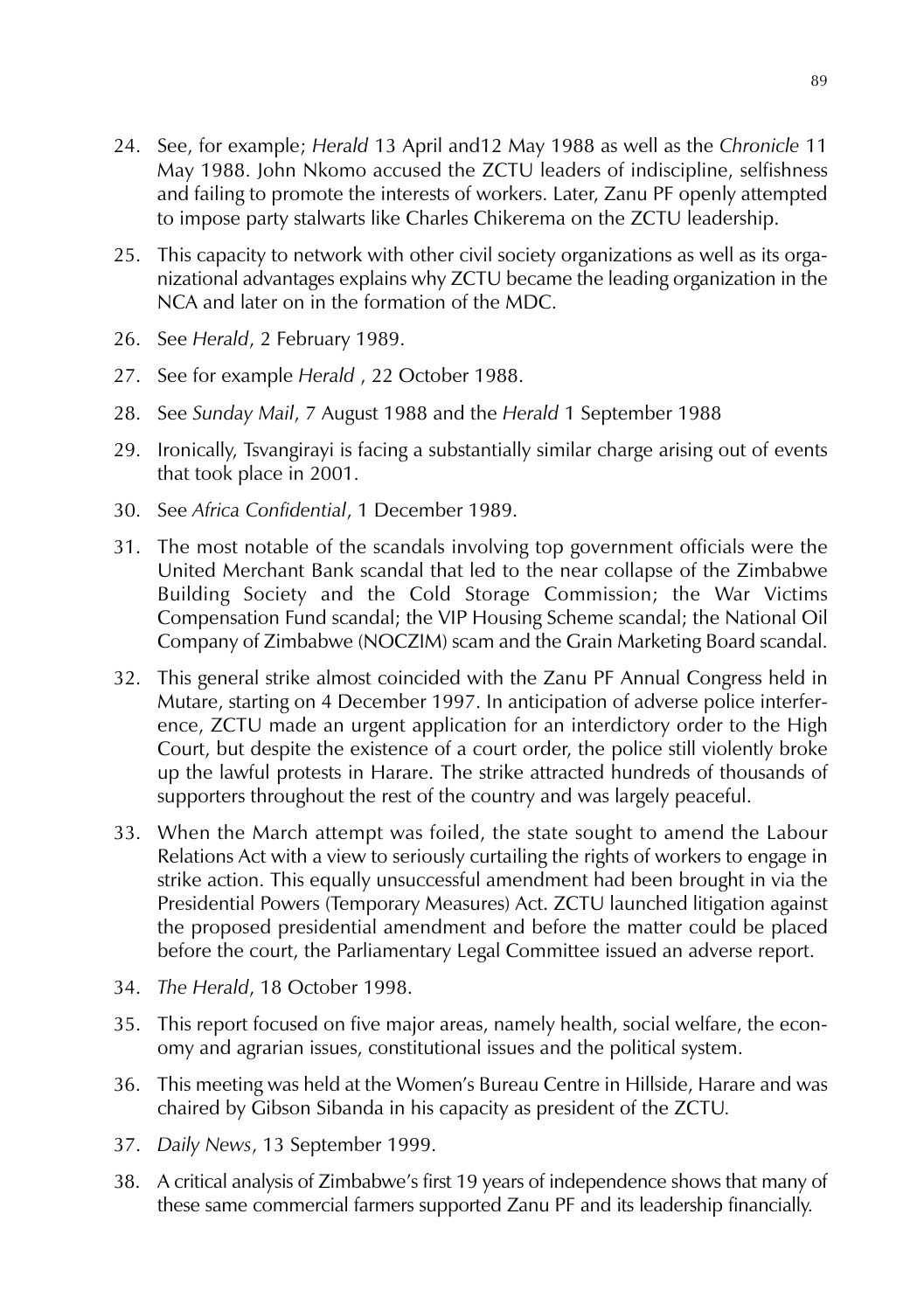- 39. The race factor is a thorny one for many in the region, especially in South Africa. Thus Mugabe's anti-imperial and anti-white rhetoric resonated with many victims of apartheid. In a sense, once the spectre of an ever-present, megalomaniac white power elite was raised, Mugabe was eternally shielded from scrutiny of his shoddy human rights record.
- 40. See P Bond and M Manyanya, *Zimbabwe's plunge: Exhausted nationalism, neoliberalism and the search for social justice,* University of Natal Press, Pietermaritzburg, 2002, pp 83–84; 93–103.
- 41. M Curtis, *Comparative government and politics,* Harper and Row Publishers, New York, 1968, p 135.
- 42. WN Chambers & WD Burnham *The American party systems,* Oxford University, New York, 1975, p 5.
- 43. H Hess, *Party work in social democratic parties*, Friedrich-Ebert Stiftung, Bonn, 1996, p 15.
- 44. H Bienen, *Armies and parties in Africa*, Africana Publishing Co., New York, 1978, p 67.
- 45. PH Merkl, *Modern comparative politics*, Dryden Press, Hinsdale, IL, 1977, p 95.
- 46. Ibid.
- 47. JM Makumbe and D Compagnon, *Behind the smokescreen*, University of Zimbabwe Publications, Harare, Zimbabwe, 2000.
- 48. PH Merkl, op cit, p 96
- 49. W N Chambers & WD Burnham, op cit, pp 18–19.
- 50. D Easton, *A framework for political analysi*s, Prentice-Hall, Englewood Cliffs, NJ, 1965.
- 51. PH Merkl, op cit, p 14.
- 52. Ibid.
- 53. MDC, *Economic stabilisation and recovery programme (BRIDGE)*, Harare, August 2001. Note that at the time of writing, an 'Audit and Options' exercise is being conducted within the MDC to take account of BRIDGE shortcomings. For evidence of the incapacity of Zanu-PF to exit the economic crisis, see Government of Zimbabwe, *National economic revival programme,* Harare, February 2003; the NERP sends all manner of contradictory messages, including continued price controls (revoked a few weeks later), partial repayment of foreign debt, and commercialisation of parastatal corporations.
- 54. This the phrase adopted by one of the international justice movement's leading intellectuals, Walden Bello, following from arguments advanced earlier by a key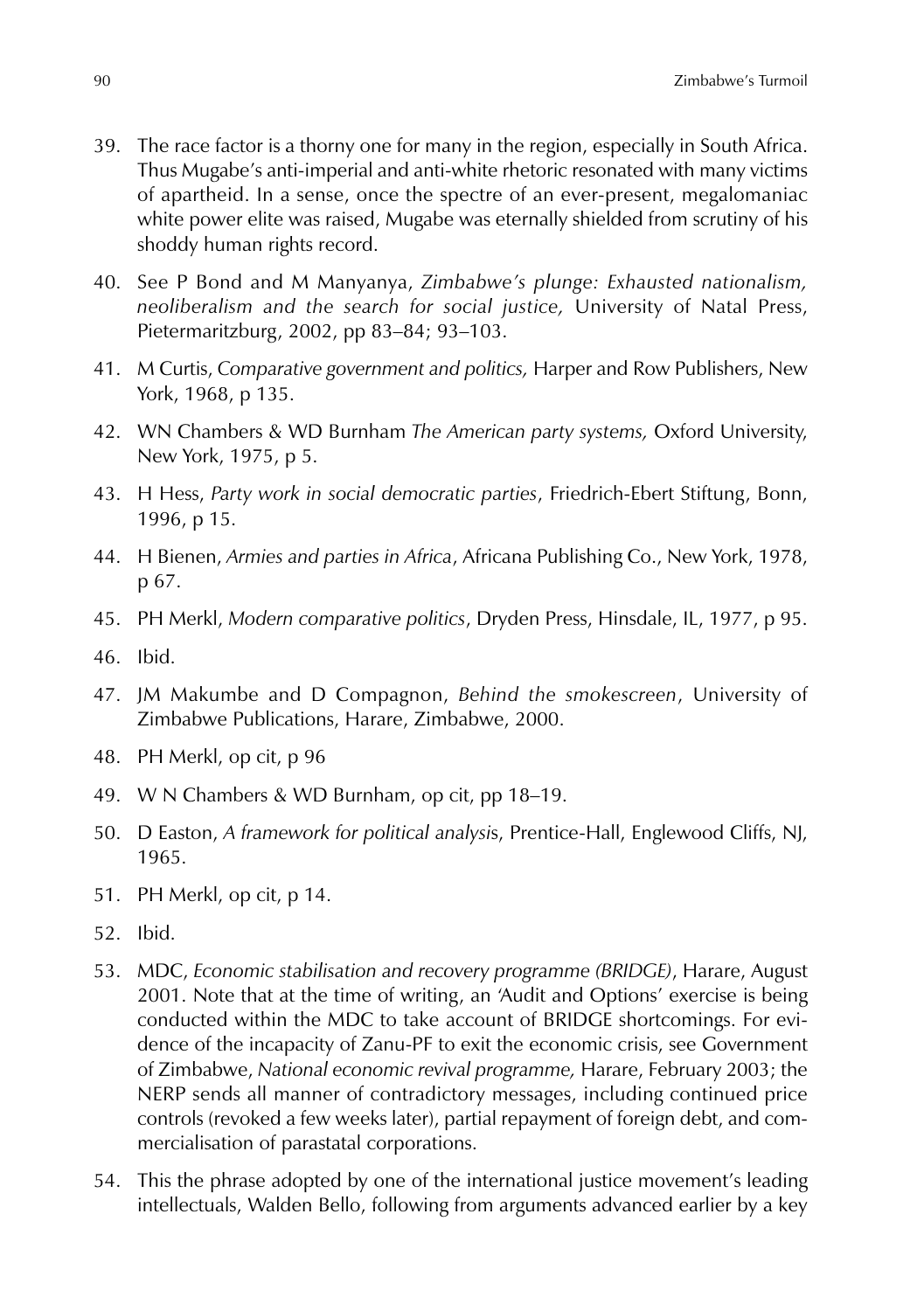African intellectual, Samir Amin. See W Bello, *Deglobalization*, Zed Press, London, 2002; and S Amin, *Delinking*, Zed Press, London, 1990,

- 55. Details behind the typology provided can be found in P Bond, *Uneven Zimbabwe: A Study of Finance, Development and Underdevelopment*, Africa World Press, Trenton NJ, 1998...
- 56. P Bond & M.Manyanya, op cit.
- 57. What sort of model for democratic transformation can be found south of the Limpopo? Notwithstanding the political success achieved in deracialising the South African state since 1994, there is a large and rapidly growing literature on what can accurately characterised as a socio-economic transition from racial apartheid to class apartheid. Statistics South Africa, the official government statistical agency, released a report in October 2002 confirming that in real terms, average African household income had declined 19% from 1995–2000, while white household income was up 15%. Households with less than R670/month income increased from 20% of the population in 1995 to 28% in 2000. Across the racial divides, the poorest half of all South Africans earned just 9.7% of national income in 2000, while the richest 20% earned 65% of all income. The official measure of unemployment rose from 15% in 1995 to 30% in 2000, and adding to that figure frustrated job-seekers brings the percentage of unemployed people to 43%. These statistics reveal worsening poverty; one symptom is that ten million people reported having had their water cut off in one national government survey, and ten million were also victims of electricity disconnections, mainly due to unaffordability. In addition, two million people have been evicted from their homes or land since liberation in 1994. See *Business Day*, 22 November 2002. My own contributions to documenting and explaining class apartheid are recorded in P Bond,), *Elite transition: From apartheid to neoliberalism in South Africa*, Pluto Press, London, 2000 and 2003; *Against global apartheid: South Africa meets the World Bank, IMF and international finance*, Zed Press, London, 2001 and 2003; *Unsustainable South Africa: Environment, development and social protest*, Merlin Press, London, 2002; *Cities of gold, townships of coal: Essays on South Africa's new urban crisis*, Africa World Press, Trenton NJ, 2000; and P Bond & M.Khosa (eds), *An RDP Policy Audit*, HSRC Press, Pretoria, 1999.
- 58. *Wall Street Journal*, 12 April 1999.
- 59. *Financial Gazette*, 12 March 1999. In April 2003, I confirmed with Nowak that these provisions – outdated after the luxury import tax withered thanks to the currency overvaluation, and price controls were largely removed – and the following paragraphs remain at the top of the IMF agenda.
- 60. *Agence France Press*, 20 July 1999.
- 61. *Herald*, 9 December 2000. However, it seemed that tempers improved over the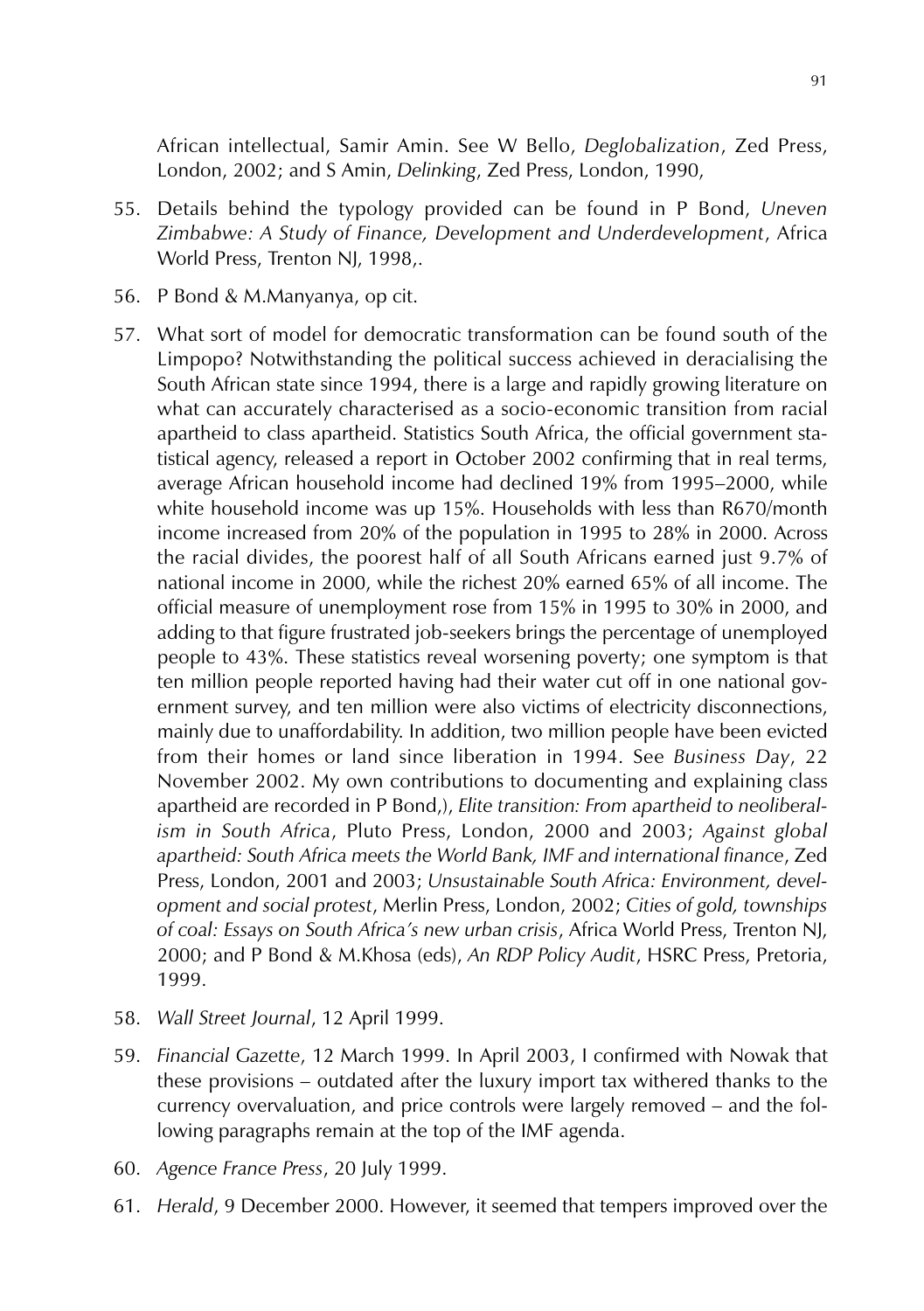holidays, for in early 2001, another IMF report was partially published in the press, emphasising the need for devaluation: The International Monetary Fund has urged the Reserve Bank of Zimbabwe (RBZ) to scrap its monetary policy linking rates of interest with the rate of inflation, effectively pegging the bank rate at between 2 to 2.5 percentage points above the rate of inflation. However, the RBZ has been commended by the IMF for its decision, which has not yet been announced in the country, to depart from a fixed exchange rate system, see *Zimbabwe Independent*, 5 January 2001. The IMF had 'commended' too soon, as the decision to depart from reliance on an overvalued Zimbabwean dollar was never announced.

- 62. Or, at worst, the parallel-import of generic drugs from India, Thailand and Brazil, amongst other exporters.
- 63. Crisis in Zimbabwe has warned that 'human rights advocacy… is often uncritical of globalisation and its excesses. Resultantly, such advocacy is poorly equipped to found a post-nationalist order.' See Crisis in Zimbabwe (2003), '*Defining the way forward'*, Document prepared for the Commonwealth, Harare, April 2003, fn10.
- 64. UNDP/PRF/IDS, *Zimbabwe: Human development report 1999*, pp 82–83.
- 65. The core Convention statement is reproduced in *Zimbabwe's plunge*, op cit, Appendix 3. My own personal perception is that the initiative can be compared to the African National Congress *Freedom Charter* of 1955; and on that basis, Zimbabwean civil society has within it the capacity — and increasingly urgent need — to establish something comparable to the *Reconstruction and Development Programme* adopted by the ANC and its civil society allies prior to South Africa's first democratic election in 1994.
- 66. For details, see *Zimbabwe's plunge*, op cit, Afterword: Beyond despondency, and P Bond, (ed) *Fanon's warning: A civil society reader on the New Partnership for Africa's Development*, Africa World Press, Trenton NJ, 2002.
- 67. C Bundy, Colin, The rise and fall of the South African peasantry, Heinemann, London, 1979
- 68. BH Kinsey, Land reform, growth and equity: Emerging evidence from Zimbabwe's resettlement programme, *Journal of Southern African Studies,* 25 (2), 1999.
- 69. M Lipton, Rural reforms and rural livelihoods: The context of international experience in M Lipton, M de Klerk, & M Lipton (eds), *Land, labour and livelihoods in rural South Africa, Volume One: Western Cape*, Indicator Press, Durban, 1996; J van Zyl, The farm size-efficiency relationship, in J van Zyl, J Kirsten, & HP Binswanger, (eds), *Agricultural land reform in South Africa,* Oxford University Press, Cape Town, 1996; K Deininger, & J May, Is there scope for growth with equity? The case of land reform in South Africa. Centre for Social and Development Studies Working Paper No. 29, University of Natal, Durban, 2000.
- 70. State, business affirm solidarity on land issue, *Business Day*, 15 November 2001.